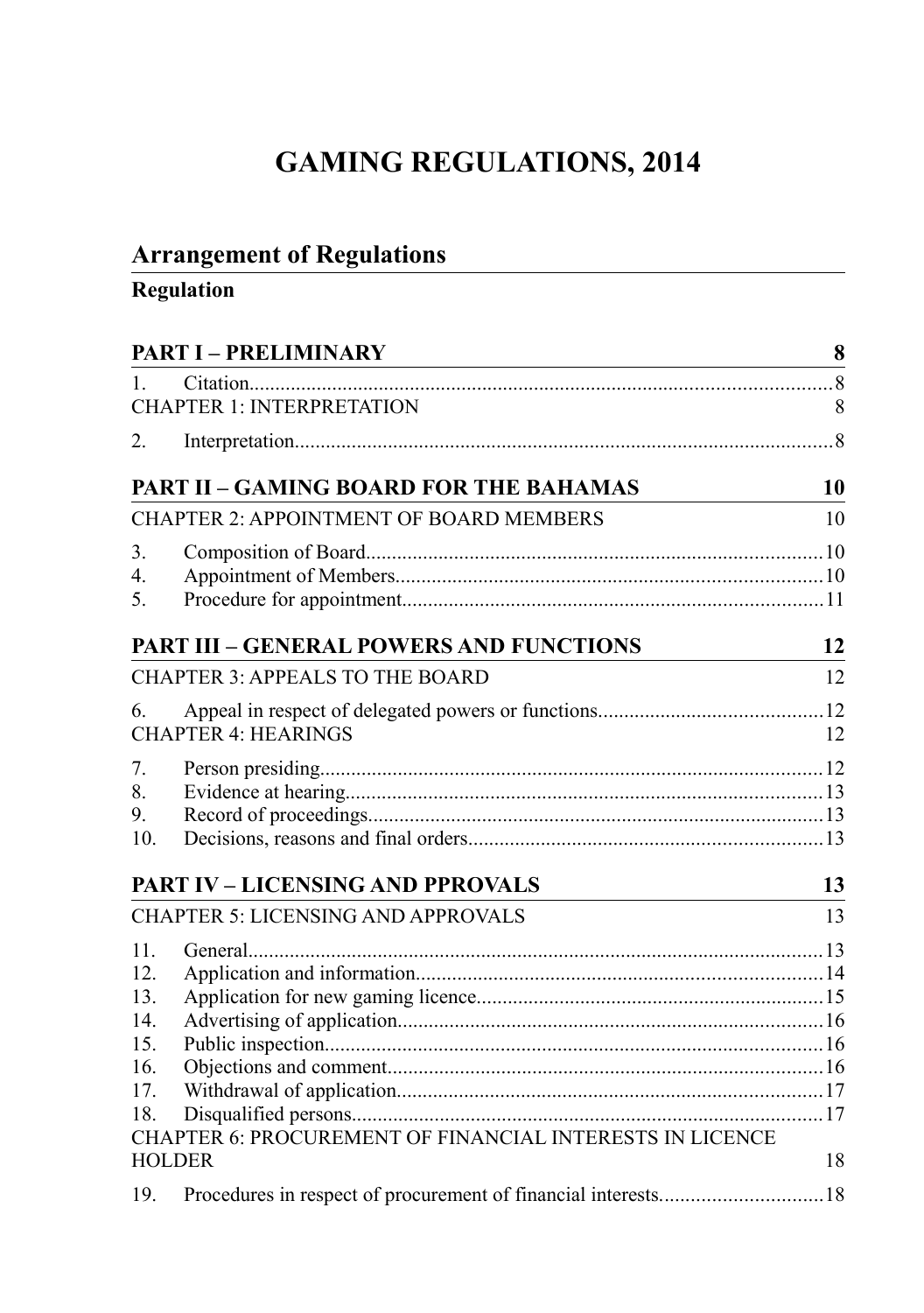|                                 | CHAPTER 7: APPROVAL OF GAMING-RELATED CONTRACTS                                                                                                | 19        |
|---------------------------------|------------------------------------------------------------------------------------------------------------------------------------------------|-----------|
| 20.<br>21.<br>22.               | CHAPTER 8: CONTRACTS WITH GAMING SERVICE PROVIDERS                                                                                             | 20        |
| 23.                             | Applicability of other provisions to gaming service provider contracts<br><b>CHAPTER 9: CERTIFICATES OF SUITABILITY</b>                        | .20<br>20 |
| 24.<br>25.                      | <b>CHAPTER 10: RECOVERY OF COSTS</b>                                                                                                           | 21<br>22  |
| 26.<br>27.                      |                                                                                                                                                |           |
|                                 | <b>PART V - GENERAL OBLIGATIONS OF LICENCE HOLDERS</b>                                                                                         | 24        |
|                                 | <b>CHAPTER 11: DISPLAY OF LICENCE</b>                                                                                                          | 24        |
| 28.                             | CHAPTER 12: BOOKS, ACCOUNTS AND RECORDS                                                                                                        | 24<br>24  |
| 29.<br>30.<br>31.<br>32.<br>33. | <b>CHAPTER 13: LICENSED EMPLOYEES</b>                                                                                                          | 24<br>26  |
| 34.<br>35.<br>36.               |                                                                                                                                                |           |
|                                 | <b>PART VI - GAMING DEVICES AND GAMBLING GAMES</b>                                                                                             | 28        |
|                                 | CHAPTER 14: APPROVAL REQUIREMENTS IN RESPECT OF GAMING<br><b>DEVICES</b>                                                                       | 28        |
| 37.<br>38.<br>39.<br>40.        |                                                                                                                                                | 28        |
| 41.<br>42.<br>43.               |                                                                                                                                                |           |
| 44.<br>45.<br>46.               | Revocation of registration of independent testing laboratory30<br>Voluntary termination of registration of an independent testing laboratory31 |           |
|                                 | CHAPTER 15: REVIEW OF CUSTOMS OR IMPORT DUTIES                                                                                                 | 31        |
| 47.                             | Review of customs or import duties in relation to gaming devices31                                                                             |           |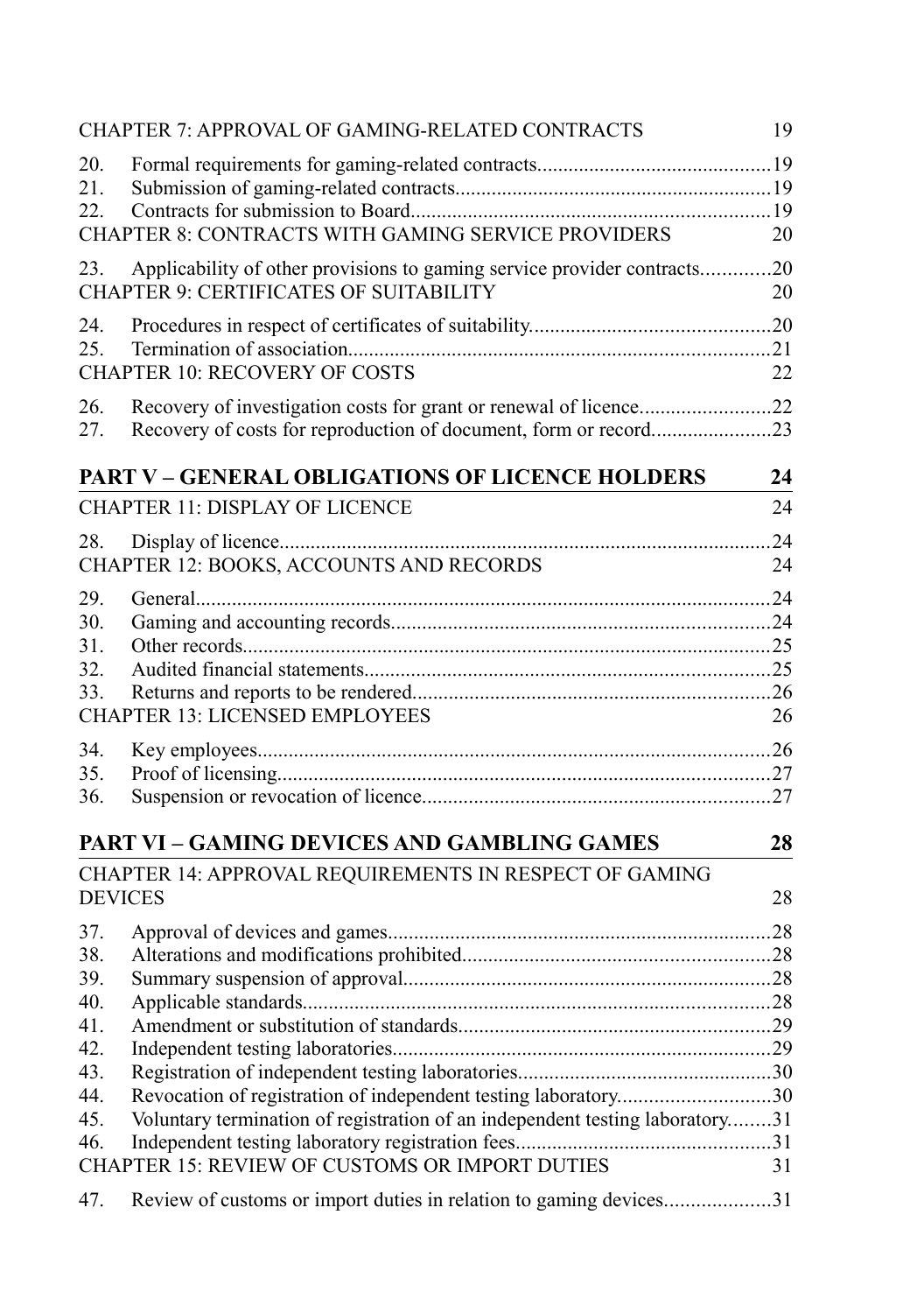|                                                      | <b>CHAPTER 16: REGISTRATION AND MAINTENANCE OF GAMING DEVICES 33</b>                                                 |           |
|------------------------------------------------------|----------------------------------------------------------------------------------------------------------------------|-----------|
| 48.<br>49.<br>50.<br>51.<br>52.<br>53.<br>54.<br>55. |                                                                                                                      |           |
|                                                      | <b>PART VII - FINANCIAL GUARANTEES FOR CASINO RESORTS</b>                                                            | 36        |
|                                                      | <b>CHAPTER 17: FINANCIAL GUARANTEES</b>                                                                              | 36        |
| 56.                                                  | <b>CHAPTER 18: CREDIT EXTENSION</b>                                                                                  | 37        |
| 57.<br>58.<br>59.<br>60.<br>61.<br>62.               | CHAPTER 19: RETURN TO PLAYER PERCENTAGES, STAKES AND PRIZES 41                                                       |           |
| 63.                                                  | <b>CHAPTER 20: CHIPS</b>                                                                                             | 42        |
| 64.<br>65.<br>66.<br>67.<br>68.<br>69.               | <b>CHAPTER 21: PROGRESSIVE CASINO GAMES</b>                                                                          | 46        |
| 70.<br>71.                                           | CHAPTER 22: ELECTRONIC MONITORING AND TABLE GAME<br><b>INFORMATION SYSTEMS</b>                                       | 47        |
| 72.                                                  | Electronic Monitoring and Table Game Information System Requirements<br><b>CHAPTER 23: SURVEILLANCE AND SECURITY</b> | .47<br>48 |
| 73.<br>74.<br>75.<br>76.<br>77.<br>78.               | CCTV Surveillance Systems: Count Rooms and Casino Cage49<br>CCTV Surveillance Systems: Table Games and Card Rooms50  |           |
| 79.                                                  |                                                                                                                      |           |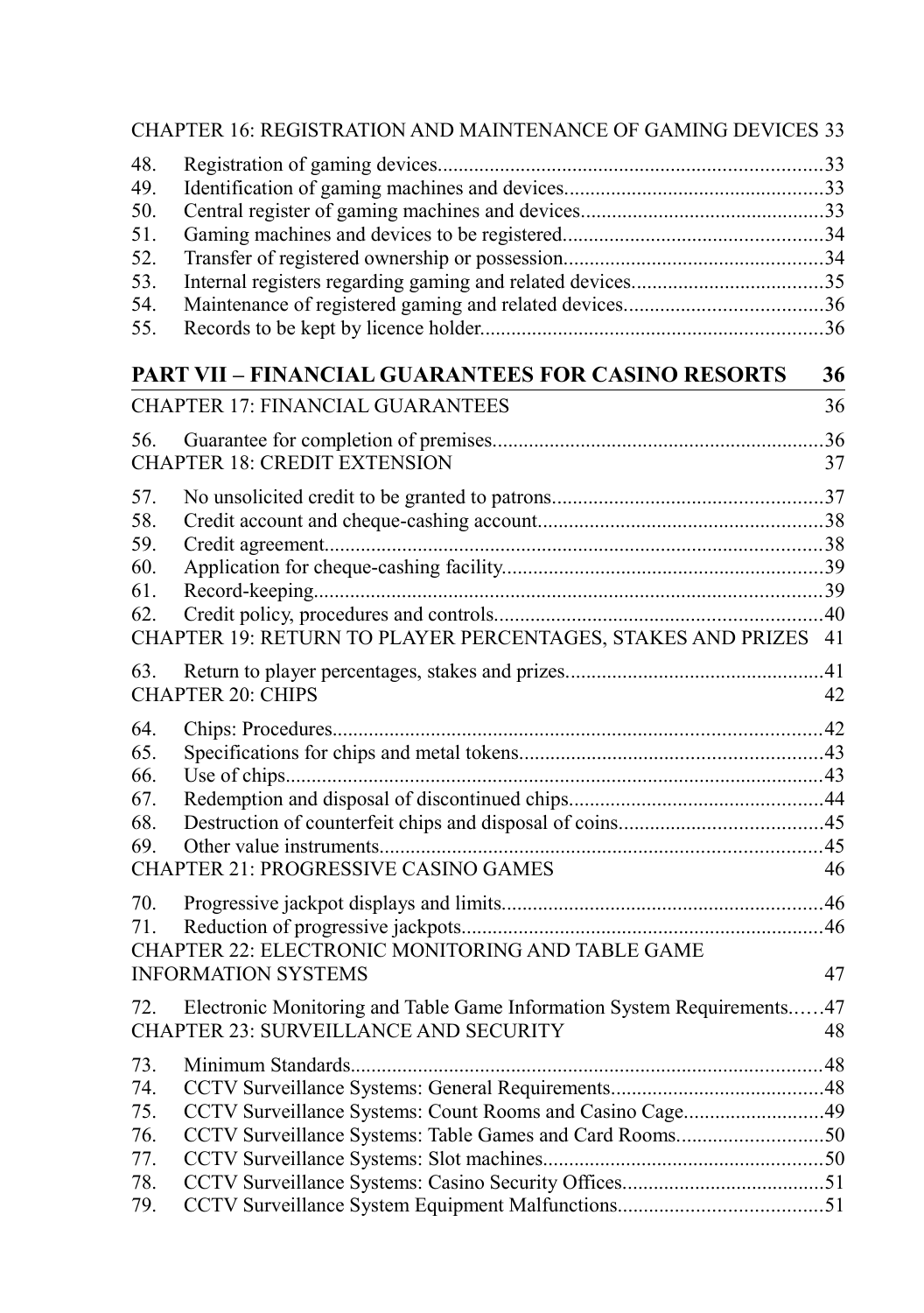| 80.<br>81.<br>82.               | CCTV Surveillance System Plans: Alterations to CCTV Surveillance System 52<br>Compliance with CCTV Surveillance System Requirements52<br>CHAPTER 24: REQUIREMENTS FOR SLOT MACHINES AND GAMING |    |
|---------------------------------|------------------------------------------------------------------------------------------------------------------------------------------------------------------------------------------------|----|
| <b>TABLES</b>                   |                                                                                                                                                                                                | 53 |
| 83.<br>84.<br>85.<br>86.<br>87. | CHAPTER 25: CLEARANCE AND COUNT                                                                                                                                                                | 54 |
| 88.                             |                                                                                                                                                                                                |    |
| 89.                             |                                                                                                                                                                                                |    |
|                                 | <b>CHAPTER 26: PATRON DISPUTES</b>                                                                                                                                                             | 57 |
| 90.                             |                                                                                                                                                                                                |    |
| 91.                             |                                                                                                                                                                                                |    |
| 92.                             | Notification of Board in event of dispute which cannot be resolved57                                                                                                                           |    |
| 93.                             |                                                                                                                                                                                                |    |
|                                 | <b>CHAPTER 27: BOARD FACILITIES</b>                                                                                                                                                            | 59 |
| 94.                             | Link to Board's gaming-related systems and Board office facilities59                                                                                                                           |    |
|                                 | <b>PART VIII - JUNKETS</b>                                                                                                                                                                     | 59 |
|                                 | CHAPTER 28: REQUIREMENTS IN RESPECT OF JUNKETS                                                                                                                                                 | 59 |
| 95.                             |                                                                                                                                                                                                |    |
| 96.                             |                                                                                                                                                                                                |    |
| 97.                             |                                                                                                                                                                                                |    |
| 98.                             |                                                                                                                                                                                                |    |
| 99.                             |                                                                                                                                                                                                |    |
| 100.                            | Eligibility to apply for or to hold junket operator licence or certificate of                                                                                                                  |    |
| 101.                            |                                                                                                                                                                                                |    |
| 102.                            |                                                                                                                                                                                                |    |
| 103.                            | Licence or certificate holder authorised in relation to specific casino or casinos.                                                                                                            |    |
|                                 |                                                                                                                                                                                                |    |
| 104.                            |                                                                                                                                                                                                |    |
| 105.                            |                                                                                                                                                                                                |    |
| 106.                            |                                                                                                                                                                                                |    |
| 107.                            |                                                                                                                                                                                                |    |
| 108.                            |                                                                                                                                                                                                |    |
| 109.                            |                                                                                                                                                                                                |    |
| 110.<br>111.                    |                                                                                                                                                                                                |    |
| 112.                            |                                                                                                                                                                                                |    |
|                                 |                                                                                                                                                                                                |    |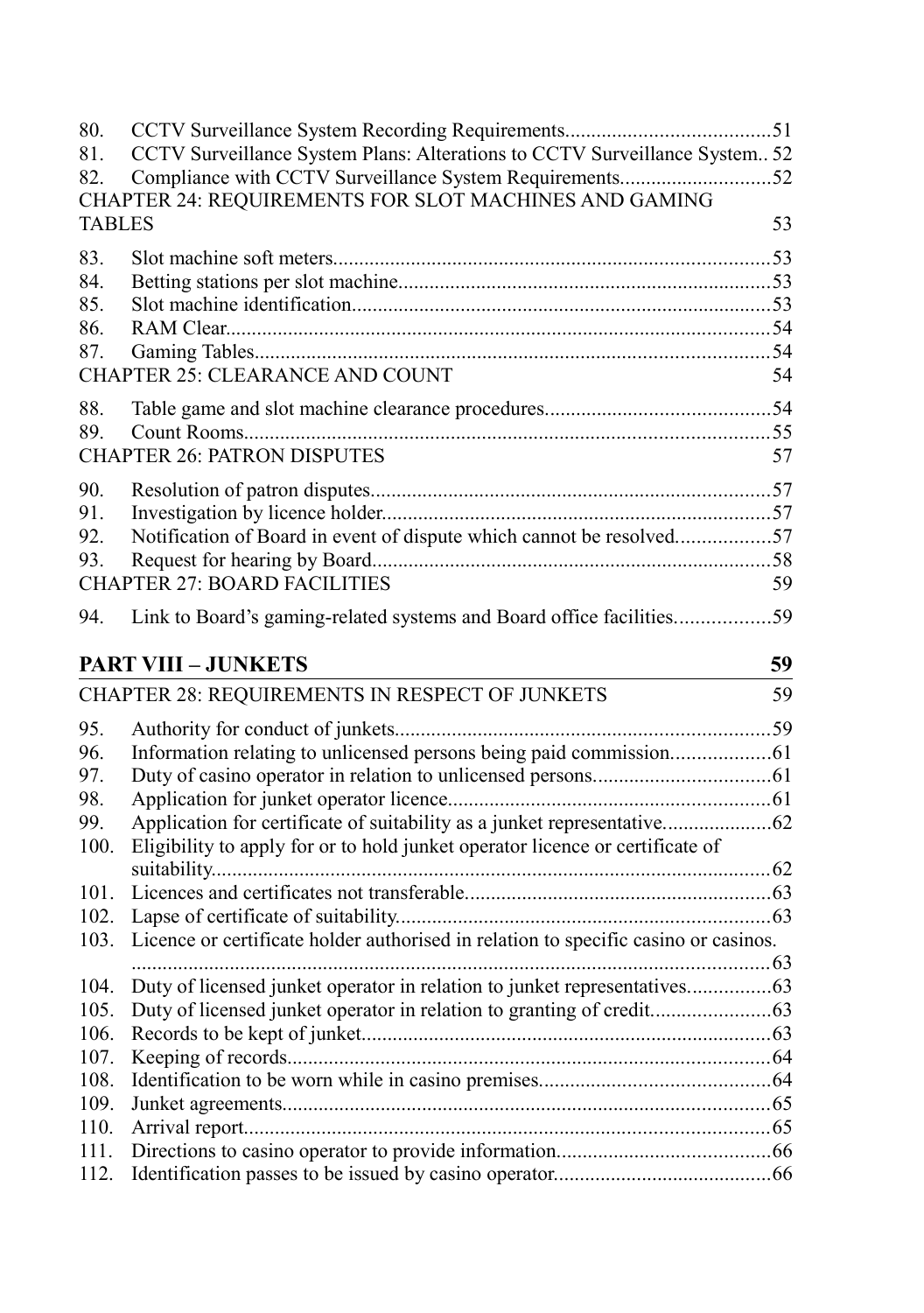## **[PART IX – PROXY GAMING](#page-66-2) 67**

## [CHAPTER 29: REQUIREMENTS FOR THE CONDUCT OF PROXY GAMING](#page-66-1) 67 113. [Interpretation......................................................................................................67](#page-66-0)

| 121. |  |
|------|--|
| 122. |  |
|      |  |
|      |  |
|      |  |
| 126. |  |
| 127. |  |
|      |  |
|      |  |

## **[PART X – MOBILE GAMING](#page-78-2) 79**

| CHAPTER 30: REQUIREMENTS FOR THE CONDUCT OF MOBILE GAMING 79                    |  |
|---------------------------------------------------------------------------------|--|
|                                                                                 |  |
|                                                                                 |  |
|                                                                                 |  |
|                                                                                 |  |
| 133. Server based gaming system; server based games (table games, slot machines |  |
|                                                                                 |  |
|                                                                                 |  |
|                                                                                 |  |
|                                                                                 |  |
|                                                                                 |  |

## **[PART XI – RESTRICTED INTERACTIVE GAMING](#page-89-2) 90**

| <b>CHAPTER 31: REQUIREMENTS FOR RESTRICTED INTERACTIVE GAMING 90</b> |    |
|----------------------------------------------------------------------|----|
|                                                                      |    |
|                                                                      |    |
|                                                                      |    |
|                                                                      |    |
|                                                                      |    |
|                                                                      |    |
|                                                                      |    |
|                                                                      |    |
| CHAPTER 32: APPROVAL OF GAMING EQUIPMENT                             | 96 |
|                                                                      |    |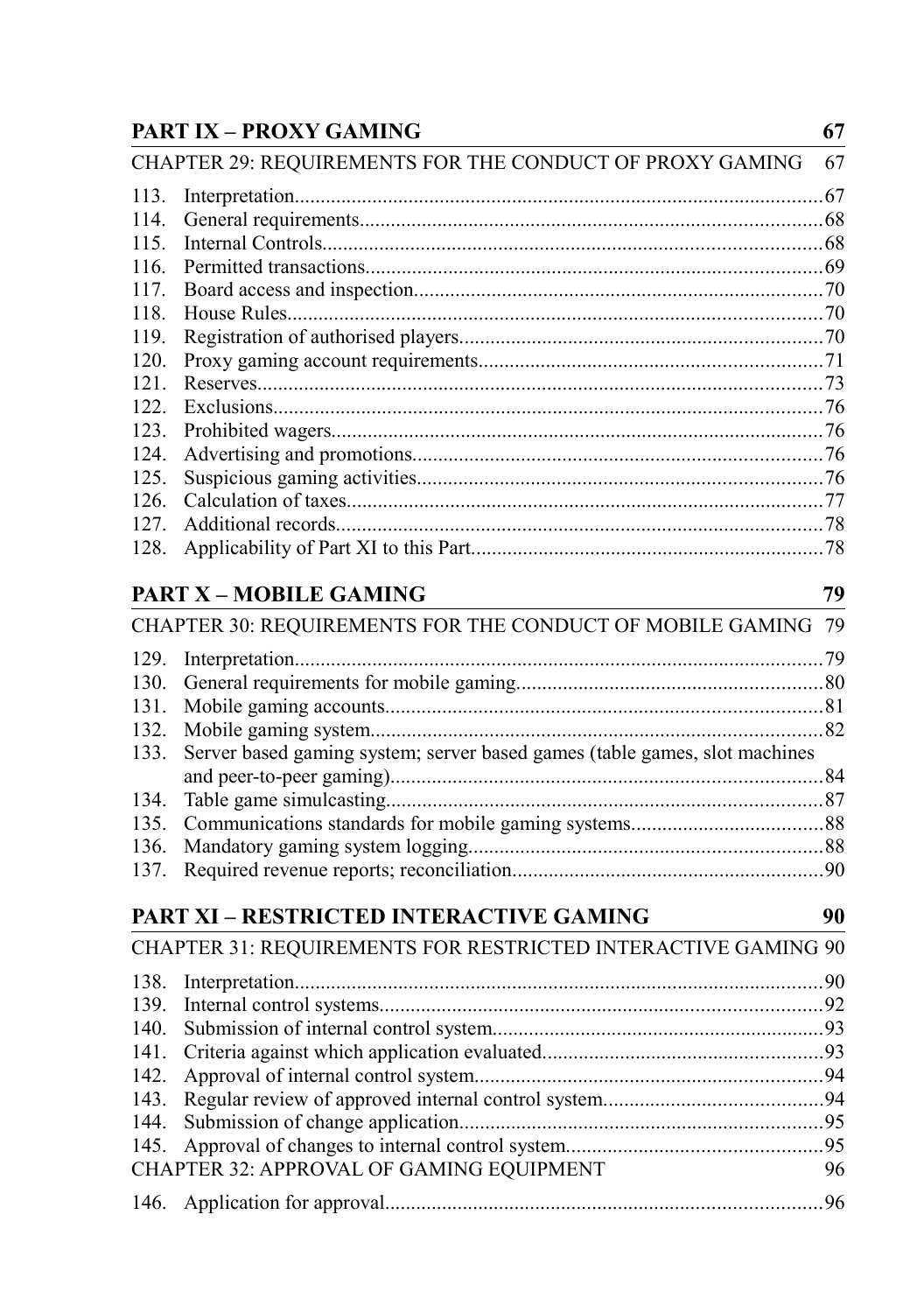| 147. |                                                                                   |            |
|------|-----------------------------------------------------------------------------------|------------|
| 148. |                                                                                   |            |
|      | CHAPTER 33: PATRONS - REGISTRATION, FUNDS AND PROTECTION                          | 97         |
| 149. |                                                                                   |            |
| 150. |                                                                                   |            |
| 151. |                                                                                   |            |
| 152. |                                                                                   |            |
| 153. |                                                                                   |            |
| 154. | Recourse to funds held by the holder of a restricted interactive gaming licence.  | .99        |
| 155. | Additions to patron's funds held by the holder of a restricted interactive gaming |            |
|      |                                                                                   |            |
| 156. |                                                                                   |            |
| 157. |                                                                                   |            |
| 158. |                                                                                   |            |
| 159. |                                                                                   |            |
| 160. |                                                                                   |            |
| 161. |                                                                                   |            |
|      | <b>CHAPTER 34: FINANCIAL ACCOUNTS AND REPORTS</b>                                 | 104        |
| 162. |                                                                                   |            |
| 163. |                                                                                   |            |
| 164. |                                                                                   |            |
| 165. |                                                                                   |            |
| 166. |                                                                                   |            |
| 167. |                                                                                   |            |
| 168. |                                                                                   |            |
|      | <b>CHAPTER 35: MONITORING AND INVESTIGATIONS</b>                                  | 106        |
| 169. |                                                                                   |            |
| 170. |                                                                                   |            |
| 171. |                                                                                   |            |
| 172. |                                                                                   |            |
|      | PART XII - APPEALS TO THE MINISTER                                                | <b>108</b> |
|      | CHAPTER 36: PROCEDURE UPON APPEAL                                                 | 108        |
|      |                                                                                   |            |
|      | PART XIII - RESPONSIBLE GAMING                                                    | 109        |
|      | CHAPTER 37: MEASURES TO PROMOTE RESPONSIBLE GAMING                                | 109        |
|      |                                                                                   | .109       |
|      | PART XIV - NOTICES, ORDERS AND RESOLUTIONS                                        | <b>110</b> |
|      | CHAPTER 38: SERVING OF NOTICES, ORDERS OR RESOLUTIONS                             | 110        |
|      |                                                                                   |            |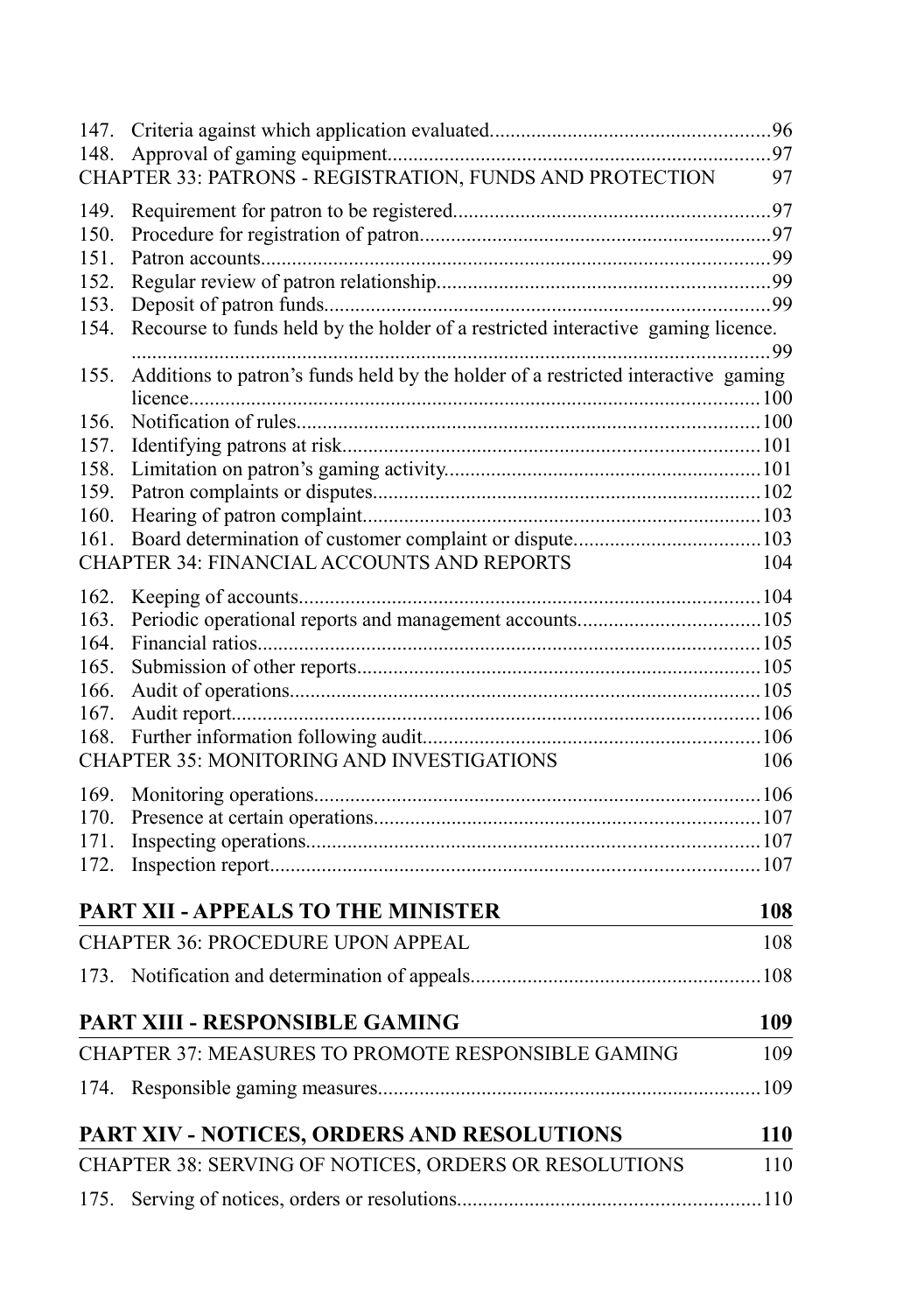## **[PART XV – FEES](#page-110-1) 111**

| 176. |                                                                                        |  |
|------|----------------------------------------------------------------------------------------|--|
| 177. |                                                                                        |  |
| 178. |                                                                                        |  |
| 179. | Application for a certificate of suitability as a junket representative113             |  |
| 180. | Renewal of certificate of suitability as a junket representative113                    |  |
| 181. | Application for a certificate of suitability to hold a financial interest in a licence |  |
|      | holder or to have significant control over an independent testing laboratory114        |  |
| 182. | Renewal of a certificate of suitability to hold a financial interest in a licence      |  |
|      | holder.                                                                                |  |
| 183. | Application for a certificate of suitability as a third party contractor or gaming     |  |
|      | service provider                                                                       |  |
| 184. | Renewal of a certificate of suitability as a third party contractor or gaming          |  |
|      | service provider                                                                       |  |
| 185. |                                                                                        |  |
|      | PART XVI - TAX, PENALTIES AND RELATED MATTERS                                          |  |
|      | 117                                                                                    |  |
| 186. |                                                                                        |  |
| 187. | Basic tax                                                                              |  |
| 188. |                                                                                        |  |
|      |                                                                                        |  |

|                                                                                 | 189. Gaming tax payable by holder of proxy gaming licence, mobile gaming licence |  |
|---------------------------------------------------------------------------------|----------------------------------------------------------------------------------|--|
|                                                                                 |                                                                                  |  |
|                                                                                 |                                                                                  |  |
|                                                                                 |                                                                                  |  |
| 192. Payment of taxes by the holders of gaming, proxy gaming, mobile gaming and |                                                                                  |  |
|                                                                                 |                                                                                  |  |
|                                                                                 |                                                                                  |  |
|                                                                                 |                                                                                  |  |
|                                                                                 |                                                                                  |  |
|                                                                                 |                                                                                  |  |
|                                                                                 |                                                                                  |  |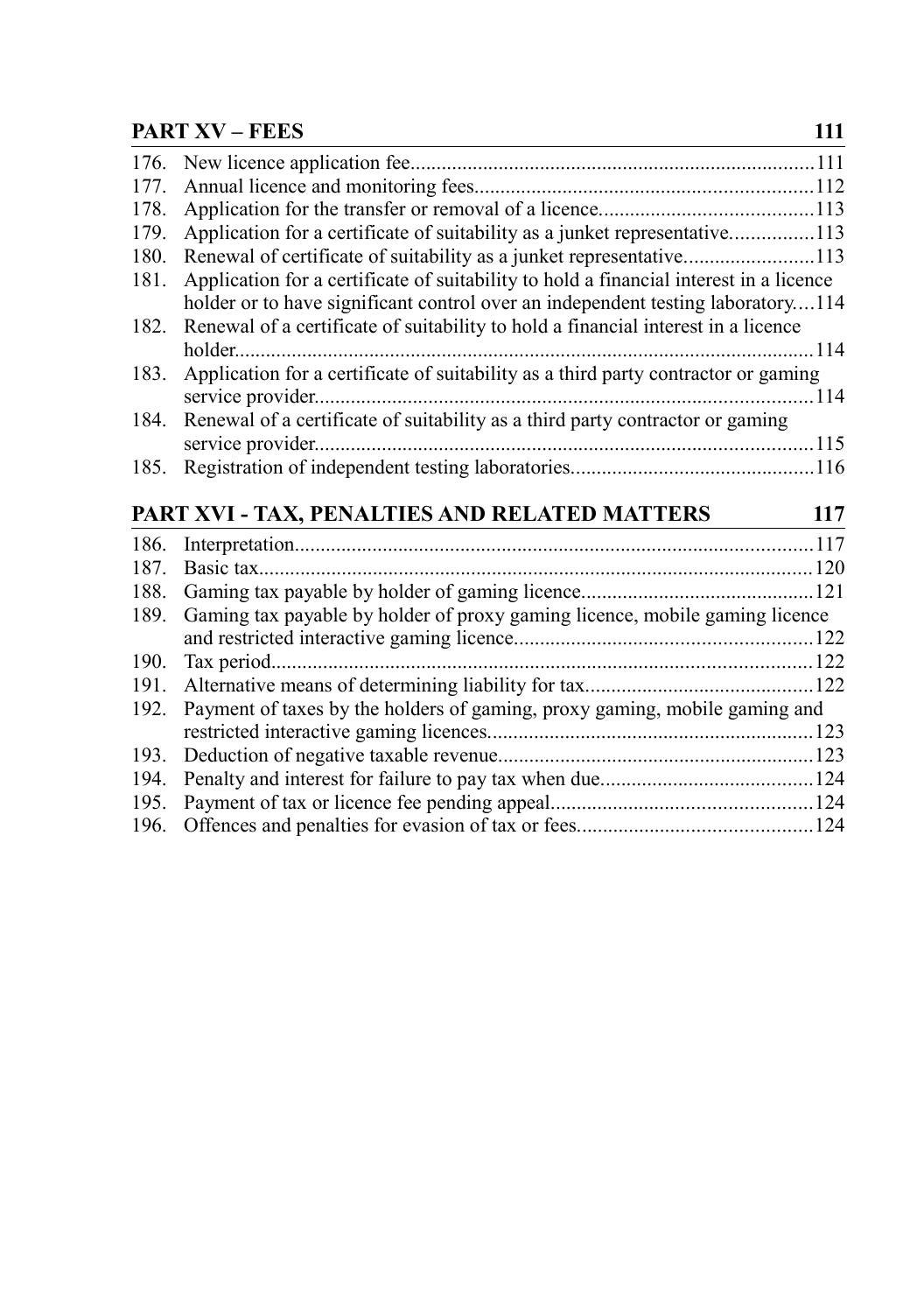# **GAMING ACT, 2014**

## **(NO. OF 2014)**

## **GAMING REGULATIONS, 2014**

The Minister, in exercise of the powers conferred by section 81 of the Gaming Act, 2014 makes the following Regulations —

## <span id="page-7-0"></span>**PART I – PRELIMINARY**

#### **1. Citation.**

<span id="page-7-3"></span>These Regulations may be cited as the Gaming Regulations, 2014.

## <span id="page-7-2"></span>CHAPTER 1: INTERPRETATION

#### **2. Interpretation.**

<span id="page-7-1"></span>In these Regulations, any word or expression to which a meaning has been assigned in the Gaming Act, 2014 shall have the meaning so assigned and, unless the context otherwise indicates —

**"Act"** means the Gaming Act, 2014;

- **"approved junket representative"** means a person to whom a certificate of suitability as a junket representative has been issued;
- **''betting station''** means an electronic player terminal linked to an electronic gaming table or slot machine where all wagers are placed and winnings paid out by electronic means only;
- "canister" means a lockable container housed in a slot machine, electronic table game or electronic table game betting station machine which stores paper-based currency or any other representation of value accepted by such machine;
- **"cash"** means any coins or paper-based currency customarily used and accepted as money;
- **''casino cheque''** means a cheque issued by any casino operator or operator of a casino outside The Bahamas;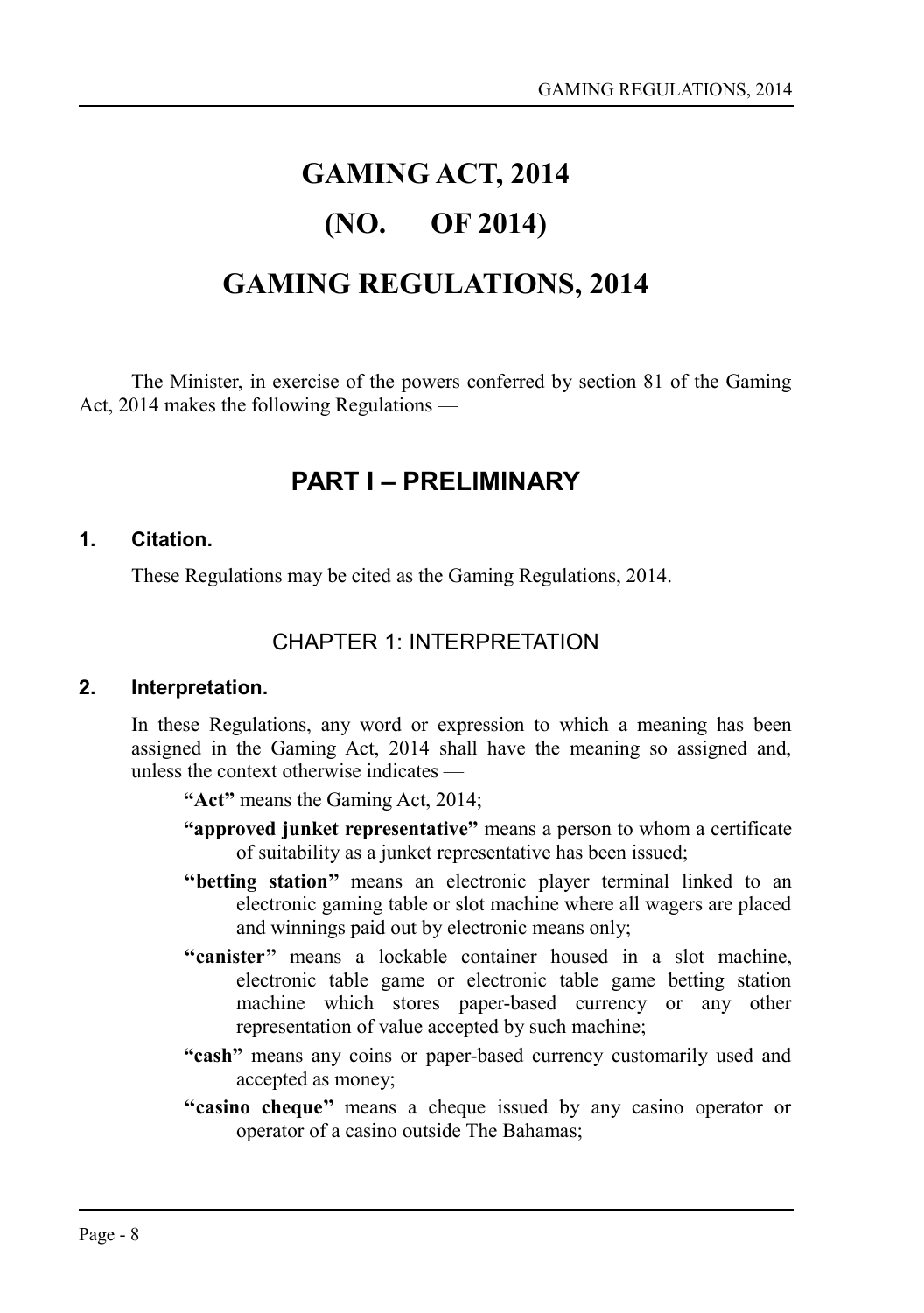- **"casino game"** means a gambling game made available for play in a casino by the holder of a gaming licence;
- **"casino operator"** means the holder of a gaming licence referred to in section  $23(1)(a)$  of the Act;
- '**'cheque-cashing facility''** means a facility provided by a casino operator where chips or chip purchase vouchers are issued by the casino operator to a patron in exchange for a cheque payable to the casino operator which has not been deposited with and cleared by an authorised bank;
- **"chip"** means a manufactured object used exclusively for gaming and transacting in a casino and redeemable for a cash value stipulated on the face thereof and issued or sold by the holder of a gaming licence to patrons for exclusive use at its licensed premises;
- **"effective date"** means the date of coming into force of these Regulations;
- **''Electronic Credit Transfer (''ECT'')'**' means a process whereby gaming credits are transferred to or from a slot machine or gaming device by any means other than the use of coins, tokens or paperbased currency;
- **"employee"** means a key employee or a gaming employee referred to in sections  $23(1)(i)$  and (k) of the Act;
- **"excluded person"** means a person who has been excluded from participation in gaming under section 74 of the Act;
- "handle" means the total recorded value of all wagers made in a slot machine or at an electronic table game;
- **"junket agreement"** means a contract or other arrangement pertaining to the conduct of a junket;
- **"progressive jackpot"** means a jackpot which is electronically linked to two or more slot machines ("linked slot machines"), offering a jackpot payout amount, which increases automatically over time as the games offered by the linked slot machines are played, and payable —
	- (a) in the duly displayed amount, for a stipulated winning combination comprised of numbers, playing cards, symbols, pictures, figures or any similar representations capable of being generated by a linked slot machine; or
	- (b) when generated by an electronic monitoring system upon the occurrence of a pre-defined event;

#### **''return to player percentage''—**

(a) in respect of slot machines, means the ratio of total winnings to total handle, expressed as a percentage, which is calculated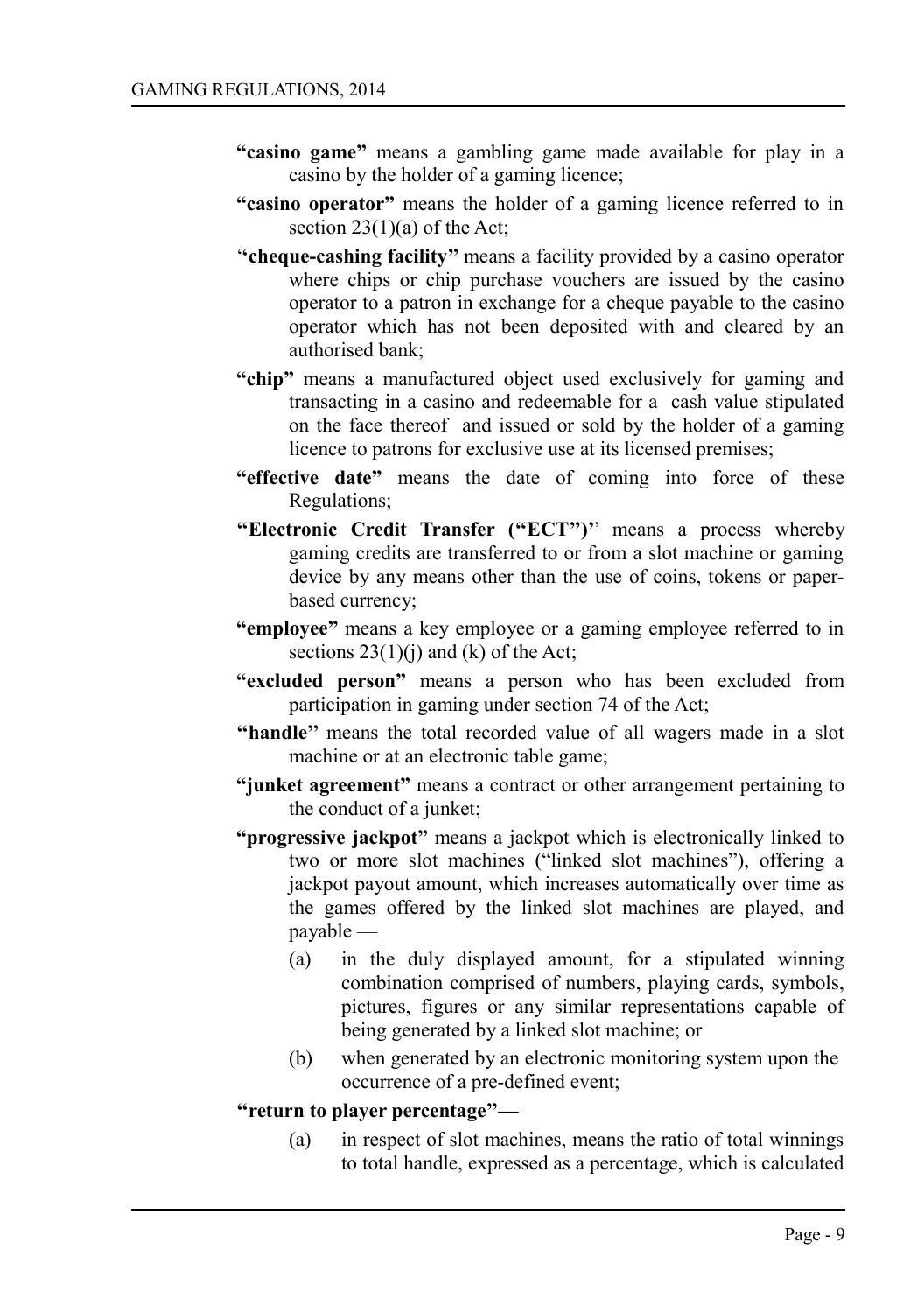by dividing the total amount won on a slot machine by the casino by the total handle on that slot machine over a defined period and deducting such percentage from 100%; and

- (b) in respect of other casino games, means the theoretical ratio, expressed as a percentage, of all amounts won by casino patrons to all amounts staked by casino patrons in respect of a particular casino game or gaming device over a stipulated period of time; and
- **"slugs''** includes counterfeit currency, dye-stained notes, counterfeit chips, counterfeit tokens and coins, foreign coins and all tokens and coins and denominations of tokens and coins not programmed to be accepted by a particular slot machine or found in the table game drop box or table game float.

## <span id="page-9-3"></span>**PART II – GAMING BOARD FOR THE BAHAMAS**

## <span id="page-9-2"></span>CHAPTER 2: APPOINTMENT OF BOARD MEMBERS

## **3. Composition of Board.**

<span id="page-9-1"></span>The Board shall consist of—

- (a) at least one member who has, for a cumulative period of at least five years after having so qualified —
	- (i) practised as an advocate or an attorney;
	- (ii) lectured in law at a college in The Bahamas; or
	- (iii) been involved in the application or administration of law;
- (b) at least one member who—
	- (i) is duly registered as an accountant or auditor and has, for a cumulative period of at least five years, engaged in public practice; or
	- (ii) for a cumulative period of at least five years, has lectured in accounting or accountancy at any college or comparable educational institution in The Bahamas;
- (c) at least two other members who, in the opinion of the Minister, have knowledge or experience in other fields in respect of which expertise is required for the proper functioning of the Board.

## **4. Appointment of Members.**

<span id="page-9-0"></span>(1) Where vacancies occur on the Board, the Minister shall by notice published in the Gazette and in such other printed media as he may consider appropriate, invite applications for appointment to the Board.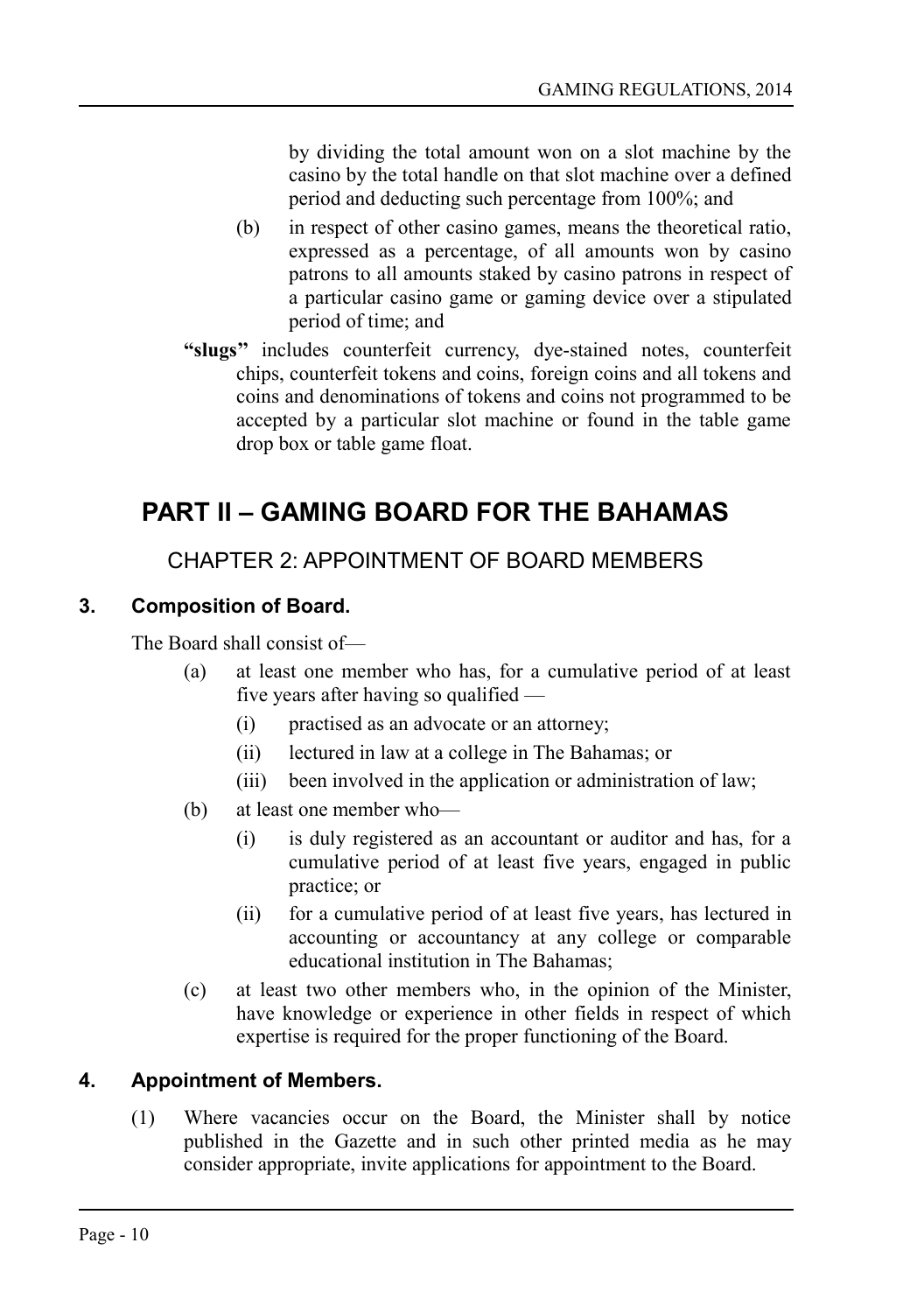- (2) Notwithstanding the provisions of paragraph (1), the Minister may, in addition to inviting applications for membership of the Board, invite such persons as he may deem suitable to make application in accordance with the procedure set forth in paragraph (3).
- (3) An application referred to in paragraph (2) shall stipulate the closing date for the submission of applications, shall be in such format and require the disclosure of such information as the Minister may determine, and shall be accompanied by —
	- (a) a declaration signed by the applicant stating his willingness to disclose full details of all his personal and financial affairs; and
	- (b) a statement signed by the applicant confirming that he in all respects complies with the provisions of section 4 of the Act.
- (4) Failure to complete the application form in full, or to submit the declaration and statement, referred to in paragraph (3), shall render an application invalid.

## **5. Procedure for appointment.**

- <span id="page-10-0"></span>(1) An investigation shall be performed to determine whether the persons who have made application for membership of the Board comply with the qualification criteria stipulated in section 5 of the Act.
- (2) A comprehensive list of all applicants together with all available information and documentation regarding their personal and financial affairs, shall be formulated and submitted for consideration to such person or body of persons as the Minister may appoint to perform an initial assessment of the applications received, against the qualification criteria for membership of the Board set forth in the Act.
- (3) The person or body of persons referred to in paragraph (2) shall, within seven days of receiving the documentation referred to in paragraph (2), submit recommendations to the Minister for consideration, in consultation with the Cabinet.
- (4) After consultation with the Cabinet, the Minister shall make the relevant appointment to the Board, provided that no person shall be appointed as a member of the Board unless he fully complies with the requirements of section 5 of the Act.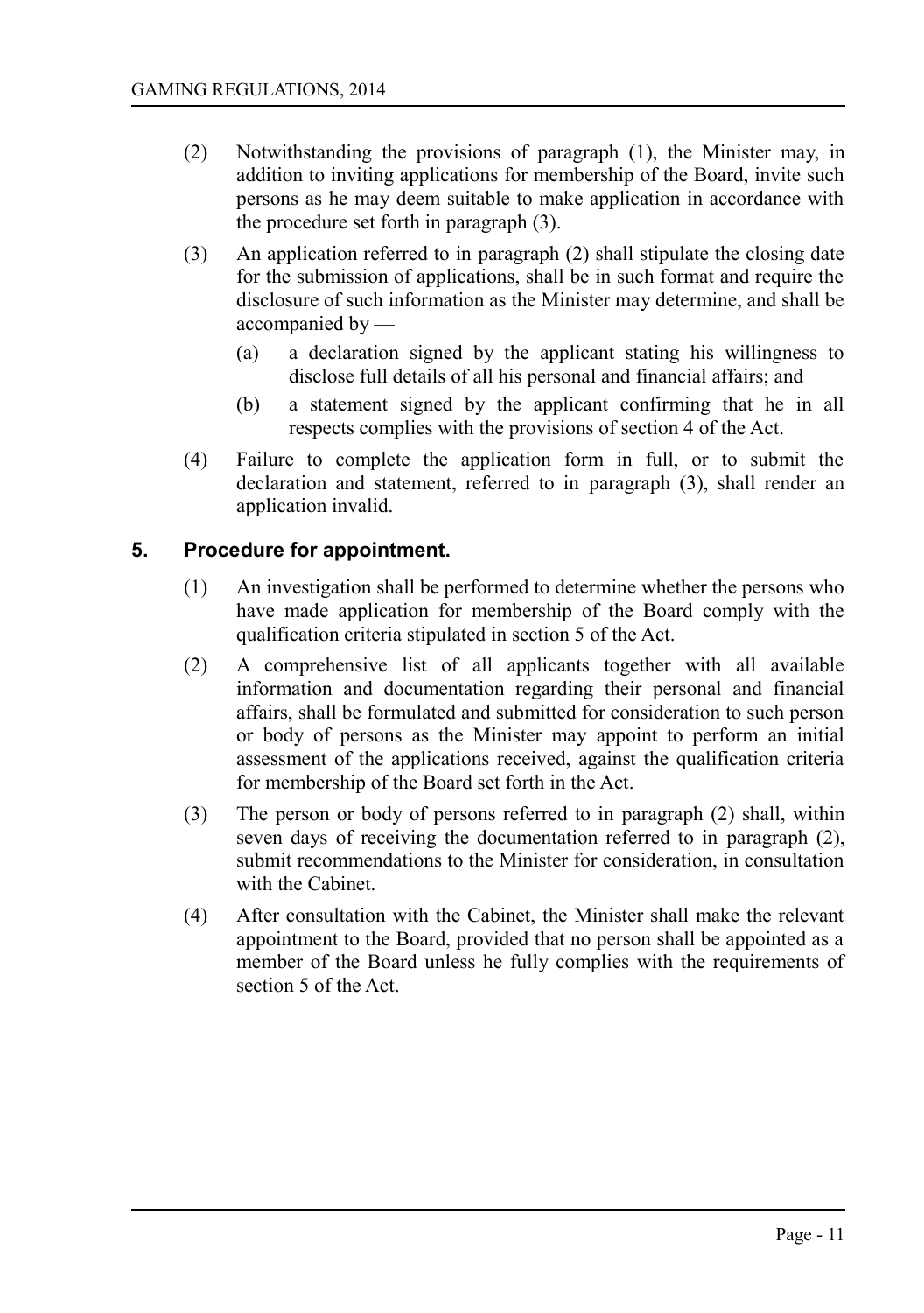## <span id="page-11-4"></span>**PART III – GENERAL POWERS AND FUNCTIONS**

## <span id="page-11-3"></span>CHAPTER 3: APPEALS TO THE BOARD

### **6. Appeal in respect of delegated powers or functions.**

- <span id="page-11-2"></span>(1) A person who is directly affected by a decision of any person taken pursuant to a power or function of the Board delegated under section 10 of the Act, other than the resolution of a patron dispute referred to in Chapter 26, may within thirty days of such decision, lodge an appeal with the Board.
- (2) An appeal under paragraph (1) shall be in writing and shall state
	- (a) the decision against which the appeal is lodged;
	- (b) the ground or grounds on which the appeal is founded;
	- (c) the name, address and telephone number of the person lodging the appeal, and
	- (d) the nature of the interest of the person lodging the appeal.
- (3) The Board shall, on receipt of an appeal, conduct or cause to be conducted such investigation as it deems necessary or expedient.
- (4) The provisions of sections 20 and 21 of the Act shall, with the necessary changes, apply to an investigation referred to in paragraph (3).
- (5) After considering the appeal and, if applicable, the outcome of any investigation conducted in connection with the appeal, the Board may —
	- (a) endorse the decision;
	- (b) revoke the decision; or
	- (c) make any decision it deems appropriate in the circumstances, after which the Board shall inform both parties involved of its decision in writing.

## <span id="page-11-1"></span>CHAPTER 4: HEARINGS

## **7. Person presiding.**

- <span id="page-11-0"></span>(1) Subject to paragraph (2), the Chairperson of the Board shall preside at a hearing of the Board under the Act.
- (2) The Chairperson may appoint a member or employee of the Board or the Board may co-opt a person to preside at or to conduct a hearing of the Board.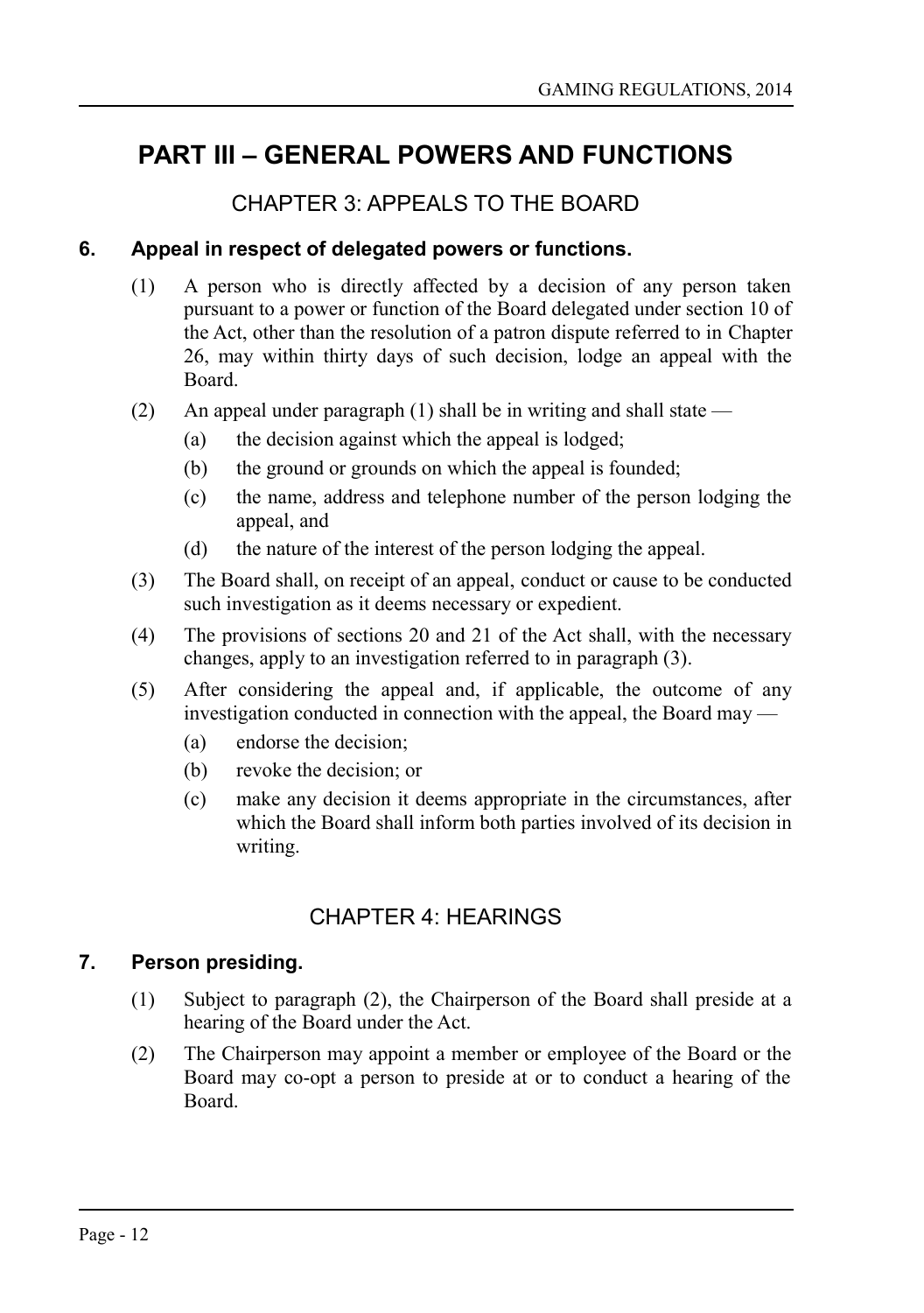(3) The procedure to be followed in conducting a hearing shall be determined by the person presiding at the hearing, having regard to the circumstances of each case.

### **8. Evidence at hearing.**

- <span id="page-12-5"></span>(1) The rules of evidence applicable in a court of law need not be applied at a hearing under the Act, and the person presiding shall in his discretion decide upon the admissibility of evidence.
- (2) Hearsay evidence may be admitted and the person presiding shall have the power to determine the weight to be given to such hearsay evidence.
- (3) For the purposes of any hearing, the Board may take official notice of any information, principles or technical or scientific matter regarding gaming which is generally known in the gaming industry.

### **9. Record of proceedings.**

- <span id="page-12-4"></span>(1) The proceedings and evidence at a hearing shall be recorded in the manner deemed fit by the Chairperson to ensure the preservation of the record.
- (2) Subject to the provisions of the Act and any other applicable legislation, a recording of a hearing may be transcribed at the request of any party.
- (3) A copy of the record of a hearing shall be retained by the Board for a period of at least two years.
- (4) The provisions of regulation 27 shall apply with the necessary changes to a request under paragraph (2).

#### **10. Decisions, reasons and final orders.**

- <span id="page-12-3"></span>(1) The person presiding at a hearing shall render the Board's final order in writing and shall simultaneously furnish the reasons for that order.
- (2) Copies of the written order shall be served on the affected parties in accordance with these Regulations.
- (3) A final order shall become effective when it has been served under paragraph (2).

## <span id="page-12-2"></span>**PART IV – LICENSING AND PPROVALS**

## <span id="page-12-1"></span>CHAPTER 5: LICENSING AND APPROVALS

#### **11. General.**

<span id="page-12-0"></span>(1) Any licence, certificate of suitability or approval granted under the Act shall be revocable, and shall be dependent on the ongoing suitability of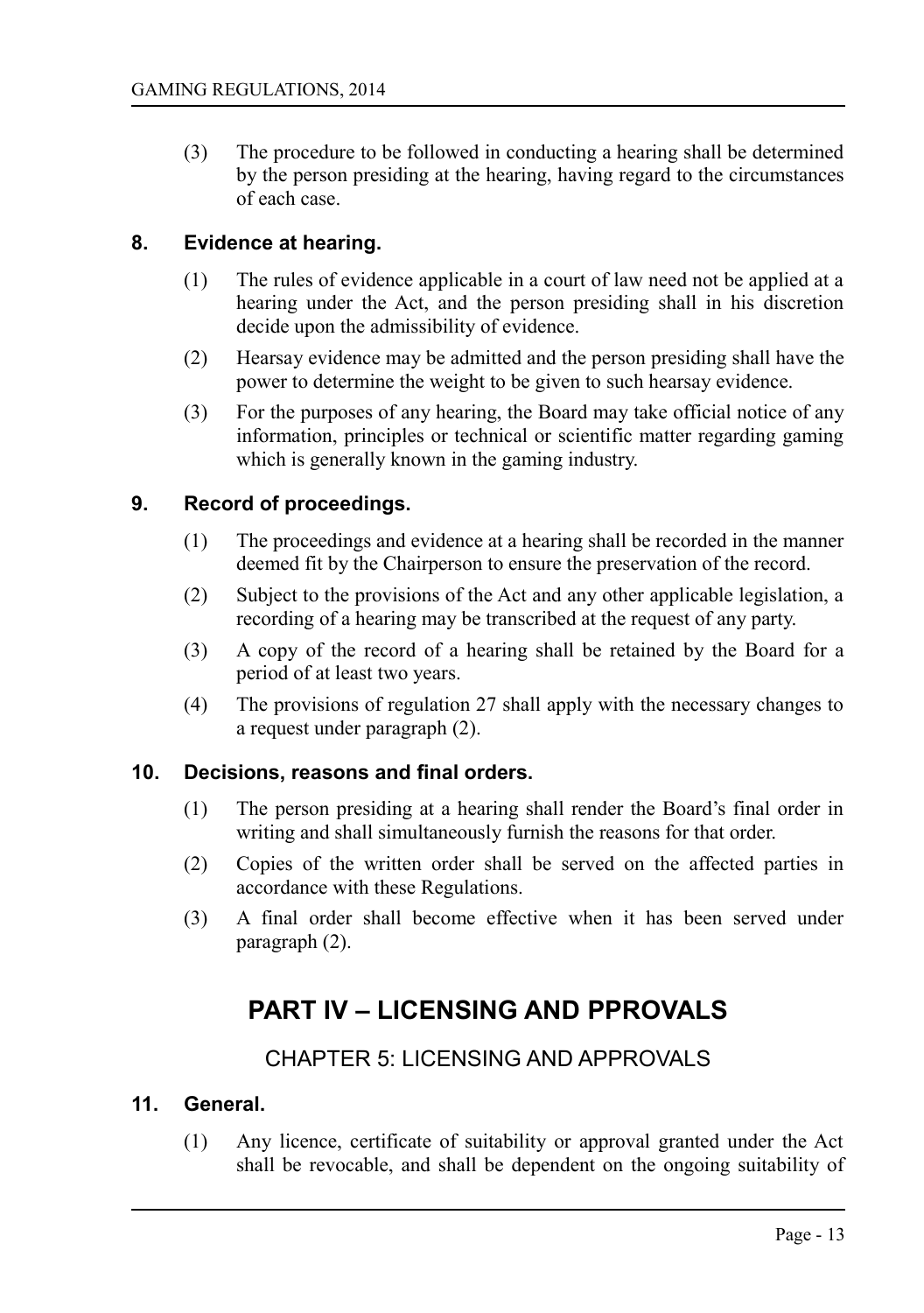the person to whom such licence, certificate of suitability or approval relates, and compliance by that person with the provisions of the Act.

- (2) The Board may at any time and on good cause shown, by notice to a licence or certificate holder, call for such information it may deem necessary to satisfy itself of the ongoing suitability and compliance of any person referred to in paragraph (1).
- (3) Any person who or which applies for a licence or a certificate of suitability or for registration, authorisation or approval, shall bear the burden of proving full compliance with the qualification criteria in respect of that licence, permit, certificate of suitability registration, authorisation or approval.

## **12. Application and information.**

- <span id="page-13-0"></span>(1) An application for a licence, a permit or certificate of suitability, registration, or for authorisation or approval under the Act shall be submitted—
	- (a) in the case of an individual, on the duly completed Multijurisdictional Personal History Disclosure Form, as used in the States of Nevada and New Jersey in the United States of America, or
	- (b) in the case of a company, in the form determined by the Board and shall include and be accompanied by the documents and information specified or required by the Board.
- (2) The Board—
	- (a) may decline to take receipt of an application;
	- (b) may, but shall not be obliged to, remit an application to the applicant at any time prior to the final consideration thereof, and request or require—
		- (i) further information in respect of that application; or
		- (ii) such amendment or supplementation of that application as it may deem necessary, within such period as it may determine;
	- (c) may postpone the consideration of an application; or
	- (d) may refuse an application, if any information required to be included in or to accompany such application is not full and accurate.
- (3) Every application for a licence lodged shall be submitted on forms furnished or approved by the Board and shall contain and be accompanied and supplemented by such documents and information as may be specified or required by the Board.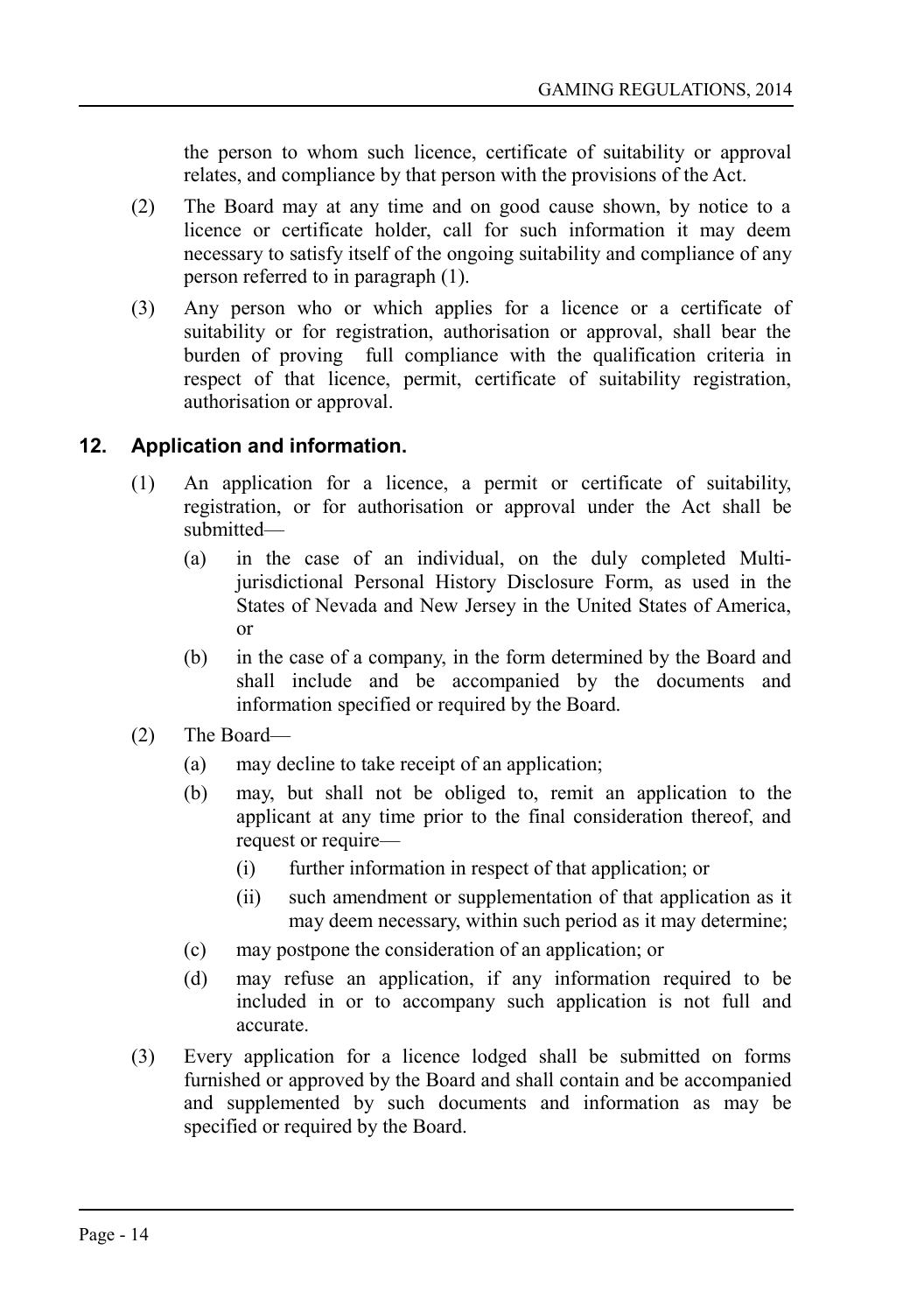- (4) It is the duty of an applicant to ensure that all information provided in an application is true and complete as at the date on which such application is finally considered, by the Board or the Minister, as the case may be, and should anything stated in an application change subsequent to its being lodged with the Board but prior to the final consideration thereof, the applicant shall be obliged forthwith to notify the Board in writing of such changes and of their effect on the application.
- (5) An application may, with the approval of the Board, or the Minister, as the case may be, be amended in any respect at any time prior to final consideration thereof.
- (6) An applicant may identify any document or information included in the application which in the opinion of the applicant is confidential or should for any reason not be disclosed to the public, and show cause why the Board may determine that such document or information should not be open to public inspection, as contemplated in paragraph (7).
- (7) The Board may determine that
	- (a) any document or information relating to the personal history and financial capacity of any person participating in an application, to the names of prospective employees, the financial projections of the application or the business plans of an applicant, shall not be open to public inspection; provided that such document or information can be separated from the remainder of the application and is marked confidential; and
	- (b) the identity of any person who lodged an objection to an application, shall not be divulged to any other person.

## **13. Application for new gaming licence.**

- <span id="page-14-0"></span>(1) An application for a new gaming licence, shall, at a minimum, contain comprehensive information in respect of —
	- (a) the financial strength of the applicant and the source and nature of the funding to be provided in respect of the casino development project, as defined in regulation 56**;**
	- (b) the capital expenditure and financial and cash-flow projections in respect of the casino development project;
	- (c) the management expertise of the applicant, with reference to
		- (i) the quality, ability, operating history, applicable experience and adaptability of the applicant; and
		- (ii) all jurisdictions in which the applicant has been or is licensed;
	- (d) the location of the proposed casino development, with reference to the location, prominence and visibility of the site; and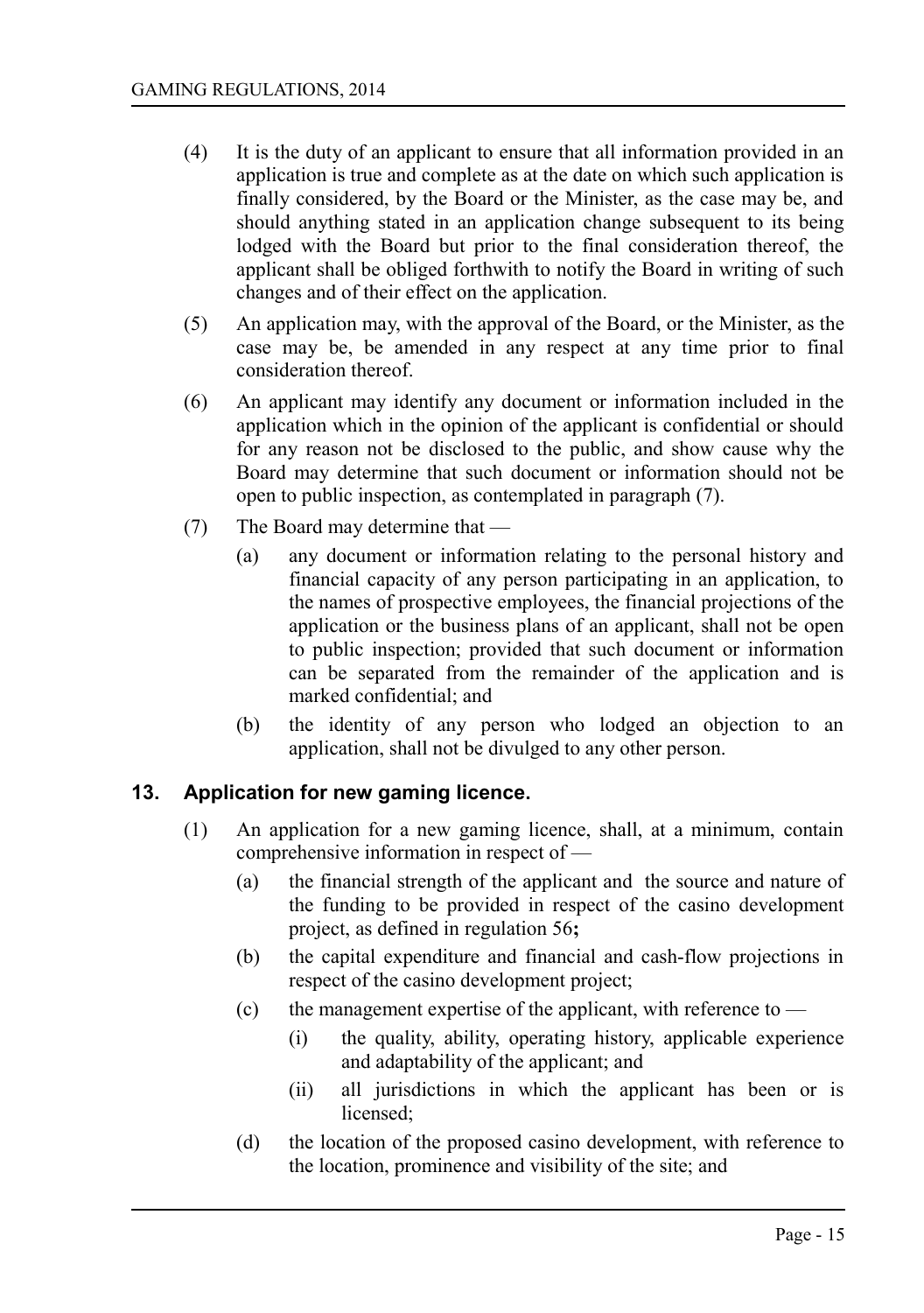(e) provision for the training of employees at various levels of employment.

## **14. Advertising of application.**

<span id="page-15-2"></span>Within seven days of receipt of a valid application for the grant of an operator licence or a premises licence, the Secretary shall publish for objections or comment in the Gazette or any other printed media he considers appropriate, the following information —

- (a) the name of the applicant;
- (b) if the applicant is a company, the names of all persons who have a financial or other interest of —
	- (i) five per centum or more in the applicant; or
	- (ii) thirty per centum or more in the applicant in the case of an application for a junket operator licence referred to in section 23(1)(e) of the Act;
- (c) the type of licence applied for;
- (d) the address and the premises from which the applicant intends to operate, if applicable;
- (e) the address to which objections to or comment on the application may be sent;
- (f) the closing date for the submission of such objections or comment to the Board, which date shall not be less than twenty-one days from the date of publication, and
- (g) the address at which such application may be inspected and to which comments or objections should be directed.

## **15. Public inspection.**

<span id="page-15-1"></span>All applications for licences other than employment licences shall, subject to regulation 12(6) and (7), be open for inspection by interested persons at the Board's offices, or such other place as may be specified under regulation  $14(g)$ , during normal office hours for a period of twenty-one days from the date of publication of the notice referred to in section 27 of the Act or the advertisement referred to in regulation 14.

## **16. Objections and comment.**

- <span id="page-15-0"></span>(1) Any person wishing to object to or comment on an application submitted to the Board shall do so in writing within twenty-one days of publication of the notice referred to in regulation 14 or such further period as may be determined by the Board, and shall specify in writing —
	- (a) the application to which the objection relates;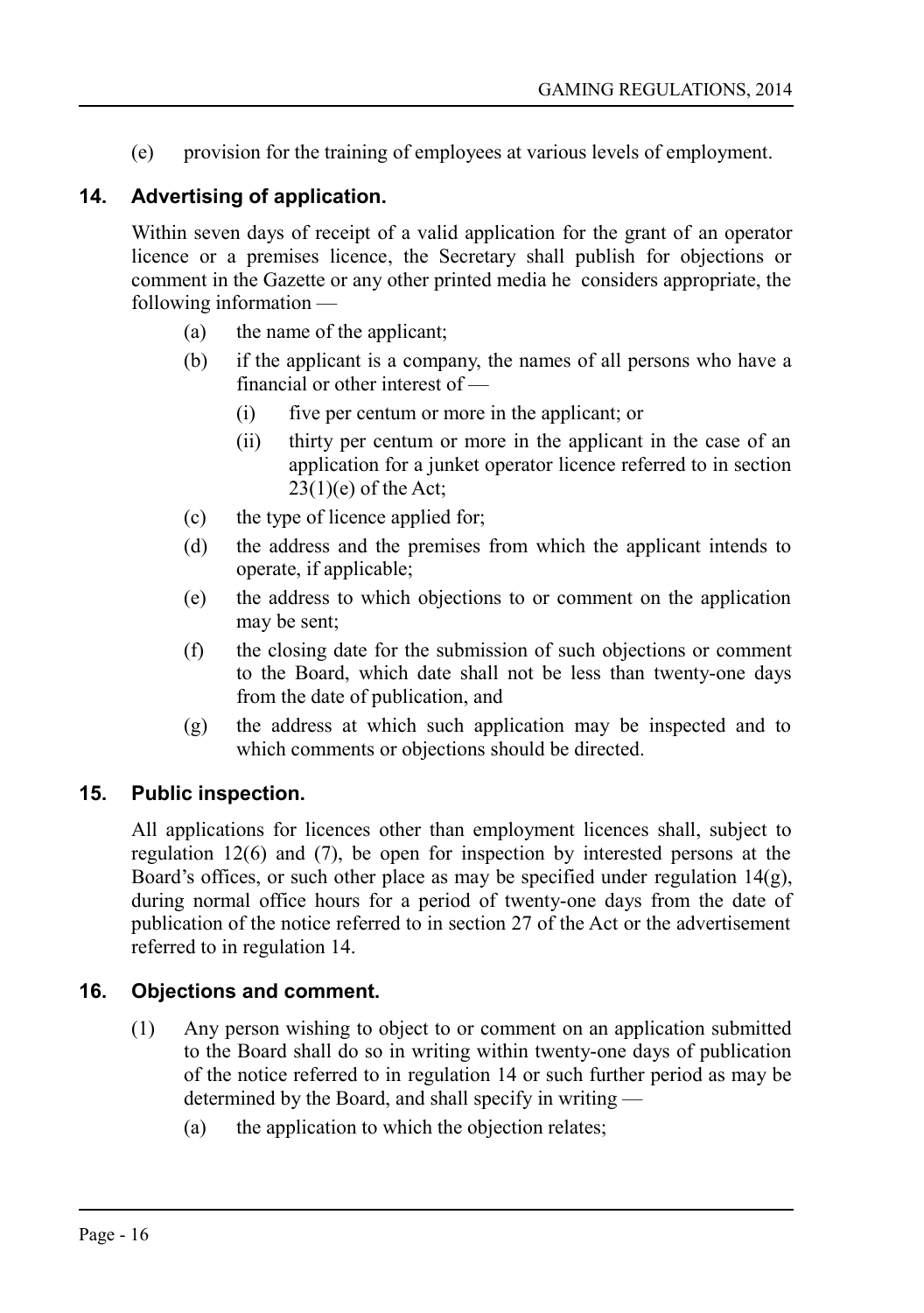- (b) in the case of an objection, the grounds on which the objection is founded;
- (c) in the case of comment, full particulars and facts to substantiate the comment; and
- (d) the name, address and telephone number of the person submitting the objection or offering the comment.
- (2) On receipt of an objection to or adverse comment on an application, the Board shall submit the objection or adverse comment to the applicant, who may reply to it in writing within twenty-one days after having received it or within such further period as may be determined by the Board.

## **17. Withdrawal of application.**

<span id="page-16-1"></span>An applicant may at any time prior to the final consideration of an application withdraw such application, provided that no fee paid to the Board in respect of such application shall be refunded.

### **18. Disqualified persons.**

- <span id="page-16-0"></span>(1) An applicant for a licence or other approval who is subject to a disqualification under the Act, but which is capable of being remedied, may be granted such reasonable period to rectify the disqualification, prior to the final consideration of the application, as may be determined by the Board, or the Minister.
- (2) Any person who becomes disqualified to hold a licence or other approval after such has been issued, must, within ten working days of having become aware of the disqualification, deliver a written notice of that disqualification to the holder of the affected licence and to the Board.
- (3) If a person referred to in paragraph  $(2)$ 
	- (a) holds an interest in the relevant licence, that person must dispose of that interest within such period as may be determined by the Minister after considering the circumstances, and the nature of the disqualification; provided that if the disqualification can be remedied, the provisions of paragraph (1) shall apply, with the necessary changes; or
	- (b) is a manager of the business concerned, the Board may impose such reasonable conditions on the continuation of the relevant business as in its view will ensure ongoing compliance with the principles of the Act.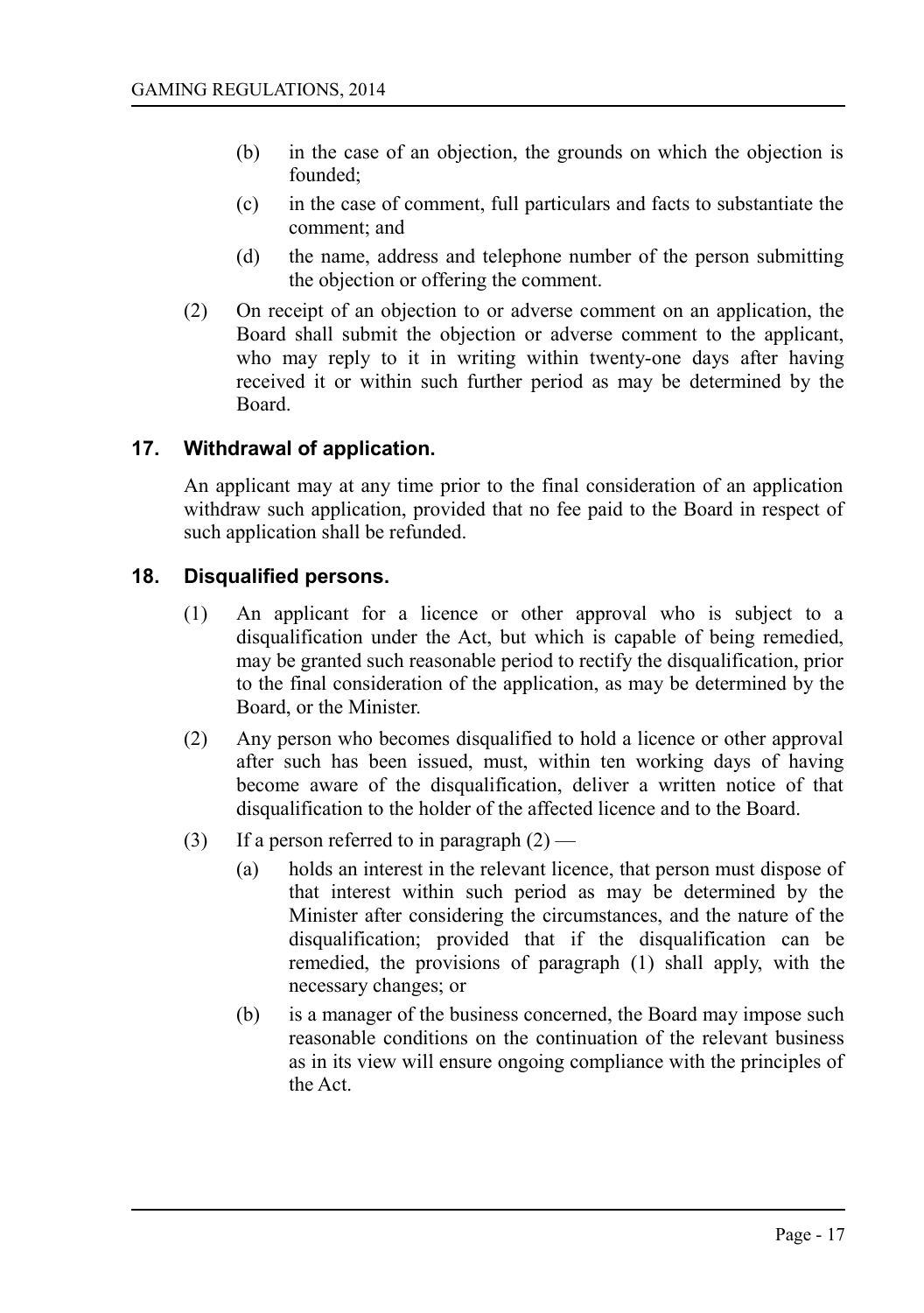## <span id="page-17-1"></span>CHAPTER 6: PROCUREMENT OF FINANCIAL INTERESTS IN LICENCE HOLDER

### **19. Procedures in respect of procurement of financial interests.**

- <span id="page-17-0"></span>(1) A licence holder who is party to or becomes aware of any contract for the proposed disposal or procurement by any person of an interest referred to in section  $51(1)$  of the Act in the business to which its licence relates shall —
	- (a) within fourteen days of concluding or becoming aware of such contract, notify the Board in writing of—
		- (i) the name and address of the person proposing to procure such interest;
		- (ii) the extent of the interest proposed to be procured; and
		- (iii) if such information is available to it, the consideration to be paid in respect of such procurement; and
	- (b) furnish the Board, within such period as the Board may specify, with such further information in respect of the transaction as may be requested or required by the Board.
- (2) Any person referred to in section  $51(1)$  of the Act must within no more than fourteen days of concluding a contract, whether written or verbal, for the procurement of a financial interest referred to in that section, apply to the Board for approval to hold that interest in the manner referred to in paragraph (3).
- (3) The application referred to in paragraph (2) shall set forth
	- (a) the name, address and other identifying details of the applicant;
	- (b) the entity in which the interest is proposed to be procured;
	- (c) the extent of the interest proposed to be procured;
	- (d) the consideration to be paid or payable in respect of the procurement; and
	- (e) the extent of the total financial interest in the relevant licence holder held by the applicant should the proposed procurement be approved by the Minister.
- (4) Where a licence holder is party to any contract regulating the proposed acquisition of an interest referred to in this regulation, it shall ensure that the provisions of section  $51(4)$  of the Act are incorporated into such contract.
- (5) The provisions of paragraph (1) shall be complied with by the holder of a licence who is party to or becomes aware of any contract for the proposed procurement of a further financial interest in it by any person other than a person referred to in section 51(5) of the Act.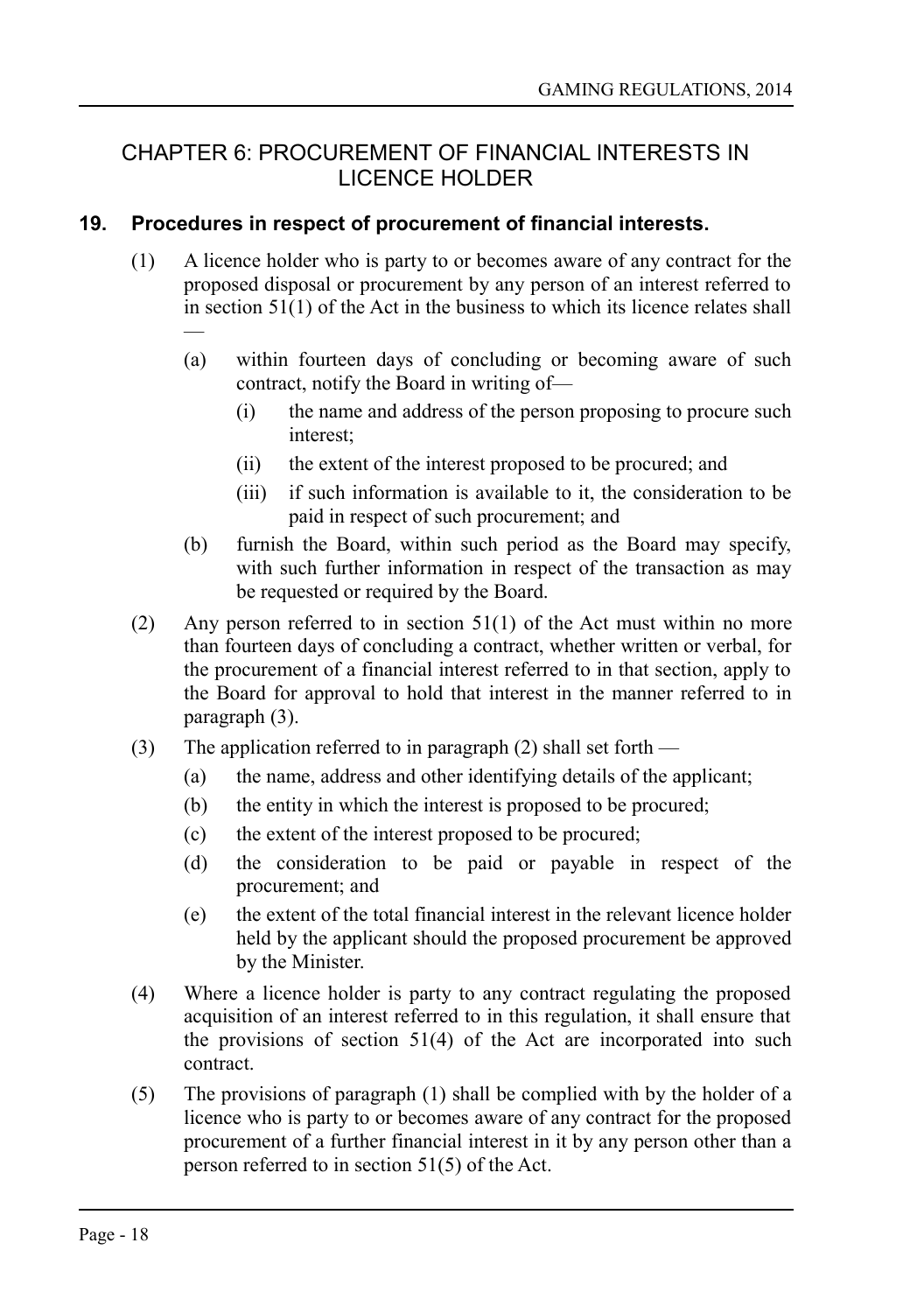(6) The provisions of this regulation shall not apply to the indirect procurement of a financial interest in a licence holder by shareholders in a publicly listed company, by virtue of their investment or shareholding in such listed company.

## <span id="page-18-3"></span>CHAPTER 7: APPROVAL OF GAMING-RELATED CONTRACTS

#### **20. Formal requirements for gaming-related contracts.**

<span id="page-18-2"></span>All gaming-related contracts to which the holder of an operator licence other than a junket operator licence or an applicant for such a licence is a party or intends to become a party shall be in writing.

#### **21. Submission of gaming-related contracts.**

- <span id="page-18-1"></span>(1) Every licence holder referred to in regulation 20 shall, within five working days of being required by the Board to submit a copy of a gaming-related contract or proposed gaming-related contract to it, submit a copy of such contract or proposed contract at the offices of the Board.
- (2) The Board may, when evaluating a contract or proposed contract entered into or proposed to be entered into between the licence holder and the contractor, consider the suitability of the contractor.
- (3) The Board may at any time review a contract approved by it.
- (4) If a contractor is found to be or becomes unsuitable, the Board shall
	- (a) provide the licence holder with notice of its decision and the reasons for such decision; and
	- (b) direct the licence holder or applicant to terminate its contract with such contractor within fourteen days or such longer period as the Board may determine.
- (5) A licence holder or an applicant required by the Board to terminate a gaming-related contract pursuant to this regulation shall do so within a period determined by the Board for such purpose.
- (6) Every gaming-related contract shall provide for its termination in the circumstances provided for in paragraphs (4) and (5).

#### **22. Contracts for submission to Board.**

<span id="page-18-0"></span>Unless otherwise specified by the Board, the holder of an operator licence other than a junket operator licence, shall submit to the Board for review pursuant to this Chapter, and approval of the relevant contractor under regulation 21(2), all contracts relating to —

(a) the provision or supply of secured stationery;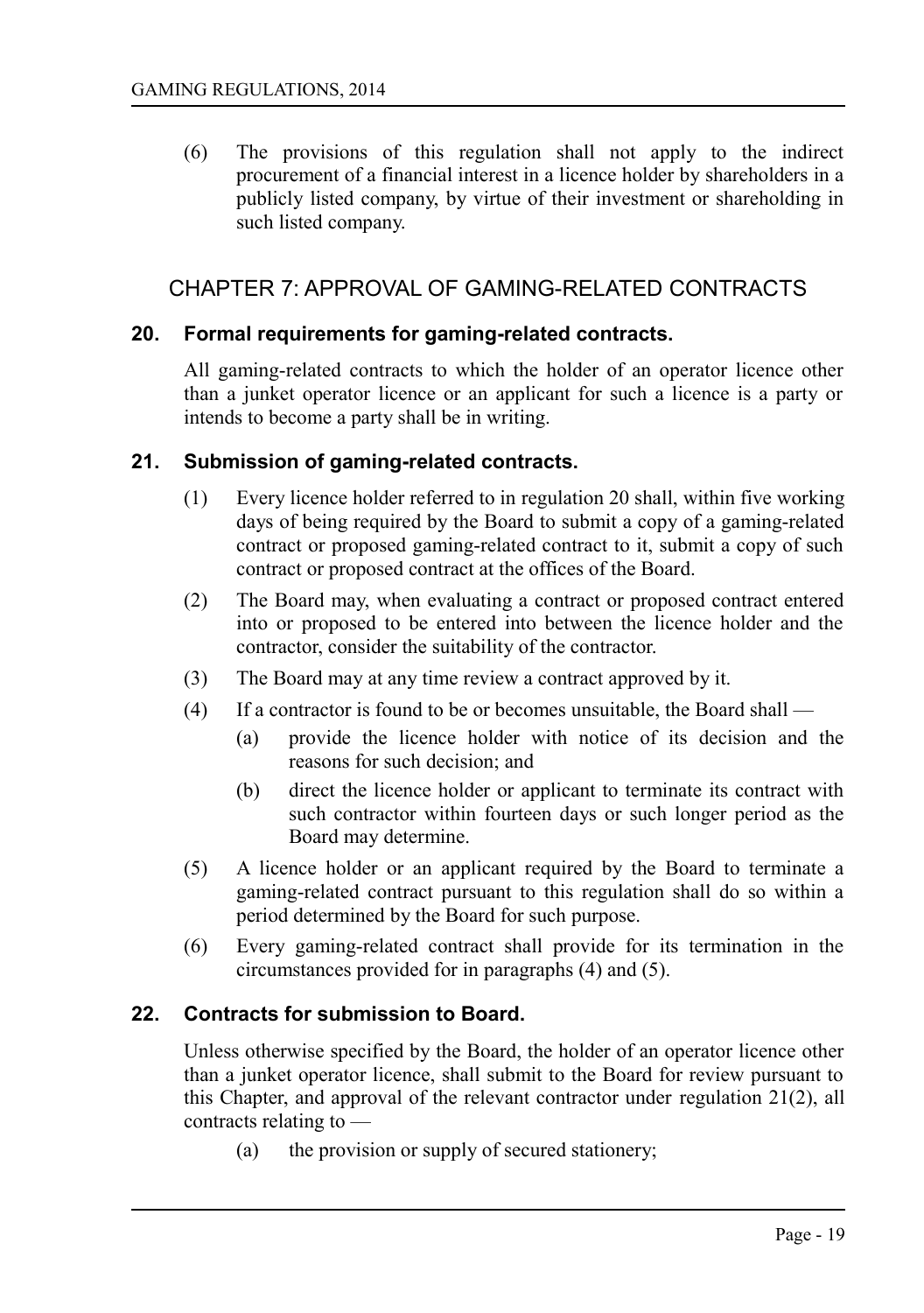- (b) internal security services;
- (c) the supply of monitored keys;
- (d) the supply of seals for use in gaming machines;
- (e) the supply of cards and dice for use in gaming;
- (f) the installation and maintenance of security and surveillance equipment; and
- (g) such other goods or services as may be stipulated by the Board from time to time.

## <span id="page-19-3"></span>CHAPTER 8: CONTRACTS WITH GAMING SERVICE PROVIDERS

### <span id="page-19-2"></span>**23. Applicability of other provisions to gaming service provider contracts.**

The provisions of regulations 20, 21(2) to (6), and **Chapter 9** of these Regulations, shall apply, with the necessary changes, to gaming service provider contracts.

## <span id="page-19-1"></span>CHAPTER 9: CERTIFICATES OF SUITABILITY

## **24. Procedures in respect of certificates of suitability.**

- <span id="page-19-0"></span> $(1)$  A person who —
	- (a) proposes to procure a financial interest in a licence holder of the nature referred to in section 51(1) of the Act;
	- (b) is a party to a gaming-related contract with the holder of a licence referred to in this Chapter, if required by the Board to do so under section  $54(2)$  or  $(6)$  of the Act;
	- (c) is a gaming service provider, as referred to in section 55 of the Act; or
	- (d) has significant control over the operations of an independent testing laboratory, as referred to in section 2 of the Act,

shall be required to apply for a certificate of suitability to procure such financial interest, to enter into such contract or to exercise such control, as the case may be.

- (2) Any person referred to in paragraph (1) shall submit to the Board an application for a certificate of suitability.
- (3) After consideration of an application referred to in this regulation, or completion of the mandatory approval process, which shall apply only in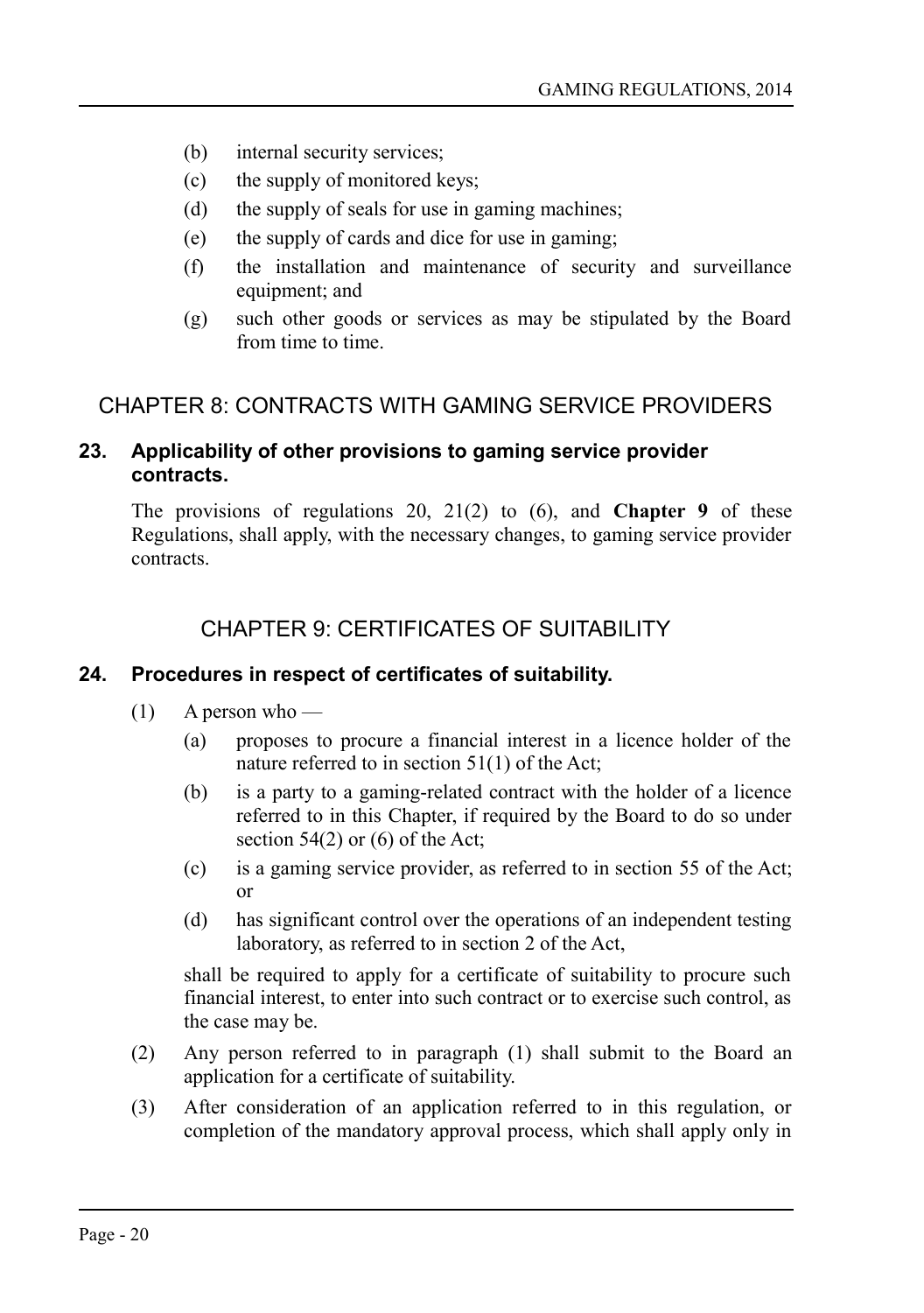respect of persons referred to in paragraph  $(1)(c)$ , as the case may be, the applicant shall be found —

- (a) suitable, or
- (b) unsuitable,

and the Board shall by written notice inform such person of the decision on the application.

- (4) Where a person is found unsuitable under paragraph (3)(b), the Board must require the licence holder or applicant to terminate its association with that person within a period determined by the Board, and the provisions of section 48(12) of the Act shall apply, with the necessary changes.
- (5) Where a person is found suitable under paragraph (3)(a), the Board shall issue a certificate of suitability to such person.
- (6) The Board shall inform the licence holder in question of any finding under paragraph (3).
- (7) With effect from the date on which the Board serves notice upon the licence holder or applicant of a finding of unsuitability under paragraph  $(3)(b)$ , the person found to be unsuitable shall not —
	- (a) directly or indirectly exercise any voting right conferred by the holding of a financial interest in the relevant licence holder, or
	- (b) continue to participate in any contract executed or purported to have been executed with the relevant licence holder.
- (8) The provisions of section 35 of the Act shall, with the necessary changes, apply to the duration and renewal of a certificate of suitability, provided that the Board may hold the holder of a certificate of suitability liable for any non-compliance by that holder with the provisions of section 36(3) of the Act, and may —
	- (a) impose any penalty referred to in the Act or these Regulations on such holder;
	- (b) where the Board is on good cause of the view that the holder no longer qualifies to hold a certificate of suitability suspend or revoke any certificate granted by it under this regulation, whereupon the provisions of paragraph (7) shall apply.

## **25. Termination of association.**

<span id="page-20-0"></span>(1) If the certificate of suitability granted to a person is suspended or revoked, the licence holder or applicant concerned shall, within fourteen days or such further period as may be determined by the Board, terminate any agreement or association between the licence holder or applicant and that person.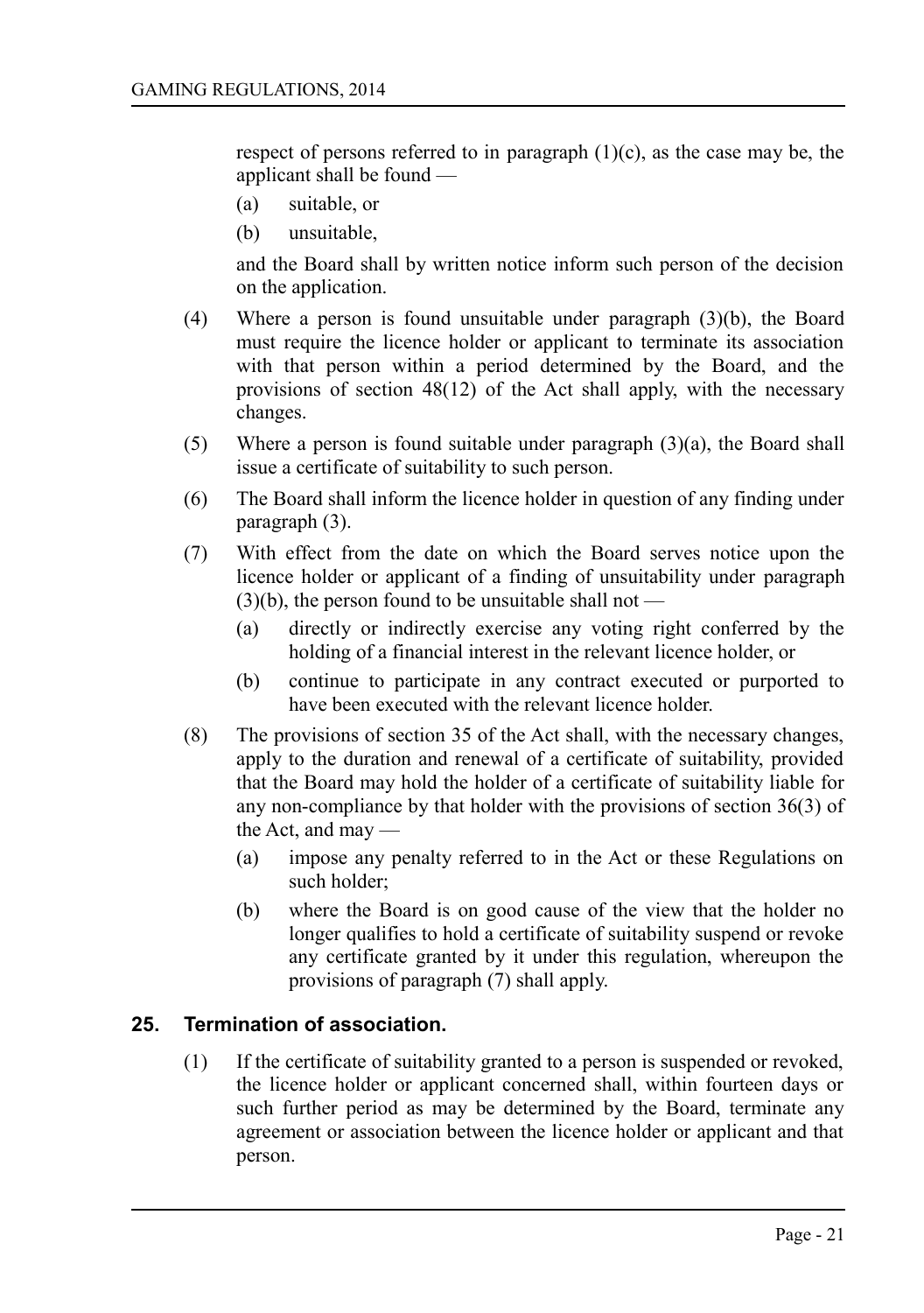(2) Failure to include the provisions of paragraph (1) in an agreement shall not be a defence in any action brought under this regulation to terminate the agreement.

## <span id="page-21-1"></span>CHAPTER 10: RECOVERY OF COSTS

#### **26. Recovery of investigation costs for grant or renewal of licence.**

<span id="page-21-0"></span>(1) Unless otherwise specified by the Board, an application for the grant or renewal of a licence or certificate of suitability shall be accompanied by the following deposit, or such other deposits as the Board may determine, for the recovery of costs incurred under section 29 of the Act —

| <b>KIND OF LICENCE</b>                                                                             | <b>DEPOSIT</b> (\$) |
|----------------------------------------------------------------------------------------------------|---------------------|
| Gaming licence                                                                                     | 100,000.00          |
| Proxy gaming licence                                                                               | 75,000.00           |
| Mobile gaming licence                                                                              | 50,000.00           |
| Restricted interactive gaming licence                                                              | 75,000.00           |
| Junket Operator licence                                                                            | 30,000.00           |
| Supplier licence                                                                                   | 15,000.00           |
| Key employee licence                                                                               | 2,000.00            |
| Gaming employee licence                                                                            | 1,000.00            |
| <b>CERTIFICATES OF SUITABILITY</b>                                                                 | <b>DEPOSIT</b> (\$) |
| For the procurement of a financial interest                                                        | 10,000.00           |
| For a third party contractor or gaming service<br>provider                                         | 75,000.00           |
| In respect of a junket representative                                                              | 5,000.00            |
| For persons having significant control over the<br>operations of an independent testing laboratory | 5,000.00            |

(2) An amount paid to the Board under paragraph (1) shall be paid into an interest-bearing account, which is to be separate from any other funds of the Board, at a banking institution to the credit of the applicant concerned.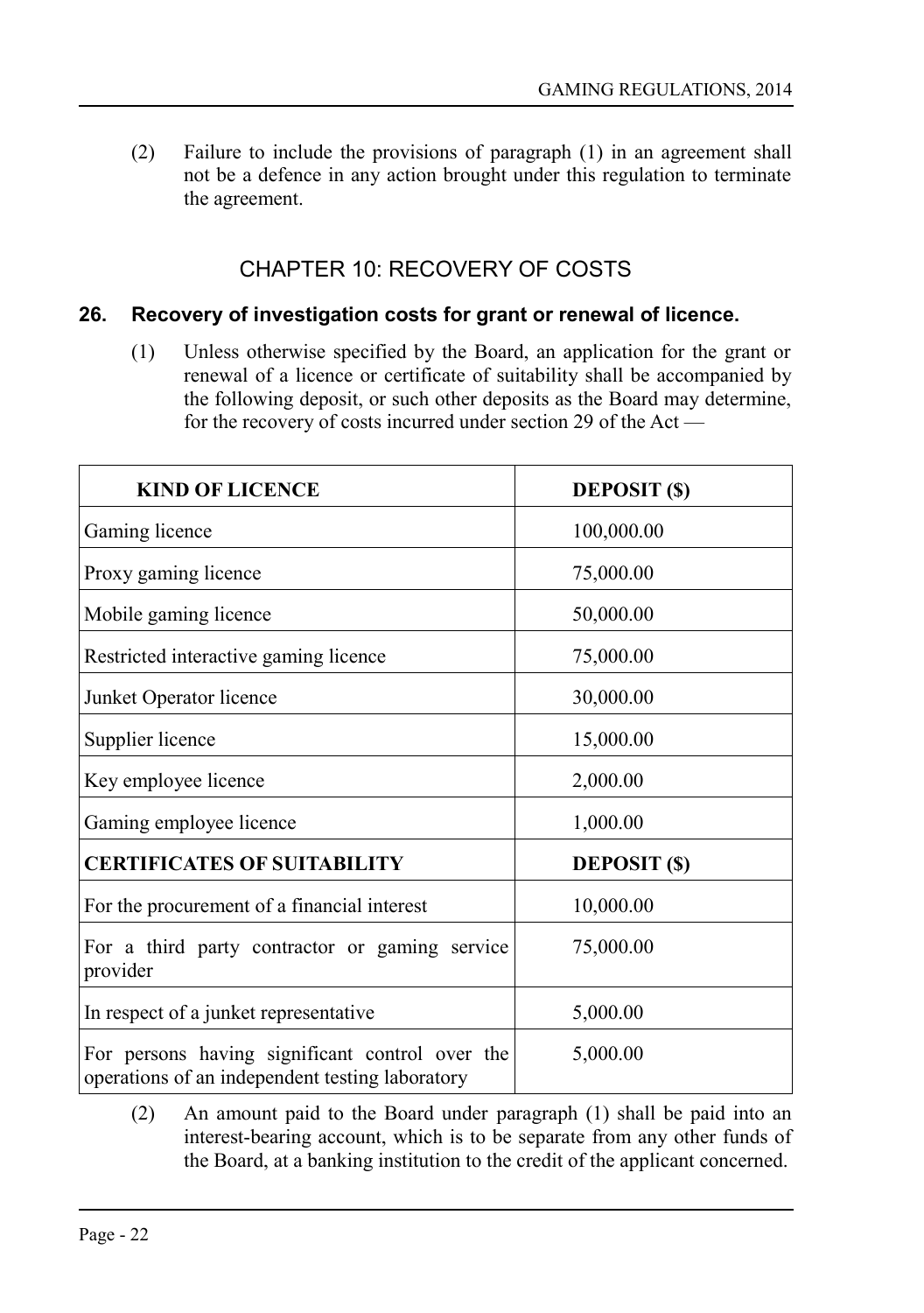- (3) The interest, if any, on money deposited under paragraph (1) shall accrue to the applicant.
- (4) The Secretary may from time to time draw upon the deposits paid by the applicant for payment of all costs incurred by the Board under section 29 of the Act.
- (5) The Secretary shall keep proper accounting records containing particulars and information of any money received, held or paid by him for or on account of an applicant.
- (6) If a deposit approaches a zero balance, the Board may request a further deposit of an amount equal to or less than the initial deposit; provided that, until receipt of such further deposit, any investigation relating to the application shall cease.
- (7) A statement of draws upon the deposit, payments made by the Board and the balance available shall, at the request of an applicant, be provided within fourteen days of the date of such request.
- (8) Where an application for a licence is
	- (a) withdrawn by the applicant or refused by the Board or the Minister, as the case may be, any credit balance in respect of a deposit made shall be returned to the applicant within ninety days of the withdrawal or refusal accompanied by a statement reflecting all the draws upon the deposit, payments made by the Board and the balance available, or
	- (b) granted by the Board or the Minister, as the case may be, any credit balance in respect of a deposit made shall be transferred into a trust account opened by the Board in respect of such licence holder and managed by the Board, for the duration of validity of the licence, including any subsequent renewal thereof, in accordance with the provisions of this regulation.
- (9) If an applicant disputes any payments made or the need for further deposits, the applicant may request a written explanation from the Board regarding the matter in dispute.
- (10) No licence shall be issued until the applicant has made full payment to the Board of any costs incurred under section 29 of the Act.

## **27. Recovery of costs for reproduction of document, form or record.**

<span id="page-22-0"></span>Subject to the provisions of sections 15 and 21(9) to (11) of the Act and other applicable legislation regulating access to information, any person may request a transcription of any audio record of the proceedings of the Board or a copy of any document, form or record of the Board, and the Board shall make the transcription or copy available to that person upon payment of the costs of its reproduction.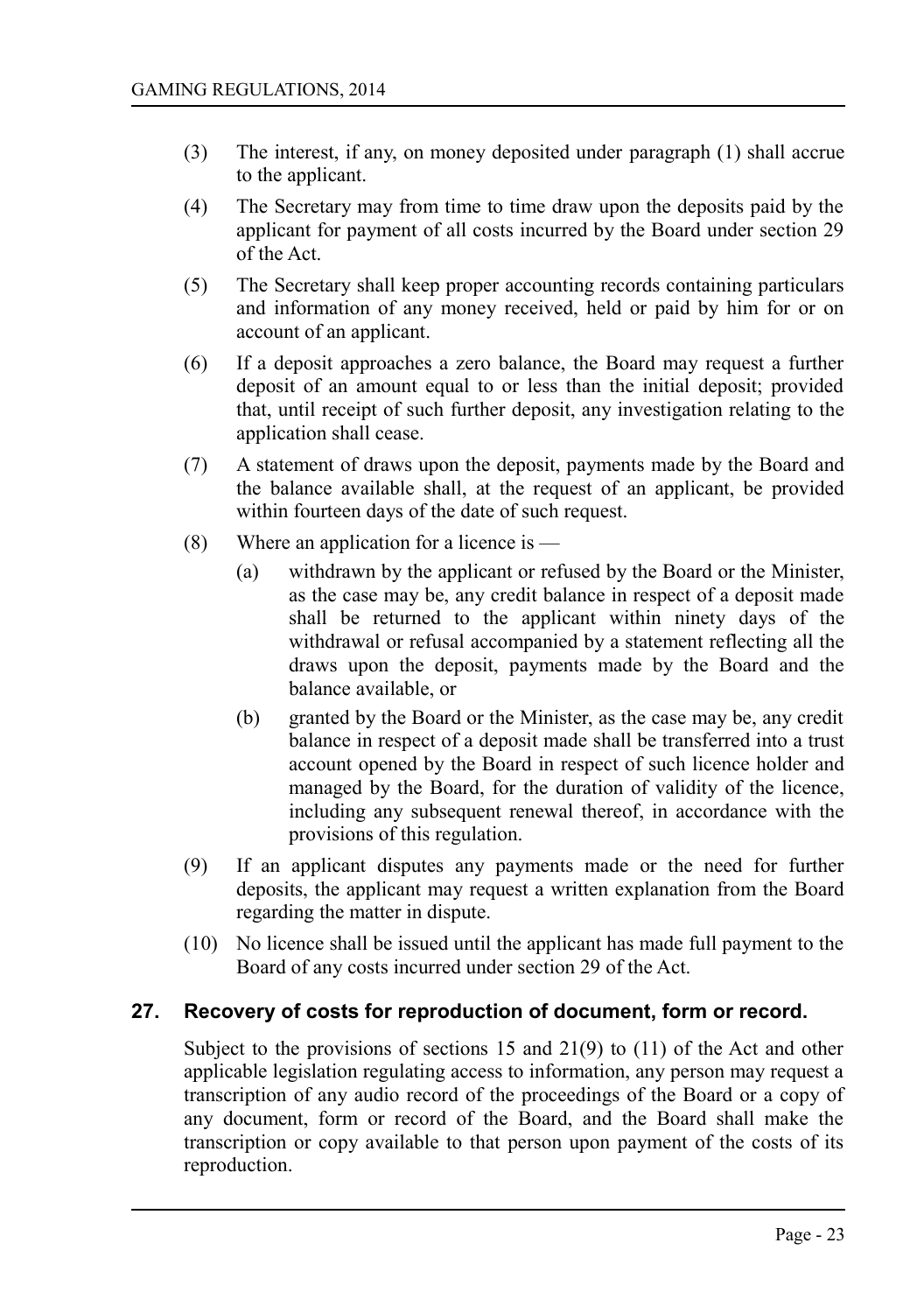## <span id="page-23-5"></span>**PART V – GENERAL OBLIGATIONS OF LICENCE HOLDERS**

## <span id="page-23-4"></span>CHAPTER 11: DISPLAY OF LICENCE

### **28. Display of licence.**

<span id="page-23-3"></span>The holder of a gaming licence shall prominently display a current copy of the gaming licence issued to it by the Board on the licensed premises.

## <span id="page-23-2"></span>CHAPTER 12: BOOKS, ACCOUNTS AND RECORDS

### **29. General.**

- <span id="page-23-1"></span>(1) All books, accounts and records required to be kept by a licence holder under the Act shall —
	- (a) be in the format;
	- (b) contain the information; and
	- (c) be kept in the manner stipulated in the approved internal control standards of the licence holder; and
	- (d) unless otherwise specified, be retained for a period of at least five years.
- (2) The books, accounts and records referred to in paragraph (1) shall at all times —
	- (a) be kept in a safe place; and
	- (b) be immediately and easily accessible.
- (3) All documents, books, accounts and records required to be kept under the Act may be kept, maintained and provided in electronic form.

## **30. Gaming and accounting records.**

<span id="page-23-0"></span>The holder of an operator licence other than a junket operator licence shall keep

- (a) accurate, complete, legible and permanent records of all gaming transactions; and
- (b) accounting records maintained in accordance with generally accepted accounting principles, on a double entry system of accounting, with detailed subsidiary records, identifying revenue, expenses, assets, liabilities and equity, including —
	- (i) individual game records to reflect drop, win and the percentage of win to drop by table for each table game and to

—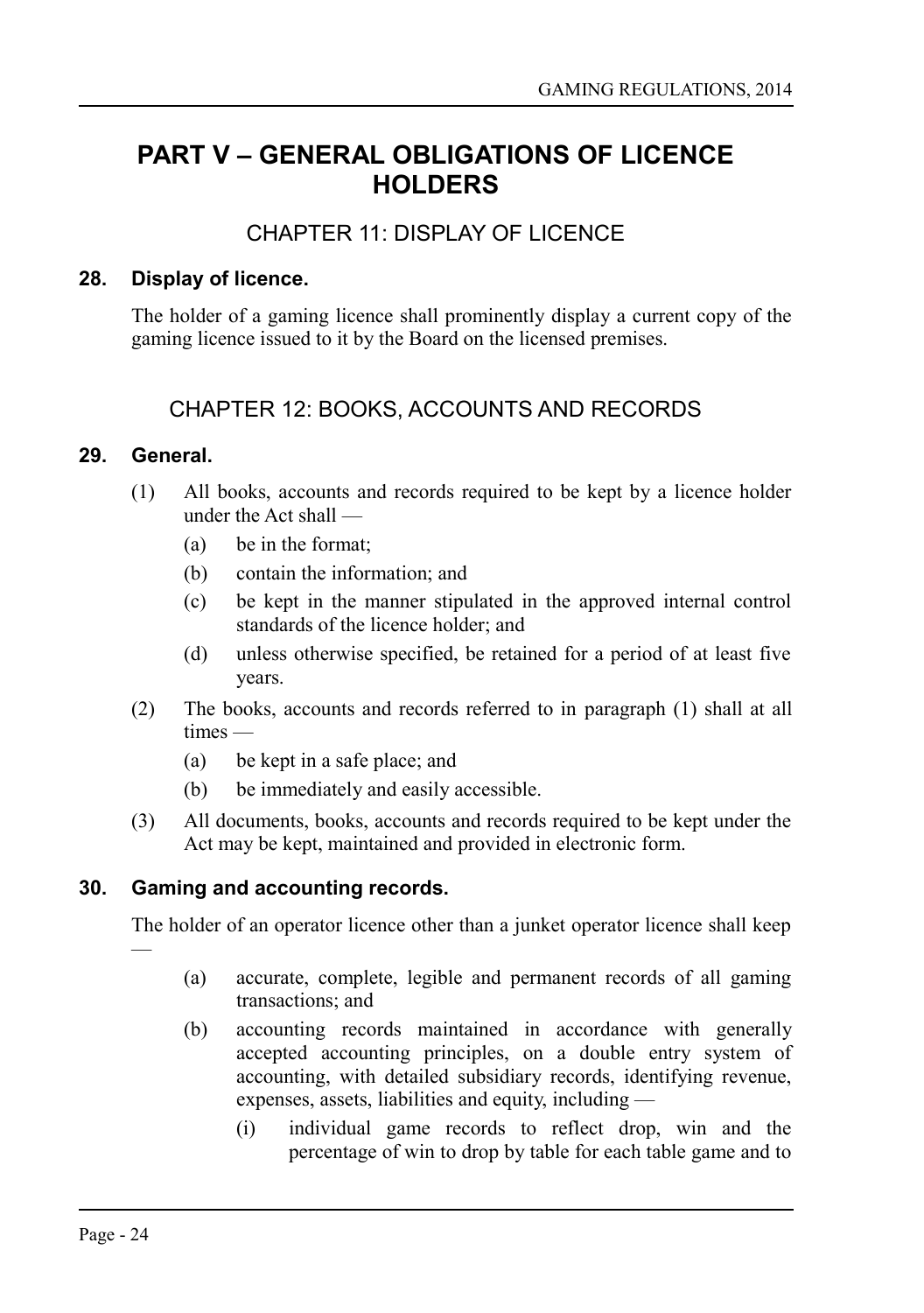reflect drop, win and the percentage of win to drop for each type of table game, per such accounting period as may be approved by the Board;

- (ii) individual game records reflecting similar information in respect of all other games;
- (iii) slot machine analysis reports which reflect turnovers and pay-outs per machine and compare actual hold percentages to theoretical hold percentages on a month-to-date, 12 month rolling and life-to-date;
- (iv) the records required by such licence holder's approved internal control standards; and
- (v) any other records that the Board specifically requires to be maintained.

### **31. Other records.**

—

<span id="page-24-1"></span>A licence holder referred to in regulation 30 shall, where it is a company, keep

- (a) a copy of its incorporation documentation and memorandum and articles of association or the equivalent thereof, including any amendments thereto;
- (b) a permanent register of all licensed employees, reflecting the date of appointment, status and, where applicable, date of termination of employment of each;
- (c) minutes of all shareholder meetings;
- (d) minutes of all meetings of the Board of directors;
- (e) if the Board or the Minister so requires, in the case of a company which is not listed, a register of all shareholders, listing every shareholder's name, address, the number of shares held and the date on which the shares were acquired; and
- (f) any other information stipulated by the Board or the Minister.

## **32. Audited financial statements.**

- <span id="page-24-0"></span>(1) A licence holder referred to in regulation 30 shall at the end of each financial year prepare annual financial statements in accordance with the applicable standards set for accounting practices.
- (2) A licence holder referred to in this regulation shall appoint an independent certified public accountant, duly registered in accordance with the requirements of law, who shall audit the licence holder's annual financial statements in accordance with generally accepted auditing standards.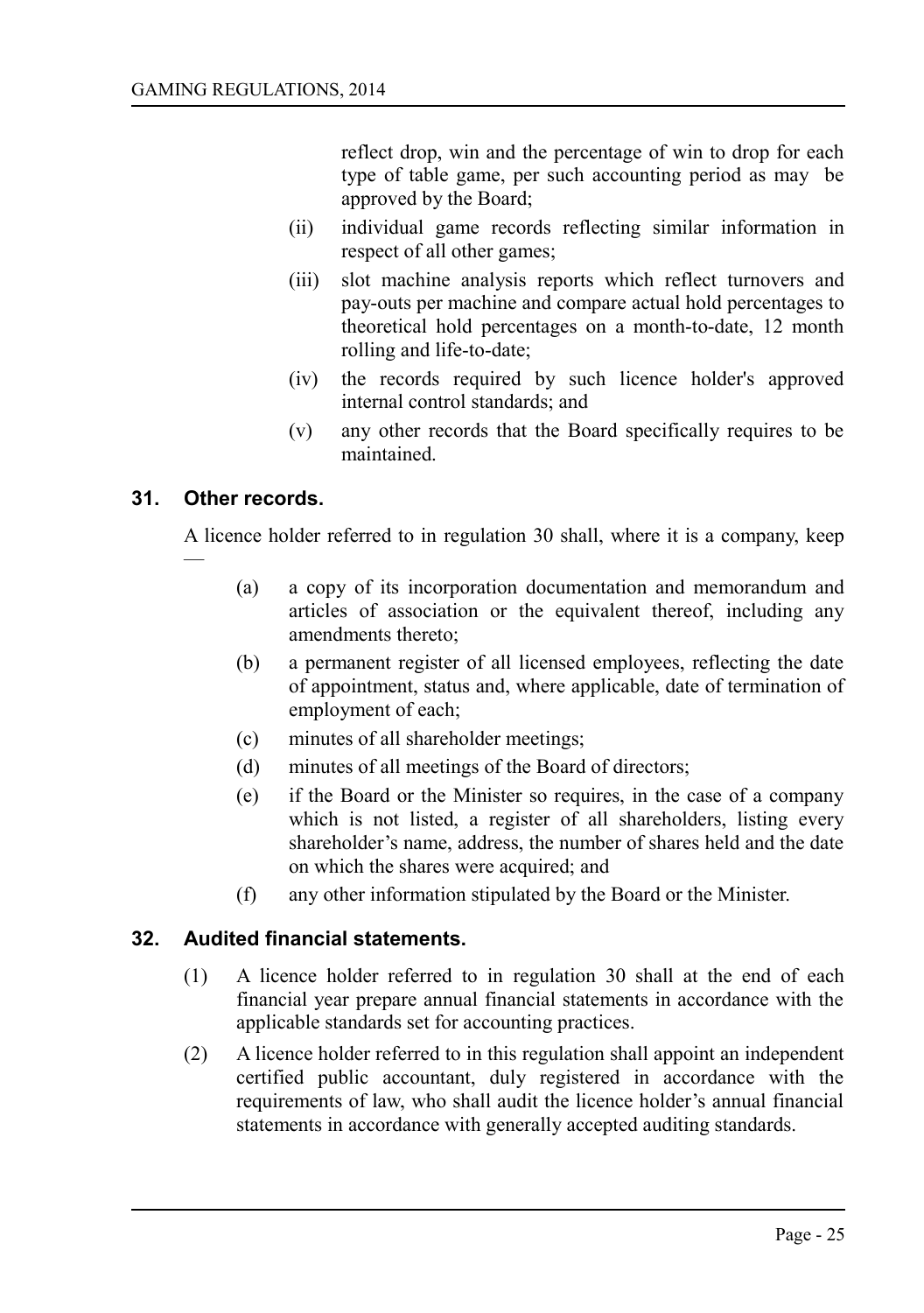- (3) A licence holder referred to in this regulation shall, not later than one hundred and twenty days of the last day of its financial year, or such further period as may be approved by the Board, submit to the Board copies of its audited annual financial statements.
- (4) The Board may request additional information or documents from either the licence holder or its auditor regarding the financial statements or the services performed by the auditor.

## **33. Returns and reports to be rendered.**

<span id="page-25-2"></span>A licence holder other than the holder of an employment licence shall submit such returns and reports as the Board may from time to time determine within such times and in the manner and format determined by the Board.

## <span id="page-25-1"></span>CHAPTER 13: LICENSED EMPLOYEES

## **34. Key employees.**

<span id="page-25-0"></span>In addition to employees who are listed as key employees under section 48 of the Act, persons in the following or substantially similar positions shall be regarded as key employees for the purposes of the Act —

- (a) any person who individually or as a member of a group formulates management policy in respect of any aspect of the gaming operations of such business;
- (b) any person in the employ of a licence holder who has authority to appoint or terminate the appointment of supervisory staff licensed under the Act;
- (c) any person who has authority to supervise or direct a gaming or security activity shift, including, without being limited to, the supervision or direction of the entire pit operation and all slot machines or other gaming operations, and any person who has authority to supervise or direct the first-mentioned person;
- (d) any person who has authority to manage, or to be responsible for the management of, one or more of the gaming-related departments or functions of a gaming operation, including, without being limited  $to -$ 
	- (i) accounting;
	- (ii) credit and collections;
	- (iii) the cage department;
	- (iv) licensed staff;
	- (v) internal audit;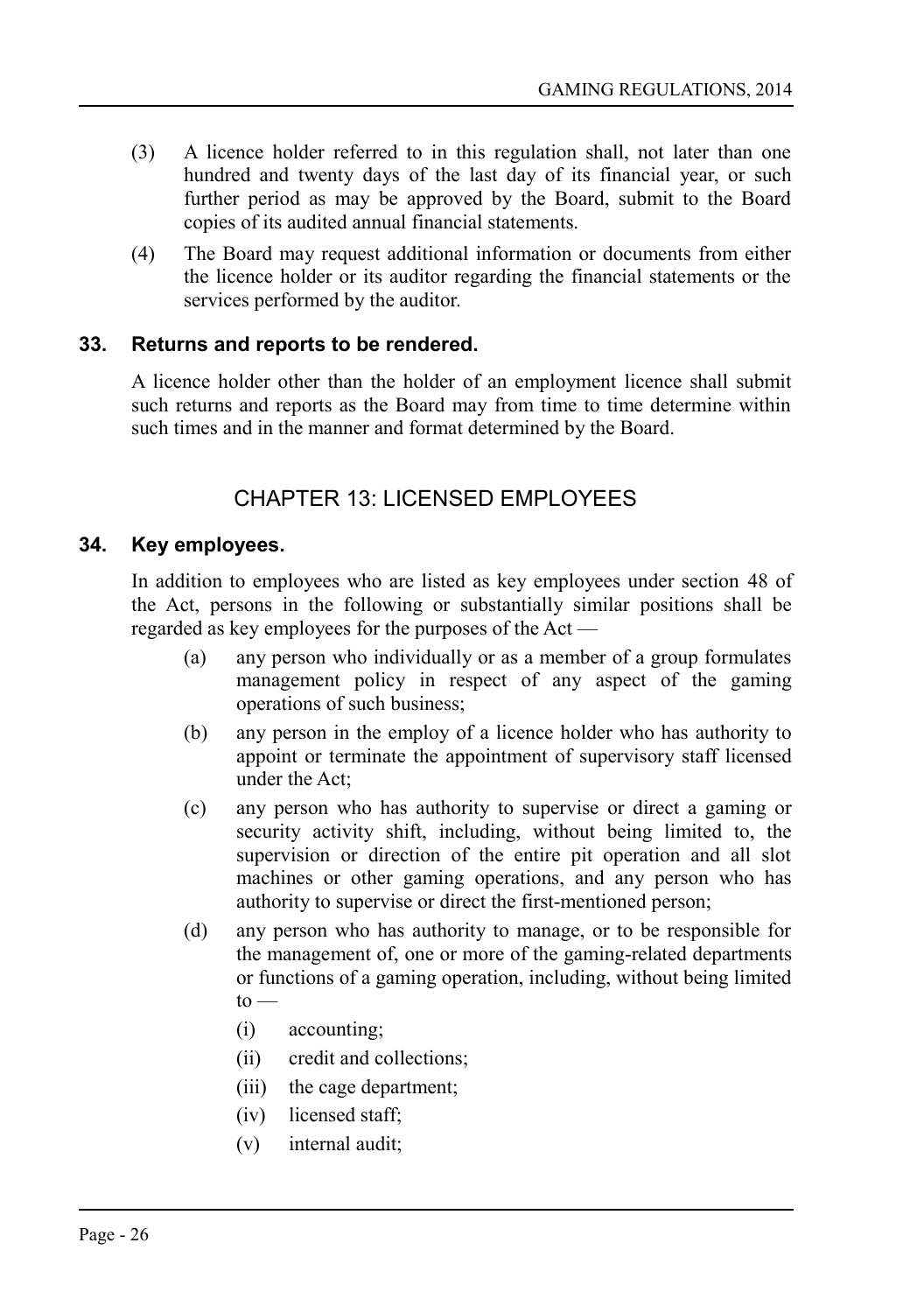- (vi) information technology, for the purposes of the licences referred to in section  $23(1)(b)$ , (c), (d) and (f) of the Act;
- (vii) security; and
- (viii) surveillance;
- (g) any person who, by virtue of his employment, has the ability in any manner to alter the functionality of, or any data captured by, any gaming-related computer software used in the conduct of licensed operations, having a bearing on the tax liability of the licence holder; and
- (h) any person who has been specifically represented to the Board by a licence holder or an officer or a director of the licence holder as being important or necessary for the operation of any aspect of the gaming business of the licence holder.

## **35. Proof of licensing.**

<span id="page-26-1"></span>The holder of an operator licence other than a junket operator licence shall at all times keep a copy of the licence of every employee licensed under sections 23(1) (g) or (h) of the Act on that employee's employment record.

### **36. Suspension or revocation of licence.**

- <span id="page-26-0"></span>(1) If a licence issued to any employee under section  $23(1)(i)$  or (k) of the Act —
	- (a) is revoked by the Board, the licence holder which employs that employee shall immediately cease to employ that employee in any capacity in which he is required to be so licensed; or
	- (b) is suspended by the Board, the licence holder which employs that employee shall immediately cease to employ that employee in any capacity in which he is required to be so licensed for the period of the suspension,

without liability on the part of the licence holder or the Board in respect of the termination of employment of such person.

(2) The provisions of paragraph (1) shall be a condition of employment.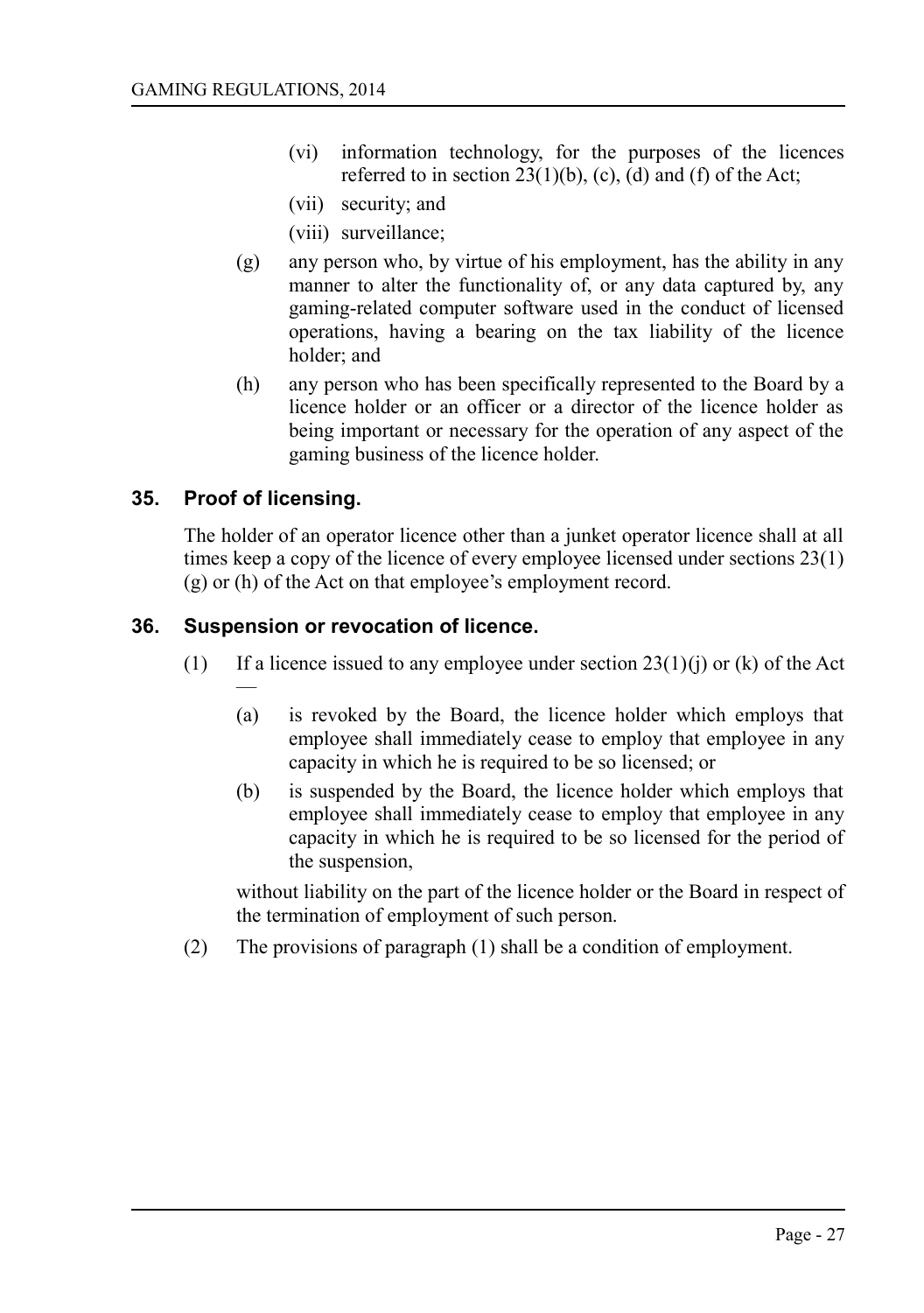## <span id="page-27-5"></span>**PART VI – GAMING DEVICES AND GAMBLING GAMES**

## <span id="page-27-4"></span>CHAPTER 14: APPROVAL REQUIREMENTS IN RESPECT OF GAMING DEVICES

### **37. Approval of devices and games.**

<span id="page-27-3"></span>Only gaming devices and gambling games meeting the relevant standards shall be approved by the Board for use in licensed operations.

### **38. Alterations and modifications prohibited.**

<span id="page-27-2"></span>Except as otherwise provided, a licence holder shall not alter the manner of operation of, or otherwise modify any approved gaming device or gambling game without the prior written approval of the Board.

### **39. Summary suspension of approval.**

- <span id="page-27-1"></span>(1) The Board may issue a summary order, in the form of notice to the relevant licence holders, suspending approval of a gaming device if it determines that such device does not operate in the manner approved by the Board, or if it reasonably suspects that the relevant manufacturer or supplier has misrepresented the manner in which such gaming device operates.
- (2) Subsequent to the issue of an order referred to in paragraph (1), the Board may seal or seize all models of the gaming device in respect of which approval has been suspended.

#### **40. Applicable standards.**

- <span id="page-27-0"></span>(1) The standards applicable to gaming devices shall be the following standards issued by Gaming Laboratories International, LLC—
	- (a) GLI-11, version 2.1 [Gaming devices];
	- (b) GLI-12, version 2.1 [Progressive];
	- (c) GLI-13, version 2.1 [Monitoring Control Systems];
	- (d) GLI-16, version 2.1 [Cashless Systems];
	- (e) GLI-17, version 1.3 [Bonusing Systems];
	- (f) GLI-18, version 2.1 [Promotional Systems];
	- (g) GLI-19, version 1.0 [Interactive Gaming Systems Operators];
	- (h) GLI-19, version 1.0 [Interactive Gaming Systems Suppliers];
	- (i) GLI-20, version 1.5 [Redemption Kiosks];
	- (j) GLI-21, version 2.2 [Client Server Systems];
	- (k) GLI-24, version 1.3 [Electronic Table Game Systems];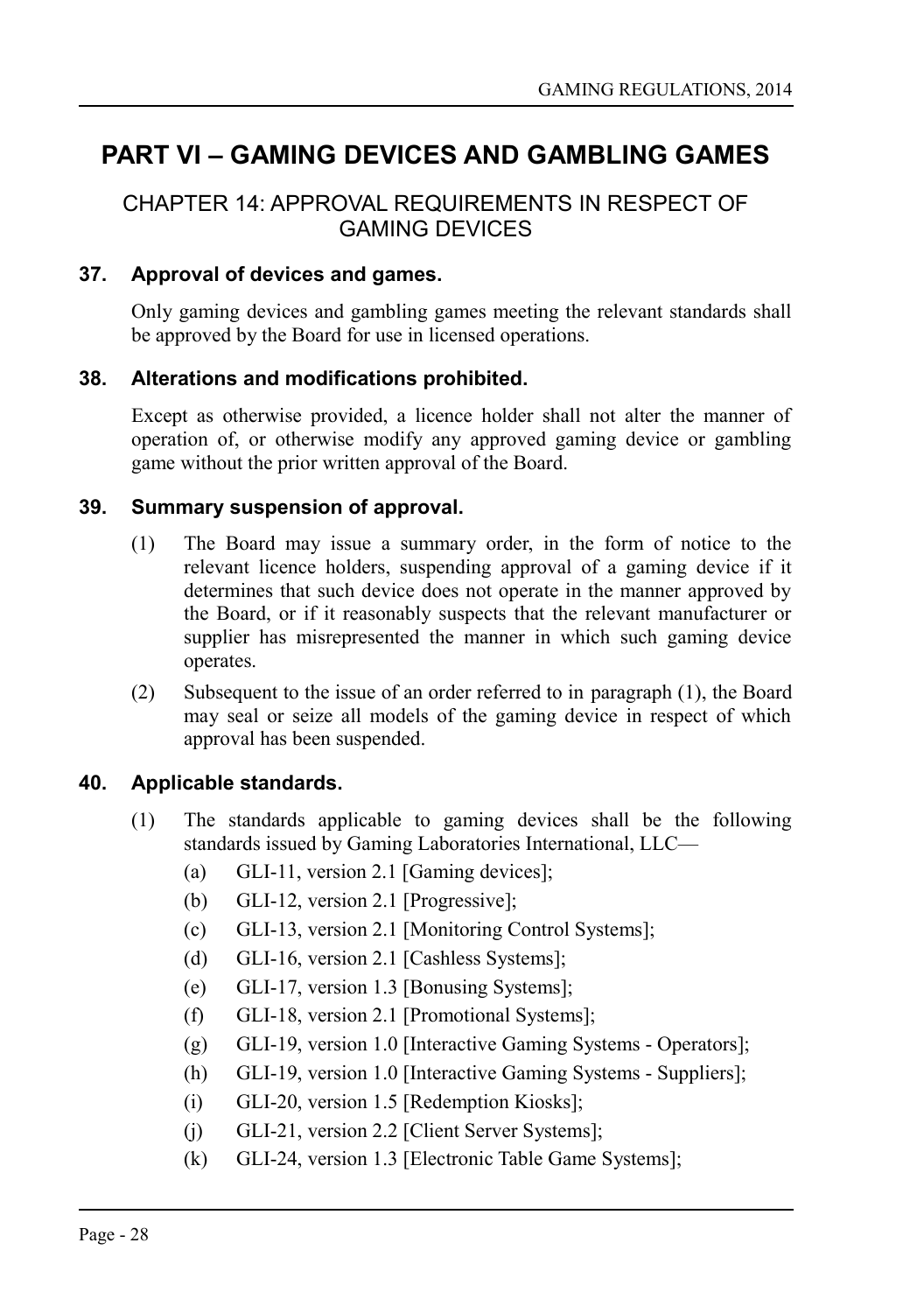- (l) GLI-25, version 1.2 [Dealer Controlled Table Game Systems];
- (m) GLI-26, version 1.1 [Wireless Gaming Systems];
- (n) GLI-27, version 1.0 [Network Security];
- (o) GLI-28, version 1.0 [Player User Interface Systems];
- (p) GLI-29, version 1.0 [Card Shufflers and Dealer Shoes];
- (q) such further versions of any standard referred to in paragraph (a) to (p) as may be released from time to time and approved in writing by the Board, subject to the provisions of regulation 41; and
- (r) such further or additional standards as may be approved in writing by the Board.

### **41. Amendment or substitution of standards.**

- <span id="page-28-1"></span>(1) Where the standard applicable to a gaming device is amended or substituted, any type, variation or model of gaming device certified as complying to the immediately preceding standard may be exposed for play for a maximum of three years, or such further period as the Board, on good cause shown, may approve in writing, after such substitution or amendment and, if it is to continue to be exposed for play after such period or extended period, as the case may be, must be certified against the amended or substituted standard.
- (2) All gaming devices that were approved by the Board and exposed for play prior to the effective date are, to the extent required, exempted from the provisions of sections  $52(1)$  and  $67(3)$  of the Act, until a date to be determined in writing by the Board, and may continue to be exposed for play subject to compliance with the relevant legislation.

## **42. Independent testing laboratories.**

- <span id="page-28-0"></span>(1) The Board shall utilize the services of independent testing laboratories registered with it in accordance with the provisions of these Regulations for the inspection and certification of any gaming device proposed to be used in The Bahamas.
- (2) The holder of any licence which seeks the certification of any gaming device shall be solely responsible for the payment of any fees imposed by the independent testing laboratory for its services.
- (3) The holder of a gaming licence or supplier licence shall pay all costs associated with any review or approval process performed by the Board in relation to any gaming device, including any costs associated with the Board's review of the registered independent laboratory's inspection, certification or review.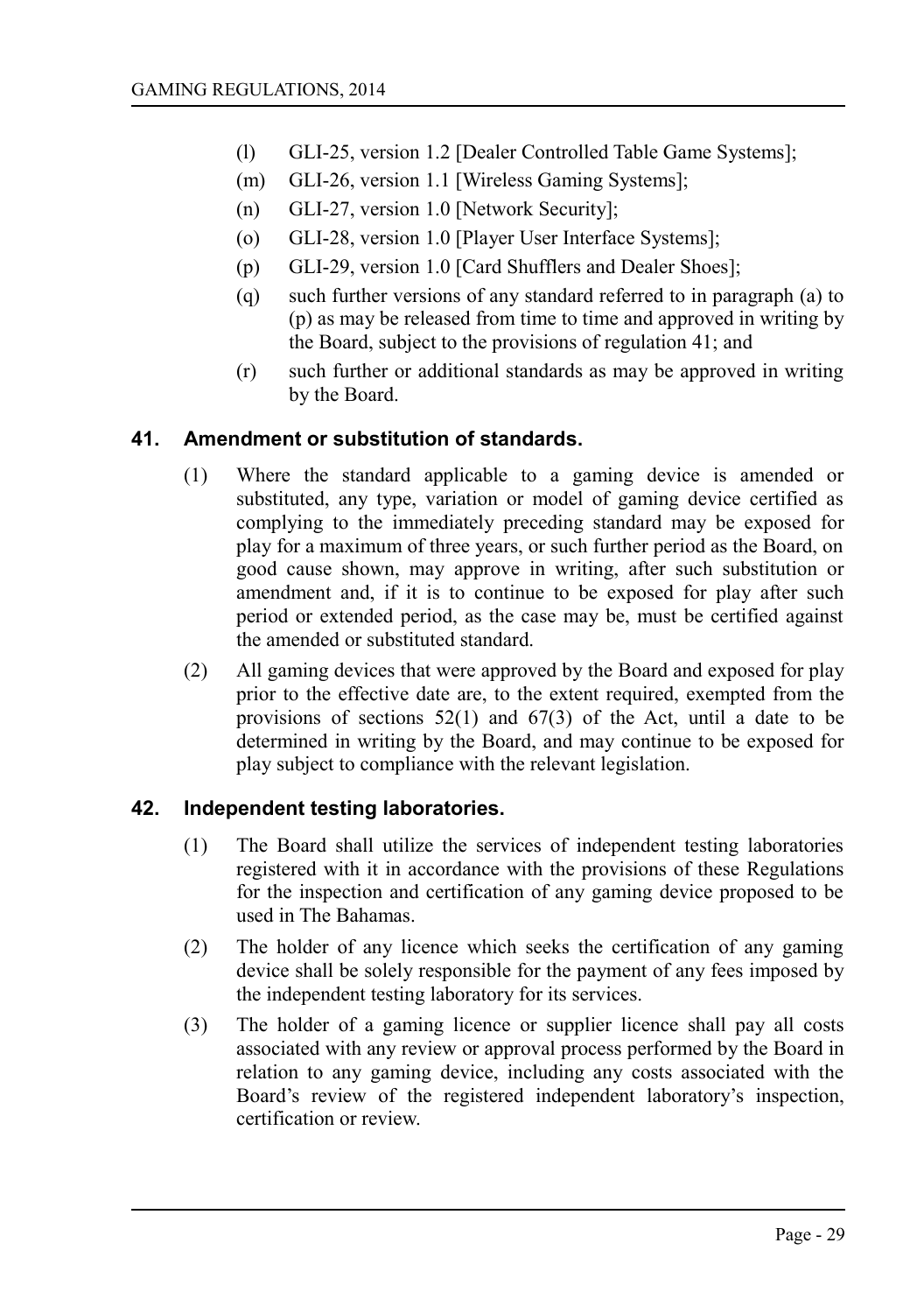## **43. Registration of independent testing laboratories.**

- <span id="page-29-1"></span>(1) Subject to the provisions of paragraph  $(3)$  —
	- (a) an independent testing laboratory which intends to inspect and certify any gaming device for use in The Bahamas must be registered with the Board, and
	- (b) each person or entity that has significant control over the operations of such independent testing laboratory must apply for a certificate of suitability, in the manner referred to in Chapter 9 of these Regulations.
- (2) Each independent testing laboratory must be registered for each category of inspection and certification for which the laboratory seeks to provide results.
- (3) Upon written request, the Board may, under such terms and conditions as it may deem appropriate, issue a provisional registration to an independent testing laboratory to allow it to perform the functions of a registered independent testing laboratory pending the final consideration of its application for registration.
- (4) A provisional registration referred to in paragraph (3) may be revoked by the Board at any time and for any reason.
- (5) An application for the registration of an independent testing laboratory shall be made to the Board in such form and manner and contain such particulars as the Board may determine.
- (6) The Board may approve an application for registration if the Board is satisfied that all the applicable requirements have been fulfilled, and shall issue a certificate of registration to the applicant.
- (7) The Board may refuse any application for a certificate of registration, in which case the provisions of section 48(12) of the Act shall apply, with the necessary changes.
- (8) The provisions of section 35 of the Act shall apply, with the necessary changes, to any certificate of registration referred to in this regulation.
- (9) A registration referred to in this regulation is effective until it is revoked, expires or is terminated at the request of the registered independent testing laboratory.
- (10) The Board shall maintain a list of registered independent testing laboratories on its website along with the categories of inspection and certification each is registered to perform.

## **44. Revocation of registration of independent testing laboratory.**

<span id="page-29-0"></span>(1) The Board may revoke the registration of a registered independent testing laboratory if the Board determines that such independent testing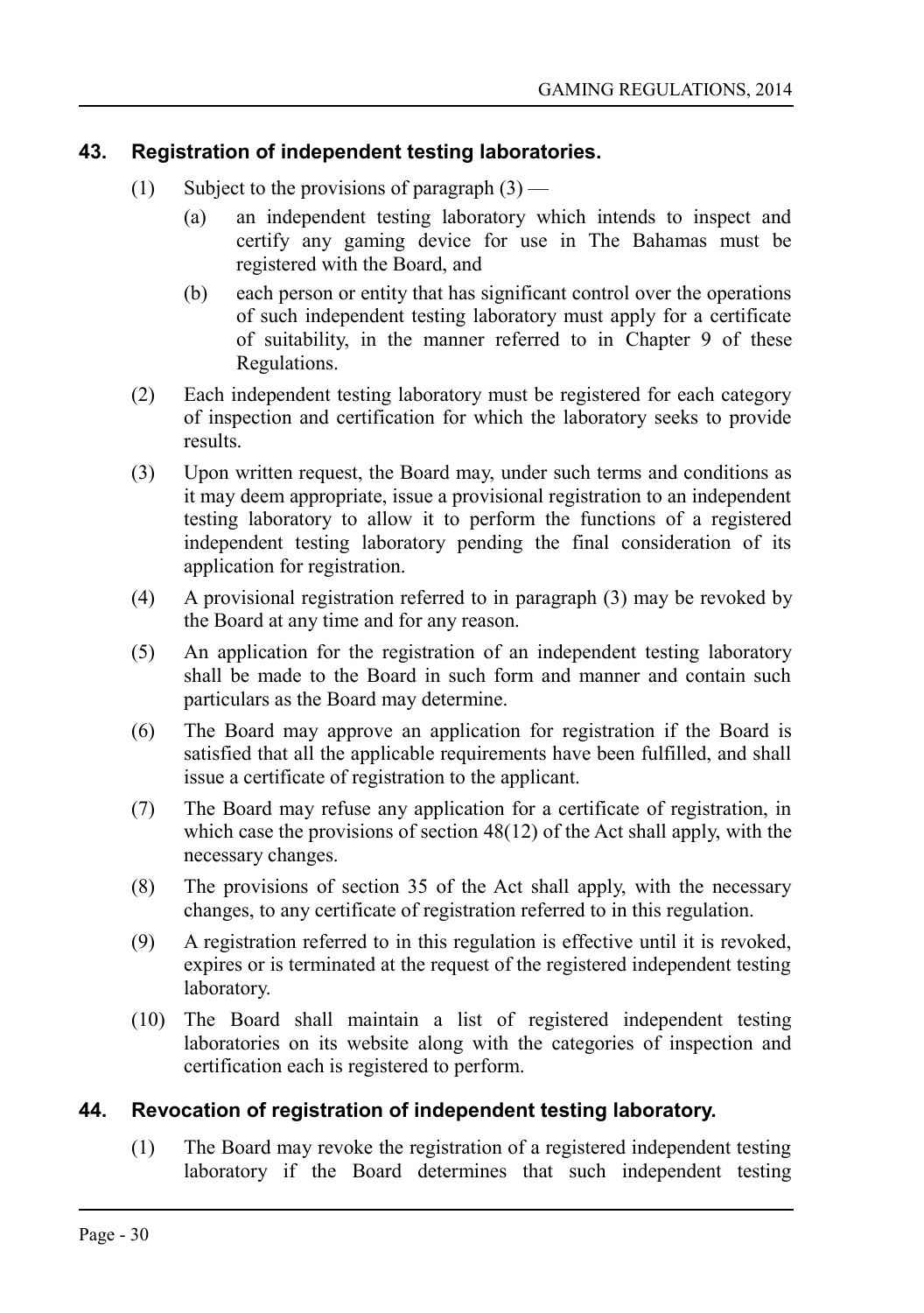laboratory no longer meets the qualifications necessary to be registered or has failed to comply with any of the Act or the regulations promulgated hereunder. The Board shall provide written notification within thirty days of the designated revocation date unless circumstances are such that the public interest warrants an earlier revocation.

(2) A decision of the Board to revoke the registration of an independent testing laboratory may be appealed to the Minister within thirty days; provided that the decision of the Minister shall be final.

### <span id="page-30-3"></span>**45. Voluntary termination of registration of an independent testing laboratory.**

- (1) A registered independent testing laboratory may request the termination of its registration by providing written notice to the Board of its intention at least three months prior to the requested termination date.
- (2) Upon submission of a request under paragraph (1), the registration of the independent testing laboratory shall not be deemed to be terminated until the Board provides written notification that the voluntary termination request has been accepted.

### **46. Independent testing laboratory registration fees.**

- <span id="page-30-2"></span>(1) The fees payable in respect of any registration referred to in this regulation shall be as set forth in regulation 185.
- (2) No fee contemplated in this regulation shall be refundable.

## <span id="page-30-1"></span>CHAPTER 15: REVIEW OF CUSTOMS OR IMPORT DUTIES

#### **47. Review of customs or import duties in relation to gaming devices.**

- <span id="page-30-0"></span>(1) The Minister of Finance shall, at such periods as he may deem appropriate, review the customs or import duties referred to in section 86(1) of the Act and may, by notice in the Gazette, waive, alter or impose any customs or import duty in respect of the importation of any gaming device into The Bahamas as he may consider appropriate.
- (2) Prior to exercising the power referred to in paragraph (1), the Minister of Finance shall cause to be served on the Board a written notice —
	- (a) reflecting the date of such notice;
	- (b) containing details in respect of any customs or import duty proposed to be made payable in respect of the importation of any gaming device into The Bahamas and the date from which customs or import duty is proposed to take effect, and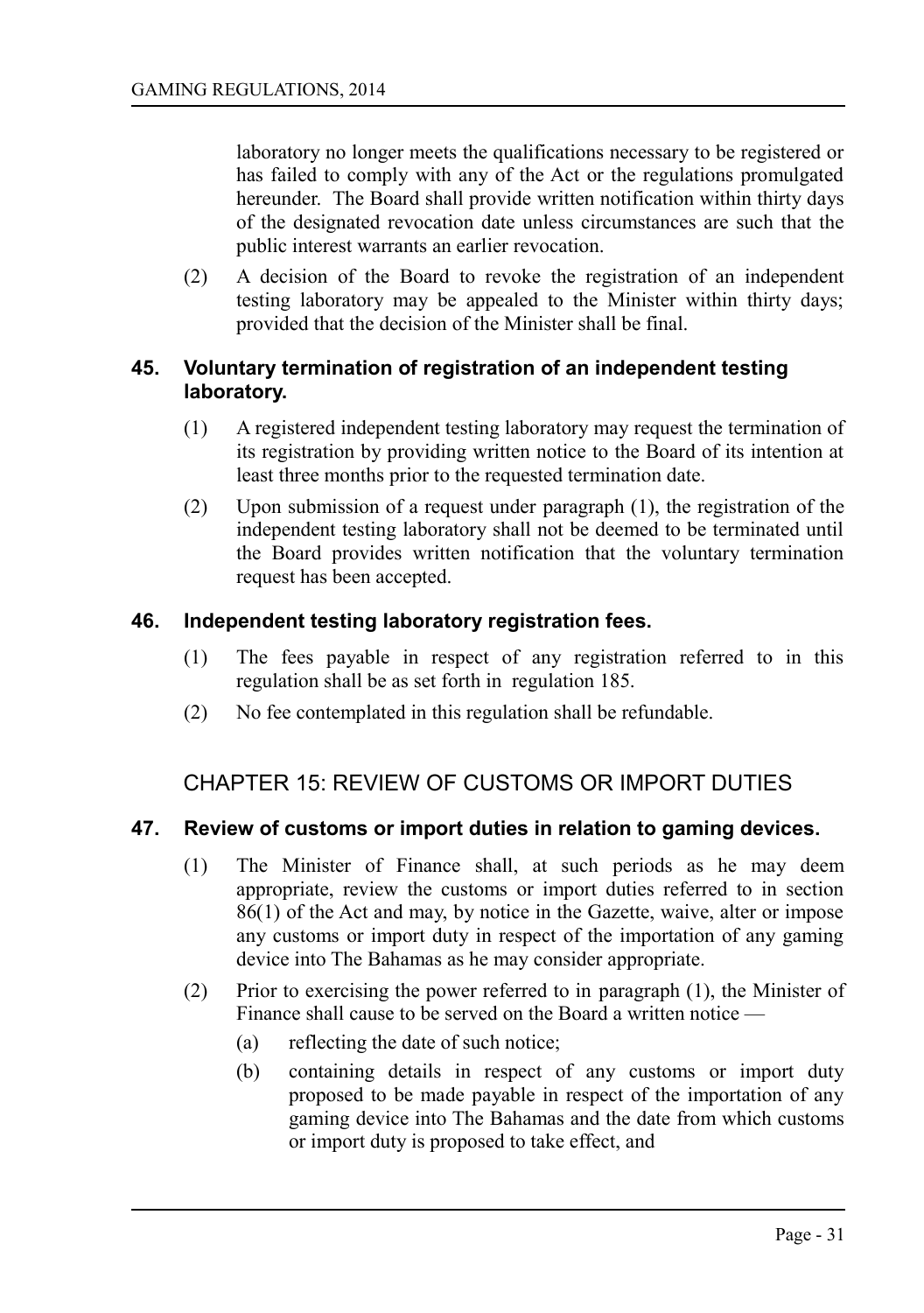- (c) inviting the submission, within twenty days of the date of the notice, of written representations in respect of the proposed imposition of the relevant customs or import duty.
- (3) The Board shall, on receipt of a notice referred to in paragraph (2), forthwith transmit such notice to the holders of licences referred to in section  $23(1)(a)$ , (b), (c), (d) and (e) of the Act.
- (4) The Board and the licence holders referred to in paragraph (3) may, within twenty days of the date referred to in paragraph (2)(a), address representations to the Minister of Finance regarding the proposed customs or import duty set forth in the notice.
- (5) The Minister of Finance shall consider any representations made pursuant to paragraph (4) prior to making a final determination.
- (6) If a licence holder on which a notice referred to in paragraph (2) has been served fails to submit written representations within the period referred to in paragraph  $(4)$  —
	- (a) such licence holder shall be deemed to have elected neither to contest nor to address the merits or potential impact of the imposition of the customs or import duty proposed to be imposed; and
	- (b) the Minister of Finance shall forthwith consider the matter, in conjunction with such written representations as he may have received, and shall make a determination in respect thereof, without reverting to such licence holder.
- (7) Notwithstanding
	- (a) the provisions of paragraph  $(1)$ ;
	- (b) the procedures provided for in this regulation; or
	- (c) any action taken by the Minister of Finance under this regulation, no claim of legitimate expectation in respect of any reduction in or exemption from any tax, duty, fee, charge, levy or other assessment referred to in this regulation, or the continued applicability of any rate set by the Minister of Finance in respect of any customs or import duty under this regulation, shall accrue to any licence holder at any time.
- (8) Nothing in this regulation shall preclude the holder of any licence, other than a junket operator licence or employment licence from making application to the Minister of Finance for the exercise of the powers conferred upon him by this regulation, whereupon, if the Minister of Finance proposes to vary the then prevailing rate of customs or import duty in any manner, the provisions of this regulation shall apply.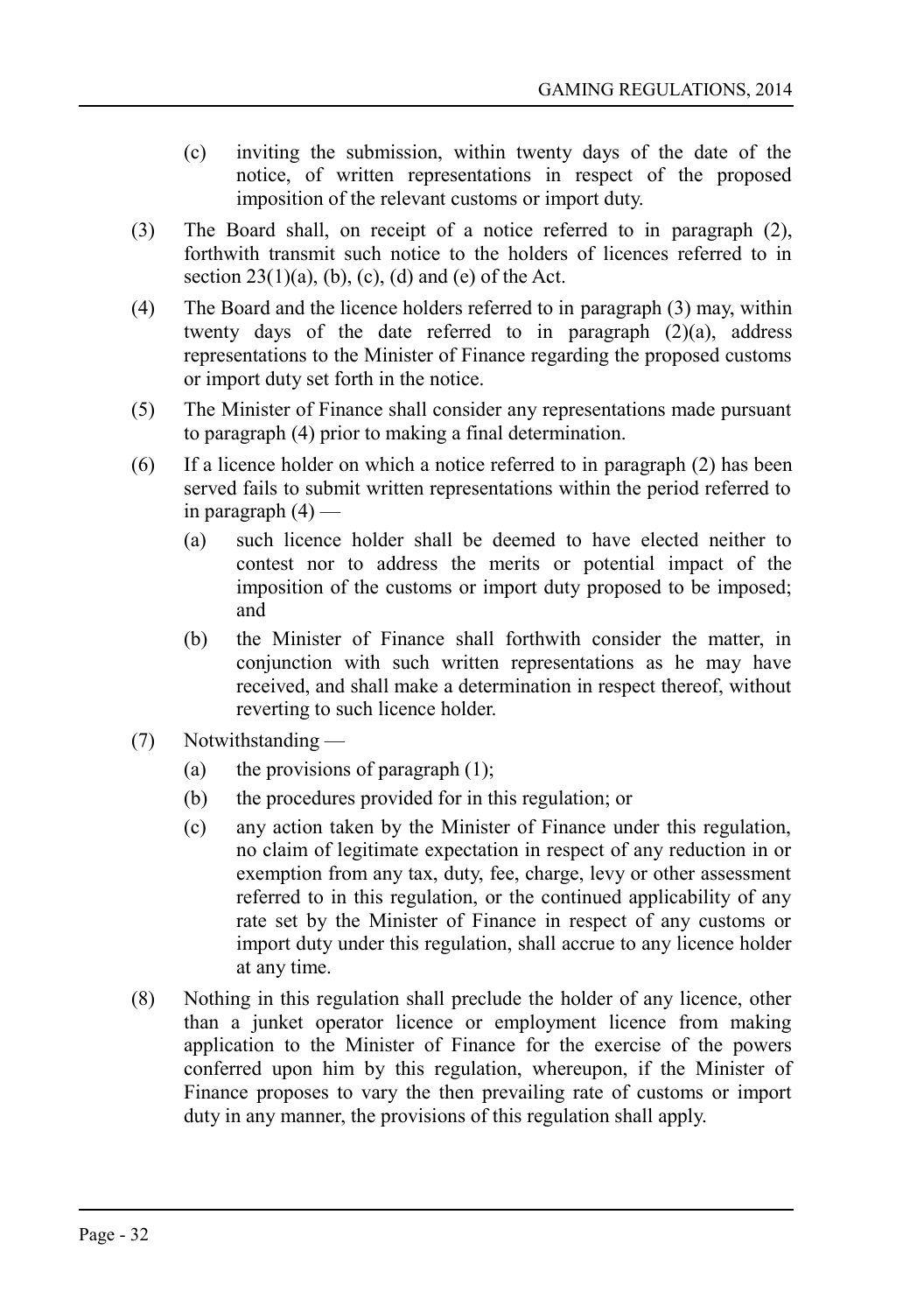## <span id="page-32-3"></span>CHAPTER 16: REGISTRATION AND MAINTENANCE OF GAMING **DEVICES**

#### **48. Registration of gaming devices.**

- <span id="page-32-2"></span>(1) Every gaming device must be registered in accordance with this Chapter unless it is of a category exempted under paragraph (3).
- (2) Every gaming device made available for play in The Bahamas must be certified as complying with the relevant standards for such a device referred to in Chapter 14.
- (3) The Board may, in Rules made under section 83 of the Act, exempt categories of gaming devices from the application of any or all of the provisions of this Chapter.

### **49. Identification of gaming machines and devices.**

- <span id="page-32-1"></span>(1) The holder of a supplier licence must keep a record in the manner and form determined by the Board of every gaming device that such supplier acquires, manufactures, or otherwise distributes, to or in The Bahamas.
- (2) Wherever physically possible, a gaming device manufactured in, or imported into, The Bahamas must include in the design of that device a mechanism that permanently identifies—
	- (a) the name of the manufacturer;
	- (b) a unique serial number of the machine or device; and
	- (c) the date of manufacture of the machine or device.
- (3) A person must not remove, alter, disfigure, obscure or destroy an identification mechanism that is required under this regulation.

## **50. Central register of gaming machines and devices.**

- <span id="page-32-0"></span>(1) The Board must—
	- (a) establish and maintain, in such manner and form as it may determine, a central registry of every gaming device manufactured within or imported into The Bahamas;
	- (b) assign a permanent and unique registration number for each such device, which number is co-related to—
		- (i) the name of the manufacturer of that device;
		- (ii) the date of manufacture of that device; and
		- (iii) the unique serial number assigned to that device by the manufacturer; and
	- (c) for each such device, record the name, licence number and such other particulars as it may determine, of—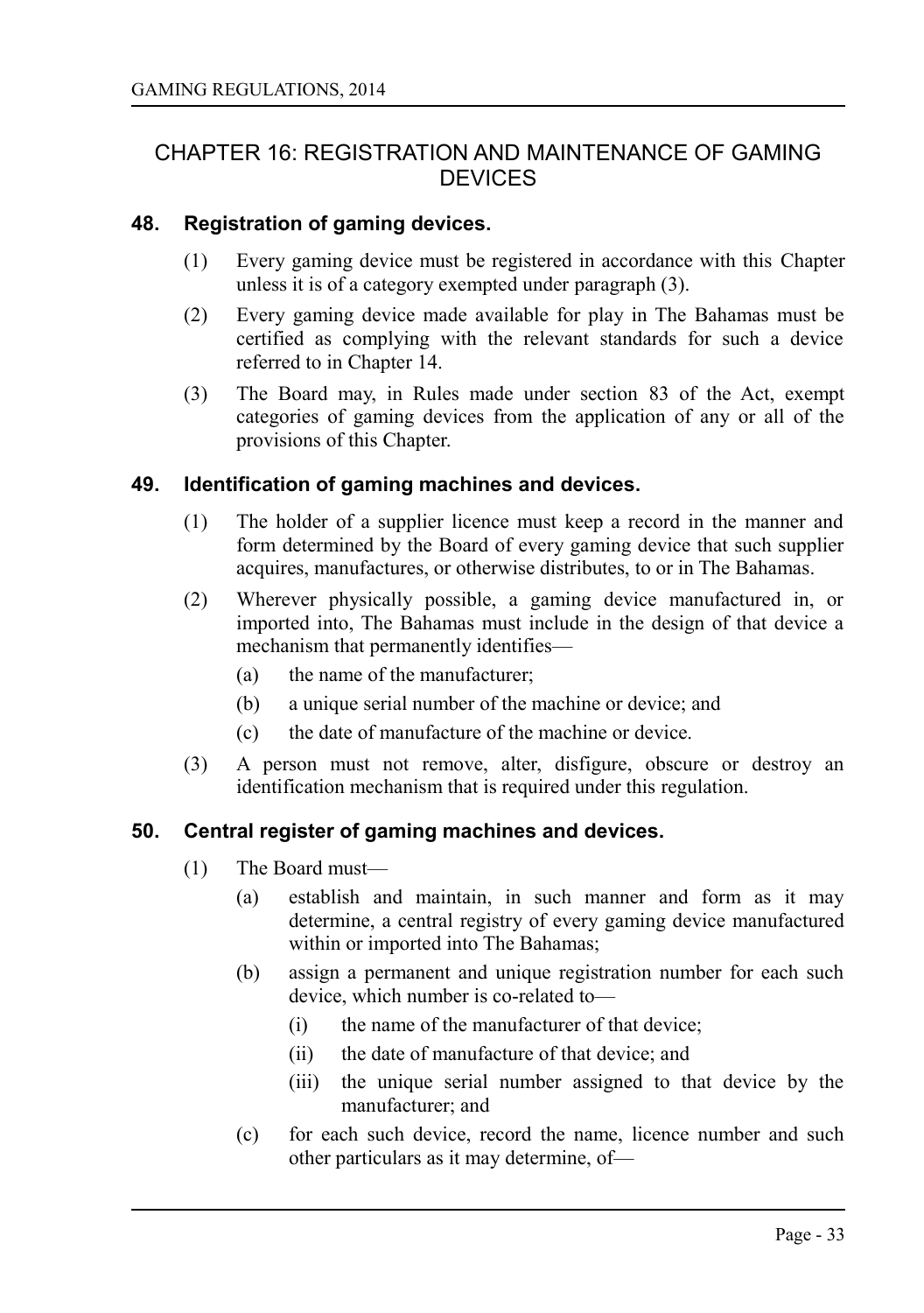- (i) the registered owner, and
- (ii) any other person who has leased that machine or device, or to whom registered possession of the machine or device has been transferred.
- (2) If a gaming machine is networked with other machines or systems of machines, each machine in that network is deemed to be a separate gaming machine for the purpose of this Chapter.

### **51. Gaming machines and devices to be registered.**

- <span id="page-33-1"></span>(1) A person who imports a gaming device into The Bahamas, or who manufactures such a device within The Bahamas, must register that machine or device by providing the information required under regulation 50(1)(b) to the Board in such manner and form as the Board may determine.
- (2) The Board must not register a gaming device unless that type device has been certified as complying with the relevant standards for such a device referred to in Chapter 14.
- (3) A person who registers a gaming device in accordance with paragraph (1) is deemed to be the registered owner of that gaming device for the purposes of this Chapter, subject to any transfer of registered ownership under this Chapter.
- (4) The registered owner of a gaming device must ensure that the possession, use, maintenance and certification of that device complies with this Act, subject to any registered transfer of possession under this Chapter.

#### **52. Transfer of registered ownership or possession.**

- <span id="page-33-0"></span>(1) A person who proposes to transfer registered ownership of a gaming device to another person must apply to the Board, in manner and form determined by the Board, for approval to transfer registered ownership of that device.
- (2) Subject to paragraphs (3) and (4), a person who proposes to lease, or transfer possession of a gaming device to another person, while retaining legal title to that device, must apply to the Board, in manner and form determined by the Board, for approval to lease or transfer possession of that device.
- (3) A registered owner of a gaming device who repossesses that gaming device from a lessee or other person to whom possession had been transferred under this regulation is not required to apply for approval under this regulation, but must notify the Board that the gaming device has been repossessed.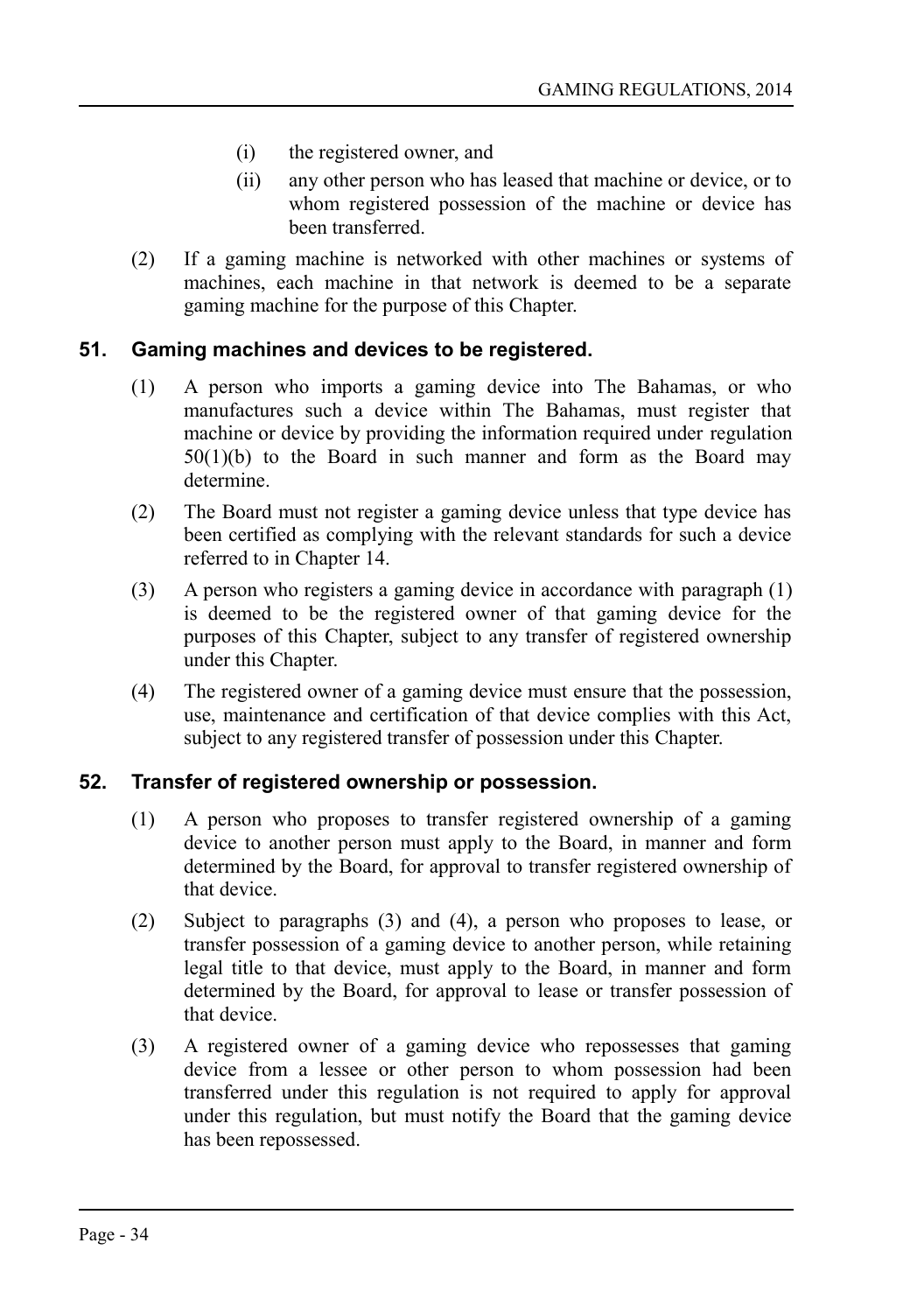- (4) A person is not required to apply for approval under this regulation before transferring possession of a gaming device to another person solely for purpose of—
	- (a) transporting it from one place to another for a lawful purpose; or
	- (b) performing essential maintenance work on, or repairing, that gaming device.
- (5) The Board may approve a transfer of ownership, a lease or transfer of possession of a gaming device only if—
	- (a) the proposed transferor is the registered owner of that gaming device;
	- (b) the gaming device has been certified as complying with the applicable standards and the certification has not expired; and
	- (c) the proposed transferee—
		- (i) holds a valid licence permitting that person to possess that category of gaming device, or has concurrently applied for such a licence;
		- (ii) holds a valid licence, issued under the Act, to engage in or conduct gaming or to make available gaming activities that include the operation of that category of gaming device, or has concurrently applied for such a licence; or
		- (iii) is otherwise authorised to possess that category of gaming device under the Act.
- (6) The Board—
	- (a) may approve a lease, a transfer of ownership or possession of a gaming device concurrently with the issuing of a licence to the transferee, and
	- (b) must not refuse a lease or a transfer of ownership or possession of a gaming device on any grounds other than non-compliance with the requirements of paragraph (5).

#### **53. Internal registers regarding gaming and related devices.**

- <span id="page-34-0"></span>(1) The holder of a gaming licence shall develop and maintain accurate internal registers of the following gaming devices —
	- (a) roulette wheels;
	- (b) card shuffling devices; and
	- (c) slot machines.
- (2) The internal control standards of the holder of a gaming licence shall incorporate procedures that provide adequate security over cards, dice and roulette balls and limit the possibility of unauthorised access and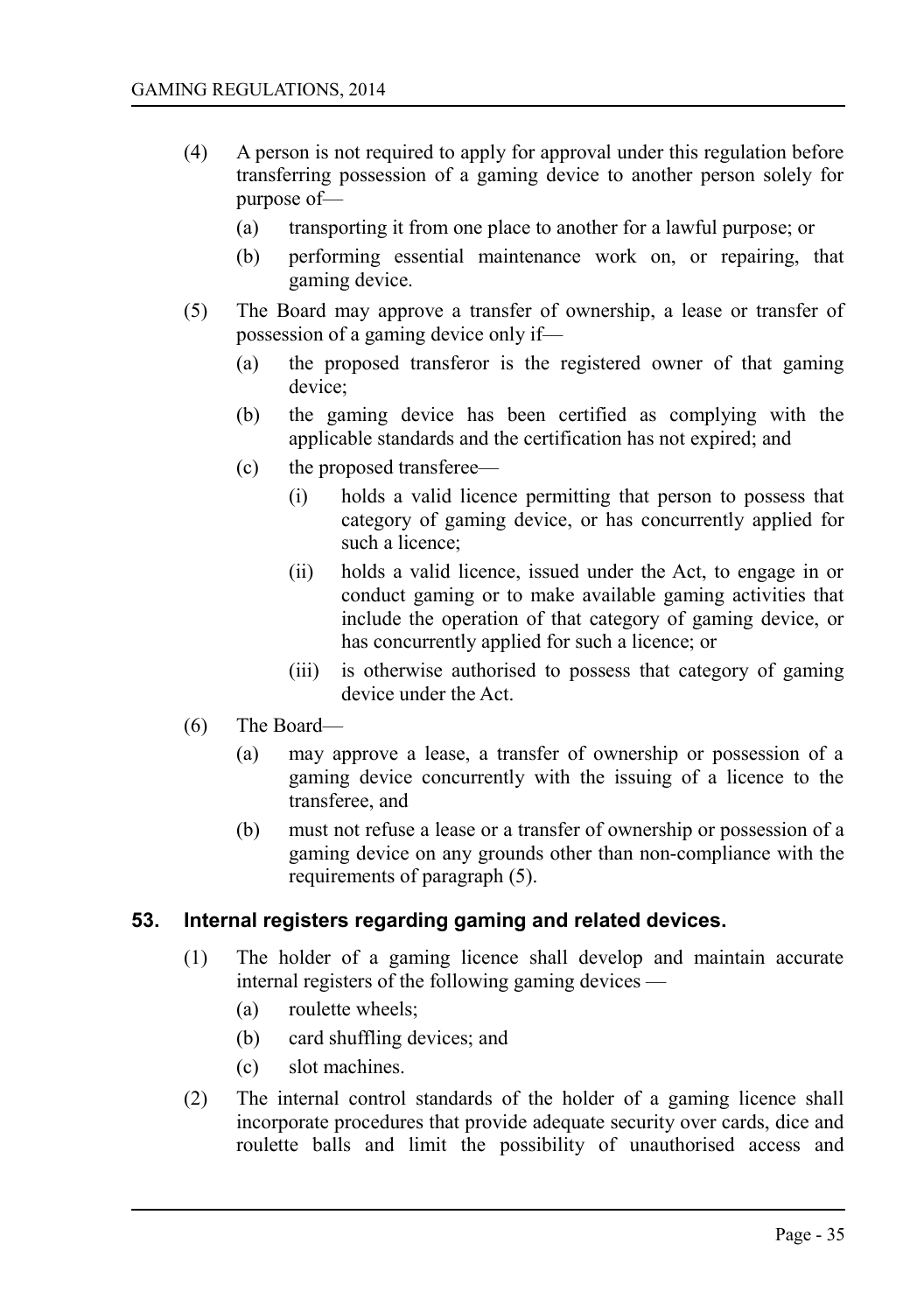tampering, including a card, dice and roulette ball inventory system providing for —

- (a) the balance of the number of playing card decks by game type, dice and roulette balls held in a primary storage area;
- (b) the number of playing card decks, dice and roulette balls removed from storage for use;
- (c) the number of playing card decks, dice and roulette balls returned to storage or received from the manufacturers and placed in storage;
- (d) the date of each transaction; and
- (e) the identity of the employees who recorded each such transaction.

## **54. Maintenance of registered gaming and related devices.**

<span id="page-35-4"></span>The holder of an operator licence other than a junket operator licence shall maintain all gaming devices used or available for play in a good working condition in accordance with the specifications of the manufacturer or supplier and shall, subject to section  $37(1)(g)(ii)$  of the Act, ensure ongoing compliance with the prescribed standards for such gaming devices.

## **55. Records to be kept by licence holder.**

<span id="page-35-3"></span>A licence holder referred to in regulation 54 shall keep such records in respect of all gaming devices referred to in regulation 53 as the Board may require or approve.

## <span id="page-35-2"></span>**PART VII – FINANCIAL GUARANTEES FOR CASINO RESORTS**

## <span id="page-35-1"></span>CHAPTER 17: FINANCIAL GUARANTEES

#### **56. Guarantee for completion of premises.**

- <span id="page-35-0"></span>(1) If an application for a new gaming licence submitted after the effective date is granted by the Minister and the licence holder —
	- (a) fails to implement the project, in the form undertaken in any representations to any Government agency or set forth in its application for the licence ("the casino development project") substantially in accordance with the undertakings made, other than as a result of developments or occurrences over which it has no control or limited control, and
	- (b) upon receipt of a written notification by the Board requiring an explanation for such failure, fails to show good cause for such failure and fails to propose reasonable measures to reverse such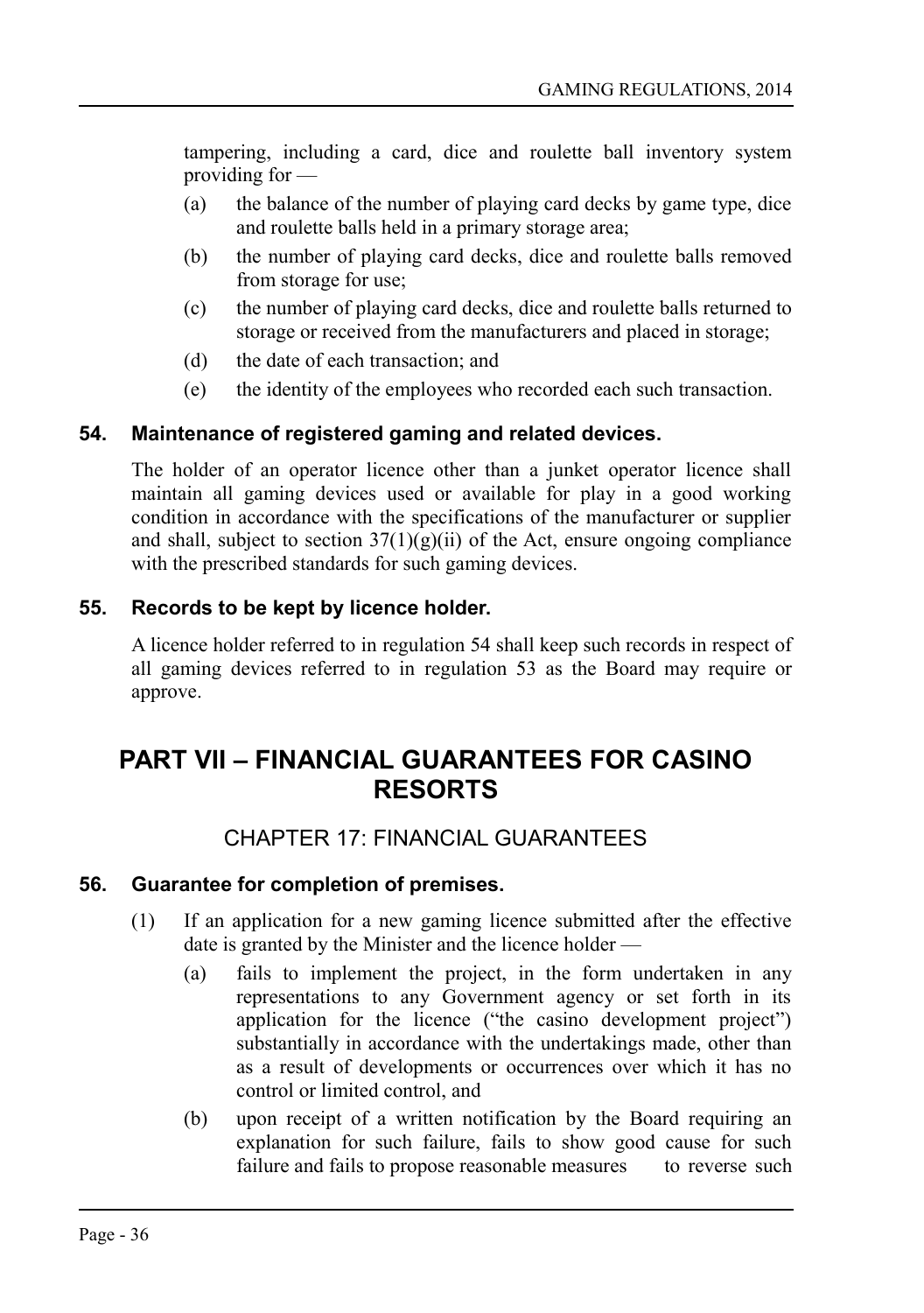failure,the Minister may require the licence holder or its parent company, before continuing with the development, to furnish a financial guarantee for the completion of the casino development in the format referred to in paragraph (2).

- (2) If a guarantee is required by the Minister under paragraph  $(1)$ 
	- (a) the proposed total financial commitment of the licence holder in respect of the casino development project ("the project"), expressed in US Dollars, shall be underwritten by an irrevocable guarantee;
	- (b) the quantum of the guarantee shall be twenty-five per centum of the Adjusted Project Cost, taking into account all possible cost escalations;
	- (c) the Adjusted Project Cost shall be the total cost of the implementation of the project less —
		- (i) costs included in the calculation of capital expenditure in respect of the project but already incurred by the licence holder on the date of the submission of the guarantee, and
		- (ii) all costs associated with or incurred in connection with processing the licence application, provided that all costs already incurred pursuant to this paragraph are certified as having been so incurred by the external auditors of the licence holder;
	- (d) the Board may, on a monthly basis, and with effect from the date of issue of the guarantee, upon production by a Quantity Surveyor or other expert acceptable to the Board of a certificate, certifying the nature and quantum of costs incurred by the licence holder in constructing the casino development in the previous month, periodically reduce the guarantee by twenty-five cents for every Dollar expended by the licence holder, and
	- (e) the guarantee shall be deemed to have reached a nil value upon completion of all components of the project in accordance with the application submitted by the licence holder, or such further developmental components as the responsible may approve subsequent to the issue of the licence.

## CHAPTER 18: CREDIT EXTENSION

#### **57. No unsolicited credit to be granted to patrons.**

A casino operator or a licensed junket operator shall not —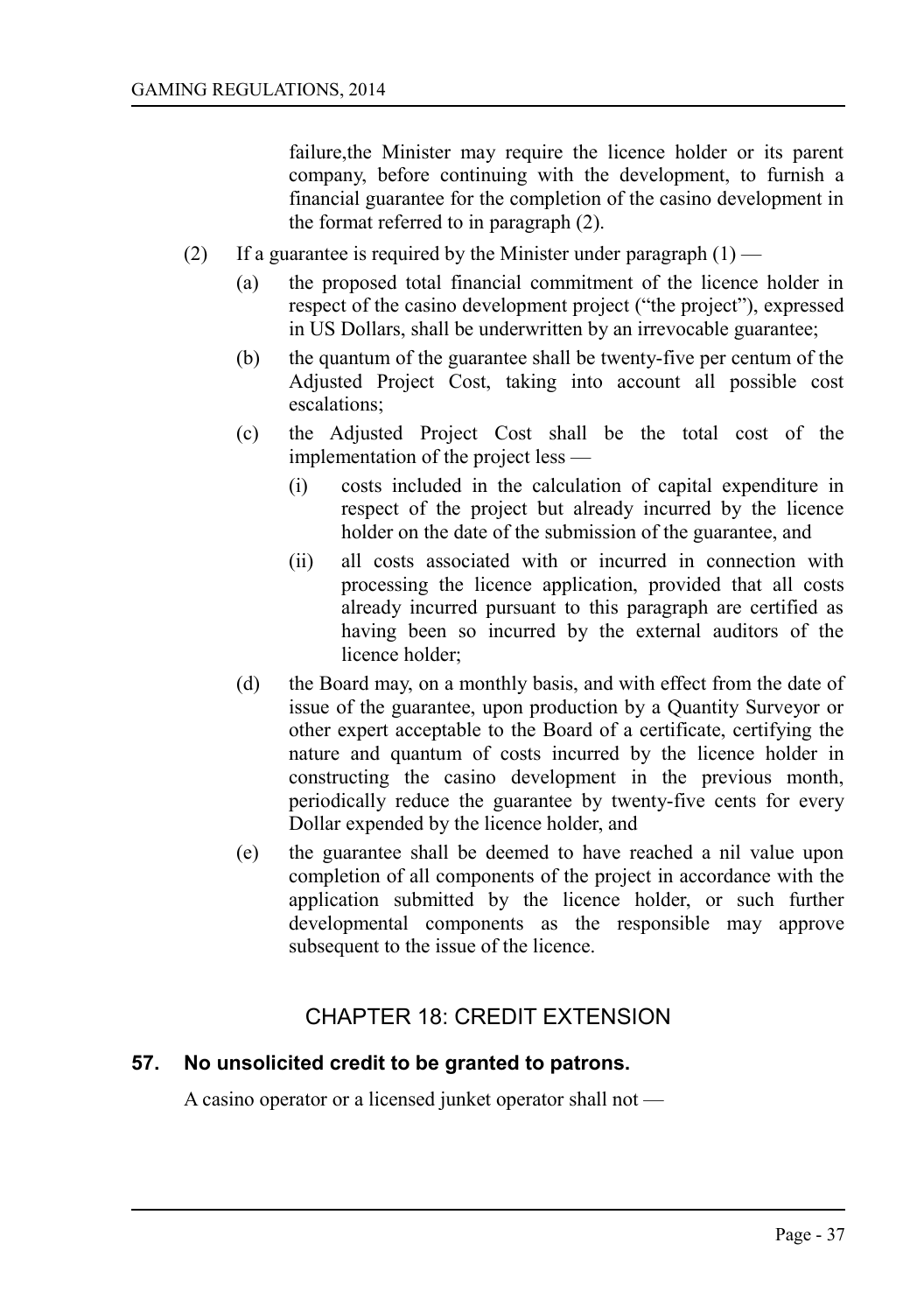- (a) provide an amount of chips on credit to a patron or enter into any credit transaction permitted under this Part except on the prior request of the patron; or
- (b) provide more chips on credit or grant a higher amount of credit to the patron than the amount of chips or credit requested by the patron.

#### **58. Credit account and cheque-cashing account.**

- (1) Any casino operator wishing to provide chips on credit, or any other form of credit allowed under this Part, to a patron shall establish for that patron
	- (a) a credit account through which may be granted chips on credit or credit for a deposit account; or
	- (b) a cheque-cashing account through which may be granted a chequecashing facility, or both, and shall comply with the requirements in this Chapter in relation to the account or accounts.
- (2) Any licensed junket operator wishing to provide chips on credit, or any other form of credit allowed under this Part), to a patron shall establish for that patron a credit account, through which may be granted chips on credit or credit for a deposit account, and shall comply with the requirements of this Chapter in relation to the account.

#### **59. Credit agreement.**

—

- (1) A casino operator or a licensed junket operator shall, before establishing a credit account for a patron under regulation 58, enter into a credit agreement in accordance with paragraph (2) with the patron.
- (2) The credit agreement to be entered into with the patron shall be in writing and be signed by the parties or their authorised representatives, and shall contain all the terms and conditions governing the granting of credit to the patron, including the following —
	- (a) the names of the parties to the credit agreement;
	- (b) the date on which the credit agreement was entered into;
	- (c) the period of validity of the credit agreement;
	- (d) the maximum credit limit of the patron under the credit agreement;
	- (e) the patron's eligibility to draw upon the full amount of credit granted under the credit agreement, up to the credit limit referred to in paragraph (d); and
	- (f) any interest or other consideration payable by the patron for the granting of credit to him.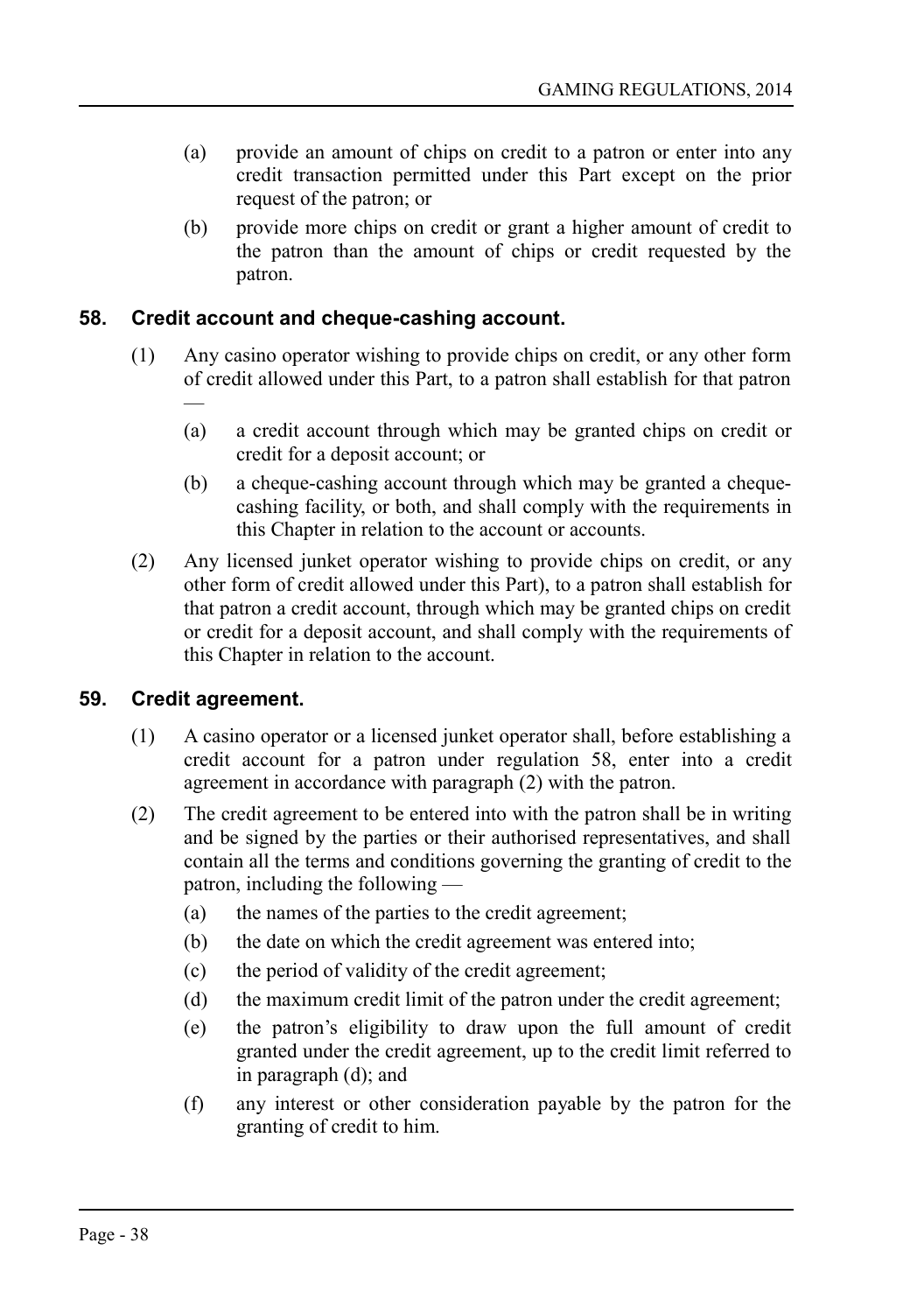### **60. Application for cheque-cashing facility.**

- (1) A casino operator may, upon an application by a patron for a chequecashing facility in accordance with paragraph (2), establish for the patron a cheque-cashing account through which may be granted a chequecashing facility.
- (2) An application for a cheque-cashing facility shall be in writing and shall contain —
	- (a) the date on which the application is made;
	- (b) the name and signature of the patron making the application; and
	- (c) the name and signature of the person approving the application on behalf of the casino operator, and in respect of the approved cheque-cashing facility —
		- (i) the period of validity of the cheque-cashing facility granted;
		- (ii) the maximum credit limit of the patron granted under the cheque-cashing facility; and
		- (iii) any interest or other consideration payable by the patron for the granting of the cheque-cashing facility to him.

#### **61. Record-keeping.**

- (1) Every casino operator and licensed junket operator shall keep, in relation to each patron of the casino to whom the casino operator or licensed junket operator grants credit, as the case may be —
	- (a) a copy of the signed credit agreement entered into with the patron and any supporting documentation, amendment or supplementary agreement thereto for not less than five years after the expiry of the agreement;
	- (b) a copy of any signed application for a cheque-cashing facility by the patron for not less than five years after the expiry of the facility; and
	- (c) the following records relating to the patron's credit account and, where applicable, cheque-cashing account for not less than five years after the completion of the transaction to which the record relates —
		- (i) in the case of a casino operator, the records specified in the system of internal control standards approved by the Board under section 83 of the Act; and
		- (ii) in the case of a licensed junket operator
			- (aa) the amount of each issuance of chips on credit to a patron or amount of credit given for a patron's deposit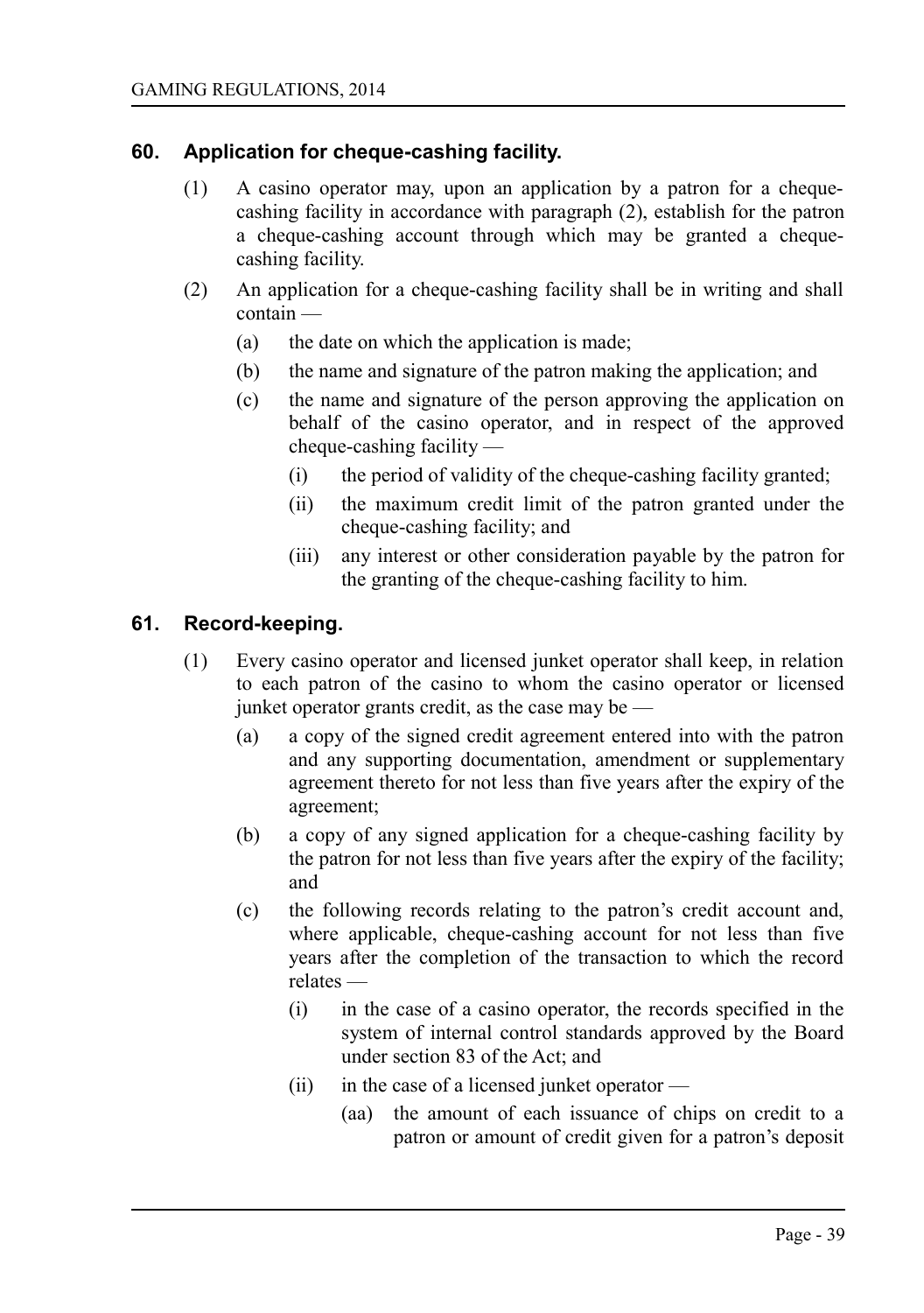account, and the date of issuance of such chips or amount on credit; and

- (bb) the amount of each repayment of chips on credit or credit given for the patron's deposit account, and the date of such repayment.
- (2) A casino operator or a licensed junket operator shall, whenever requested by the Board to do so —
	- (a) produce to the Board all records referred to in paragraph (1) and permit the examination of those records, the taking of extracts from them and the making copies of them, and
	- (b) furnish to the Board all such information as the Board may require in connection with any such records.

### **62. Credit policy, procedures and controls.**

- (1) Every casino operator and licensed junket operator shall, before issuing any chips on credit or granting any other form of credit, develop and implement a credit policy and procedures and controls relating to the granting of credit to its patrons, and shall communicate these to its employees and officers.
- (2) The credit policy, procedures and controls referred to in paragraph (1) shall include —
	- (a) the credit assessment criteria by which the creditworthiness of a patron is to be assessed;
	- (b) the credit limits applicable to different classes of patrons;
	- (c) the approving authority and procedures for the approval of—
		- (i) the establishment of a credit account or cheque-cashing account for a patron, and
		- (ii) the patron's credit limit and any increase in credit limit;
	- (d) the procedures for the issuance of credit and the administration of a credit account or cheque-cashing account;
	- (e) the records and documents to be kept and checks to be carried out in relation to a credit account or cheque-cashing account; and
	- (f) debt recovery procedures.
- (3) Every casino operator and licensed junket operator shall
	- (a) cause its credit policy, procedures and controls to be reviewed at least once in every six months by an employee or employees holding a senior managerial or executive position of the casino operator or licensed junket operator, as the case may be;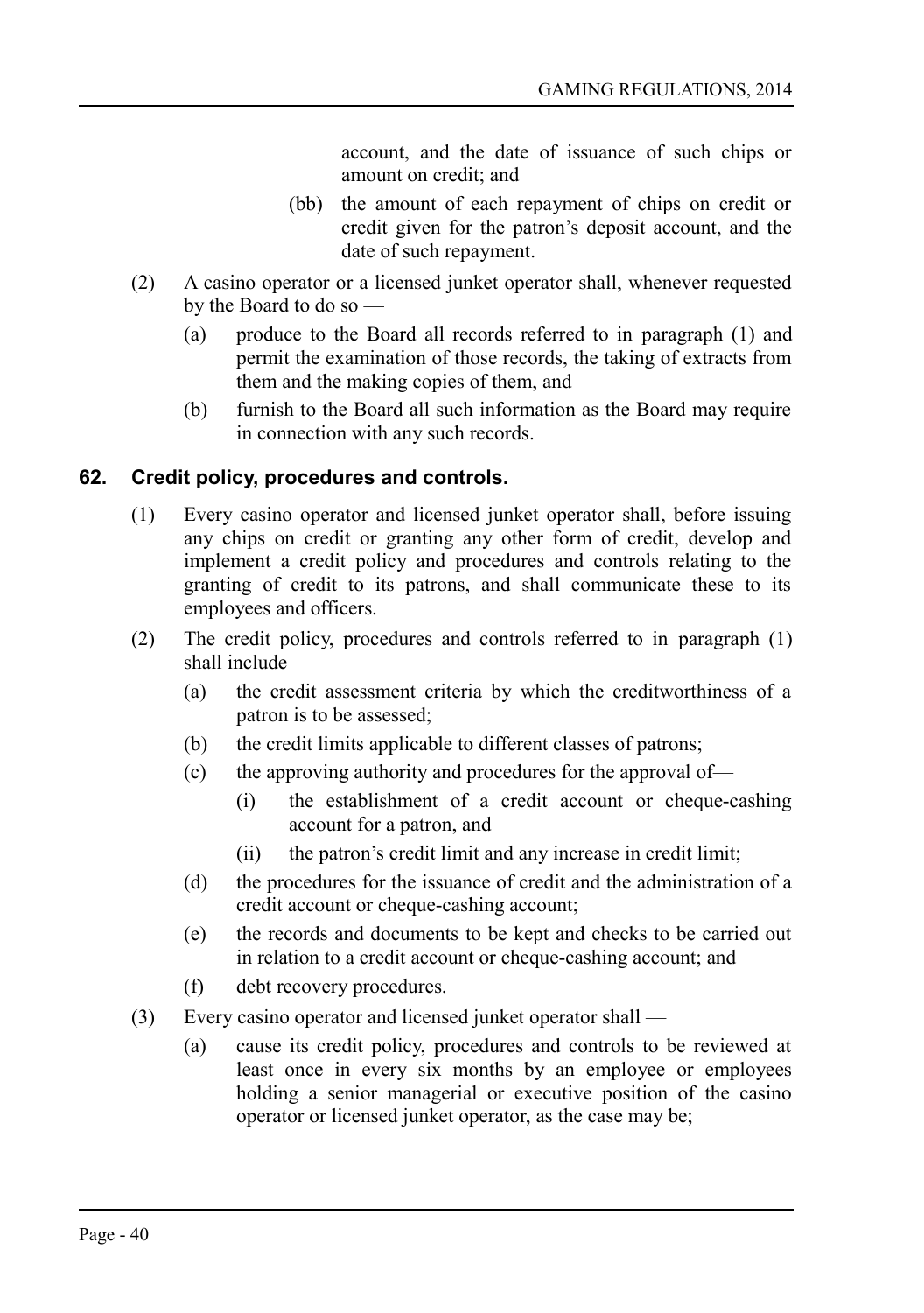- (b) ensure that its credit policy, procedures and controls are implemented in all its branch offices, whether in The Bahamas or elsewhere; and
- (c) produce its credit policy, procedures and controls to the Board for inspection whenever requested to do so.

## CHAPTER 19: RETURN TO PLAYER PERCENTAGES, STAKES AND PRIZES

#### **63. Return to player percentages, stakes and prizes.**

- (1) All gaming machines used for play in The Bahamas, other than those used for event betting and pari-mutuel wagering —
	- (a) must theoretically pay out a mathematically demonstrable return to player percentage of not less than seventy-five per centum;
	- (b) where gaming machines may be affected by player skill, must meet the seventy-five per centum standard in paragraph (a) when using a method of play that will provide the greatest return to the player over a period of continuous play;
	- (c) must use a random selection process to determine the game outcome of each play of a game, which process must meet ninetyfive per centum confidence limits using a standard chi-squared test for goodness of fit;
	- (d) each possible permutation or combination of game elements which produce winning or losing game outcomes must be available for random selection at the initiation of each play;
	- (e) for gaming machines that are representative of live gambling games, the mathematical probability of a symbol or other element appearing in a game outcome must be equal to the mathematical probability of that symbol or element occurring in the live gambling game;
	- (f) for gaming machines other than those referred to in paragraph (e), the mathematical probability of a symbol appearing in a position in any game outcome must be constant;
	- (f) the selection process must not produce detectable patterns of game elements or detectable dependency upon any previous game outcome, upon the amount wagered, or upon the style or method of play; and
	- (g) must display an accurate representation of the game outcome. After selection of the game outcome, the gaming machine must not make a variable secondary decision that affects the result shown to the player.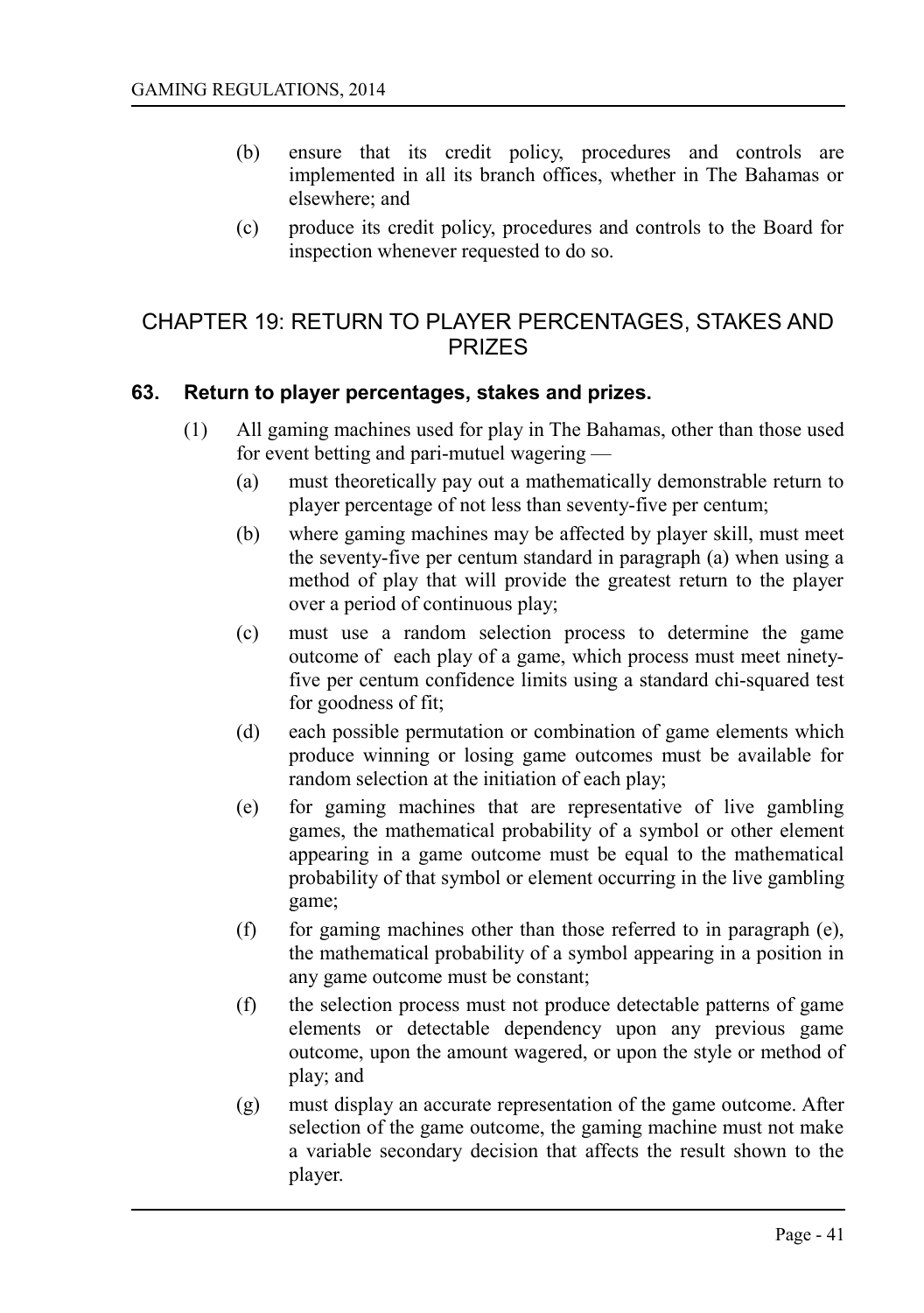- (2) The Board may waive the seventy-five per centum standard referred to in paragraph (1)(a) if the supplier can demonstrate to the satisfaction of the Board that —
	- (a) this requirement inhibits design of the machine or is inappropriate under the circumstances;
	- (b) the machine theoretically pays out at least seventy-five per centum of all wagers made when all wagers are played equally; and
	- (c) the machine otherwise meets the standards of the laws and regulations of The Bahamas.
- (3) A waiver referred to in paragraph (2) will be effective when the supplier receives written notification from the Board that this standard will be waived pursuant to this regulation.
- (4) Any applicable minimum and maximum stake allowed and the odds payable in respect of winning wagers applicable to every table game shall at all times be displayed on the table or in a conspicuous place immediately adjacent thereto.
- (5) All winning combinations, together with the corresponding prizes, must be clearly displayed, or be easily accessible by the player, on every slot machine exposed for play.

# CHAPTER 20: CHIPS

### **64. Chips: Procedures.**

- (1) The holder of a gaming licence shall not issue any chips for use in its casino, or sell or redeem any such chips, unless the chips have been supplied by a reputable international supplier.
- (2) A licence holder must retain, in a secure location, in respect of each chip issued by it for use in gaming—
	- (a) a physical sample thereof;
	- (b) an exact drawing, in colour, of each side and the edge thereof, drawn to actual size or drawn to larger than actual size and in scale, and showing the measurements thereof in each dimension;
	- (c) written specifications in respect thereof;
	- (d) the name and address of the manufacturer; and
	- (e) a list of the casino games or gaming activities in relation to which it may be used.
- (3) The Board may inspect any chip retained by a licence holder under paragraph (2).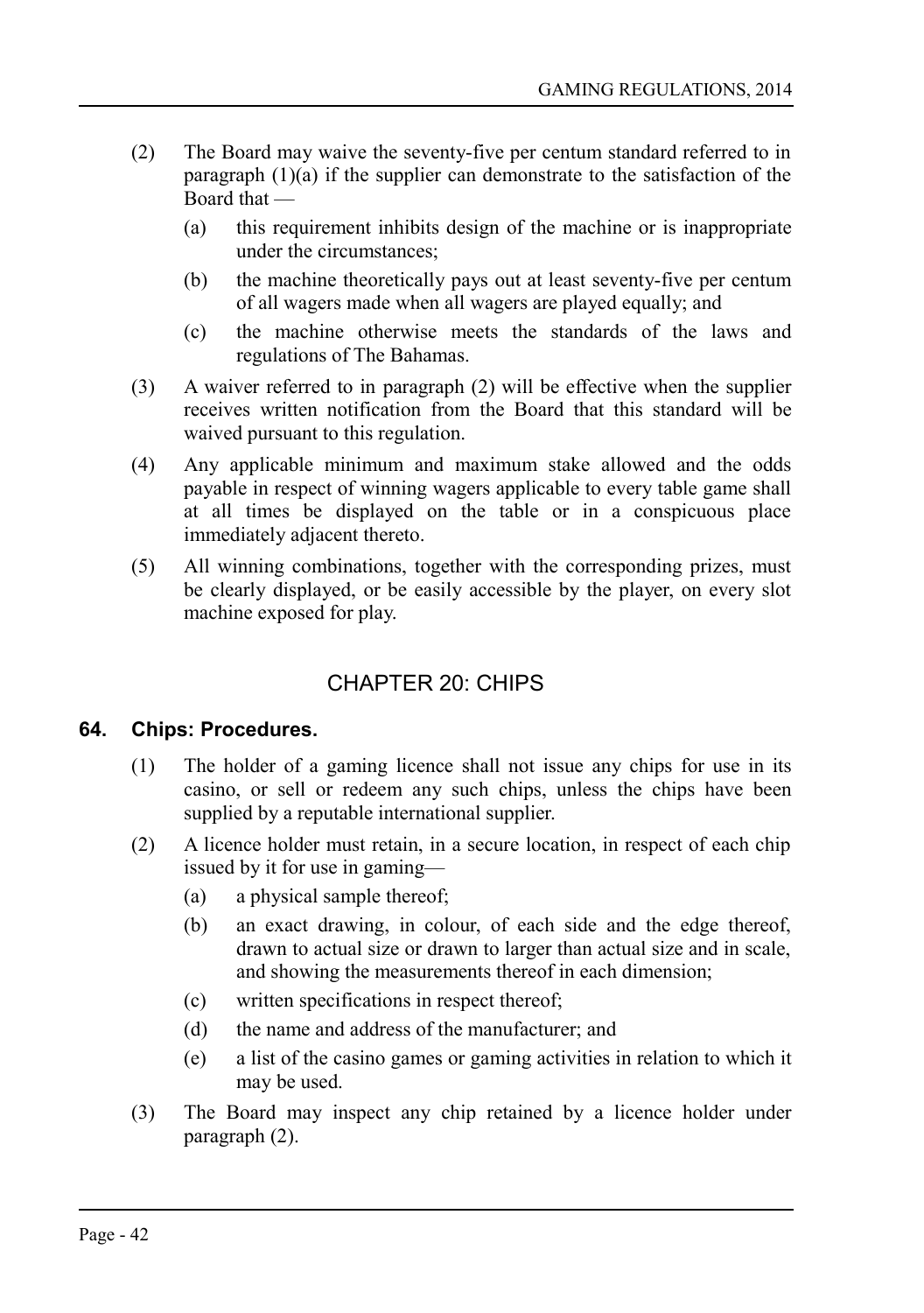#### **65. Specifications for chips and metal tokens.**

- (1) Chips must be designed, manufactured, and assembled in compliance with these regulations and any Rules made by the Board in terms of the Act, so as to prevent counterfeiting of the chips to the extent reasonably possible.
- (2) Chips must not deceptively resemble any current or past coinage of The Bahamas or any other nation.
- (3) In addition to such other specifications as the Board may approve
	- (a) the name of the issuing casino must be inscribed on each side of each chip, other than chips used exclusively for roulette;
	- (b) the value of the chip must be inscribed on each side of each chip, other than chips used exclusively for roulette; and
	- (c) each chip must be designed so that when it is stacked with chips of other denominations and viewed on closed-circuit television, the denominations of the chip can be distinguished from those of the other chips in the stack.

#### **66. Use of chips.**

- (1) A holder of a gaming licence that uses chips at its casino shall
	- (a) comply with all applicable laws of The Bahamas pertaining to chips;
	- (b) sell chips only to patrons of its casino and only at their request;
	- (c) promptly redeem its own chips from its patrons;
	- (d) post material at its casino notifying patrons that the law prohibits the use of chips outside the establishment for any monetary purpose whatever; and
	- (e) take reasonable steps, including examining chips and segregating those issued by other licence holders, to prevent sales to its patrons of chips issued by another licence holder.
- (2) A holder of a gaming licence shall not knowingly sell, use, permit the use of, accept, or redeem chips issued by another holder of a gaming licence, provided that such licence holder may redeem chips issued by another such licence holder if —
	- (a) the chips are presented by a patron for redemption at the cashier's cage of the licence holder's casino; or
	- (b) the chips are presented by a patron at a table game and the licence holder redeems the chips with chips of its own, places the redeemed chips in the table's drop box, and separates and properly accounts for the redeemed chips during the count performed under the licence holder's system of internal control.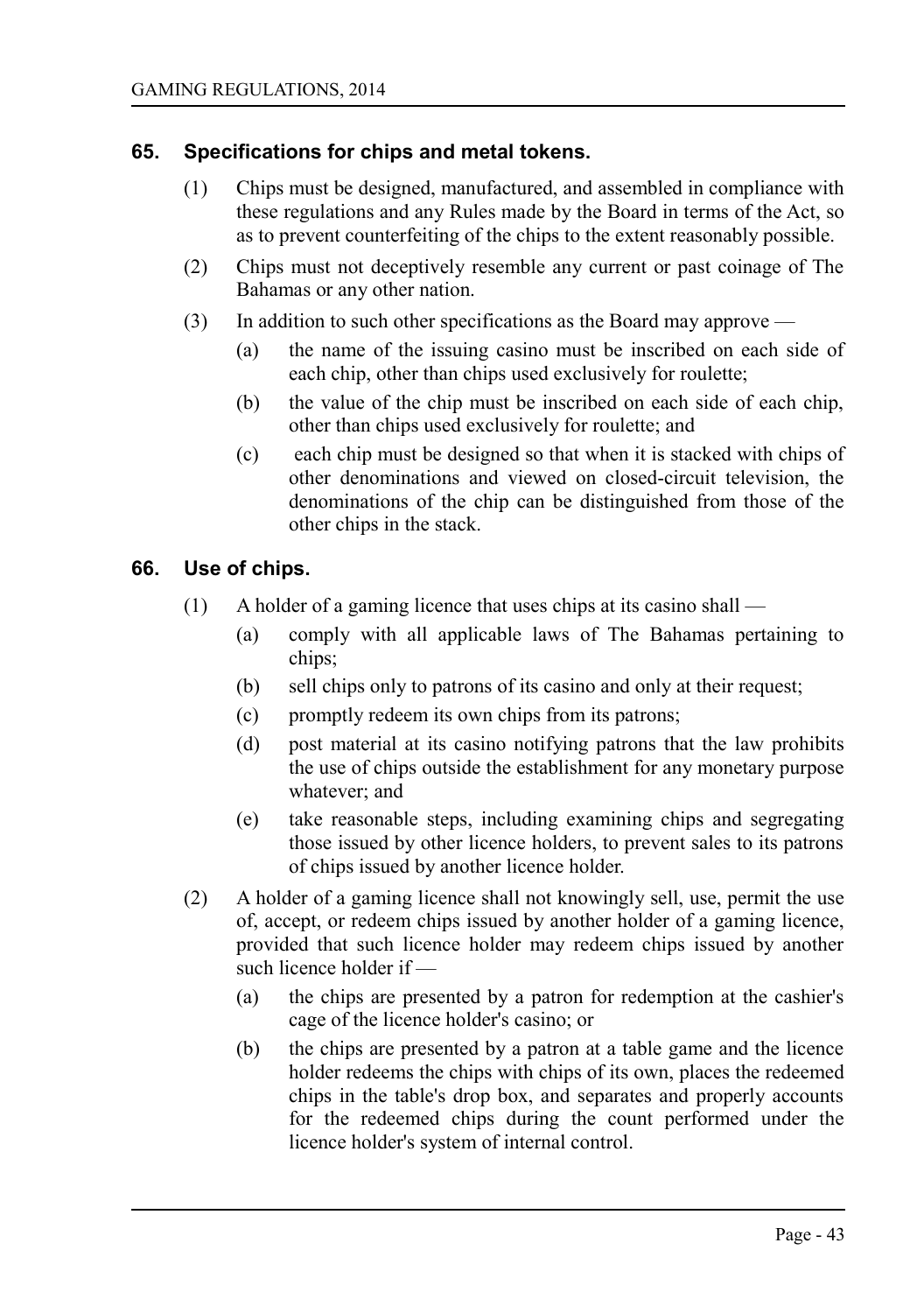(3) Chips whose use is restricted to uses other than at table games or other than at specified table games may be redeemed by the issuing holder of a gaming licence at table games or non-specified table games if the chips are presented by a patron, and the holder of a gaming licence redeems the chips with chips issued for use at the game, places the redeemed chips in the table's drop box, and separates and properly accounts for the redeemed chips during the count performed under such licence holder's system of internal control.

## **67. Redemption and disposal of discontinued chips.**

- $(1)$  Prior to
	- (a) the permanent removal from use or circulation of approved chips;
	- (b) the replacement of approved chips; or
	- (c) the cessation of operations at a casino, for any reason,

the holder of a gaming licence shall submit to the Board a written notification detailing the procedure to be implemented by it regarding the redemption of chips issued by it which remain outstanding at the time of such removal from use or circulation or the replacement thereof.

- (2) The holder of a gaming licence shall submit the notification referred to in paragraph (1) to the Board not less than thirty days before the proposed removal, replacement, or cessation of operations, unless the cause for discontinuation of the chips could not reasonably have been anticipated, in which event the holder of a gaming licence shall submit the proposal within a period which is reasonable in the circumstances, or such other period as may be determined by the Board.
- (3) The Board may approve the proposal or require such modifications thereto as it may stipulate as a condition of approval.
- (4) Upon notification of approval of the proposal referred to in paragraph (1), the licence holder shall implement the proposal in the format approved.
- (5) In addition to such other provision as the Board may approve or require, the proposal shall provide for —
	- (a) the redemption of outstanding or discontinued chips in accordance with this Chapter over a period of at least one hundred and twenty days after the removal, replacement or cessation of operations or over such longer or shorter period as the Board may approve, on good cause shown, or require;
	- (b) the redemption of such chips at the premises of the casino or at such other location as the Board may approve;
	- (c) the publication of a notice, at such times and in such format as approved by the Board, in respect of the discontinuation of the chips, indicating the times and locations at which redemption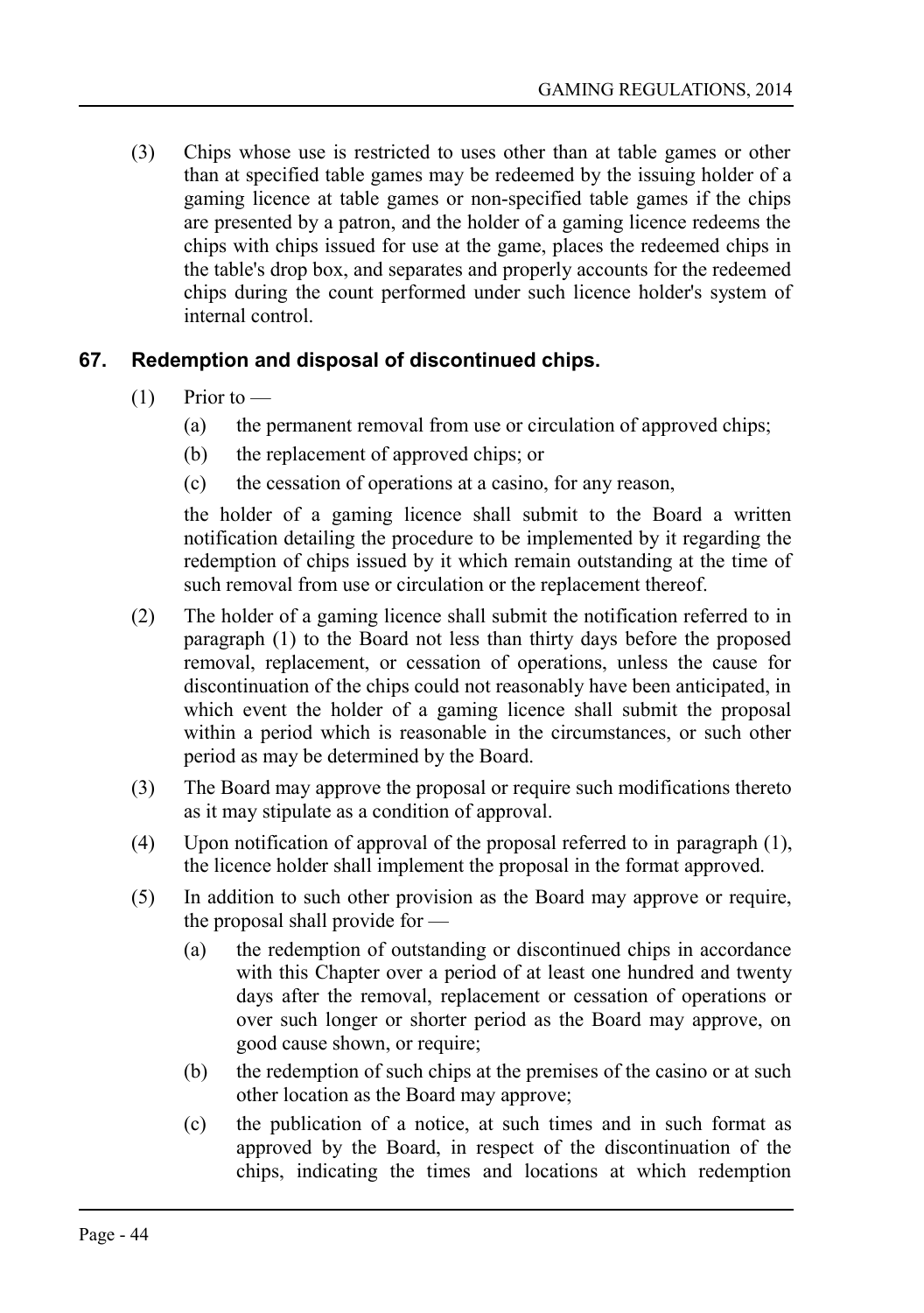thereof may be effected, in at least two newspapers of general circulation in the region and approved by the Board and one such newspaper at least twice during each week of the period allocated in respect of redemption;

- (d) the conspicuous posting of the notice referred to in paragraph (c) at various locations of the gaming establishment or other redemption location, and
- (e) the destruction or such other disposition of the discontinued chips as the Board may approve or require.

#### **68. Destruction of counterfeit chips and disposal of coins.**

- (1) The holder of a gaming licence shall destroy or otherwise dispose of counterfeit chips discovered at its casino in such manner as the Board may approve or require.
- (2) A licence holder may dispose of coins of any country discovered to have been unlawfully used at its casino by including them in its coin inventory or, in the case of foreign coins, by exchanging them for local currency or coins and including same in its currency or coin inventory, or by disposing of them in any other lawful manner.
- (3) In addition to such other information as the Board may require in respect of coins and counterfeit chips destroyed or otherwise disposed of under this Chapter, the relevant licence holder shall record —
	- (a) the number and denominations, actual and purported, thereof;
	- (b) the month during which they were discovered;
	- (c) the date, place and method of destruction or other disposition, including, in the case of foreign coin exchanges, the applicable exchange rate and the identity of the bank, exchange company or other business or person effecting the exchange, and
	- (d) the names of any persons carrying out the destruction or other disposal under this regulation on behalf of the licence holder.

#### **69. Other value instruments.**

Value instruments with which gaming is conducted other than those referred to in this Chapter shall be designed, manufactured, used, discontinued, destroyed and otherwise disposed of in accordance with the provisions of the approved internal control standards of the licence holder.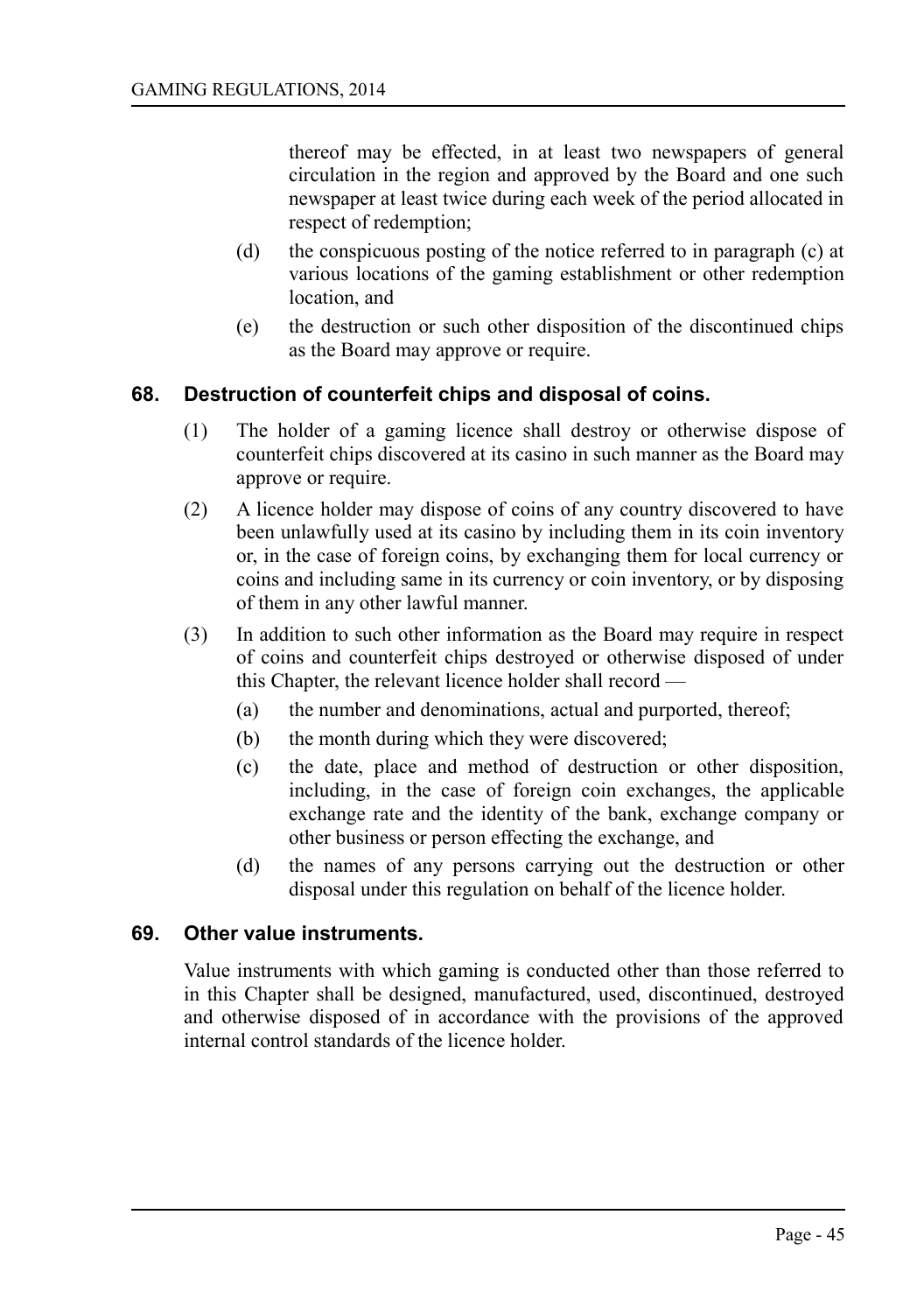# CHAPTER 21: PROGRESSIVE CASINO GAMES

## **70. Progressive jackpot displays and limits.**

- (1) A display, showing the current amount of a progressive jackpot, shall be conspicuously displayed at or in the immediate vicinity of the casino game to which a progressive jackpot applies.
- (2) At least once each day, and only if the information specified in this paragraph is not automatically recorded by the casino gaming system, the holder of a gaming licence shall record, in respect of each progressive jackpot displayed at its gaming establishment, other than such jackpots which can be paid directly from coins located in the hopper of the slot machine in respect of which they are offered —
	- (a) the value of such progressive jackpot;
	- (b) movements in such value during the preceding day; and
	- (c) explanations for any movements recorded under paragraph (b).
- (3) A licence holder shall record on each progressive meter reading sheet the initial amount of the progressive jackpot to which that sheet pertains.
- (4) A licence holder may limit a progressive jackpot to an amount which is equal to or greater than the current amount of the jackpot at the time of the imposition of such limit, provided that a conspicuous notice of such limit shall, at the time of imposition of such limit, is posted at or in the immediate vicinity of the casino game to which such limit applies.

## **71. Reduction of progressive jackpots.**

A licence holder shall not reduce the amount displayed on a progressive jackpot meter or otherwise reduce, withdraw or eliminate a progressive jackpot, unless —

- (a) a player wins such jackpot;
- (b) the licence holder adjusts the progressive jackpot meter to correct a malfunction or to prevent the display of an amount greater than any limit imposed pursuant to these Regulations, and the licence holder documents such adjustment and the reasons for it; or
- (c) the licence holder withdraws the progressive jackpot, retains the base amount of such jackpot as a fixed jackpot and transfers the incremental amount, being the amount in excess of the base amount, to another progressive jackpot at the licence holder's establishment; and —
	- (i) the licence holder documents such transfer;
	- (ii) such incremental amount is transferred to the same type of casino game, unless otherwise approved by the Board; and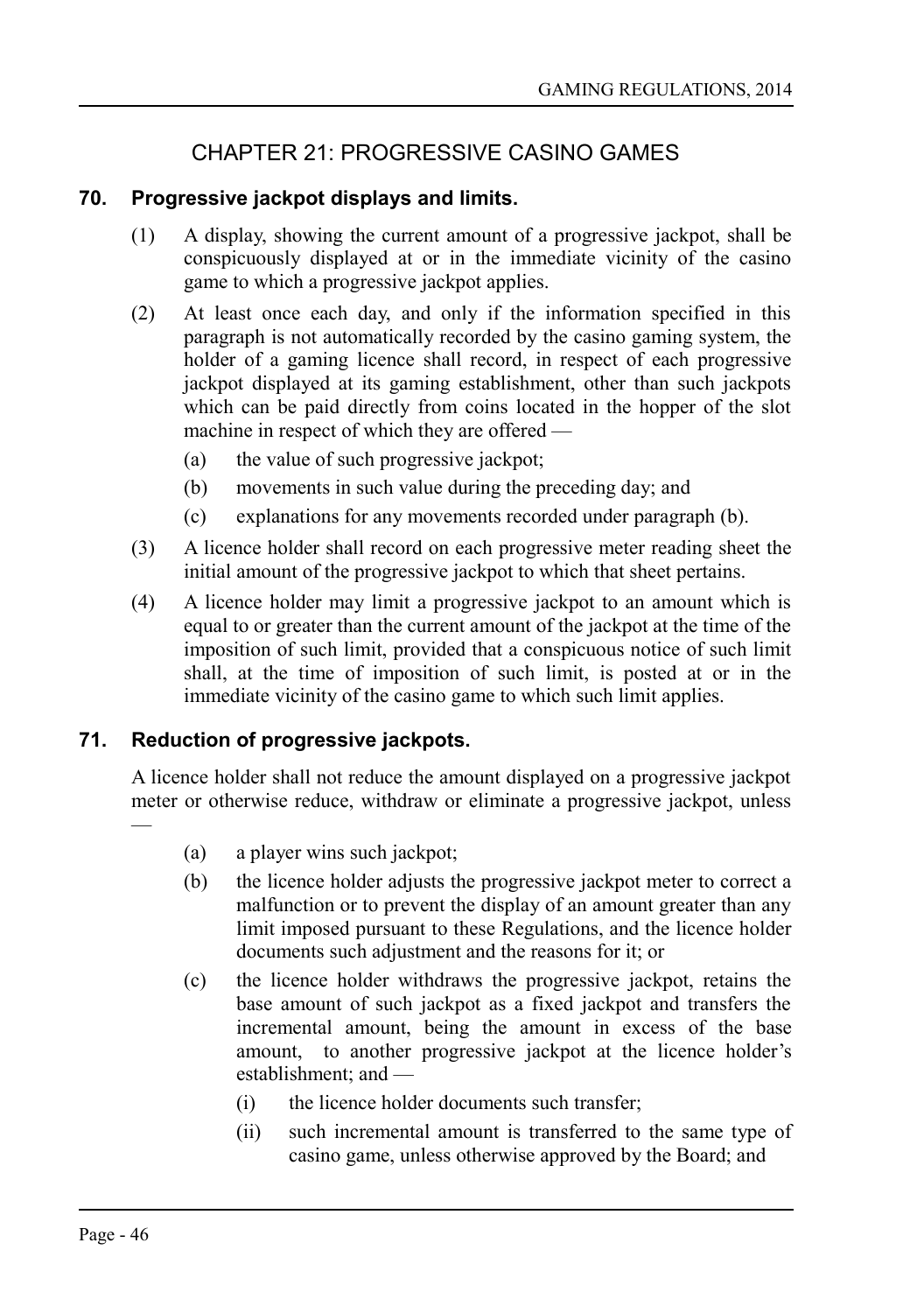(iii) the transfer is completed no later than thirty days after the progressive jackpot is withdrawn from play or within such longer period as the Board may, on good cause shown, approve.

## CHAPTER 22: ELECTRONIC MONITORING AND TABLE GAME INFORMATION SYSTEMS

#### **72. Electronic Monitoring and Table Game Information System Requirements.**

- (1) The holder of a gaming licence must implement and maintain an electronic monitoring system which shall provide for—
	- (a) compliance with generally and commonly accepted international technical standards, and which will ensure accurate logging, searching and reporting of occurrences and data pertaining to slot machines and fully electronic table games, where applicable, including the following events, howsoever they may be described by the electronic monitoring system—
		- (i) power on and off;
		- (ii) connection or communication or break-in connection or communication with the electronic monitoring system;
		- (iii) authorised and unauthorised opening of a slot machine or table game betting terminal door, drop box cabinet door and canister or the failure to close any such door;
		- (iv) logic area open and close when the power is switched off;
		- (v) the identification of employees performing any of the activities referred to in sub-paragraph (iii);
		- (vi) invalid employee service or key cards;
		- (vii) hopper empty;
		- (viii) jackpot and accumulated credit won and the value thereof;
		- (ix) progressive jackpot won and the value thereof; where applicable;
		- (x) coins paid out from hopper while door open; and
		- (xi) coin jam;
	- (b) the collection of financial data in respect of individual gaming devices;
	- (c) the accurate collection of data in respect of individual slot machines or table game betting stations, including, at a minimum, the information prescribed in these Regulations;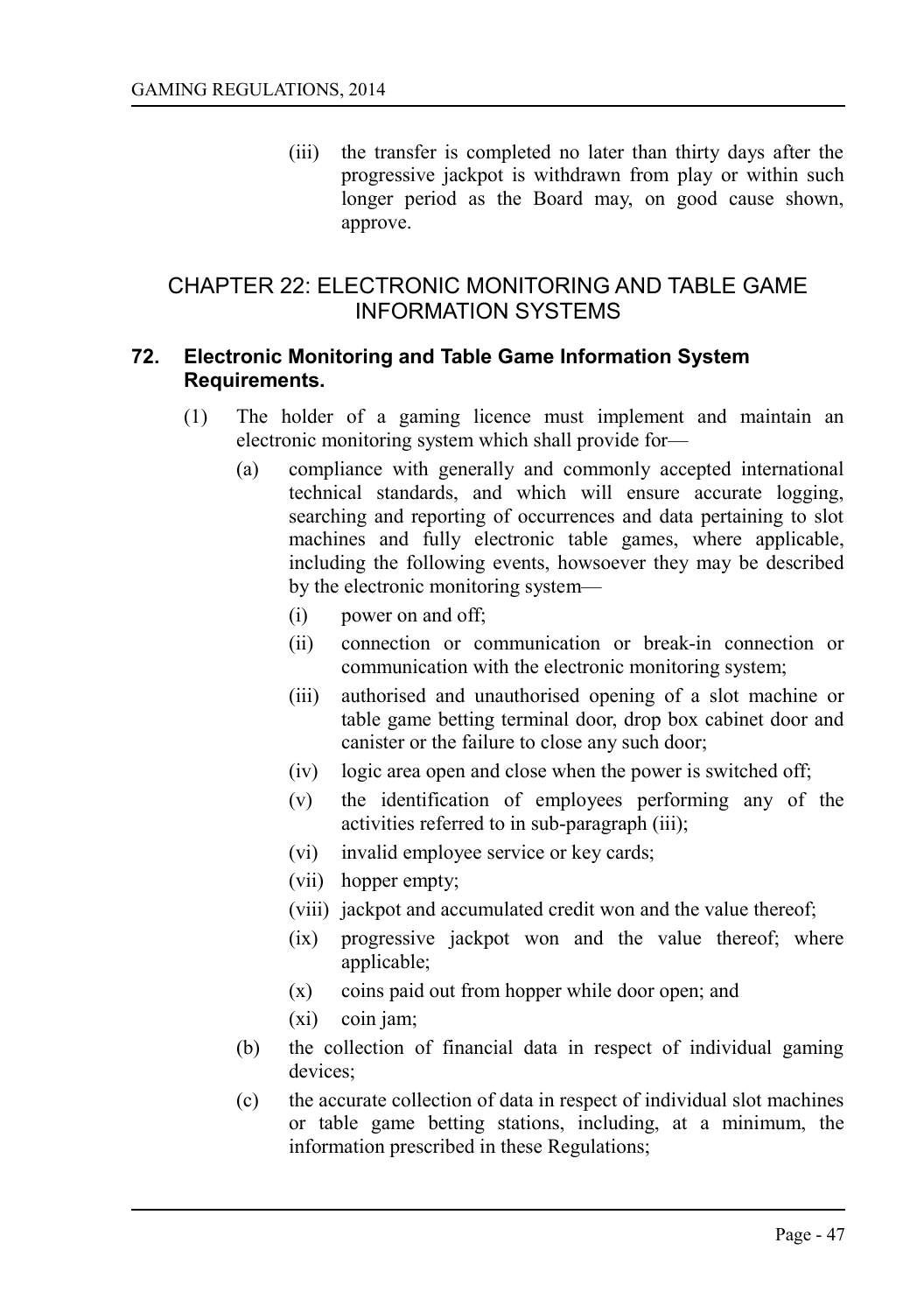- (d) the reconciliation of soft meter data to enable projected revenues and comparison against the physical count figures;
- (e) the collection of soft meter data, which must be performed via a secure link to the slot machine and table game betting station;
- (f) a selectable choice report, capable of reflecting the actual return to player percentage of each slot machine computed for selectable time frames, providing, at a minimum, for the generation of monthto-date, rolling 12-month and life-to-date data;
- (g) system security, including, at a minimum, the registering and logging of all manual inputs to the electronic monitoring system reflecting the identity of the employee performing the input and authorising the input, the prevention of unauthorised access thereto and providing an audit trail reflecting the inputs and changes made; and
- (h) such other requirements as may be determined or approved by the Board.
- (2) The electronic monitoring system must be so designed and configured as to have sufficient features and capacity efficiently and continuously to monitor, log and control all slot machines and electronic table game betting stations in the manner prescribed in this regulation.
- (3) All slot machine information referred to in this regulation shall be retained for a period of six months, provided that all tax-related slot machine and electronic table game betting station information shall be retained for a period of five years.
- (4) The electronic monitoring system shall not allow for the alteration of any records without a full audit trail of such alterations, unless otherwise approved by the Board.

# CHAPTER 23: SURVEILLANCE AND SECURITY

## **73. Minimum Standards.**

This Chapter sets forth the minimum standards that shall be followed by holder of a gaming licence with respect to closed circuit television (CCTV) surveillance systems.

## **74. CCTV Surveillance Systems: General Requirements.**

(1) Every holder of a gaming licence shall install, maintain and operate at all times a CCTV surveillance system comprised of cameras, monitors and video recorders and a related operating system, that provides the coverage required by this Chapter and any Rules made by the Board under the Act.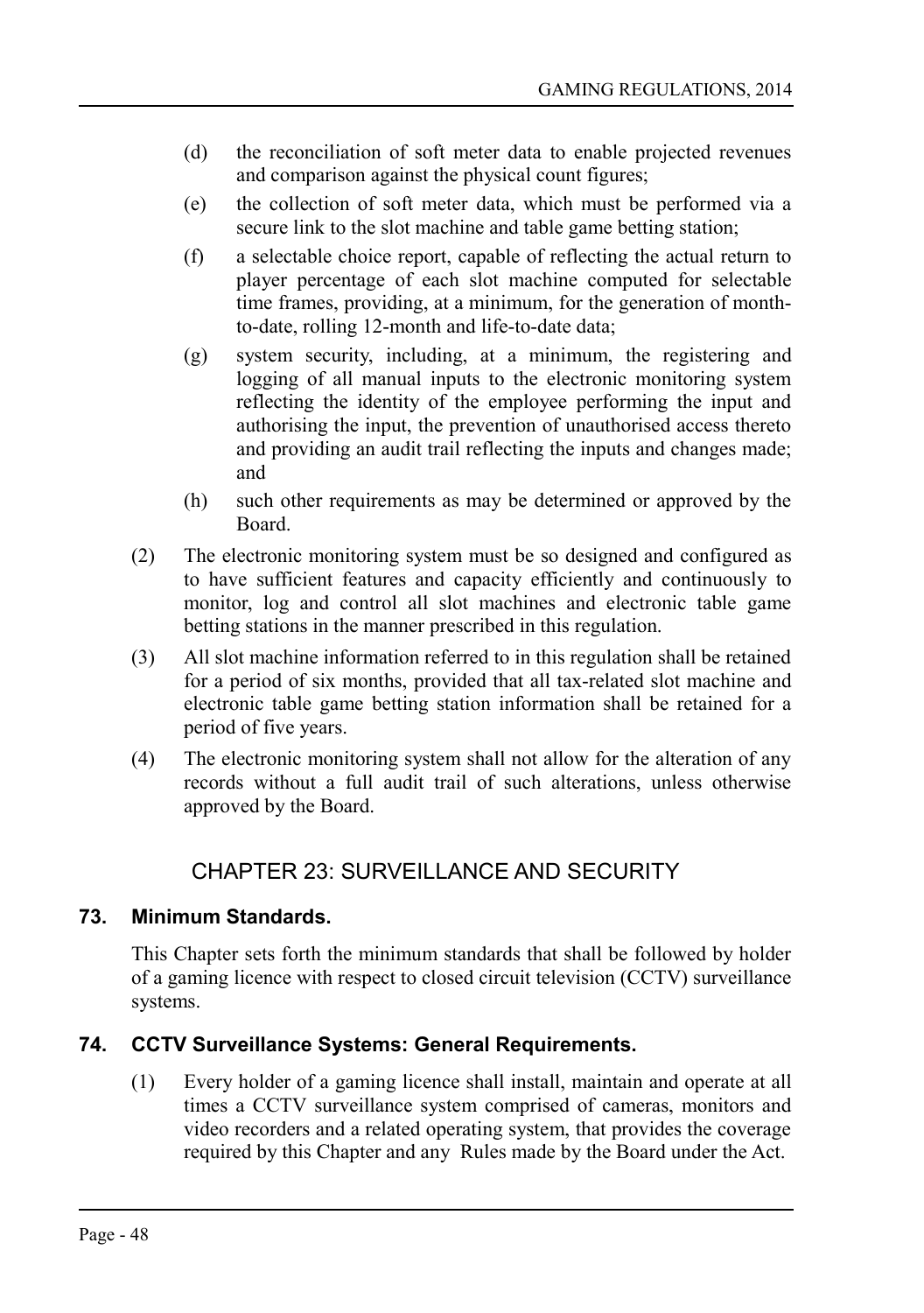- (2) The CCTV surveillance system must provide for date and time generators that display on each video recording the date and time of the recorded events, and the positioning of the displayed date and time on the video must not obstruct the required view.
- (3) All equipment that may be utilised to monitor or record views obtained by the surveillance system must be and remain located in either —
	- (a) a room used exclusively for surveillance purposes; or
	- (b) a computer server room, provided that the entrance to such room must be located away from the view of casino employees and the general public and access to such room is strictly monitored and controlled.
- (4) Surveillance room equipment must have total override capability over any other satellite CCTV surveillance systems located in other areas or offices.
- (5) The Board and its agents shall at all times be provided immediate access to the surveillance room and other surveillance areas, upon production of valid identifying credentials.
- (6) The CCTV surveillance system room must be staffed and the CCTV and related equipment must be monitored at all times by trained personnel employed by the licence holder exclusively for CCTV surveillance purposes, who must possess knowledge of all casino slots and table games and the regulations pertaining to gaming operations.
- (7) The surveillance system and its equipment must be directly and securely wired in a way to prevent tampering and an auxiliary power source must be available and capable of providing uninterrupted power to the surveillance system in the event of a power loss and sufficient lighting for the proper operation of the surveillance system.
- (8) If applicable, any video printer used in the CCTV surveillance system must possess the capability to generate instantaneously upon command, a clear, still black and white or colour copy or photograph of the images depicted on a video recording.
- (9) The licence holder must have the capability of creating first generation copies of recorded video and related audio.

#### **75. CCTV Surveillance Systems: Count Rooms and Casino Cage.**

- (1) The CCTV surveillance system must monitor and record clear views of the following areas within count rooms and the casino cage —
	- (a) the hard count room and any area where uncounted coin is stored during the drop and count process, including walls, doors, scales, wrapping machines, coin sorters, vaults, safes, and general work surfaces;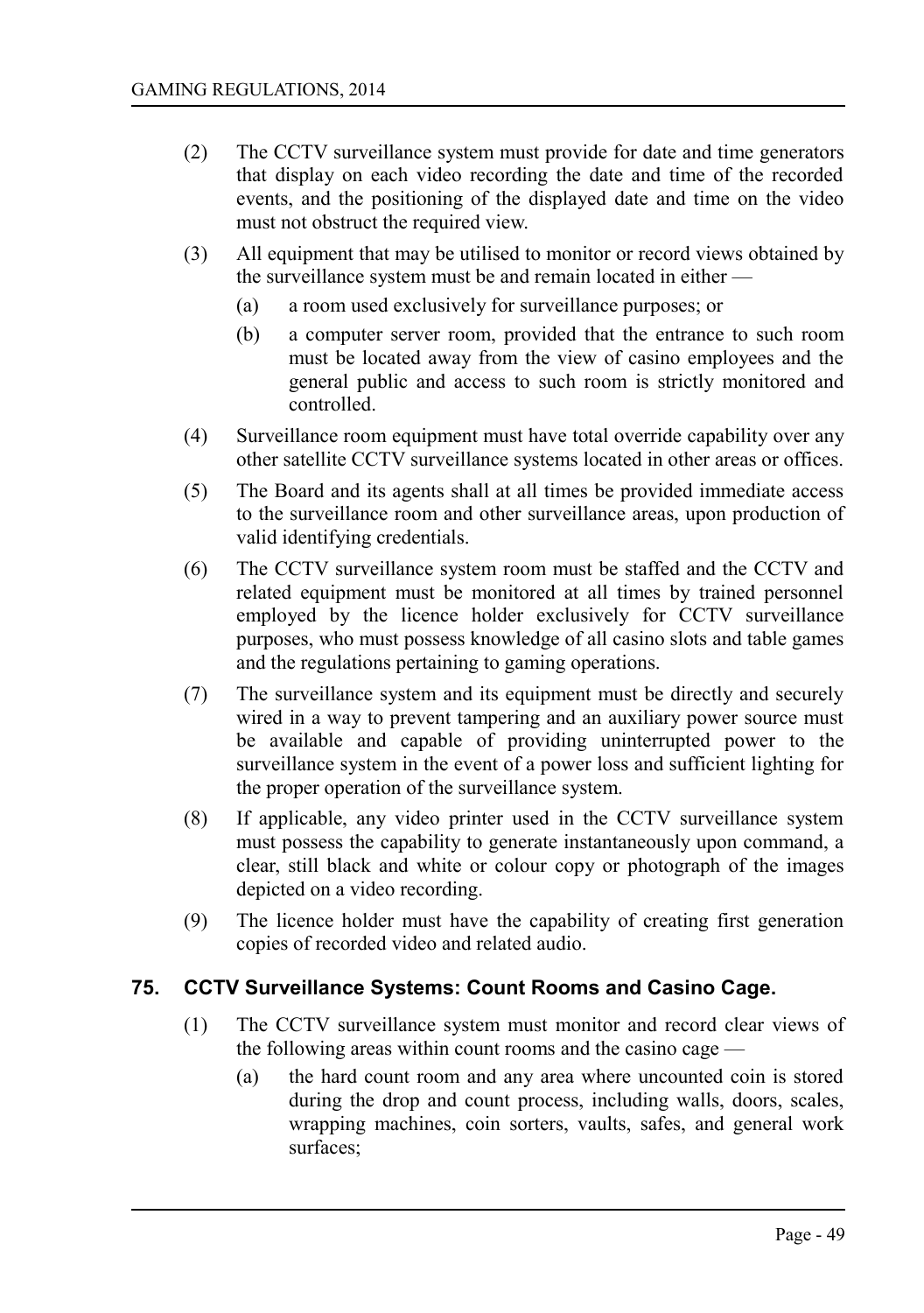- (b) the soft count room, including walls, doors, drop boxes, vaults, safes, and counting surfaces; and
- (c) the casino cage, satellite casino cages and change booths, including patron windows, employees' windows, cash drawers, vaults, safes, counters, chip storage, counting devices and float credit or fill collection windows.
- (2) All transactions within the hard count room, soft count room, and casino cage, must be recorded with sufficient clarity to permit identification of each employee and his movements, and to permit identification of all currency, coins, and paperwork.
- (3) The CCTV coverage of the soft count room shall have live audio monitoring and audio recording capabilities.
- (4) The soft and hard count room recordings must be retained for a minimum of fourteen days.

## **76. CCTV Surveillance Systems: Table Games and Card Rooms.**

- (1) The CCTV surveillance system must monitor and record clear views of
	- (a) all table game and card room areas with sufficient clarity to permit identification of all dealers, patrons, spectators and pit personnel;
	- (b) all table games or card table surfaces, including table bank trays, with sufficient clarity to permit identification of all chip, cash, dice and card values, and the outcome of the game;
	- (c) roulette tables and wheels, so as to permit views of both the table and the wheel on one monitor screen;
	- (d) the insert slots of all drop boxes and table numbers; and
	- (e) all card room and pit desks, including any drawers, cabinets and safes contained therein.
- (2) Cameras must be placed in such a manner as to record both the table game area and the table game surface in respect of any one table being monitored and recorded.

### **77. CCTV Surveillance Systems: Slot machines.**

The CCTV coverage of slot machines and slot machine areas must be so arranged as to record clear, unobstructed views of all areas that contain slot machines with sufficient clarity to identify all patrons and employees in such areas.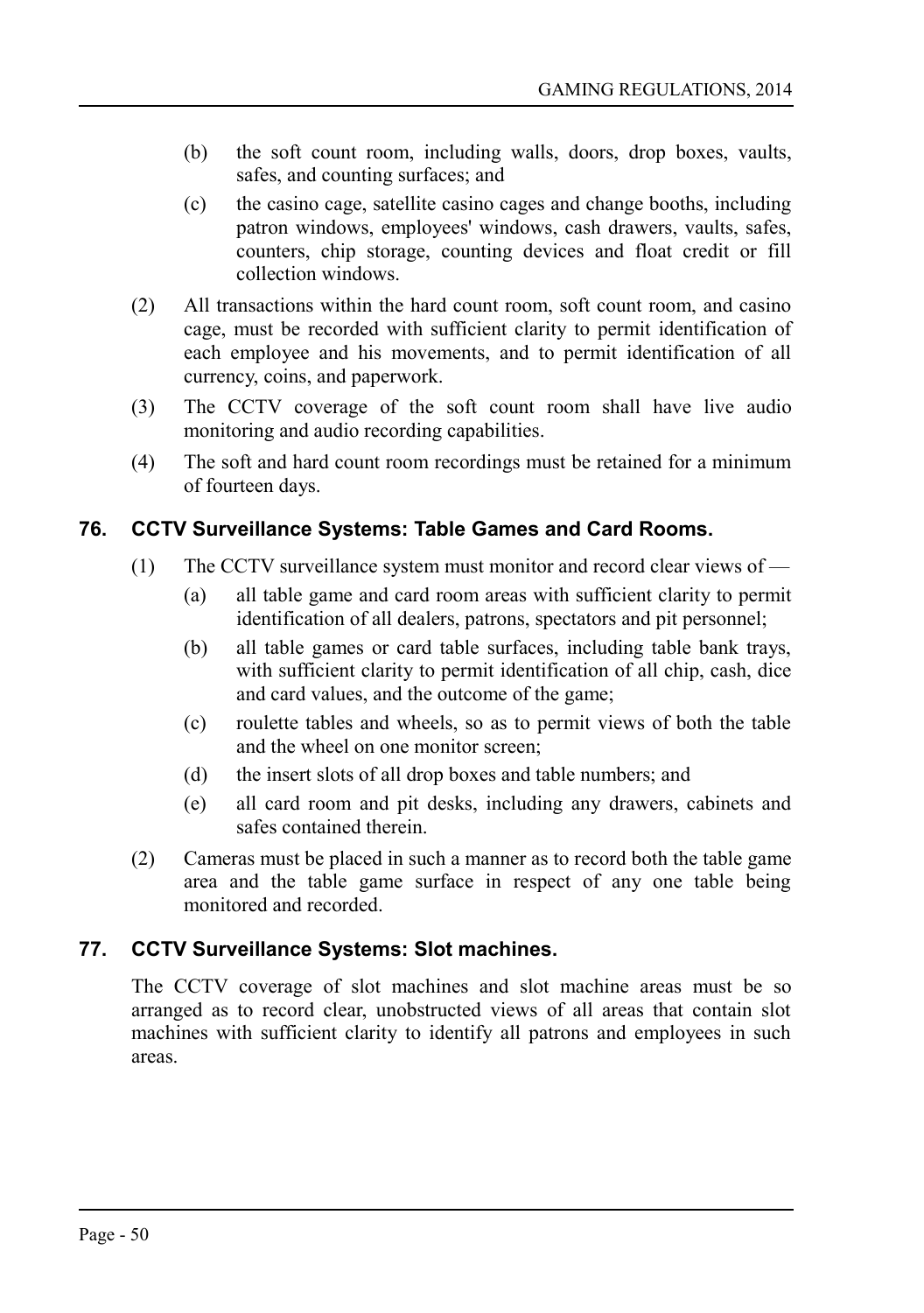#### **78. CCTV Surveillance Systems: Casino Security Offices.**

- (1) The CCTV surveillance system must cover all areas of any security office in which any persons may be detained, questioned, interviewed or interrogated by casino security officers.
- (2) Security office CCTV coverage must include both audio and video, be recorded at all times that a person is detained, questioned, interviewed or interrogated therein, and the signal must terminate in the surveillance room.
- (3) The recordings must be retained by the licence holder for at least 30 days after the recorded event.
- (4) In each office or room covered by this regulation, a sign must be conspicuously displayed which states that the area is under constant audio and video surveillance.

#### **79. CCTV Surveillance System Equipment Malfunctions.**

- (1) Every holder of a gaming licence shall establish and maintain a written log of any and all casino surveillance system equipment malfunctions, and retain the log for at least one year after the date of the most recent entry in the log.
- (2) Each malfunction must be repaired within twenty-four hours of its occurrence.
- (3) If repair is not completed within twenty-four hours, the licence holder should inform the Board of the reason for the delay in repair, whereupon the Board may order that all activity in the area affected by the malfunction be suspended pending repair; provided that such an order —
	- (a) shall be made only in cases where the continuation of operations in the relevant area can reasonably be expected to prejudice the integrity of the operation from the perspective of fair play or the proper calculation of taxes, and
	- (b) shall not be made if there are alternative means to monitor and record play in the relevant area pending repair.
- (4) In the event of a malfunction of a dedicated camera, recorder or monitor, the activity, games or slot machines being viewed must be suspended or closed pending repair, unless there are alternative means to monitor and record play in the relevant area pending repair.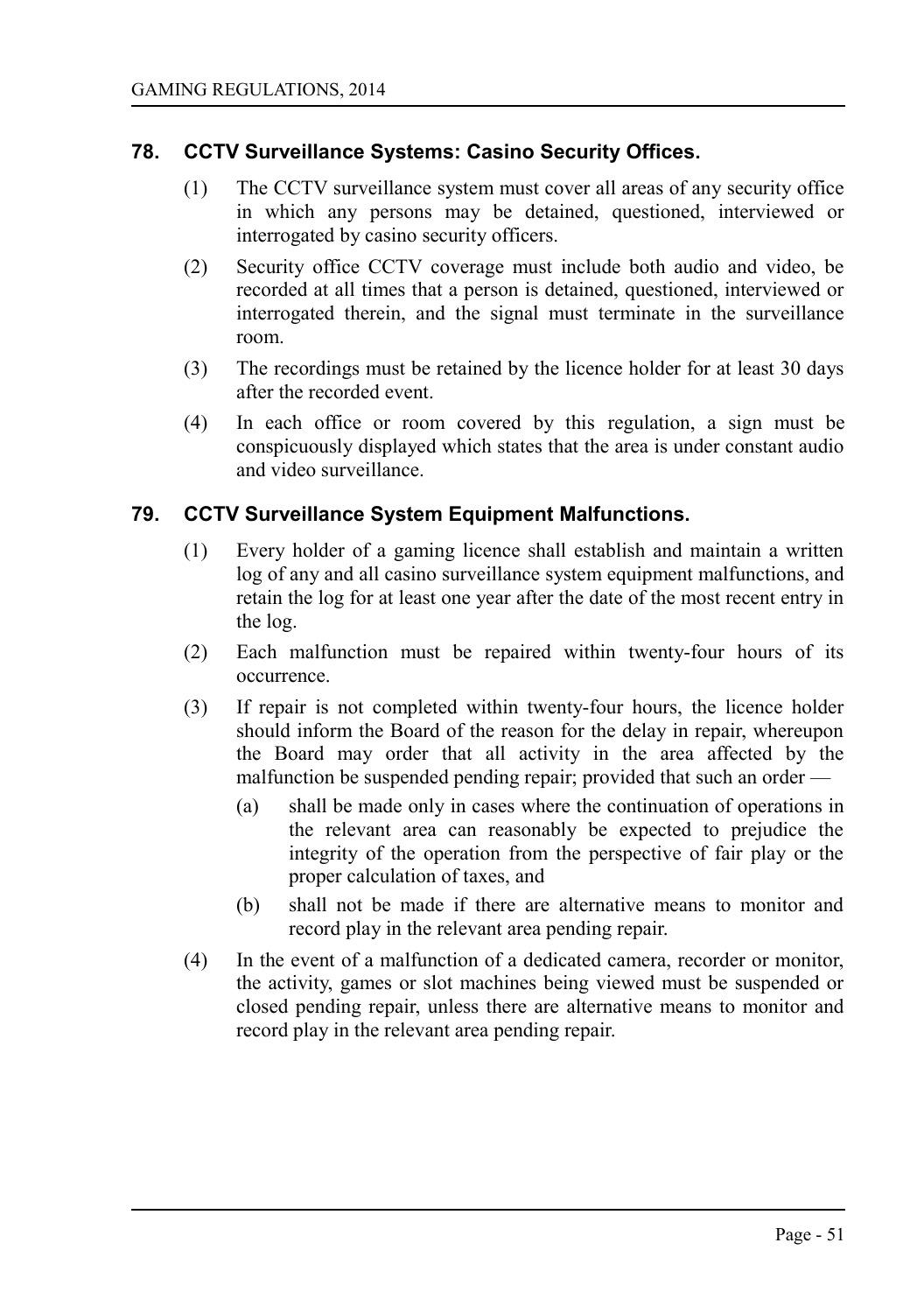### **80. CCTV Surveillance System Recording Requirements.**

- (1) In addition to any other video recording requirements that are or may be imposed by this Chapter, every holder of a gaming licence shall record all views, activities, and locations as the Board may from time to time require in areas where gaming or activities related thereto take place.
- (2) Every holder of a gaming licence shall video record and maintain a written log of all activities observed by casino surveillance personnel that appear unusual or irregular, or that violate or appear to violate any law of The Bahamas, the Act or the regulations or rules made thereunder, and notify the Board immediately in the event of any such activity.
- (3) All video recordings produced by a CCTV surveillance system must present a clear and unobstructed view of the content depicted therein.
- (4) Every holder of a gaming licence must retain all video recordings for at least seven days after the recording is produced, unless a longer time period is required by another provision of this Chapter, or by order of the Board.
- (5) All video recordings must be made in real time or extended play time and not in a time lapse recording mode.

## **81. CCTV Surveillance System Plans: Alterations to CCTV Surveillance System.**

- (1) Every applicant for a gaming licence shall submit to the Board upon its request a CCTV surveillance system plan for approval by the Board.
- (2) The CCTV surveillance system plan must include a casino floor plan that shows the placement of all surveillance camera equipment in relation to the locations required by this Chapter to be covered, and a detailed description of the CCTV surveillance system and its equipment.
- (3) No applicant or holder of a gaming licence shall alter or modify any camera view or cameras installed in the approved CCTV surveillance system referred to in paragraph  $(1)$  —
	- (a) without informing the Board, prior to effecting such change; and
	- (b) providing the relevant details in respect of such change.
- (4) A holder of a gaming licence shall submit to the Board an amended plan reflecting alterations in respect of cameras and recording of the related views no later than thirty days after effecting such alteration.

### **82. Compliance with CCTV Surveillance System Requirements.**

Where applicable, a holder of a gaming licence shall comply with the requirements set forth in this Chapter no later than seven days prior to the commencement of its gaming operations.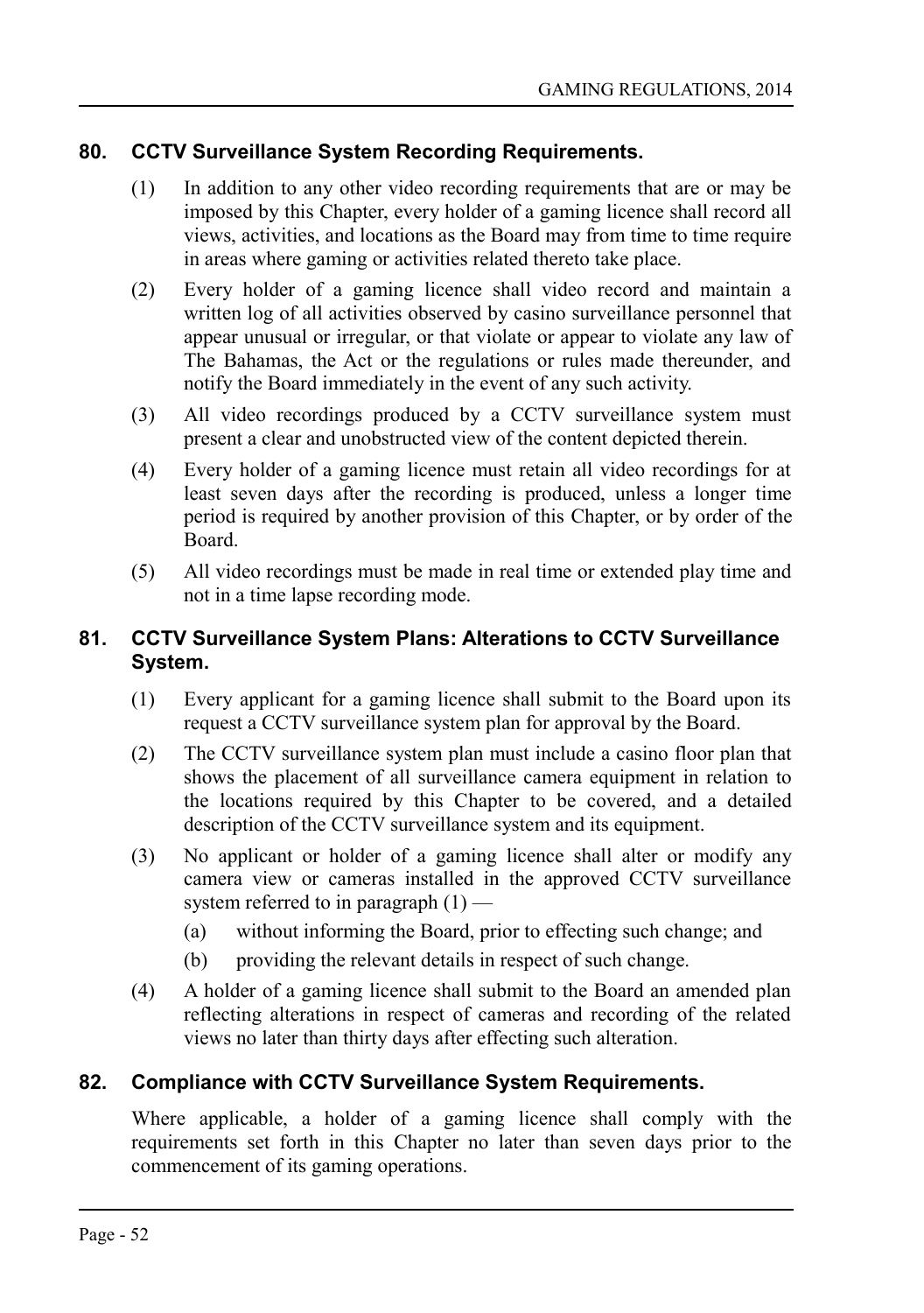## CHAPTER 24: REQUIREMENTS FOR SLOT MACHINES AND GAMING TABLES

#### **83. Slot machine soft meters.**

- (1) Each slot machine shall electronically and accurately record and store the following information—
	- (a) in cases where coins may be used, the number of coins inserted into the slot machine (coin-in);
	- (b) total number of credits bet;
	- (c) total number of credits won;
	- (d) in cases where coins may be used, the total number of coins automatically paid out by the slot machine (coin-out);
	- (e) in cases where coins may be used, the number of coins deposited into the slot machine drop box (hard drop);
	- (f) jackpot amounts and accumulated credit wins;
	- (g) number of games played;
	- (h) in respect of slot machines with a bill validator—
		- (i) currency inserted in dollar value; or
		- (ii) the number of notes accepted per denomination;
	- (i) in respect of slot machines operating with ECT cards or other credit instruments, the dollar value of —
		- (i) the total number of credits transferred from the ECT card or other credit instrument to the slot machine; and
		- (ii) the total number of credits cashed out from the slot machine to the ECT card or other credit instrument; and
	- (j) in respect of slot machines operating with a ticket-in ticket out system, the dollar value of —
		- (i) the total number of credits booked from a ticket to the slot machine ("ticket-in); and
		- (ii) the total number of credits cashed out from the slot machine to a ticket ("ticket-out").

#### **84. Betting stations per slot machine.**

A maximum of 16 betting stations, or such higher number as the Board may approve, may be linked to a slot machine.

#### **85. Slot machine identification.**

(1) The holder of a gaming licence shall ensure that the plate, fitted by the manufacturer, reflecting—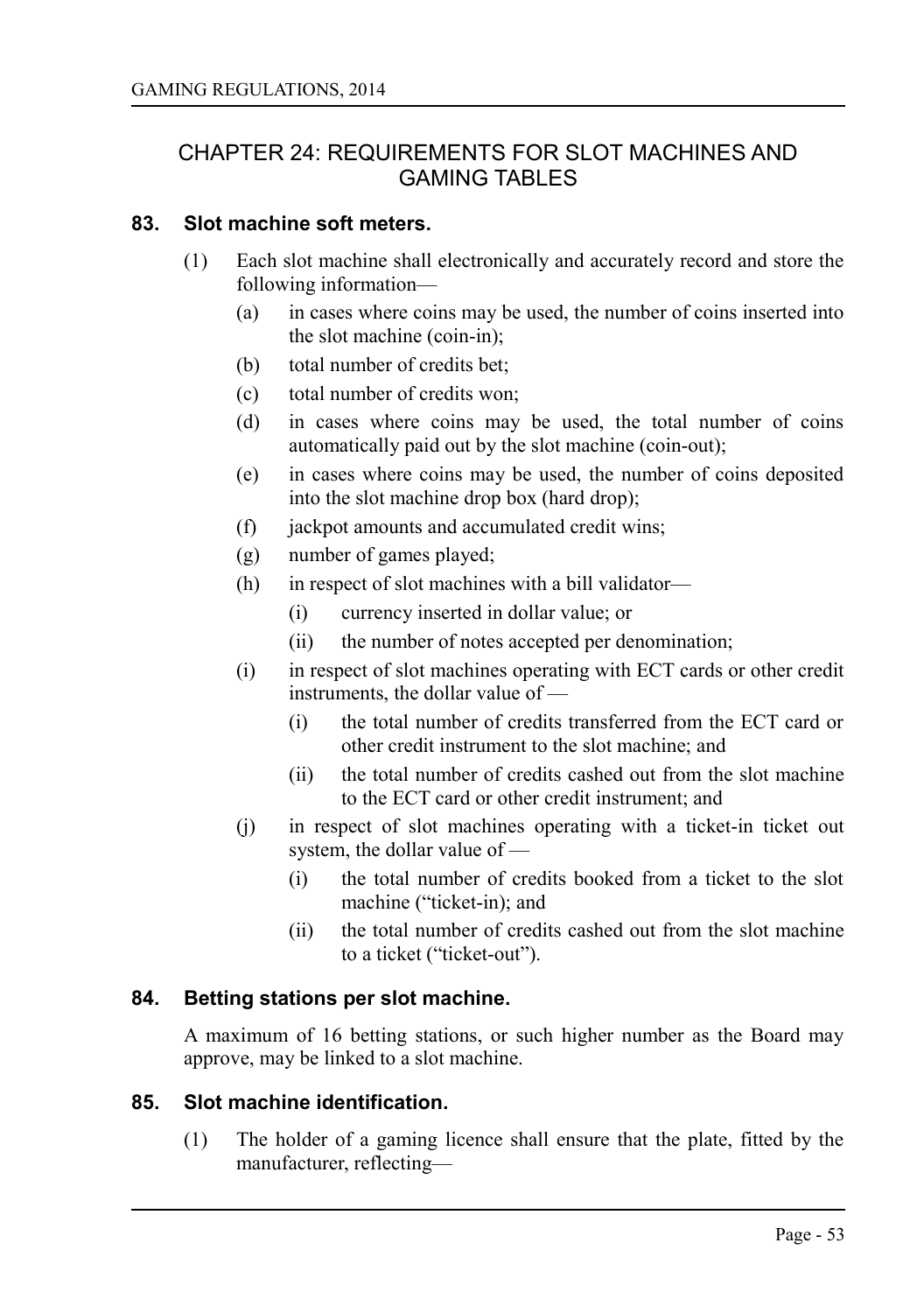- (a) the unique serial number of the machine; and
- (b) the name of the manufacturer of such machine.

shall permanently remain affixed to the cabinet of every slot machine.

(2) A number shall be assigned to each slot machine, which shall be clearly visible from the front of the slot machine.

#### **86. RAM Clear.**

A RAM clear shall not be possible except by accessing the slot machine logic area and only after procurement of the authorisation provided for in the approved internal control standards of the licence holder.

#### **87. Gaming Tables.**

- (1) Permanent table numbers shall be affixed to all gaming tables in such a manner as to enable individual gaming tables to be easily identified and distinguished by the number thereof.
- (2) In the event that a table game betting station is linked to a table game, the betting station shall be deemed to be part of that specific table.
- (3) A maximum of 16 betting stations, or such higher amount as may be approved by the Board, may be linked to a table game.
- (4) Unless otherwise approved by the Board, a minimum of two patrons and a maximum of 12 patrons may play on one electronic poker table game, provided that the table is so configured.
- (5) All provisions relating to the management and control of slot machines shall, with the necessary changes, apply to table game betting stations and electronic table games.

## CHAPTER 25: CLEARANCE AND COUNT

#### **88. Table game and slot machine clearance procedures.**

- (1) All drop boxes, buckets or canisters shall be clearly marked to identify the specific gambling table or slot machine from which a clearance has been made.
- (2) All drop boxes shall be cleared from the gambling tables at least once every 48 hours regardless of whether the tables were opened for play.
- (3) All canisters and, where applicable, buckets, shall be cleared from slot machines at least once every 48 hours.
- (4) A clearance team shall be constituted in the manner provided for in the approved internal control standards of the licence holder.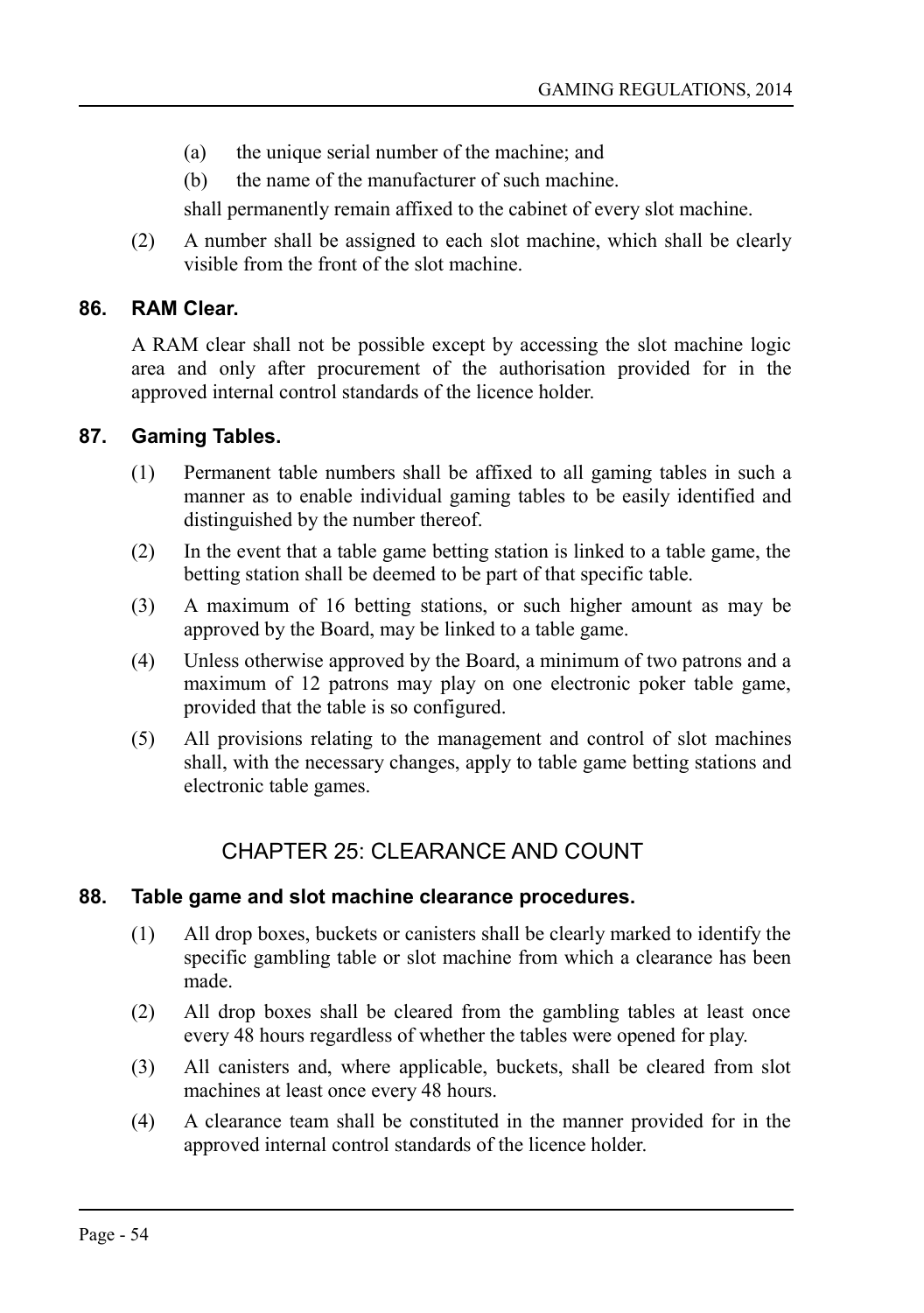- (5) The Surveillance CCTV monitoring section shall observe and monitor the entire table game clearance process.
- (6) All drop boxes, buckets or canisters removed from gambling tables or slot machines shall immediately be secured in a trolley for transportation.
- (7) Tables and slot machines shall be cleared and the trolleys shall be moved in a manner which ensures that the opened slot machines, the removed drop boxes, buckets or canisters and the trolleys are at all times in full view of the surveillance cameras.
- (8) The trolleys containing the removed drop boxes, buckets or canisters shall immediately be locked after the clearance and transferred to the relevant count room, secured storeroom or a secured area approved by the Board.
- (9) The Surveillance Department shall continuously monitor and record all removed drop boxes, buckets and canisters containing uncounted drop.
- (10) The storeroom or secured area referred to in this Regulation shall have solidly constructed floors, walls and ceilings and shall have no exterior windows.
- (11) Access to the storeroom or secured area referred to in this Regulation shall, unless the Board approves otherwise, be limited to members of the count and clearance teams or to individuals authorised thereto under the licence holder's approved internal control standards only.

#### **89. Count Rooms.**

- (1) The hard and soft count rooms shall be so designed as to provide for separate secured counting areas used exclusively for the storage of drop boxes, buckets or canisters and to count the hard and soft drop proceeds.
- (2) Each count room shall have—
	- (a) a steel-lined door that can be secured from the inside of the count room;
	- (b) solidly constructed floors, walls and ceilings and no exterior windows;
	- (c) an internal telephone within easy reach of the Count Supervisor;
	- (d) continuous lighting, arranged in such a manner as to ensure that no reflections or glare obstruct the views of any of the surveillance cameras;
	- (e) an emergency lighting system which shall immediately be activated in the event of a power cut, and shall have the capacity to operate continuously for at least eight hours;
	- (f) no shelves or objects on, above or below the working surfaces that might obstruct the view of the Count Supervisor or the surveillance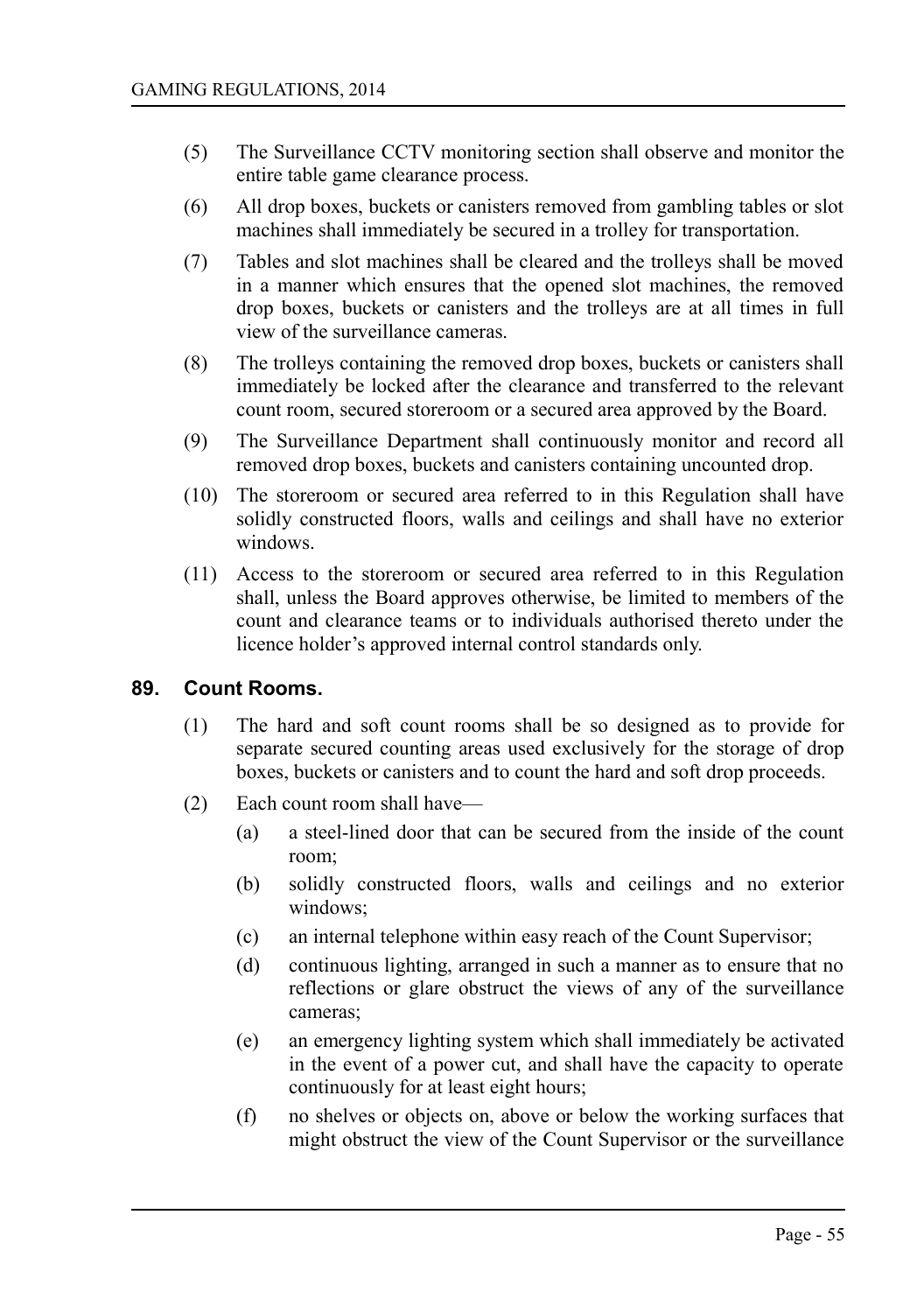cameras of the contents of the working surfaces or the room or any employee therein;

- (g) interior walls, of which such portion as shall be required or approved by the Board, shall be mirrored; and
- (h) a transparent table with a transparent partition to separate counted cash and chips from uncounted cash and chips.
- (3) Access to the count rooms shall be limited to members of the count and clearance teams or to individuals authorised thereto under the licence holder's approved internal control standards only, unless the Board approves otherwise.
- (4) A count team shall consist of at least three licensed employees, unless otherwise approved by the Board, on demonstration by a casino operator that a lesser number is warranted owing to the nature and functionality of equipment used in the count process, who shall be present whenever counting takes place, one of whom shall function as a Count Supervisor.
- (5) No equipment or items other than equipment or an item utilised during the count process shall be permitted in the count room.
- (6) The Surveillance Department shall be informed prior to any person accessing or exiting the count room or any secured storage area where uncounted drop is held and shall record the identification details of such person.
- (7) The Surveillance Department shall observe, monitor and record the entire table soft count.
- (8) During the count, the door to the count room shall be opened only upon request by a person authorised to enter or leave the count room and only after the Surveillance Department has been notified.
- (9) No person shall enter or leave the count room, or open the count room door, at any time during the count process until all monies, chips, tokens and gaming-related documentation contained in or retrieved from opened drop boxes, buckets or canisters have been counted, verified and accepted into the Cash Desk or have been secured to prevent any unauthorised access thereto.
- (10) Gratuities shall be accounted for separately from any other count proceeds.
- (11) Slugs found in slot machine drop buckets, hoppers, slot machine canisters and table game drop boxes, shall be counted as gambling revenue.
- (12) Token and coin slugs found in a slot machine shall carry the value of the denomination of the relevant slot machine.
- (13) Counterfeit and ink-stained notes shall carry the value accepted by a gaming device or table game employee for the purposes of play.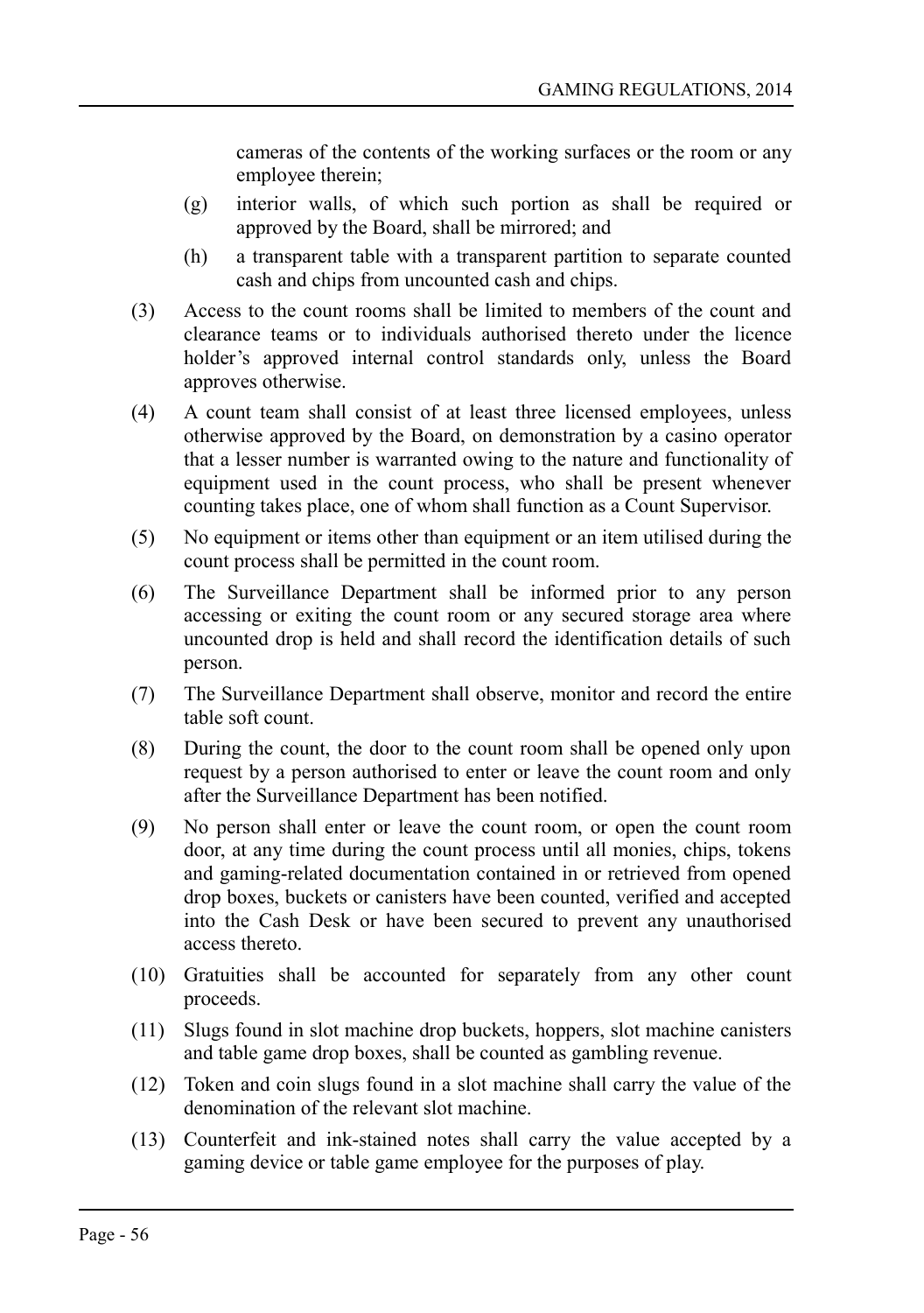(14) Slugs shall be separately accounted for on the respective count sheets.

## CHAPTER 26: PATRON DISPUTES

#### **90. Resolution of patron disputes.**

Patron disputes must be resolved in accordance with this Chapter, unless the resolution of any such dispute in such manner is impractical, owing to the location of the player, in which case such a dispute shall be resolved in the manner determined by the Board in rules made under section 80 of the Act.

#### **91. Investigation by licence holder.**

- (1) Whenever a patron dispute arises, the licence holder shall forthwith conduct such investigation as is necessary to resolve the dispute, and shall have regard to all sources of information which may assist in the resolution thereof, including —
	- (a) information provided by the patron and any employee of the casino in relation to the factual context within which the dispute arose;
	- (b) relevant data stored on the electronic monitoring system;
	- (c) surveillance video footage in relation to the incident which gave rise to the dispute;
	- (d) the rules of the game in relation to which the dispute arose;
	- (e) in the case of any malfunction of gaming devices or equipment, such disclaimers as may be applicable thereto which were displayed or otherwise accessible to patrons at the time of the dispute;
	- (f) the provisions of the internal control standards of the licence holder in relation to the resolution of patron disputes; and
	- (g) such other information as may assist in the resolution of the dispute.
- (2) Disputes shall be resolved at the level of management provided for in the internal control standards of the licence holder.
- (3) A record shall be kept of all patron disputes arising, and shall be retained by the holder of a gaming licence for a period of no less than ninety days.

#### **92. Notification of Board in event of dispute which cannot be resolved.**

(1) Whenever a patron dispute arises, and the holder of a gaming licence and the patron are unable to resolve the dispute to the satisfaction of both parties, the licence holder shall inform the patron that the dispute will be referred to the Board for resolution, and shall, within forty-eight hours of so informing the patron, refer the dispute to the Board.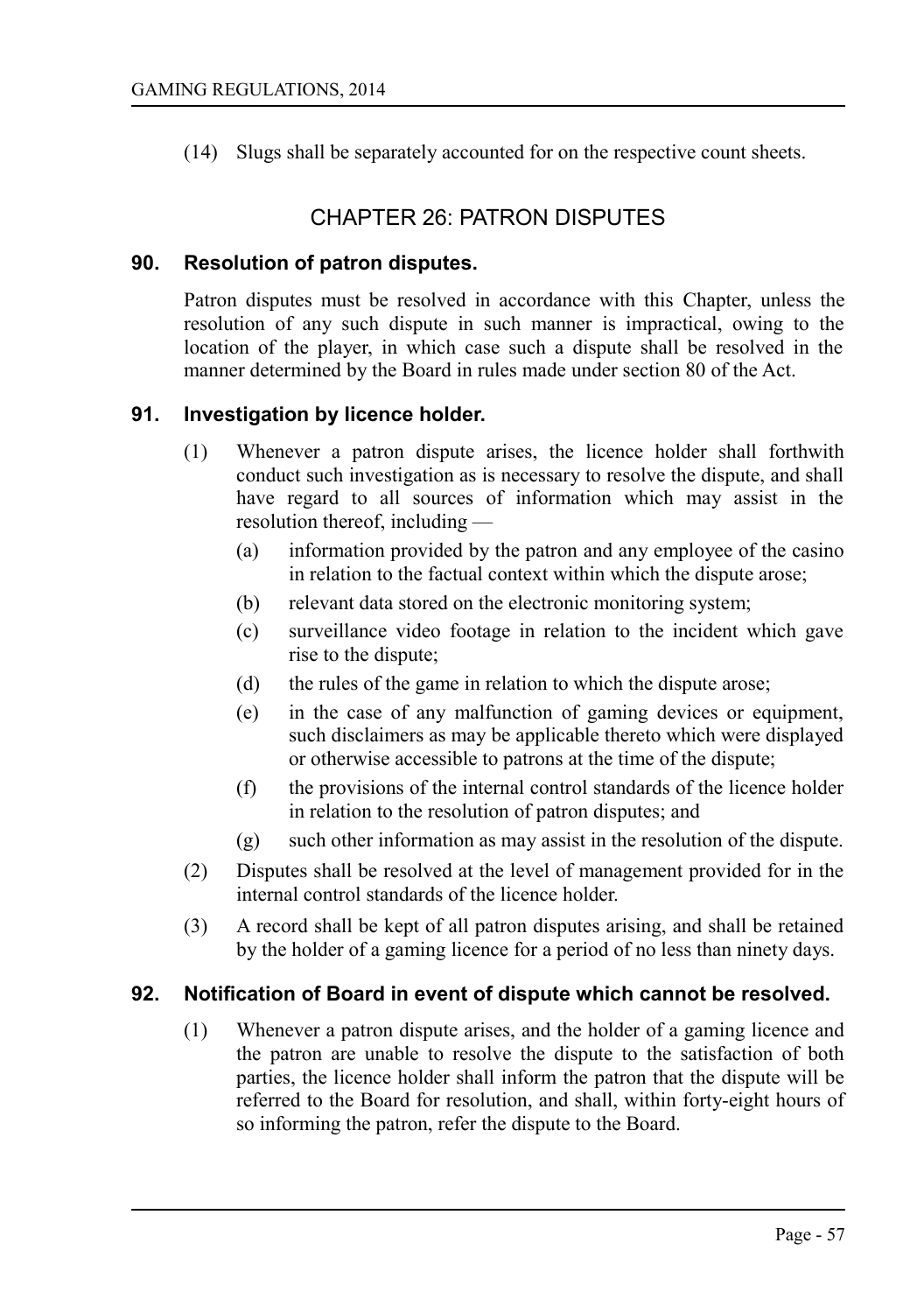- (2) The provisions of paragraph (1) shall not preclude a patron from lodging a complaint directly with the Board.
- (3) Acting under the delegated authority of the Board, as referred to in section 10 of the Act, such employee of the Board as the Board may stipulate, shall conduct whatever investigation is deemed necessary to resolve the dispute and shall serve a written notice on the licence holder and the patron, informing them of the resolution of the matter.
- (4) The resolution referred to in paragraph (3) shall become effective on the date when the parties receive a written notice of the resolution.

## **93. Request for hearing by Board.**

- (1) Within fourteen days after the date of receipt of a written resolution referred to in regulation 92(3), any of the parties may in writing request the Board to conduct a hearing to reconsider the resolution.
- (2) The written request shall set forth the grounds for reconsideration of the resolution.
- (3) The Board shall schedule a hearing and shall give both parties at least fourteen days' written notice of the date, time and place of such hearing and shall submit a copy of the petition to both parties.
- (4) The party requesting a hearing referred to in paragraph (1) shall bear the burden of showing that the Board's resolution should be reversed or amended.
- (5) Both parties shall at such hearing be entitled to lead relevant evidence and to address the Board.
- (6) The Board may uphold, amend or reverse the original resolution and shall make known its final resolution to both parties to the dispute in the manner deemed appropriate by it, which shall set forth the reasons for such decision.
- (7) The Board may, on good cause, require such party to the dispute as it may specify, to bear the whole or part of the costs incurred by the Board in the resolution of the dispute.
- (8) If no request for reconsideration is filed within the time prescribed in paragraph (1), the resolution referred to in regulation 92(3) shall become final upon expiry of the period referred to in paragraph (1) and shall no longer be subject to reconsideration by the Board.
- (9) Effect shall be given to the Board's final resolution within seven days
	- (a) of having been pronounced under paragraph (6); or
	- (b) of the period referred to in paragraph (1).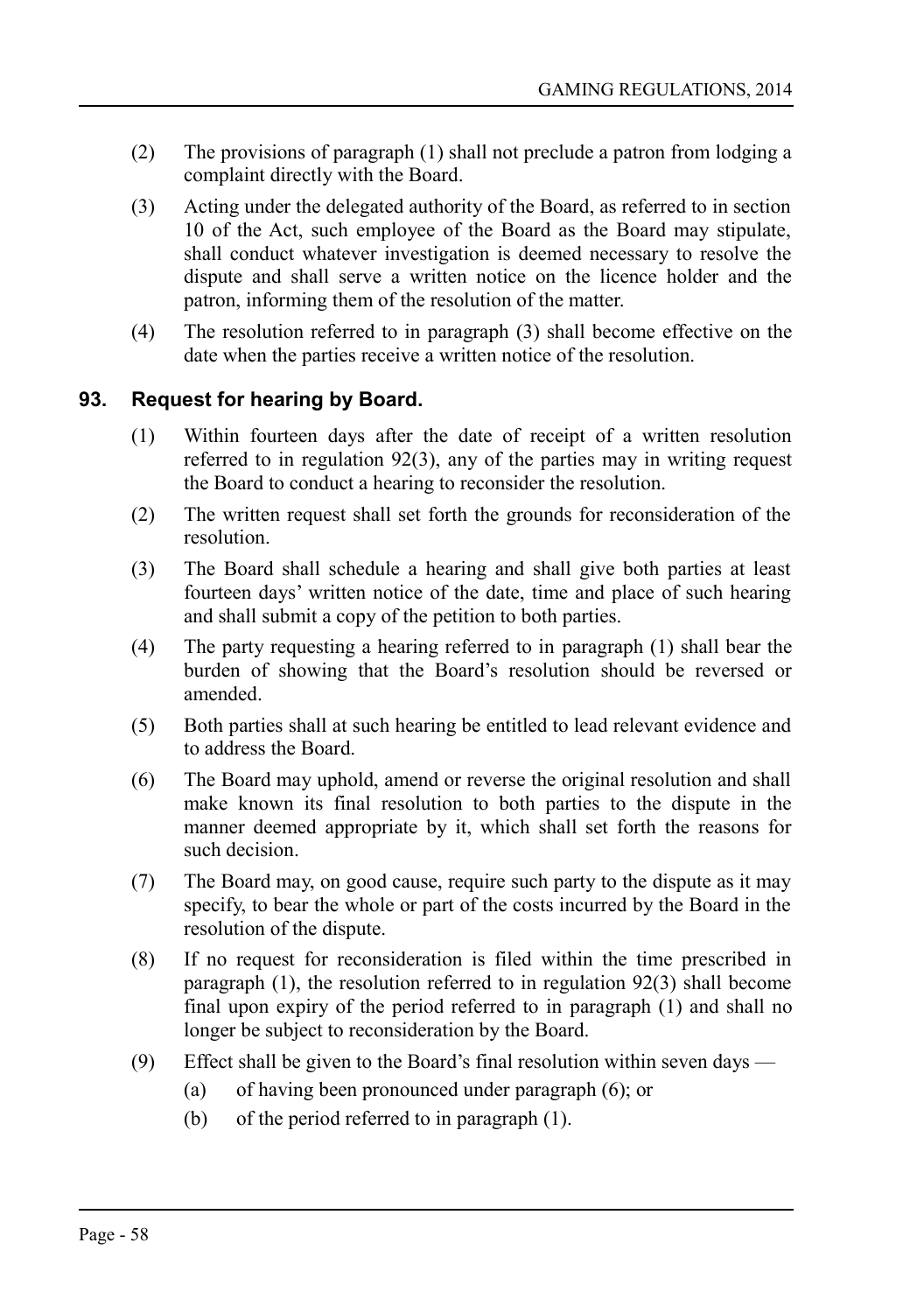# CHAPTER 27: BOARD FACILITIES

### **94. Link to Board's gaming-related systems and Board office facilities.**

- (1) The holder of a gaming licence shall provide and maintain an electronic access or link of its gaming revenue reports to the gambling-related systems of the Board.
- (2) A licence holder referred to in this regulation shall provide all the necessary equipment to establish, maintain and secure the access or link.
- (3) A licence holder referred to in this regulation shall supply the authorised officers of the Board with the software and training necessary to enable such authorised officers to access its revenue reports.
- (4) A licence holder referred to in this regulation shall provide at its casino suitable office accommodation to be utilised by officials of the Board.
- (5) The office shall provide for—
	- (a) furnished work stations for at least two employees of the Board;
	- (b) access to the licence holder's surveillance system, two monitors with reviewing and PTZ capabilities; and
	- (c) a computer with read-only access to the licence holder's electronic monitoring system and other gambling-related systems, and a printer.
- (6) The entrance to the office allocated to the Board shall be continuously monitored by the Surveillance Department.
- (7) No person shall, without the consent of the Board or an authorised officer of the Board, monitor, record or copy any activity, document or information in the Board office.

# **PART VIII – JUNKETS**

## CHAPTER 28: REQUIREMENTS IN RESPECT OF JUNKETS

#### **95. Authority for conduct of junkets.**

- (1) For the purposes of section 43 of the Act
	- (a) subject to paragraph (b), no company shall organise, promote or conduct a junket referred to in section 43(1)(a) and (b) of the Act unless it holds a junket operator licence; and
	- (b) no natural person shall organise, promote or conduct a junket unless  $he$  —
		- (i) has been approved as a junket representative by the Board, if he is employed to do so by a junket operator; or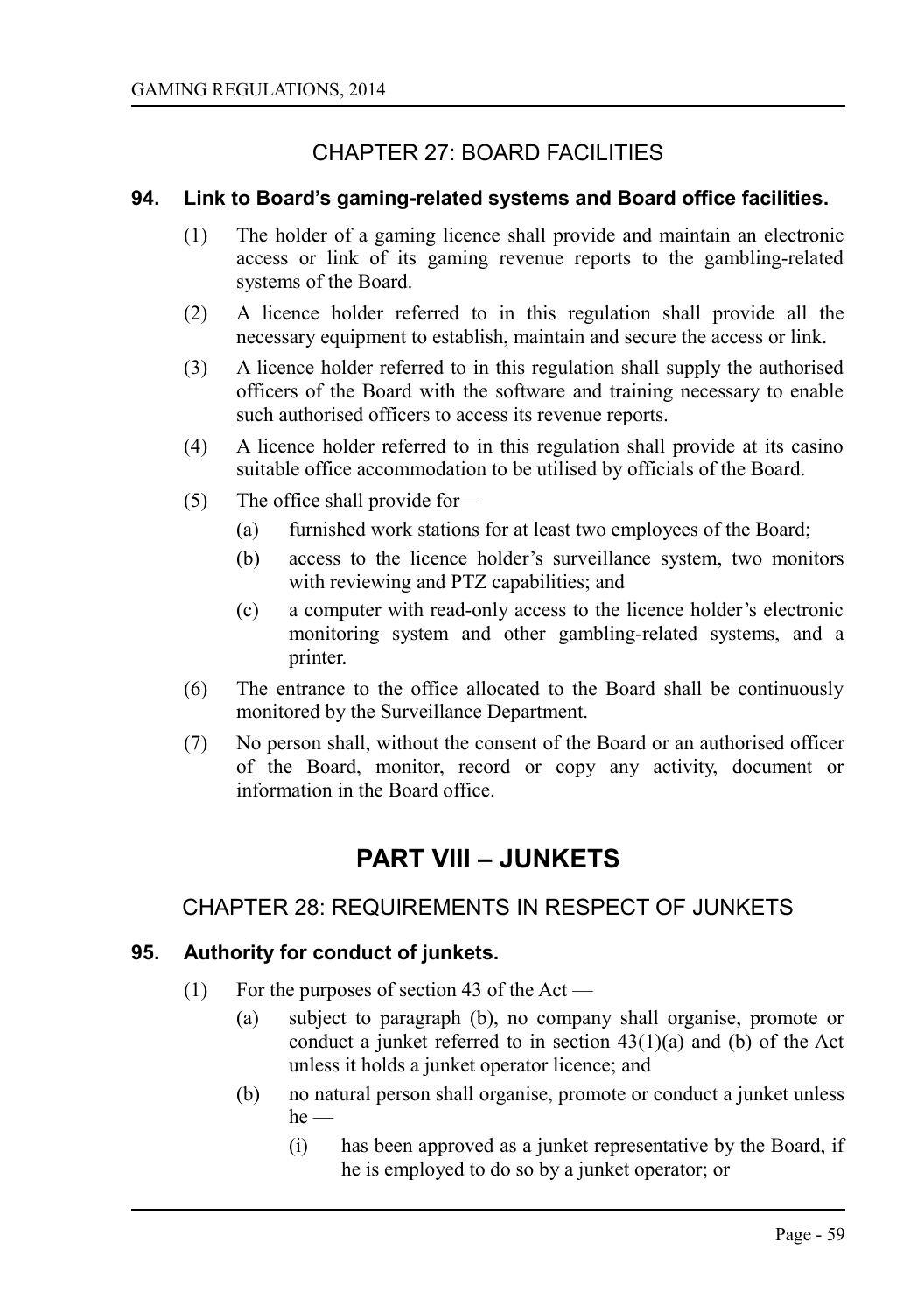- (ii) holds a junket operator licence from the Board, if he is acting on his own behalf.
- (2) Paragraph (1) shall not apply to  $-$ 
	- (a) any licensed key employee of a casino operator who organises or promotes a junket in the performance of his duties for the casino operator by which he is employed;
	- (b) any person who receives a commission or other payment from the casino operator, or the person in charge of the casino, based solely on the price of the transportation or lodging arranged for by the first-mentioned person; or
	- (c) any person whose commission or other payment from the casino operator, or the person in charge of the casino, is a fixed amount or a fixed rate that is —
		- (i) not based on the gaming revenue of the casino operator attributable to the players introduced by the first-mentioned person; and
		- (ii) not otherwise calculated by reference to such gaming revenue, provided that the aggregate value of such commission or other payment received in relation to a single casino does not exceed \$100,000.00 in a calendar year or any part thereof during which the first-mentioned person does not hold a junket operator licence.
- (3) Notwithstanding paragraph (2), if, in the opinion of the Board
	- (a) any person referred to in paragraph  $(2)(b)$  or (c), by reason of his remuneration or functions in relation to any junket, should be licensed as a junket operator or approved as a junket representative; or
	- (b) the commission or other payment received by any person referred to in paragraph (2)(b) or (c) forms part of a series of such other commissions or similar payments that may reasonably be considered to have been arranged for the purpose of avoiding the requirement to be licensed as a junket operator or approved as a junket representative, the Board may, by a notice in writing given to the person, require that person to apply for the appropriate licence or certificate of suitability within the period specified in the notice.
- (4) If the period specified in the notice for the making of an application expires with no application having been made by the person referred to in paragraph (3), the Board may give a direction to any casino operator to cease any further arrangement or business association with that person from such date as may be specified in the direction, and the casino operator shall comply with such direction.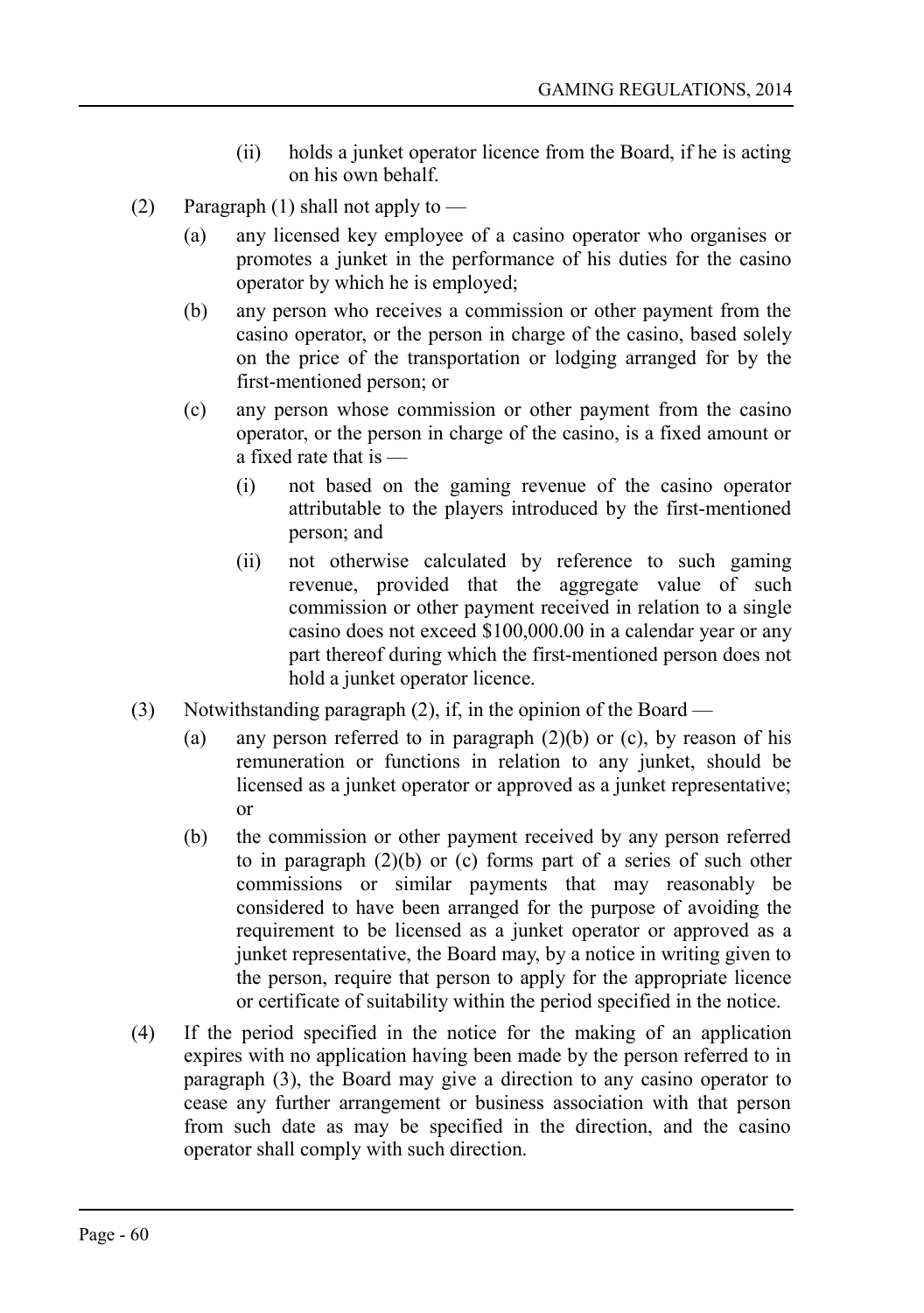#### **96. Information relating to unlicensed persons being paid commission.**

A casino operator must prepare and submit to the Board, on such date as may be specified by the Board, a monthly report of the commission or other payment paid by the casino operator, or the person in charge of the casino, to any unlicensed person referred to in regulation  $95(2)(b)$  or (c).

#### **97. Duty of casino operator in relation to unlicensed persons.**

A casino operator shall not allow a person —

- (a) who is neither a licensed junket operator nor an approved junket representative;
- (b) who is not a person referred to in regulation 95(2); or
- (c) whose licence or certificate of suitability has lapsed,

to perform any function in relation to organising, promoting or conducting a junket referred to in section  $43(1)(a)$  and (b) of the Act pertaining to its licensed premises.

#### **98. Application for junket operator licence.**

- (1) An application for a junket operator licence shall be made to the Board in such manner and form as the Board may require or approve, and shall be accompanied by —
	- (a) the disclosure of corporate or personal information in the form provided by the Board for the applicant and such associates of the applicant as the Board may specify;
	- (b) documentary evidence from any casino operator or applicant for a gaming licence that it intends to enter into a junket agreement with the applicant;
	- (c) an endorsement of the application by each casino operator or applicant for a gaming licence referred to in paragraph (b), that, having regard to the suitability of the applicant for the junket operator licence, the junket agreement will not affect the credibility, integrity and stability of casino operations;
	- (d) such other documents as the Board may require for the consideration of the application; and
	- (e) the deposit required under regulation 26(1).
- (2) The Board may refuse to consider an application under paragraph (1) if
	- (a) the application is incomplete; or
	- (b) the deposit required under regulation 26(1) has not been paid.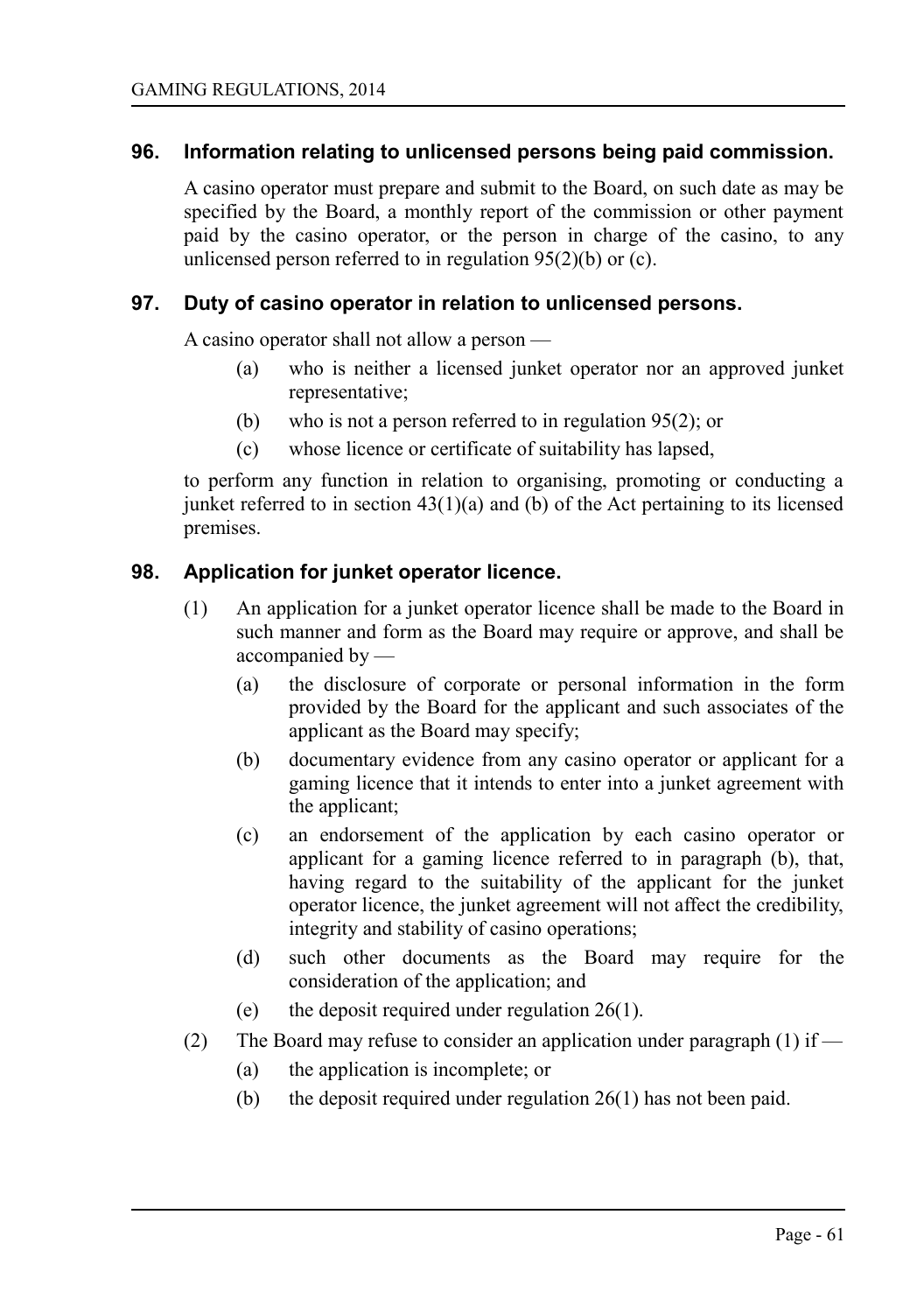## **99. Application for certificate of suitability as a junket representative.**

- (1) An application for a certificate of suitability as a junket representative shall be made to the Board by a licensed junket operator, or an applicant for a junket operator licence, on behalf of any person he or it intends to employ to organise, promote or conduct a junket.
- (2) Every application under paragraph (1) shall be submitted using the relevant application form issued by the Board and shall be accompanied  $by -$ 
	- (a) the appropriate application fee specified in the Schedule to the Act, which fee is not refundable;
	- (b) the disclosure of the business and/or personal information of the applicant for the certificate of suitability in respect of a junket representative in the form provided by the Board;
	- (c) such other documents as the Board may require to determine the application, and
	- (d) the deposit required under regulation  $26(1)$ .
- (3) The Board may refuse to consider an application under paragraph (1) if  $-$ 
	- (a) the application is incomplete; or
	- (b) the deposit required under regulation 26(1) has not been paid.

#### **100. Eligibility to apply for or to hold junket operator licence or certificate of suitability.**

- (1) No person shall be eligible to apply for or to hold a junket operator licence or a certificate of suitability as a junket representative, if —
	- (a) in the case of an individual  $-$ 
		- (i) he is below the age of 18 years;
		- (ii) he is excluded from any casino by virtue of section 74 of the Act, or
		- (iii) he has been declared bankrupt, whether in The Bahamas or elsewhere; and
	- (b) in the case of a body corporate
		- (i) it has been declared insolvent by a court, whether in The Bahamas or elsewhere; or
		- (ii) winding-up proceedings against it have commenced or it has gone into liquidation or receivership, whether in The Bahamas or elsewhere.
- (2) Where a licensed junket operator or approved junket representative becomes ineligible to hold the licence or certificate under paragraph (1), the licence or certificate shall lapse.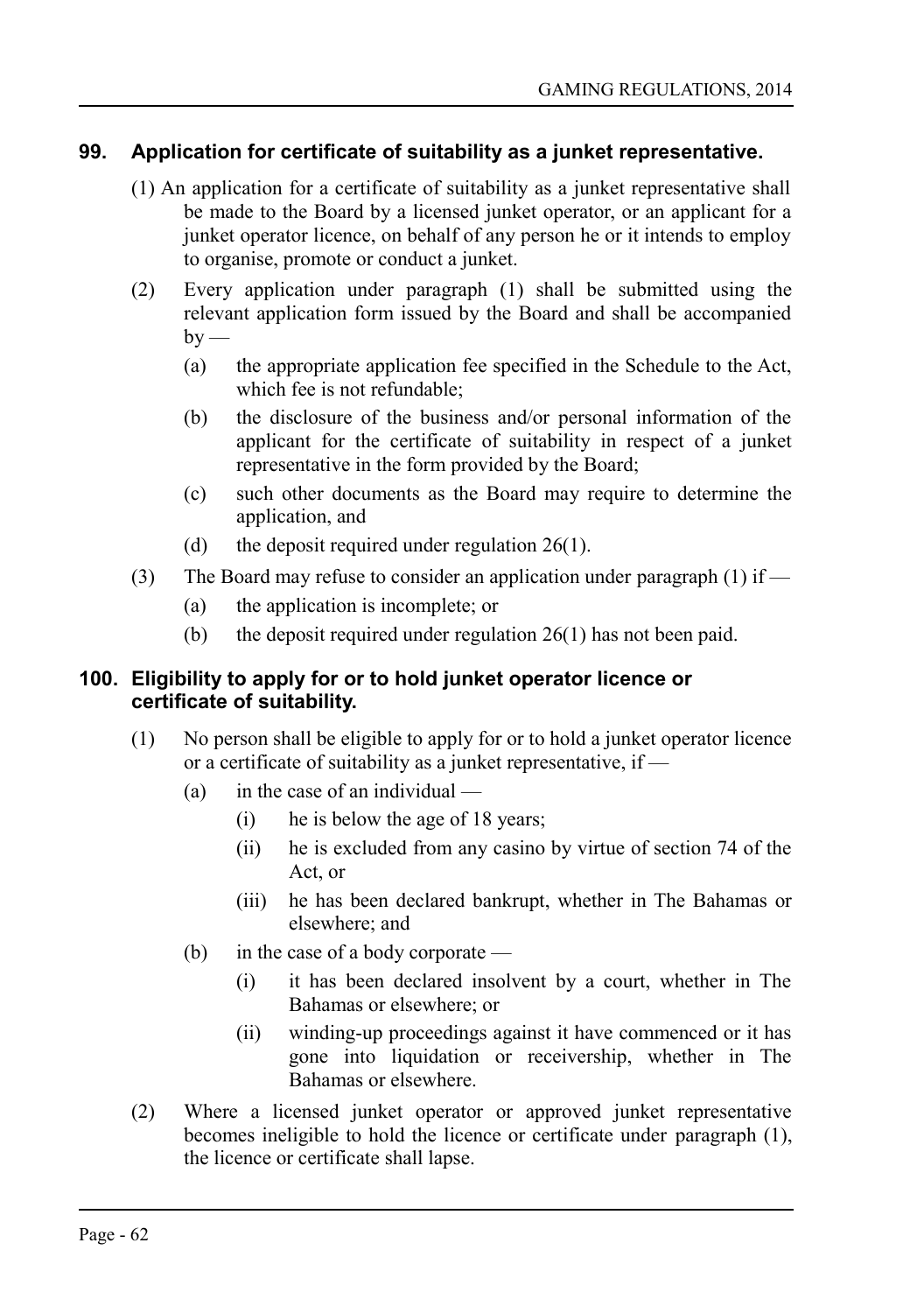(3) Where a licence or certificate has lapsed under paragraph (2), the person who held the licence or certificate shall, within fourteen days after the date on which the licence or certificate lapsed, notify the Board in writing of the lapsing of the licence and shall return the licence or certificate to the Board.

#### **101. Licences and certificates not transferable.**

No junket operator licence or certificate of suitability as a junket representative shall be transferable.

#### **102. Lapse of certificate of suitability.**

A certificate of suitability as a junket representative shall lapse when —

- (a) the approved junket representative ceases to be employed by the licensed junket operator by which he is employed; or
- (b) the licence of the junket operator by which the approved junket representative is employed expires or is cancelled.

#### **103. Licence or certificate holder authorised in relation to specific casino or casinos.**

A licensed junket operator and every approved junket representative employed by a licensed junket operator shall be authorised to organise, promote or conduct a junket only in or in relation to the casino or casinos specified in the junket operator licence.

#### **104. Duty of licensed junket operator in relation to junket representatives.**

A licensed junket operator shall not employ or use the services of a person to organise, promote or conduct a junket within any casino unless that person is the holder of a valid certificate of suitability as a junket representative.

#### **105. Duty of licensed junket operator in relation to granting of credit.**

No licensed junket operator may grant credit to his or its junket visitors except in accordance with the requirements of the Act and the regulations relating to the granting of credit, as set forth in Chapter 18**.**

#### **106. Records to be kept of junket.**

- (1) A licensed junket operator must keep a record of every junket, which must include —
	- (a) the following information relating to each junket visitor  $-$ 
		- (i) full name;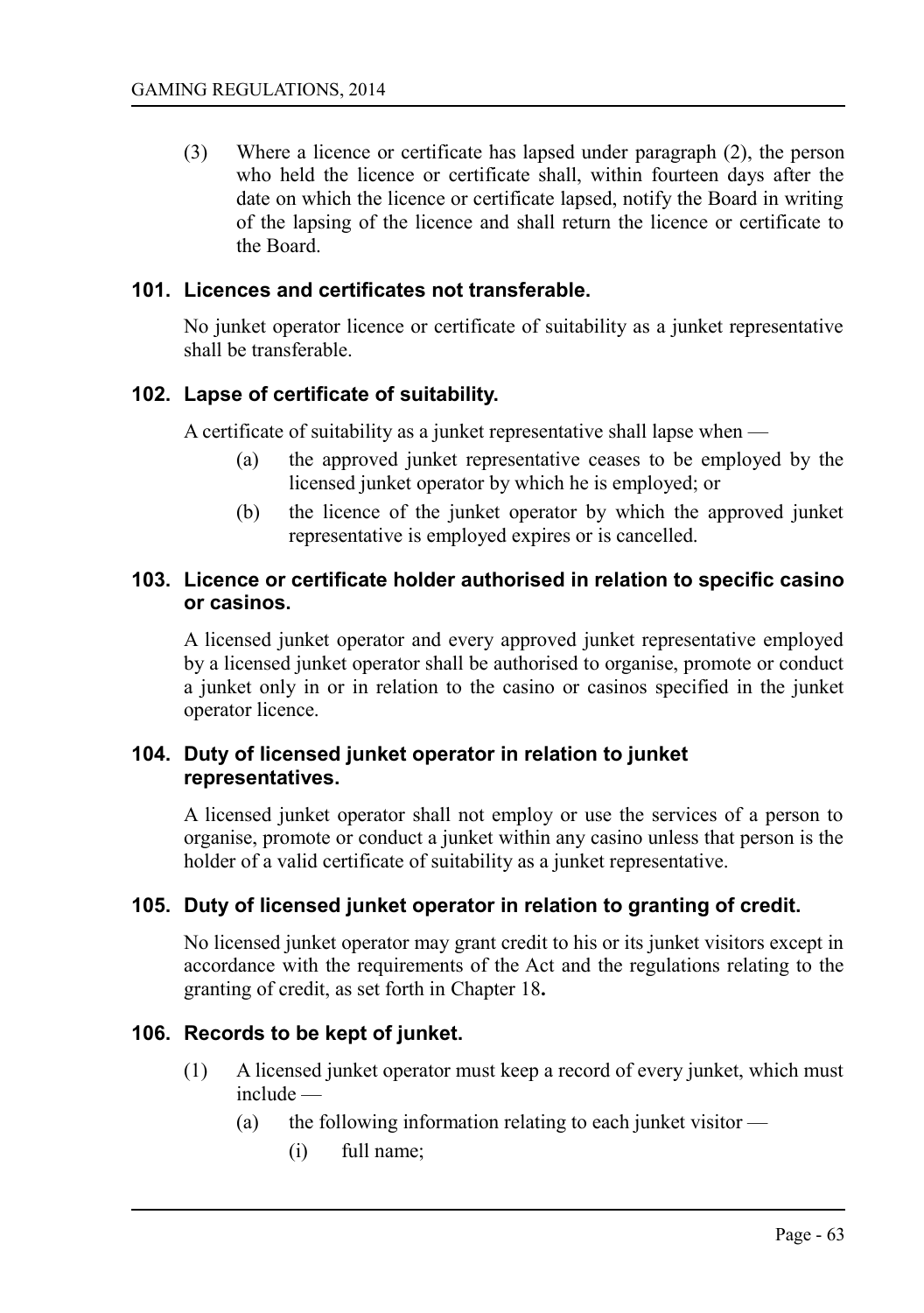- (ii) date of birth;
- (iii) nationality;
- (iv) the address of his usual place of residence; and
- (v) an identity card number, a passport number or the number of any other document of identity issued by any government as evidence of the individual's nationality or residence and bearing a photograph of the individual, which may be in encrypted form if so required by any applicable law;
- (b) the date and time of arrival at the casino of the junket visitors;
- (c) the names and certificate numbers of the approved junket representatives, if any, accompanying the junket visitors; and
- (d) the amount and type of any commission, rebate or complimentary facility extended to each junket visitor.
- (2) The licensed junket operator shall, whenever requested by the Board to do  $\mathrm{so}$  —
	- (a) produce to the Board all records referred to in paragraph (1) and permit the examination of those records, the taking of extracts from them and the making copies of them; and
	- (b) furnish to the Board all such information as the Board may require in connection with any such records.

### **107. Keeping of records.**

Every licensed junket operator shall ensure that every record relating to his or its operations as a junket operator, including any record required to be kept under these Regulations and regulations relating to the granting of credit —

- (a) is kept in The Bahamas at a location made known to the Board, unless otherwise approved by the Board;
- (b) is retained for not less than five years after the completion of the transactions to which the record relates; and
- (c) is available for inspection by an authorised officer at any time during that period.

#### **108. Identification to be worn while in casino premises.**

Every licensed junket operator and approved junket representative shall, at all times while in the casino premises, wear identification of a kind issued by the casino operator and approved by the Board in such manner as to be visible to other persons within the casino premises.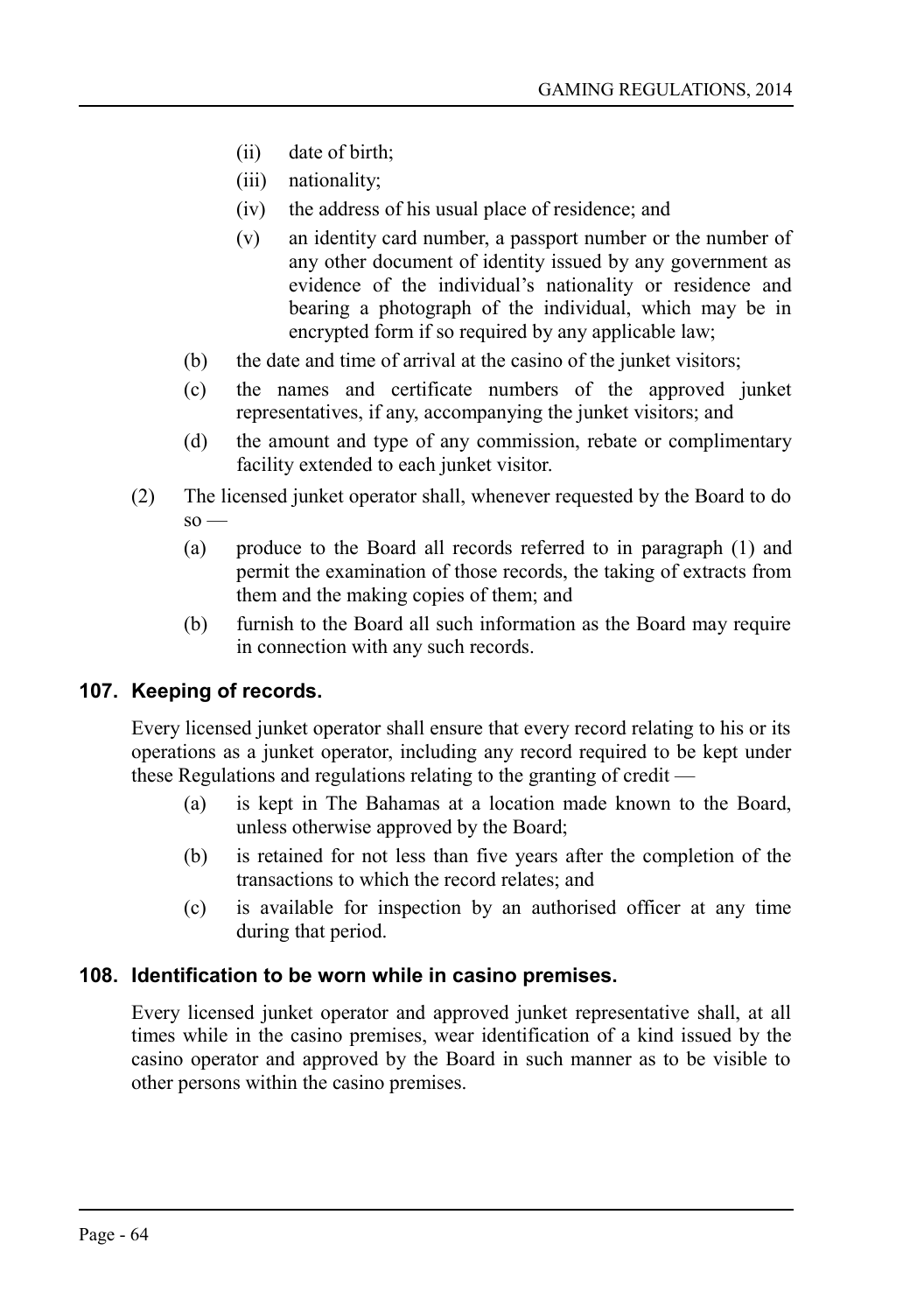#### **109. Junket agreements.**

- (1) A casino operator must not permit a junket referred to in section 43(1) of the Act to commence in its casino unless —
	- (a) a junket agreement that complies with paragraph (2) has been entered into by the casino operator and a licensed junket operator who or which organised the junket; and
	- (b) the junket agreement has been lodged with the Board at least five days before the commencement of the junket, or within such shorter period as the Board may allow.
- (2) A junket agreement must be in writing and include the following
	- (a) the name of the casino operator;
	- (b) the name and licence number of the licensed junket operator;
	- (c) a description of the essential terms of the agreement relating to commission or other payment, including —
		- (i) the rate of commission or other payment payable to the junket operator; and
		- (ii) the basis on which the commission or other payment is to be calculated;
	- (d) the duration of the junket agreement;
	- (e) the date on which the junket agreement was entered into; and
	- (f) the signatures of persons authorised to represent the parties to the agreement.
- (3) If a junket agreement is not written in the English language, the casino operator must lodge at the same time with the Board a certified translation thereof in the English language.
- (4) The casino operator must notify the Board of any change to
	- (a) any of the parties to the junket agreement; or
	- (b) any of the terms of the junket agreement referred to in paragraph (2)(c) or (d), not later than three days before the commencement of the first junket subject to the revised terms after the change, or within such shorter period as the Board may allow.
- (5) The casino operator must notify the Board not later than five days after the termination of any junket agreement to which it is a party.
- (6) For the purposes of regulation 110, a junket commences in a casino when junket visitors commence gaming in the casino on the junket.

#### **110. Arrival report.**

(1) A casino operator must give an arrival report to the Board in writing in a form approved by the Board, not less than one hour before the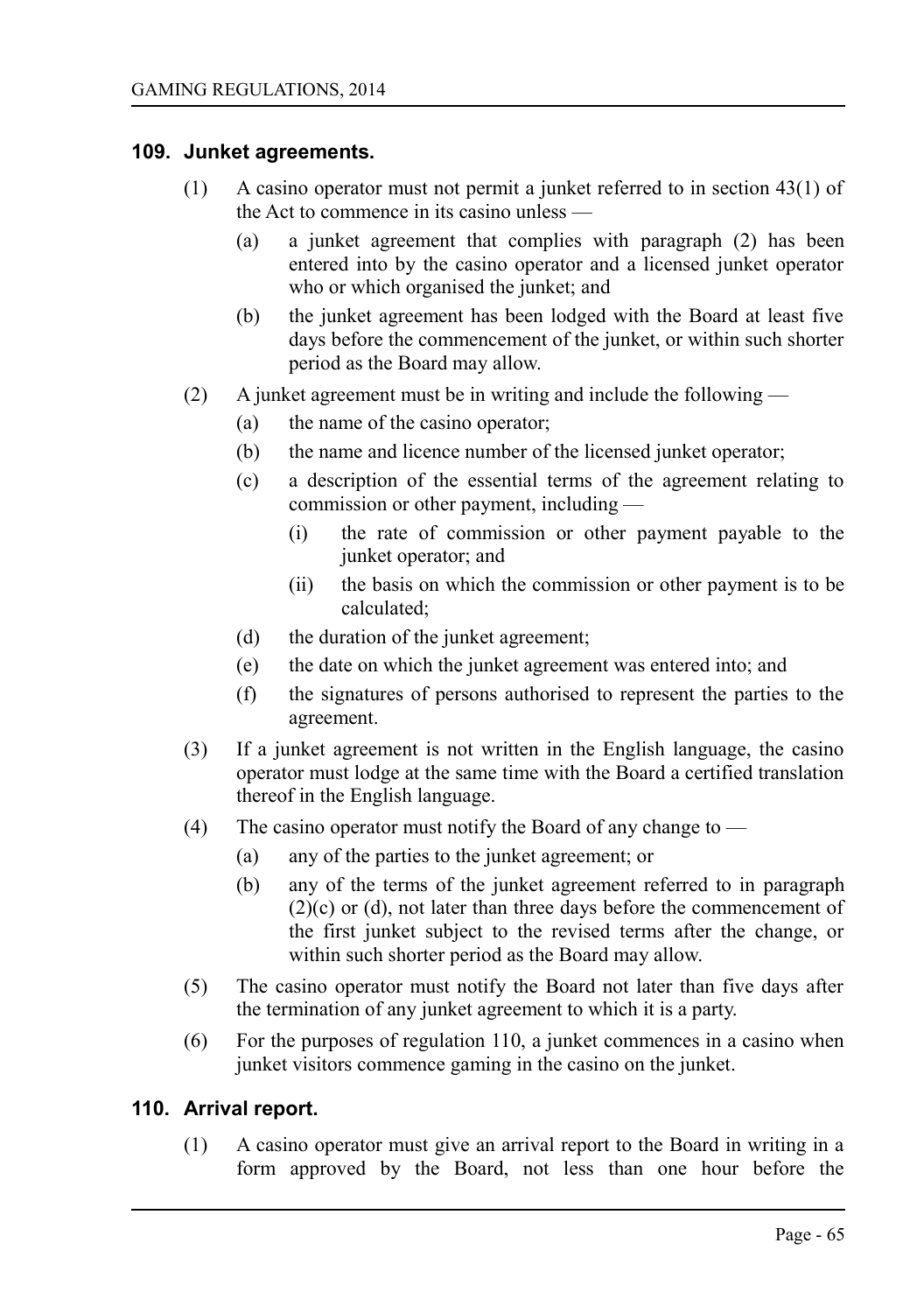commencement of a junket in its casino, or within such shorter period as the Board may allow.

- (2) The arrival report under paragraph (1) must contain
	- (a) the following information relating to each junket visitor  $\overline{\phantom{a}}$ 
		- (i) full name;
		- (ii) date of birth;
		- (iii) nationality;
		- (iv) the address of his usual place of residence; and
		- (v) an identity card number, a passport number or the number of any other document of identity issued by any government as evidence of the individual's nationality or residence and bearing a photograph of the individual;
		- (b) the date and time of arrival at the casino of the junket visitors and the proposed date and time of their departure from the casino at the conclusion of the junket; and
		- (c) the names and licence numbers of the approved junket representatives, if any, accompanying the junket visitors.
- (3) If any change occurs in the information referred to in paragraph (2) provided in the arrival report, the casino operator must without delay give the Board written particulars of the change.
- (4) No commission may be paid in relation to the participation of any person in a junket whose name is not reflected as a junket visitor in the arrival report referred to in paragraph (1).

### **111. Directions to casino operator to provide information.**

The Board may, by written direction, require a casino operator to notify the Board of matters relating to any licensed junket operator with which the casino operator has a junket agreement or to provide such information relevant to any junket as the Board may specify, and the casino operator shall comply with such direction.

### **112. Identification passes to be issued by casino operator.**

- (1) A casino operator shall issue an identification pass of a type approved by the Board to every licensed junket operator (who is an individual) and approved junket representative who is approved to conduct junkets in its casino premises.
- (2) An identification pass issued to the holder of a licence or certificate under paragraph (1) shall contain —
	- (a) the preferred name of the junket operator or junket representative to whom the identification pass is issued;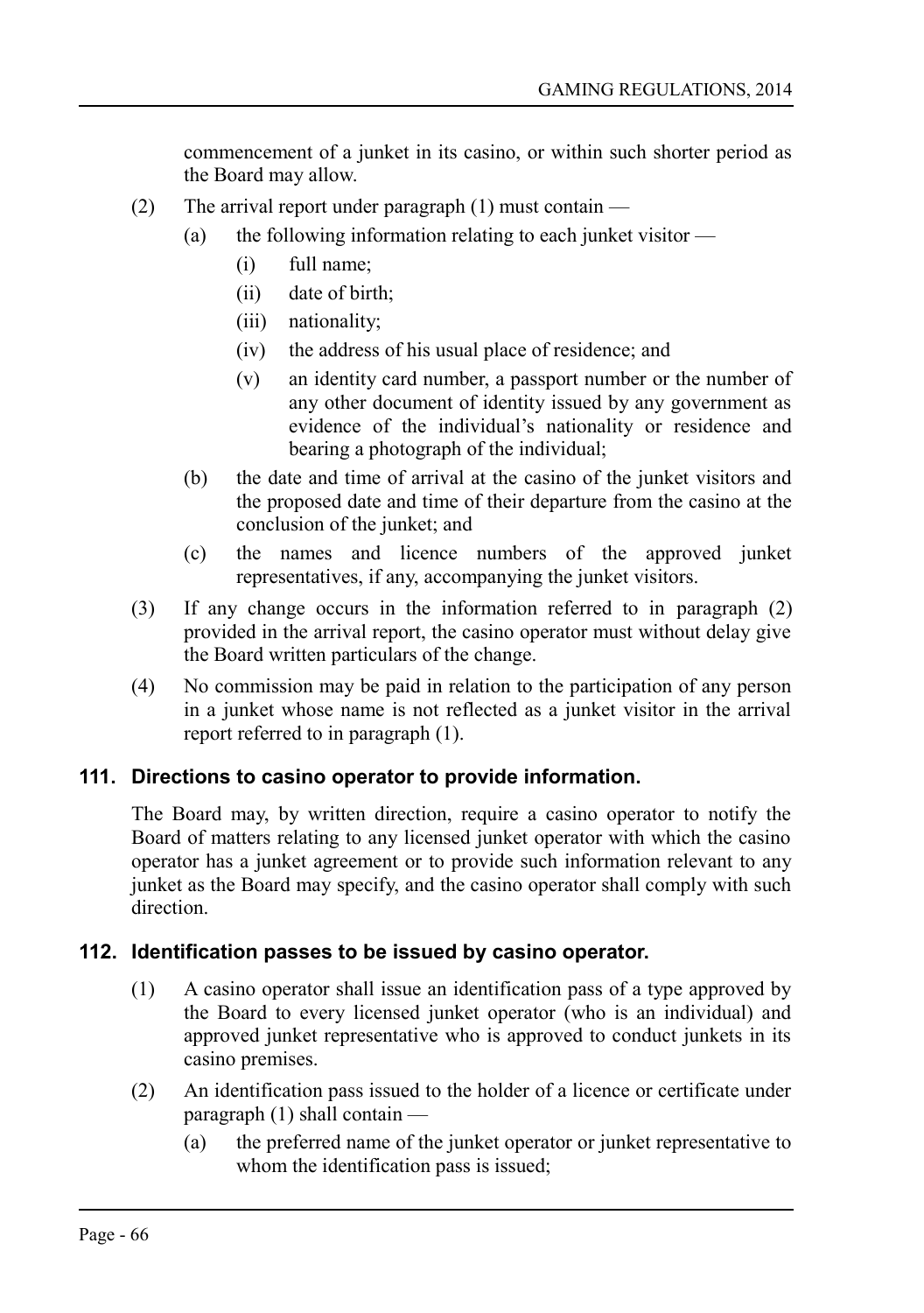- (b) the full name of the licensed junket operator or, in the case of an approved junket representative, the licensed junket operator by which he is employed;
- (c) the licence or certificate number issued by the Board to the junket operator or junket representative;
- (d) a recent colour photograph of the junket operator or junket representative according to such specifications as to standard, quality, dimension or any other matter as may be determined by the Board; and
- (e) such other information as may be determined by the Board.

# **PART IX – PROXY GAMING**

## CHAPTER 29: REQUIREMENTS FOR THE CONDUCT OF PROXY GAMING

#### **113. Interpretation.**

For the purposes of this Part —

- **"Authorised player"** means a person who has registered as a player with an operator;
- **"Operator of proxy gaming"** or **"operator"** means the holder of a proxy gaming licence issued under the Act which operates proxy gaming in or from the premises of its casino resort;
- **"Proxy gaming account"** means an electronic ledger operated and maintained by an operator wherein information relative to proxy gaming is recorded on behalf of an authorised player including, but not limited to, the following types of transactions —
	- (a) deposits;
	- (b) withdrawals;
	- (c) amounts wagered;
	- (d) amounts paid on winnings; and
	- (e) adjustments to the proxy gaming account;
- **"Proxy gaming system"** means the system provided by an operator, used by an authorised player and the surrogate player to communicate wagering or betting information and gambling game information while the surrogate is located on the premises of the operator;
- **"Relevant legislation"** means the Financial Transactions Reporting Act, the Financial Transactions Reporting Regulations, the Financial Intelligence Unit Act, the Financial Intelligence (Transactions Reporting) Regulations, and the Proceeds of Crime Act and any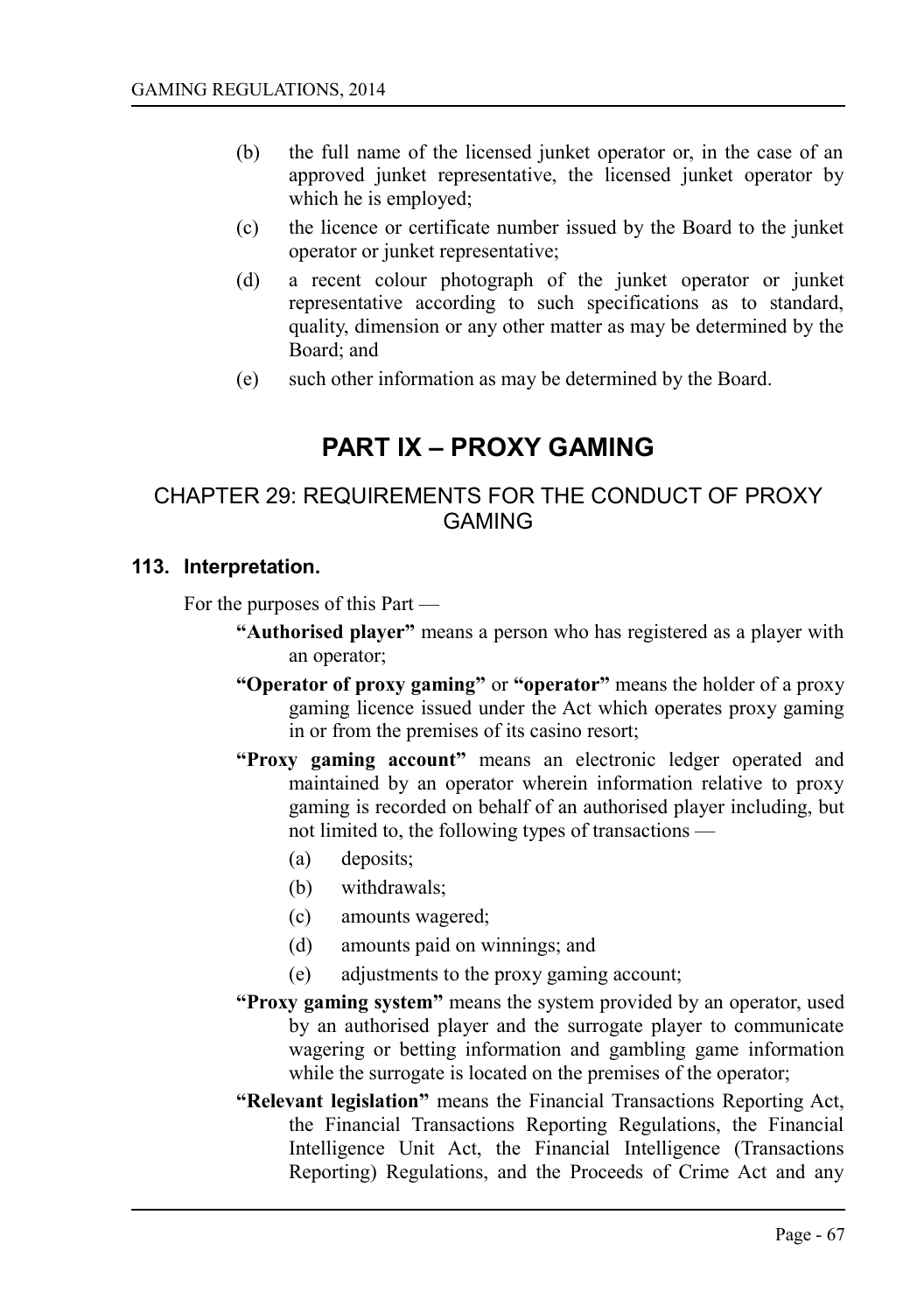other legislation in force in The Bahamas for the prevention and detection of money-laundering and counter-terrorist financing;

- **"Surrogate player"** means an employee of an operator of proxy gaming that acts on behalf of an authorised player to place wagers funded by the authorised player's wagering account; and
- **"Wagering communication"** means, for the purposes of proxy gaming, the transmission of a wager, or information assisting a surrogate player in placing a wager, between a point of origin and a point of reception through communications technology.

#### **114. General requirements.**

- (1) Proxy gaming systems must be approved by the Board and certified by a registered independent testing laboratory in accordance with section 52(1) of the Act and these regulations.
- (2) Prior to operating a proxy gaming system, the operator shall provide the Board with a list of all persons who may access the main computer and data communications components of their proxy gaming system and any changes to that list shall be provided to the Board within ten days after such change.

#### **115. Internal Controls.**

- (1) An operator of proxy gaming shall develop and implement internal controls for —
	- (a) administrative, accounting and audit procedures for the purpose of determining the operator's liability for taxes and fees and for the purpose of exercising effective control over the operator's internal affairs;
	- (b) maintenance of all aspects of security of the proxy gaming system;
	- (c) registering authorised players to engage in proxy gaming;
	- (d) the identification and verification of authorised players to prevent persons who are not authorised players from engaging in proxy gaming, which must incorporate identification methods and measures in order to manage and mitigate the risks of non-face-toface transactions inherent in proxy gaming;
	- (e) the identification and verification of surrogate players affiliated with an authorised player, which must incorporate identification measures of the surrogate player, along with a log of the surrogate player's presence on the gaming floor of the operator of proxy gaming;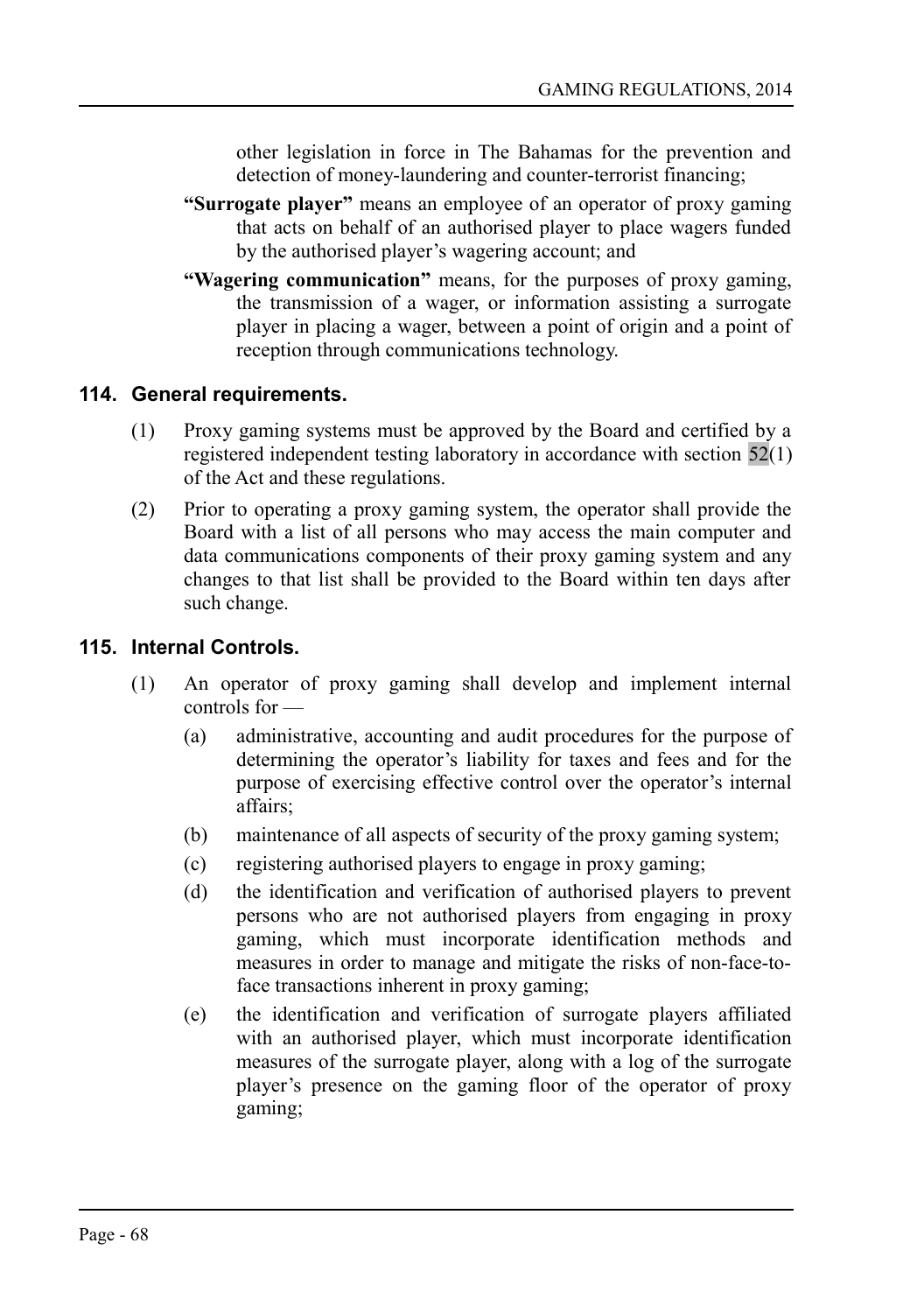- (f) maintenance of lists of surrogate players affiliated with an authorised player and the ability of authorised players to make changes to such lists in a recorded communication;
- (g) protecting and ensuring the confidentiality of authorised players' proxy gaming accounts;
- (h) reasonably ensuring that proxy gaming is engaged in between human individuals only;
- (i) reasonably ensuring that proxy gaming is conducted fairly and honestly, including the prevention of unauthorised surrogates from placing wagers funded through an authorised player's proxy gaming account;
- (j) testing the integrity of the proxy gaming system on an ongoing basis;
- (k) promoting responsible gaming and preventing excluded persons from engaging in proxy gaming; and
- (l) providing methods or mechanisms to ensure substantial compliance with other regulations.
- (2) The Board may determine additional aspects of proxy gaming that require internal controls having minimum standards and shall adopt and publish any such additional internal controls and the corresponding minimum standards.
- (3) Each operator shall implement procedures that are designed to detect and prevent transactions that may be associated with money laundering, fraud and other criminal activities and to ensure compliance with all laws of The Bahamas related to the prevention and detection of money laundering, including, without limitation, the provisions of the relevant legislation.

#### **116. Permitted transactions.**

- (1) An operator may engage in proxy gaming only with authorised players who are —
	- (a) citizens of permitted foreign jurisdictions; and
	- (b) persons located on the licensed premises of the holder of a proxy gaming licence, to the extent that such persons are not precluded from participation in proxy gaming by any other law.
- (2) In the event that the Board receives official governmental communication from a jurisdiction outside of The Bahamas that offering proxy gaming to its residents violates the laws of that jurisdiction, the Board shall send notice to the operator and post a general notice on its website available to all operators in The Bahamas.
- (3) Upon receipt of a notice referred to in paragraph (2), an operator shall use its best efforts promptly to pay out any balances in wagering accounts for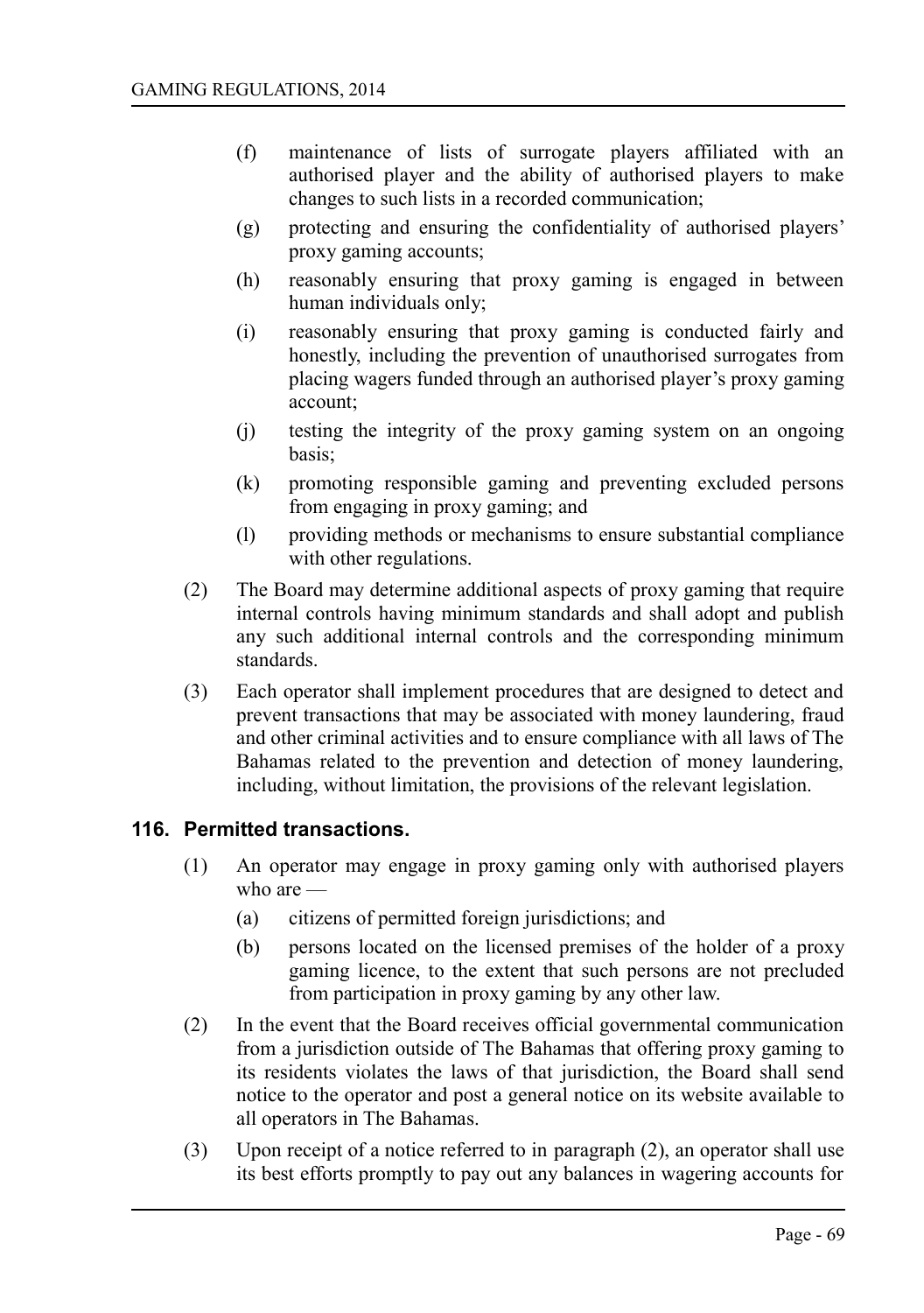players from such jurisdictions, where applicable, and to restrict any future wagering from such jurisdictions unless and until the Board approves the offering proxy gaming to players from such jurisdiction.

(4) An operator shall use all reasonable efforts to prevent persons who are prohibited by the Act or any other applicable law from engaging in authorised gaming from establishing a proxy gaming account.

#### **117. Board access and inspection.**

An operator shall not deny any Board agent, employee or authorised officer access to, inspection or disclosure of any portion or aspect of the proxy gaming operations.

#### **118. House Rules.**

- (1) Each operator shall adopt and adhere to comprehensive written house rules governing proxy gaming transactions by and between authorised players that are available for review at all times by authorised players through a conspicuously displayed link or by request, which shall include —
	- (a) a clear and concise explanation of all fees;
	- (b) the rules of play of a game or the proposition of the wager;
	- (c) any monetary wagering limits; and
	- (d) any time limits pertaining to the play of a game or placing a wager.
- (2) Prior to adopting or amending any house rules referred to in this regulation, the operator shall submit such rules to the Board for its approval.

#### **119. Registration of authorised players.**

- (1) Before allowing or accepting any wagering communication from an individual in respect of proxy gaming, an operator must register the individual as an authorised player and create a proxy gaming account for the individual.
- (2) An operator may register an individual as an authorised player if the individual provides the operator with documentation evidencing —
	- (a) the identity of the individual;
	- (b) the individual's date of birth, showing that the individual is eighteen years of age or older;
	- (c) the physical address at which the individual resides;
	- (d) that the individual is not an excluded person referred to in section 71 of the Act;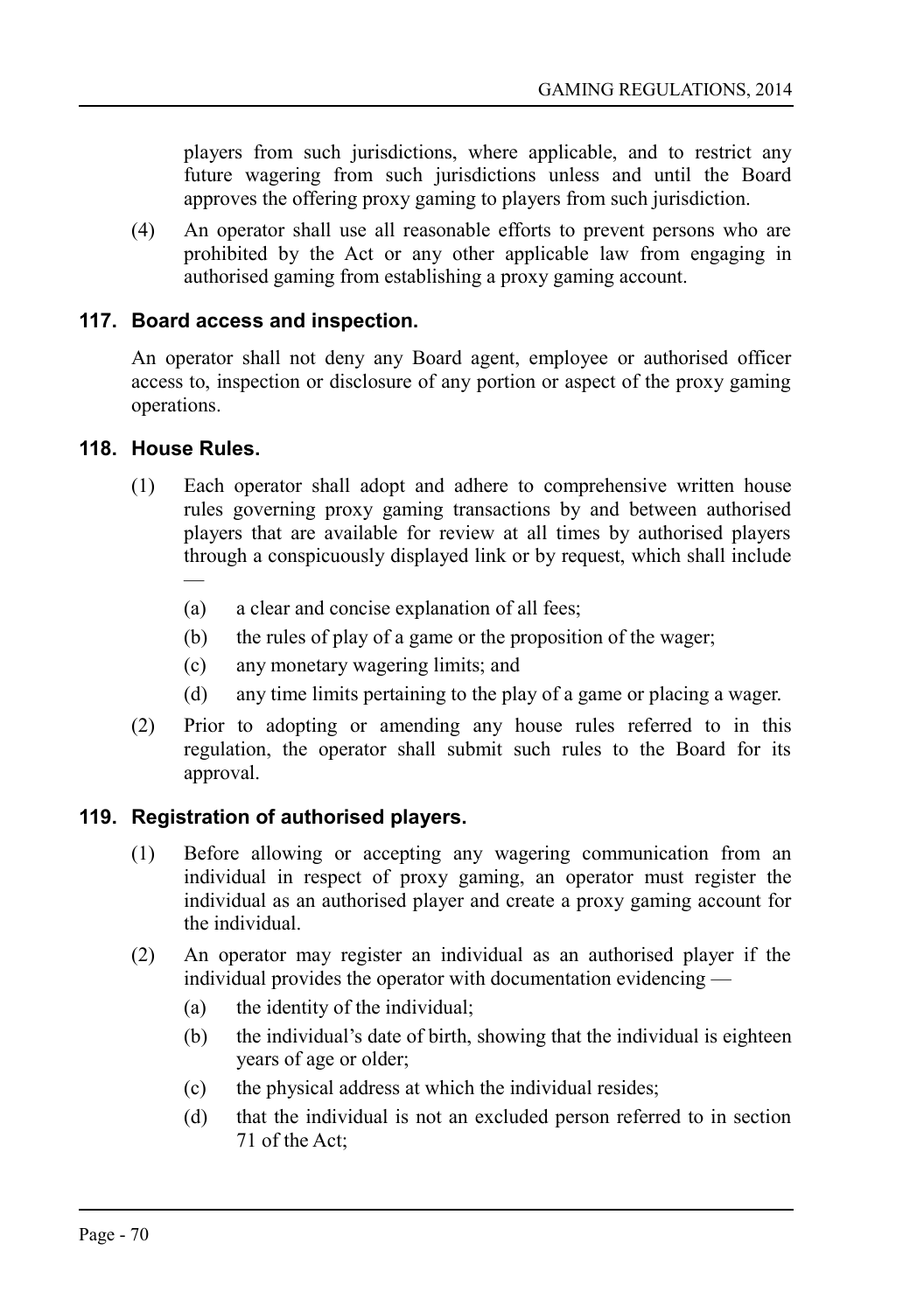- (e) that the individual is not on such list of prohibited patrons as may be established by the Board or the operator; and
- (f) any other information or documentation that may be requested by the operator or required by the laws of The Bahamas.
- (3) Before registering an individual as an authorised player, the operator must ensure that the individual —
	- (a) confirms that the information provided to the operator by the individual to register is accurate;
	- (b) confirms that the individual has reviewed and acknowledged access to the house rules for proxy gaming;
	- (c) confirms that the individual has been informed and has acknowledged that, as an authorised player, he expressly grants access to his wagering account to a surrogate player;
	- (d) acknowledges that he has been informed and has understood that, as an authorised player, he is prohibited from allowing any other person access to or use of his proxy gaming account;
	- (e) confirms that the individual has been informed and has acknowledged that, as an authorised player, he is prohibited from engaging in proxy gaming from a jurisdiction in which proxy gaming is illegal and that the operator is prohibited from allowing such proxy gaming;
	- (f) consents to the monitoring and recording of any wagering communications by the operator and the Board;
	- (g) consents to the exclusive jurisdiction of The Bahamas to resolve disputes arising out of any proxy gaming conducted between him and the operator; and
	- (h) provides such other information as the operator may require.
- (4) An operator may allow an individual to register as an authorised player either remotely from licensed premises, subject to compliance with regulation 116(1)(b), or from a permitted foreign jurisdiction, or in person.

#### **120. Proxy gaming account requirements.**

- (1) An operator shall record and maintain, in relation to a proxy gaming account —
	- (a) the date and time the account is opened or terminated;
	- (b) the date and time the account is logged into or is logged out of; and
	- (c) the physical location, by jurisdiction, of the authorised player while logged into his proxy gaming account or while using the proxy gaming system.
- (2) An operator shall ensure —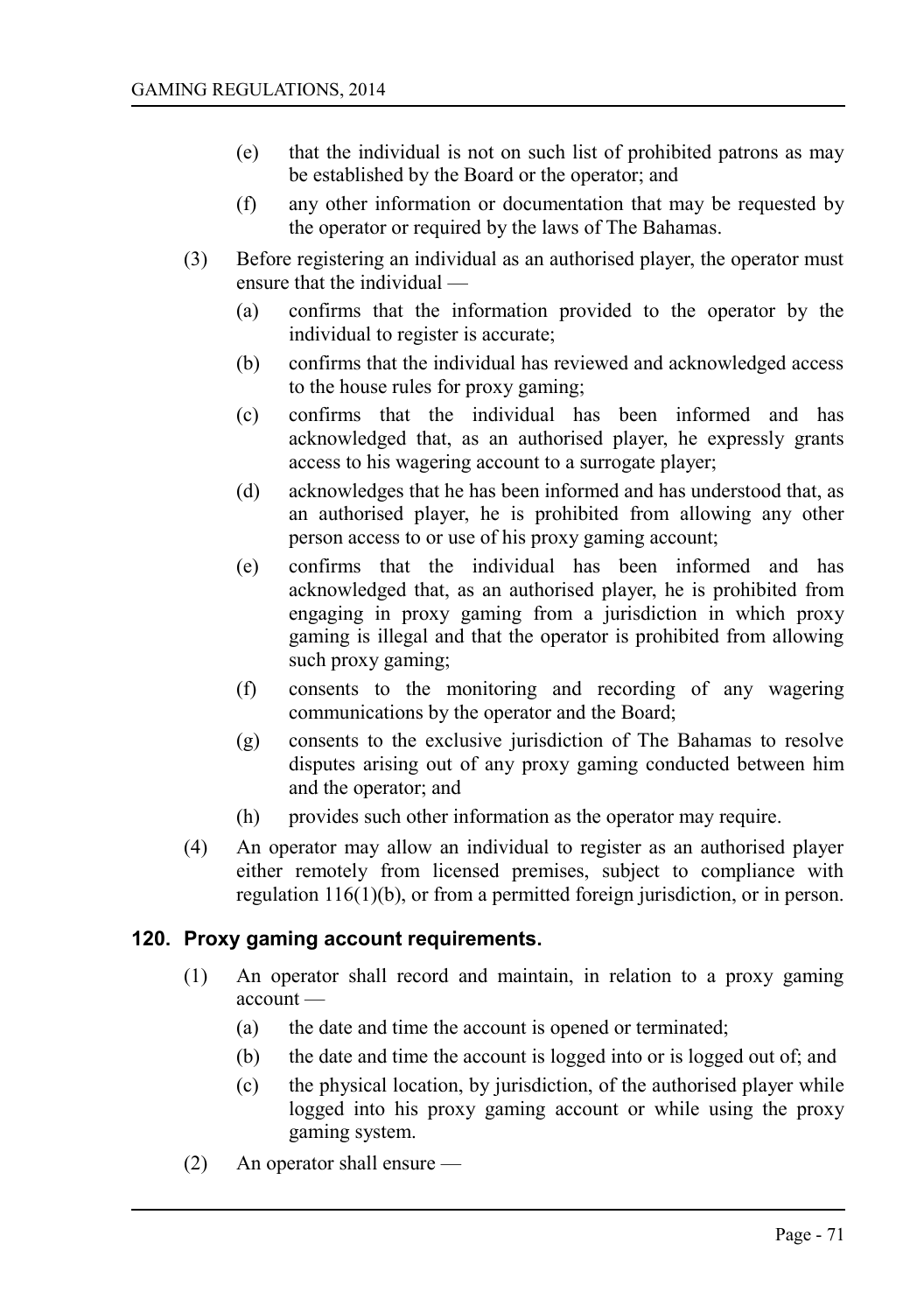- (a) that an individual registered as an authorised player holds a proxy gaming account with the operator; and
- (b) that no authorised player shall occupy more than one position at a patron competitive game at any given time.
- (3) An operator shall not set up anonymous proxy gaming accounts or accounts in fictitious names; provided that authorised players may, while engaged in proxy gaming, represent themselves using a name other than their actual name.
- (4) Funds may be deposited by an authorised player into a proxy gaming account assigned to him for proxy gaming by way of —
	- (a) cash deposits made directly with the operator;
	- (b) personal cheques, casino cheques made out in favour of the player, cashier's cheques, traveller's cheques, wire transfers and money order deposits made directly or mailed to the operator;
	- (c) transfers from safekeeping or front money accounts otherwise held by the operator in respect of the authorised player;
	- (d) debits from an authorised player's debit card or credit card;
	- (e) transfers through an automated clearing house or from another mechanism designed to facilitate electronic commerce transactions; or
	- (f) any other means approved by the Board.
- (5) Proxy gaming account credits may be generated by way of
	- (a) deposits;
	- (b) amounts won by an authorised player;
	- (c) promotional credits, or bonus credits provided by the operator and subject to the terms of use established by the operator and provided that such credits are clearly identified as such; and
	- (d) adjustments made by the operator following the resolution of a dispute.
- (6) Proxy gaming account debits may be generated by way of  $-$ 
	- (a) amounts wagered by a surrogate player through proxy gaming;
	- (b) withdrawals;
	- (c) transfers to safekeeping or front money accounts held by the operator in respect of the authorised player;
	- (d) adjustments made by the operator following the resolution of a dispute; and
	- (e) debits otherwise approved by the Board.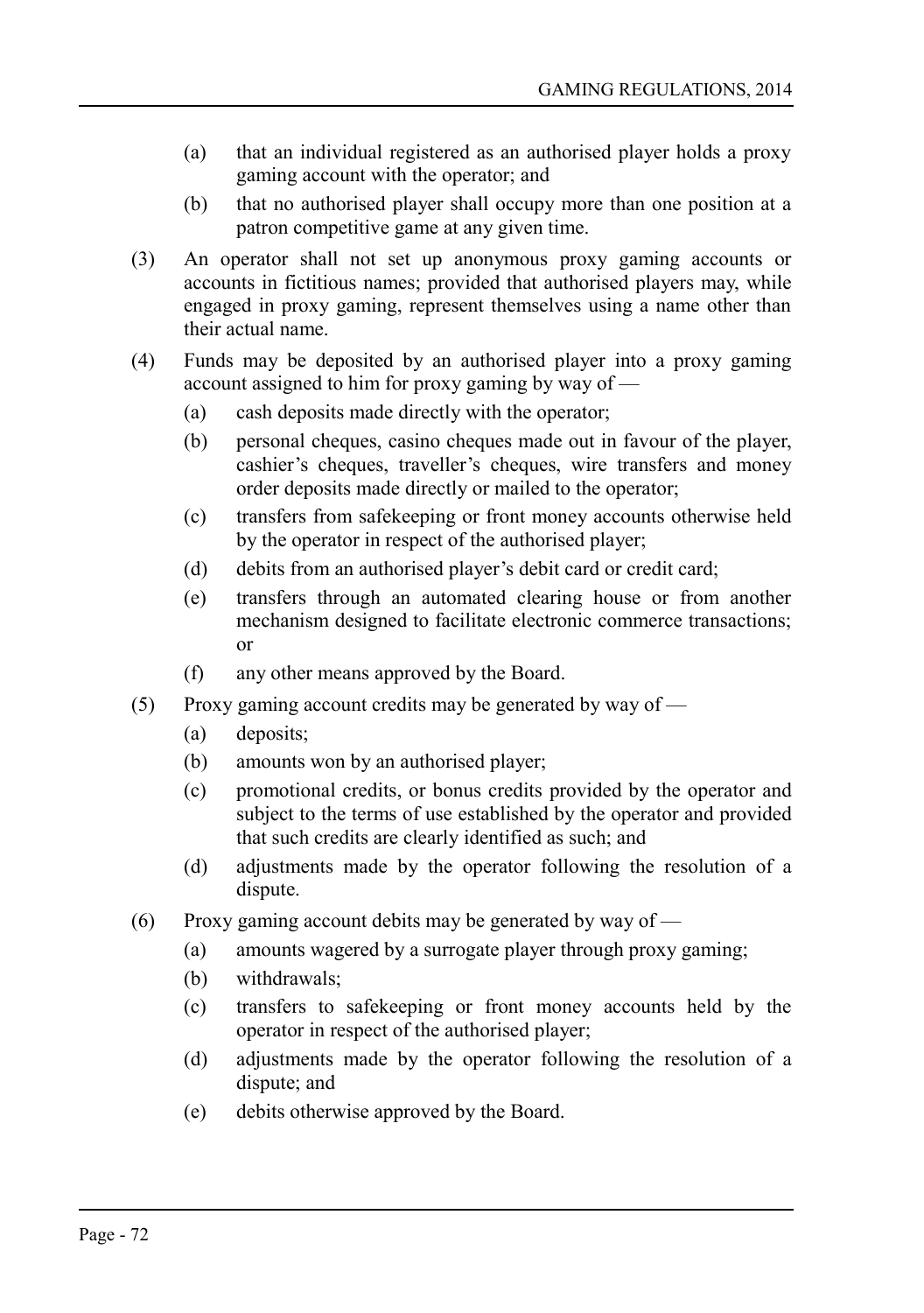- (7) Funds deposited into a proxy gaming account from a financial institution shall not be transferred out of the account to a different financial institution, except as otherwise permitted by the Board.
- (8) Unless there is a pending unresolved player dispute or investigation, an operator shall comply with a request for a withdrawal of funds by an authorised player from his proxy gaming account within a reasonable amount of time.
- (9) An operator shall not allow an authorised player to transfer funds to any other authorised player.
- (10) An operator shall not allow an authorised player's proxy gaming account to be overdrawn unless caused by payment processing issues beyond the control of the operator.
- (11) An operator shall neither extend credit to an authorised player nor allow the deposit of funds into a proxy gaming account that are derived from the extension of credit by affiliates or agents of the operator; provided that for purposes of this paragraph, credit shall not be deemed to have been extended where, although funds have been deposited into an proxy gaming account, the operator is awaiting actual receipt of such funds in the ordinary course of business.
- (12) A copy of the agreement used between an operator and its authorised players pertaining to proxy gaming and authorised players' access to their proxy gaming accounts shall be provided to the Board and shall comply with any requirements established by the Board from time to time regarding the content of such agreements.
- (13) An operator shall ensure that an authorised player has the ability, through his proxy gaming account, to select responsible gambling options that include a wager limit, loss limit, time-based loss limit, deposit limit, session time limit, and time-based exclusion from wagering through his proxy gaming account.
- (14) Nothing in this regulation shall prohibit an operator from closing a proxy gaming account and precluding further participation in proxy gaming by an authorised person pursuant to the terms of the agreement between the operator and an authorised player.

#### **121. Reserves.**

- (1) An operator shall maintain a reserve in the form of cash, cash equivalents, an irrevocable letter of credit, a bond or a combination thereof, for the benefit and protection of authorised players' funds held in proxy gaming accounts.
- (2) The amount of the reserve shall be equal to the sum of all authorised players' funds held in proxy gaming accounts; provided that amounts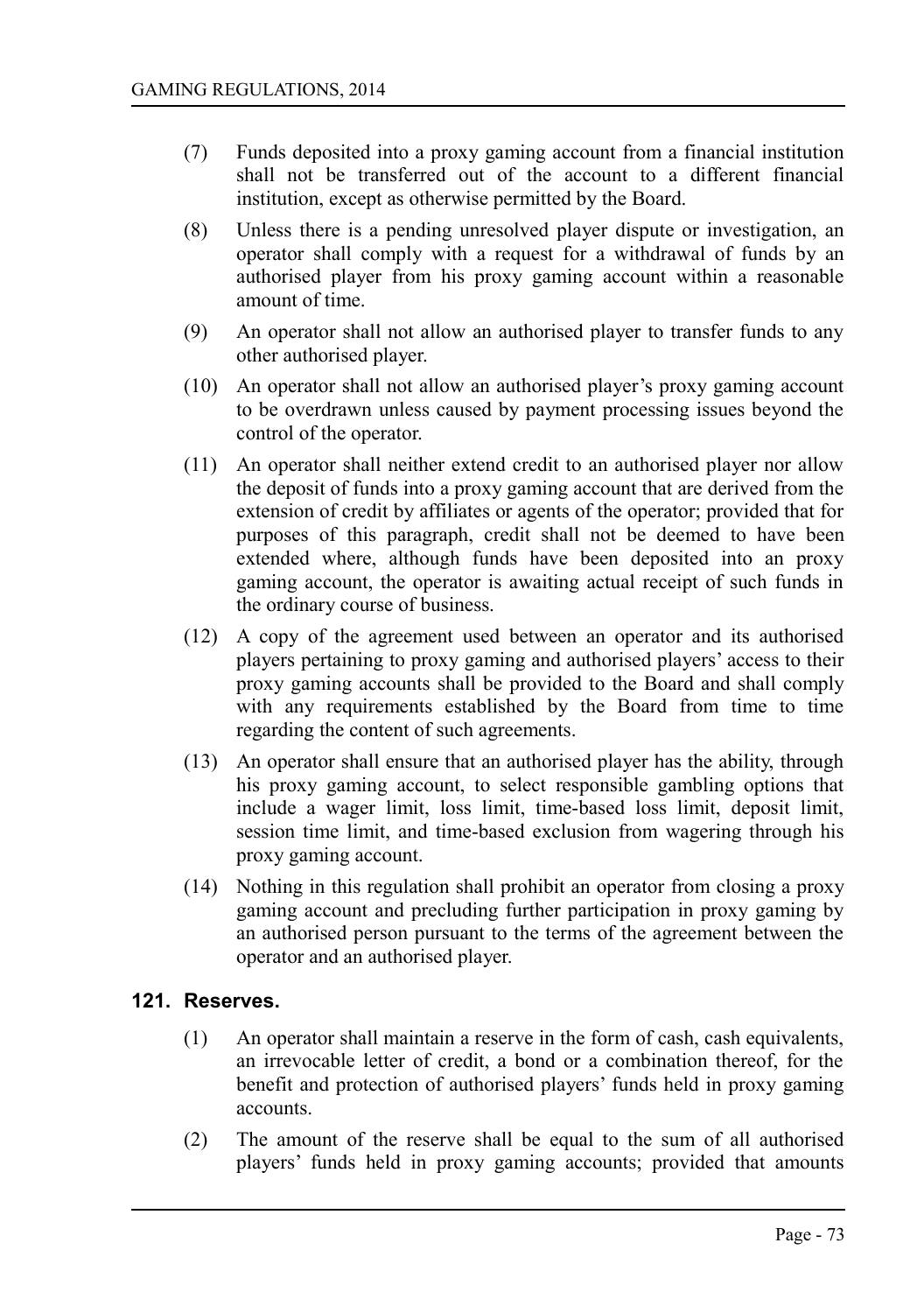available to authorised players for play that are not redeemable for cash may be excluded from the reserve requirement.

- (3) If a reserve is maintained
	- (a) in the form of cash, a cash equivalent or an irrevocable letter of credit, it must be held or issued, as applicable, by a bank licensed in The Bahamas;
	- (b) in the form of a bond, it must be issued by a licensed bank in The Bahamas.
- (4) A reserve referred to in this regulation must be established pursuant to a written agreement between the operator and the licensed bank, which must—
	- (a) comply with the provisions of paragraph (5); and
	- (b) be provided to the Board, in copy form, upon the execution thereof.
- (5) The agreement described in paragraph (4) must
	- (a) reasonably protect the reserve against claims of creditors of the operator other than the authorised players for whose benefit and protection the reserve is established;
	- (b) comply with any parameters or requirements established by the Board from time to time; and
	- (c) provided that
		- (i) the reserve is established and held in trust for the benefit and protection of authorised players to the extent the operator holds money in proxy gaming accounts for such authorised players;
		- (ii) the reserve must not be released, in whole or in part, except to the Board on the written demand of the Board or to the operator on the written instruction of the Board, and must be available within sixty days of the written demand or written notice;
		- (iii) the operator may receive income accruing on the reserve unless the Board instructs otherwise;
		- (iv) the operator has no interest in or title to the reserve except to the extent expressly allowed in this regulation; and
		- (v) the agreement may be amended only with the prior, written approval of the Board.
- (6) An operator must calculate its reserve requirements each day.
- (7) In the event that an operator determines that its reserve is not sufficient to cover the calculated requirement, the operator must, within twenty-four hours, notify the Board of this fact in writing and indicate the steps the operator has taken to remedy the deficiency.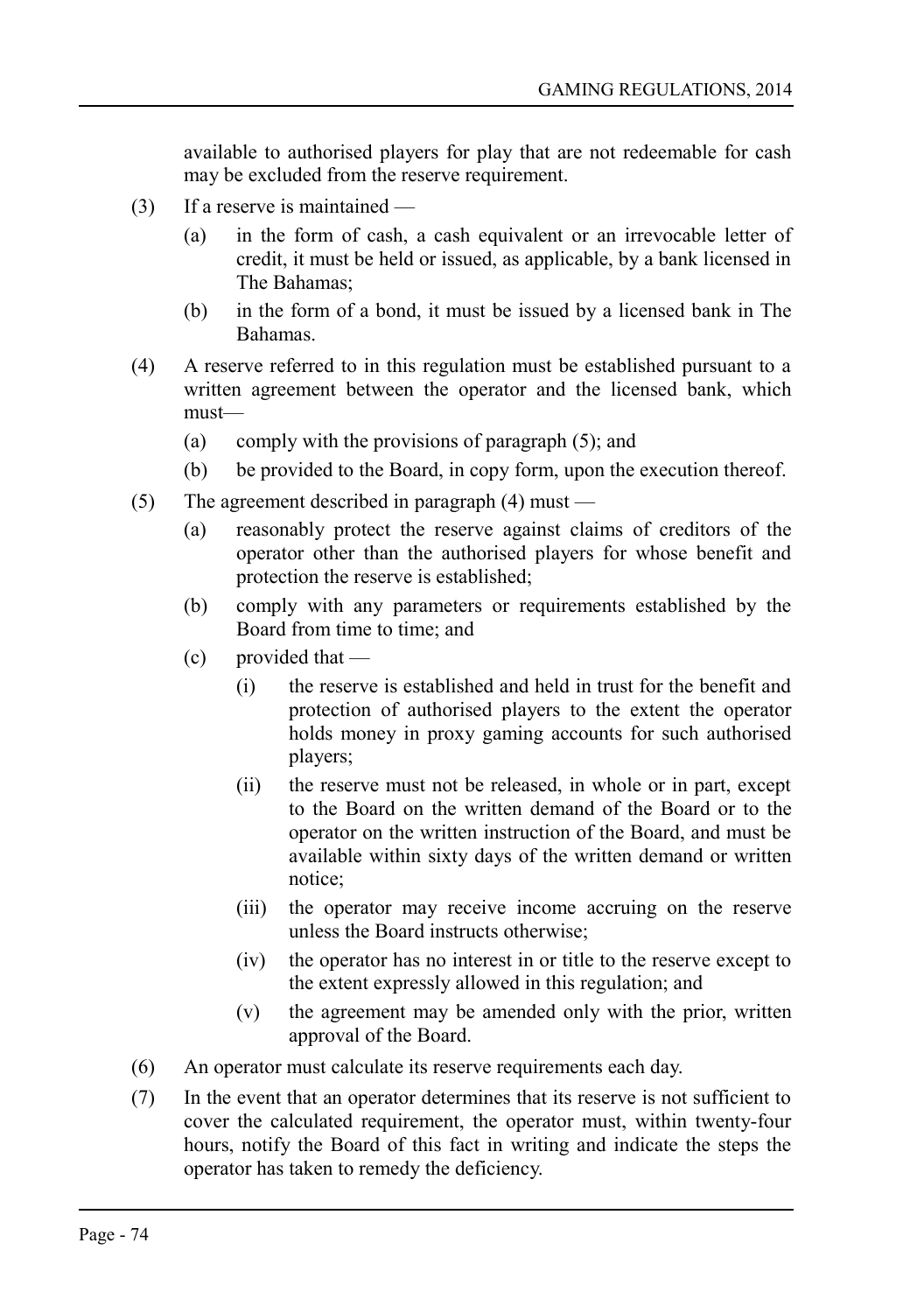$(8)$ —

- (a) An operator must engage an independent certified public accountant to examine the pertinent records relating to the reserve each month and to determine the reserve amounts required by this regulation for each day of the previous month and the reserve amounts actually maintained by the operator on the corresponding days.
- (b) An operator shall make available to the accountant whatever records are necessary to make this determination.
- (c) The accountant shall, by no later than the tenth day of the month following the month to which the report pertains, provide the Board and the operator with a report, which shall —
	- (i) reflect findings in respect of each day of the month under review; and
	- (ii) include the statement of the operator addressing each day of non-compliance and the corrective measures taken.
- (d) If approved in writing by the Board, the report required by this paragraph may be prepared by an employee of the operator or its affiliate, provided that such employee is independent of the operation of proxy gaming.
- (9) The Board may require any reserve required by this regulation to be increased to correct any deficiency or for good cause to protect authorised players.
- (10) If the reserve exceeds the requirements of this regulation, the Board shall, upon the written request of an operator of proxy gaming, authorise the release of the excess.
- (11) When an operator ceases the operation of proxy gaming, the Board may require payment of the reserve and any income accruing on the reserve after such operations cease, unless such is authorised to be retained by the operator; provided that if, at the time of cessation of operations, the Board has previously instructed that income accruing on the reserve not be paid to the operator, the Board may require payment of any income accruing since the instruction took effect, whereupon the Board shall take steps as are necessary to effect the proper distribution of the funds.
- (12) In addition to the reserve required pursuant to this regulation, and such other requirements as may be imposed pursuant to other regulations, an operator shall maintain cash in the sum of twenty-five per centum of the total amount of authorised players' funds held in wagering accounts, excluding those funds that are not redeemable for cash.
- (13) As used in this regulation, "month" means a calendar month unless the Board requires or approves a different period to be used for purposes of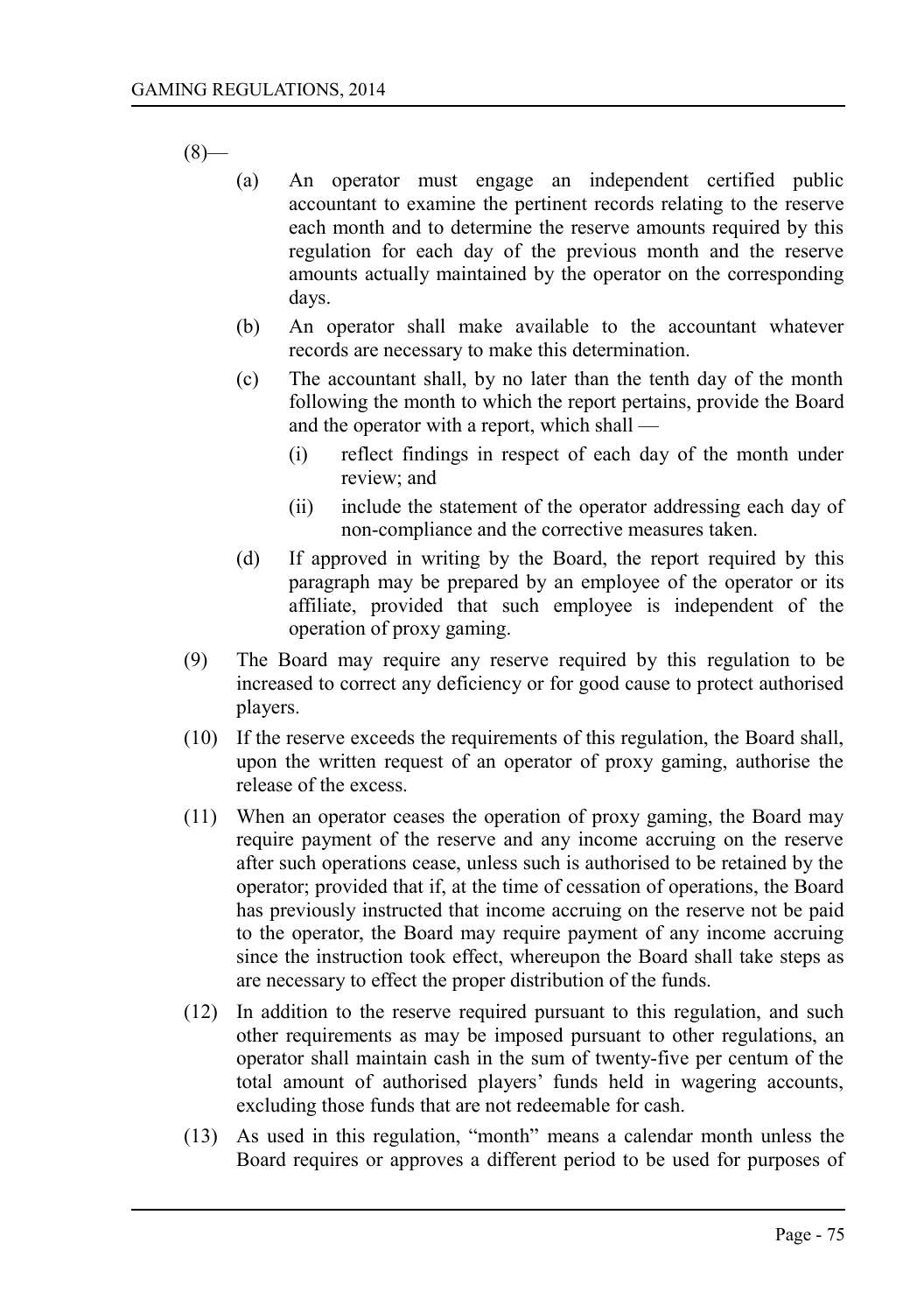this regulation, in which case "month" shall mean the monthly period so required or approved by the Board.

### **122. Exclusions.**

- (1) An operator must establish and implement policies and procedures for the exclusion of players, as contemplated in section 74 of the Act, and take all reasonable steps immediately to refuse service or otherwise to prevent an excluded individual from participating in proxy gaming, which shall include —
	- (a) the maintenance of a register of excluded persons reflecting the name, address and proxy gaming account details of such individuals;
	- (b) the closing of the proxy gaming account held by any excluded person;
	- (c) employee training to ensure enforcement of the policies and procedures referred to in this regulation; and
	- (d) if applicable, provisions precluding an excluded person from being allowed to engage in proxy gaming otherwise than in accordance with the terms of such exclusion.
- (2) An operator must take all reasonable steps to prevent the transmission or provision of any marketing material to an excluded person.

#### **123. Prohibited wagers.**

An operator shall not accept or facilitate a wager —

- (a) on any game which the operator knows or reasonably should know is made by an excluded person; or
- (b) from a person who the operator knows or reasonably should know does not comply with the requirements of regulation 116(1).

#### **124. Advertising and promotions.**

An operator, including its employees or agents, shall be truthful and nondeceptive in respect of all aspects of any advertising and promotions conducted by such operator in relation to proxy gaming, and, in the context of promotions, shall clearly and concisely explain the terms of any such promotion and adhere to such terms.

# **125. Suspicious gaming activities.**

(1) As used in this regulation, "suspicious gaming activity" means a wager which an operator knows or which, in the reasonable judgment of it or its directors, officers, employees or agents thereof is being attempted or was placed —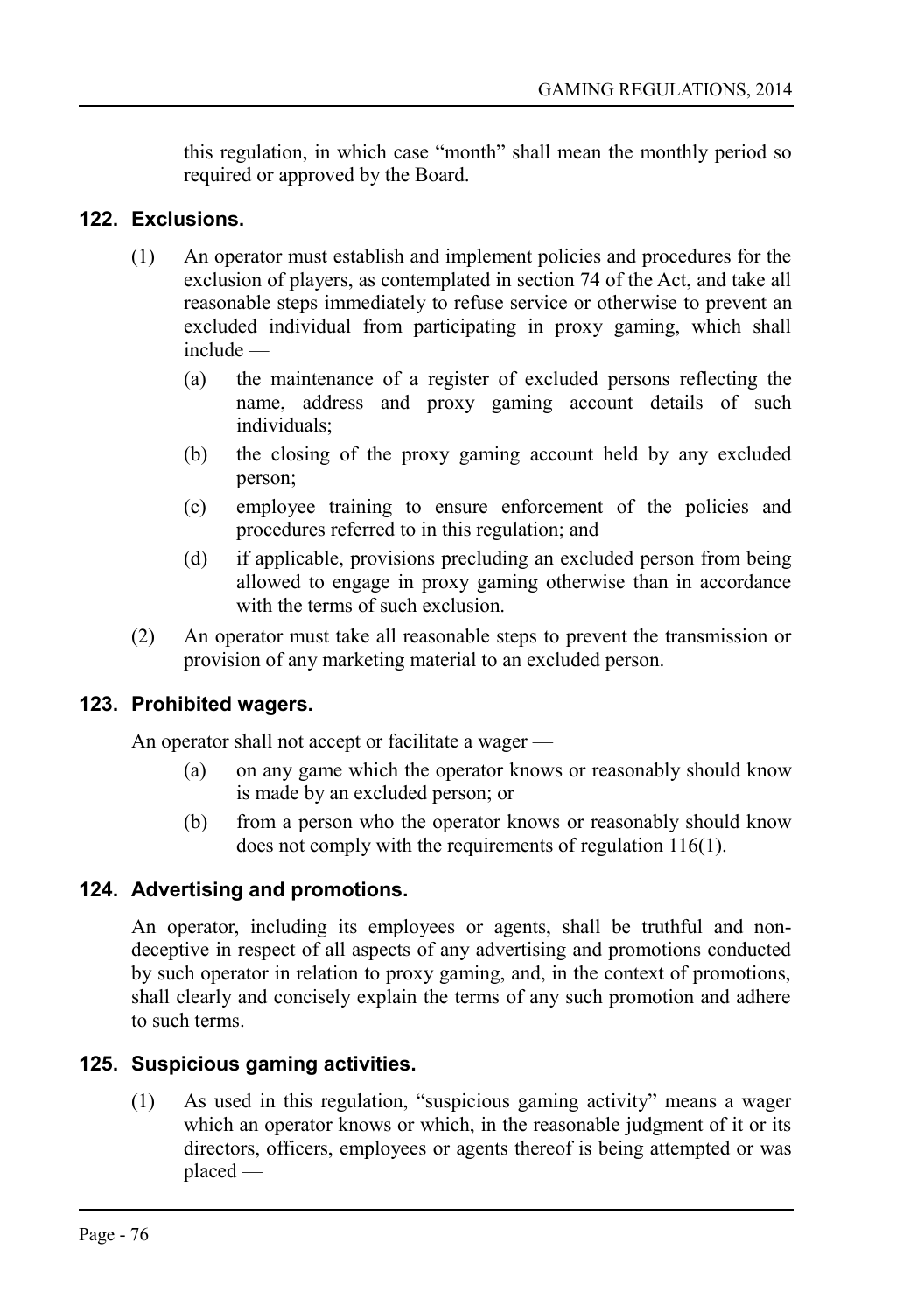- (a) in violation of or as part of a plan to violate or evade any applicable law or these Regulations; or
- (b) has no business or apparent lawful purpose or is not the sort of wager which the particular authorised player would normally be expected to place, and the operator knows of no reasonable explanation for the wager after examining the available facts, including the background of the wager.
- (2) An operator shall file a report with the Board of any suspicious gaming activity, regardless of the amount thereof, if the operator believes it pertains to the possible violation of any law or regulation.
- (3) A report referred to in paragraph (2) shall be filed no later than seven calendar days after the initial detection by the operator of the facts upon which such report is based.
- (4) If no suspect was identified on the date of the detection of the incident requiring the filing of a report referred to in this regulation, an operator may delay filing a report for an additional seven calendar days to identify a suspect; provided that in no case shall reporting be delayed more than fourteen calendar days after the date of initial detection of a reportable transaction; and provided further that in situations involving violations requiring immediate attention, the operator shall immediately notify the Board or an authorised officer thereof, in person or by telephone, in addition to the timeous filing of a report.
- (5) An operator shall maintain a copy of any report filed and the original or business record equivalent of any supporting documentation for a period of five years from the date of filing the report; provided that supporting documentation —
	- (a) shall be identified, and maintained by the operator as such;
	- (b) shall be deemed to have been filed with the report; and
	- (c) shall be made available to the Board upon request.
- (6) An operator and its directors, officers, employees or agents who file a report pursuant to these Regulations shall not notify any person involved in the transaction that the transaction has been reported.

# **126. Calculation of taxes.**

Any adjusted gross revenue, as defined in Part XVI, accruing to an operator from the operation of proxy gaming shall be taken into account for the purpose of calculating the gaming tax payable by such operator, in accordance with the provisions of regulation 189.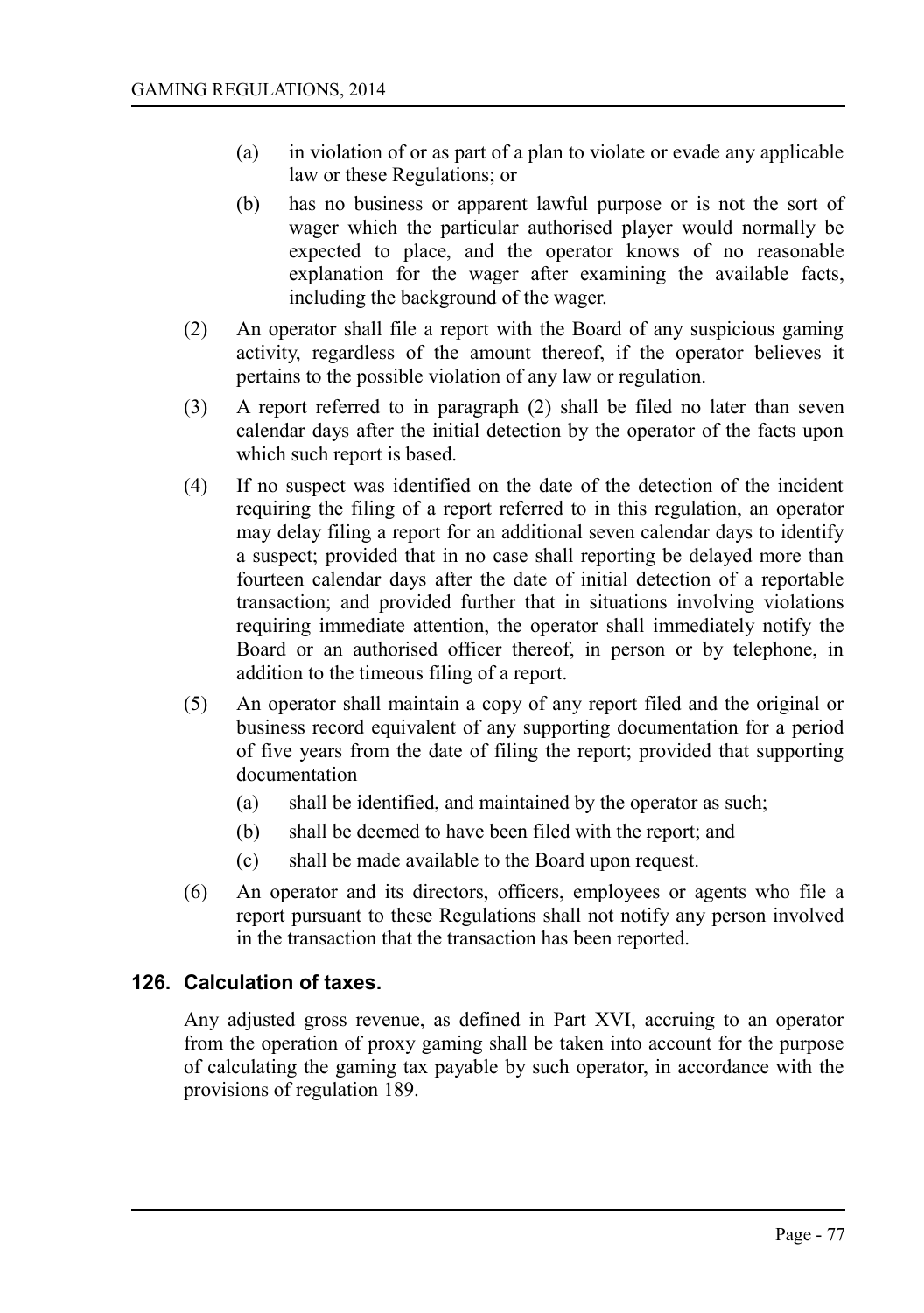### **127. Additional records.**

- (1) In addition to any other record required to be maintained pursuant to this regulation, each operator shall maintain complete and accurate records of all matters related to proxy gaming, including —
	- (a) the identity of all current and former authorised players;
	- (b) all information used to register an authorised player;
	- (c) all information regarding surrogate players utilised by it for the purposes of proxy gaming;
	- (d) a record of any changes made to any proxy gaming account;
	- (e) a record and summary of all person-to-person contact, by telephone or otherwise, with an authorised player;
	- (f) all deposits to and withdrawals from a proxy gaming account;
	- (g) a complete game history in respect of every game played, including
		- (i) the identification of all authorised players and surrogate players who participate in a game;
		- (ii) the date and time such game begins and ends;
		- (iii) the outcome of such game;
		- (iv) the amounts wagered;
		- (v) the amounts won or lost by each authorised player; and
		- (vi) disputes arising between itself and authorised players.
- (2) An operator shall preserve the records required by this regulation for at least five years after they are created.
- (3) The records referred to in this regulation may be stored by electronic means, but must be maintained on the premises of the operator of proxy gaming or must otherwise be immediately available for inspection.

# **128. Applicability of Part XI to this Part.**

—

Unless inconsistent with the provisions of this Part, the provisions of Part XI of these Regulations shall apply, with the necessary changes, to the holder of a proxy gaming licence.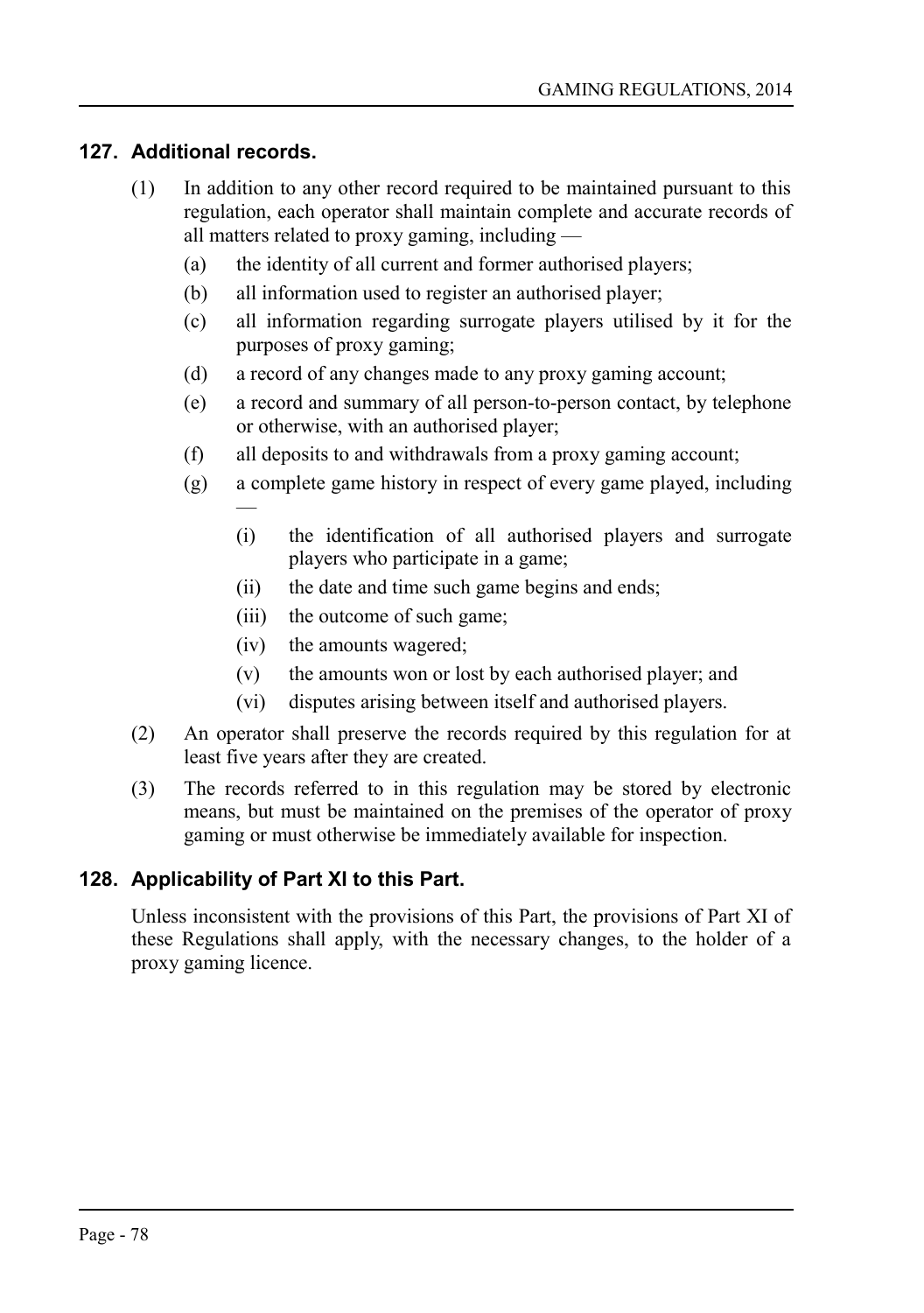# **PART X – MOBILE GAMING**

# CHAPTER 30: REQUIREMENTS FOR THE CONDUCT OF MOBILE GAMING

#### **129. Interpretation.**

For the purposes of this Part, unless the context clearly indicates otherwise —

- **"Client terminal"** means any device, other than a mobile electronic device, that is used to interact with a gaming system for the purpose of conducting mobile gaming;
- **"Daily limit"** means the daily maximum amount a patron may use to fund his mobile gaming account, excluding winnings;
- **"Game server"** means any server which contains game software and control programs to which mobile gaming relates;
- **"Gaming session"** means the period of time commencing when a patron activates a particular game by placing a wager and terminating when a patron concludes playing that game;
- **"Gaming system"** means either a server based gaming system, a mobile gaming system, or table game simulcasting system;
- **"Mobile gaming account"** means an account established by a mobile operator that a patron may use for the deposit and withdrawal of funds used for mobile gaming;
- **"Mobile gaming manager"** means a person licensed as a casino key employee responsible for the operations of mobile gaming;
- **"Mobile operator"** means the holder of a mobile gaming licence;
- **"Mobile gaming system"** means all hardware, software and communications that comprise a system operated by the holder of a mobile gaming licence for the purpose of offering electronic versions of authorised casino games to be played on client terminals or mobile electronic devices within the property boundaries of a casino resort;
- **"Patron session"** means a period of time for which a patron is logged on to a mobile gaming system;
- **"Peer-to-peer gaming"** means all gaming activity, such as poker, where patrons are competing against each other;
- **"Secure transaction file"** means a file which contains data that is unalterable or cannot be modified without detection;
- **"Server based gaming"** means all gaming activity conducted via a client terminal where the outcome of a game is determined by a Random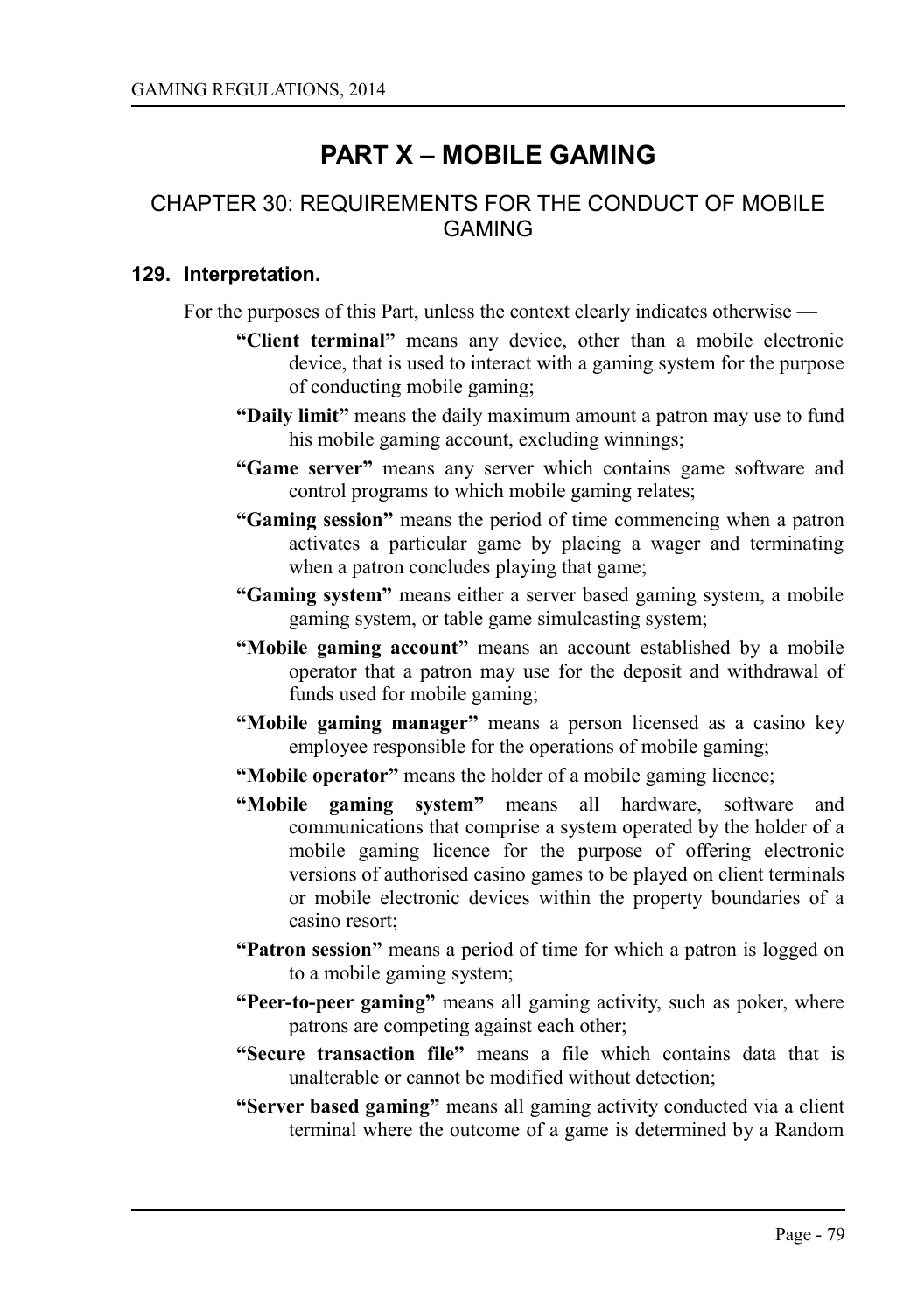Number Generator (RNG) maintained on a server or a dealer verified outcome from a simulcasted table game;

- **"Server based gaming system"** means all hardware, software and communications that comprise a system utilized for the purpose of offering electronic versions of authorised casino games where material aspects of game functionality occur at the server level; and
- **"Table game simulcasting system"** means all hardware, software and communications that comprise a system used to simulcast table games.

# **130. General requirements for mobile gaming.**

- (1) Mobile gaming shall only occur within a permitted area, and a mobile gaming system shall disable all gaming activity on a client terminal or mobile electronic device whenever it is removed from the permitted area.
- (2) A client terminal used for mobile gaming shall not contain account information or game logic that determines the outcome of any game.
- (3) A mobile operator shall have a mobile gaming manager responsible for ensuring the integrity and operation of mobile gaming and reviewing all reports of suspicious behaviour. The mobile gaming manager shall immediately notify the Board upon detecting any person participating in mobile gaming who is —
	- (a) engaging in or attempting to engage in, or who is reasonably suspected of cheating, theft, embezzlement, collusion, money laundering or any other illegal activities; or
	- (b) an excluded person.
- (4) A mobile operator shall file with the Board internal controls for all aspects of mobile gaming operations prior to implementation and prior to the implementation of any change thereafter, which shall include detailed provisions regarding security and operational and accounting procedures.
- (5) A mobile operator shall describe in its internal controls the method for securely issuing, modifying and resetting a patron's account password or Personal Identification Number (PIN) where applicable. Such method shall include at a minimum —
	- (a) proof of identification; and
	- (b) notification to the player following the change via electronic or regular mail.
- (6) All terms and conditions for mobile gaming shall be included as an appendix to the internal controls of the mobile operator and shall address all aspects of the operation including —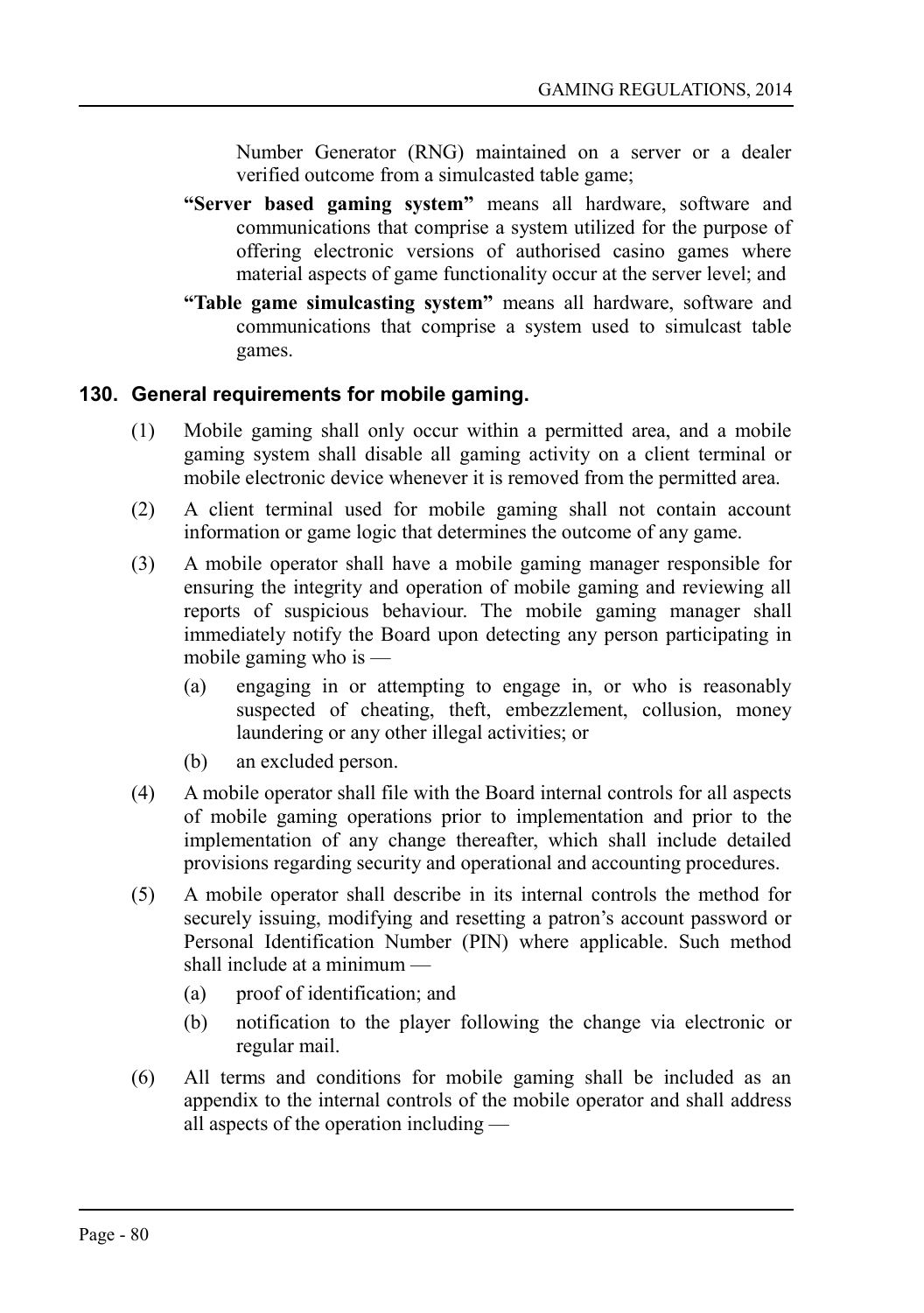- (a) the name of the party or parties with whom the patron is entering into a contractual relationship, including the mobile operator;
- (b) the patron's consent to the confirmation by the operator of his age and identity;
- (c) all rules and obligations applicable to the patron other than rules of the game;
- (d) a full explanation of all fees and charges imposed upon a patron related to mobile gaming transactions;
- (e) the availability of account statements detailing patron account activity;
- (f) privacy policies, including in relation to information access;
- (g) legal age policy;
- (h) the treatment of inactive account fund balances;
- (i) the patron's right to set daily limits and to exclude him from participation in gaming; and
- (j) a notice that a malfunction voids all pays.
- (7) Whenever the terms and conditions that apply to mobile gaming are changed, the mobile operator shall require a patron to acknowledge acceptance of such change, whereupon, unless otherwise authorised by the Board, the patron's acknowledgement shall be date and time stamped by the mobile gaming system.

# **131. Mobile gaming accounts.**

- (1) Prior to engaging in mobile gaming, a patron shall establish a mobile gaming account in person with a mobile operator at a location approved by the Board.
- (2) In order to establish a mobile gaming account, a mobile operator shall
	- (a) create a patron identification file and verify the patron's identity;
	- (b) require the patron to establish a PIN and either a password or such other security measure as may be approved by the Board;
	- (c) verify that the patron is of legal age, and is not an excluded person or otherwise prohibited from participating in gaming;
	- (d) record the patron's acceptance of the operator's terms and conditions for participation in mobile gaming; and
	- (e) record the patron's acknowledgement of the opportunity for compulsive gambling assistance in such manner as the Board may require or approve.
- (3) Each mobile gaming account shall be unique to the patron who establishes the account and to the mobile gaming system; provided that a patron may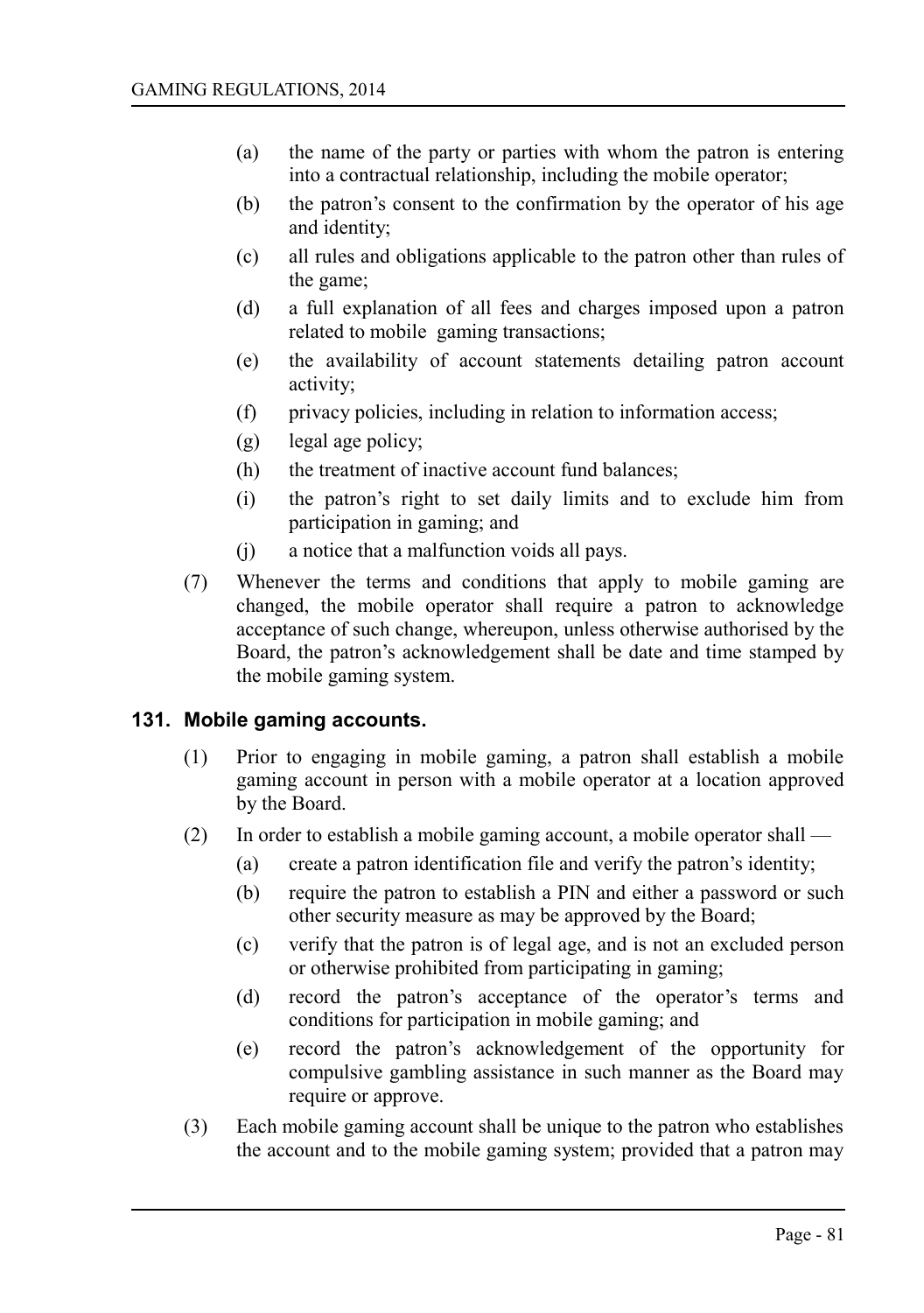have only one mobile gaming account with each operator by whom the mobile gaming account is established.

- (4) A patron's mobile gaming account may be funded through the use of  $-$ 
	- (a) patron deposits into the account;
	- (b) the patron's credit or debit card in accordance with the requirements of the card issuer;
	- (c) cash complimentaries, promotional credits or bonus credits;
	- (d) amounts accumulated during a gaming session;
	- (e) adjustments made by the mobile operator following the resolution of a dispute after documented notification to the patron; or
	- (f) any other means approved by the Board.
- (5) Funds may be withdrawn from a patron's mobile gaming account
	- (a) for funding game play;
	- (b) by way of cashout at the cashier's cage;
	- (c) by means of transfer to a patron deposit account;
	- (d) by adjustments made by the mobile operator following resolution of a dispute after documented notification to the patron;
	- (e) by transfers directly to a patron's banking account previously verified by the operator;
	- (f) by withdrawals;
	- (g) by redemption at kiosks situated on the licensed premises of the operator; or
	- (h) as otherwise approved by the Board.
- (6) A mobile operator shall not permit a patron to place funds into the account of, or transfer funds to, any other patron.

# **132. Mobile gaming system.**

- (1) A mobile gaming system shall provide sufficient security to ensure that patron access is appropriately limited to the account holder, and unless otherwise authorised by the Board, security measures shall, at a minimum, include a PIN and either a password, security account card or other security mechanism.
- (2) A mobile gaming system shall be designed with a methodology approved by the Board to ensure secure communications between a client terminal or mobile electronic device and the mobile gaming system.
- (3) A mobile gaming system shall be designed to detect and report
	- (a) suspicious behaviour such as cheating, theft, embezzlement, collusion, money laundering or any other illegal activities; and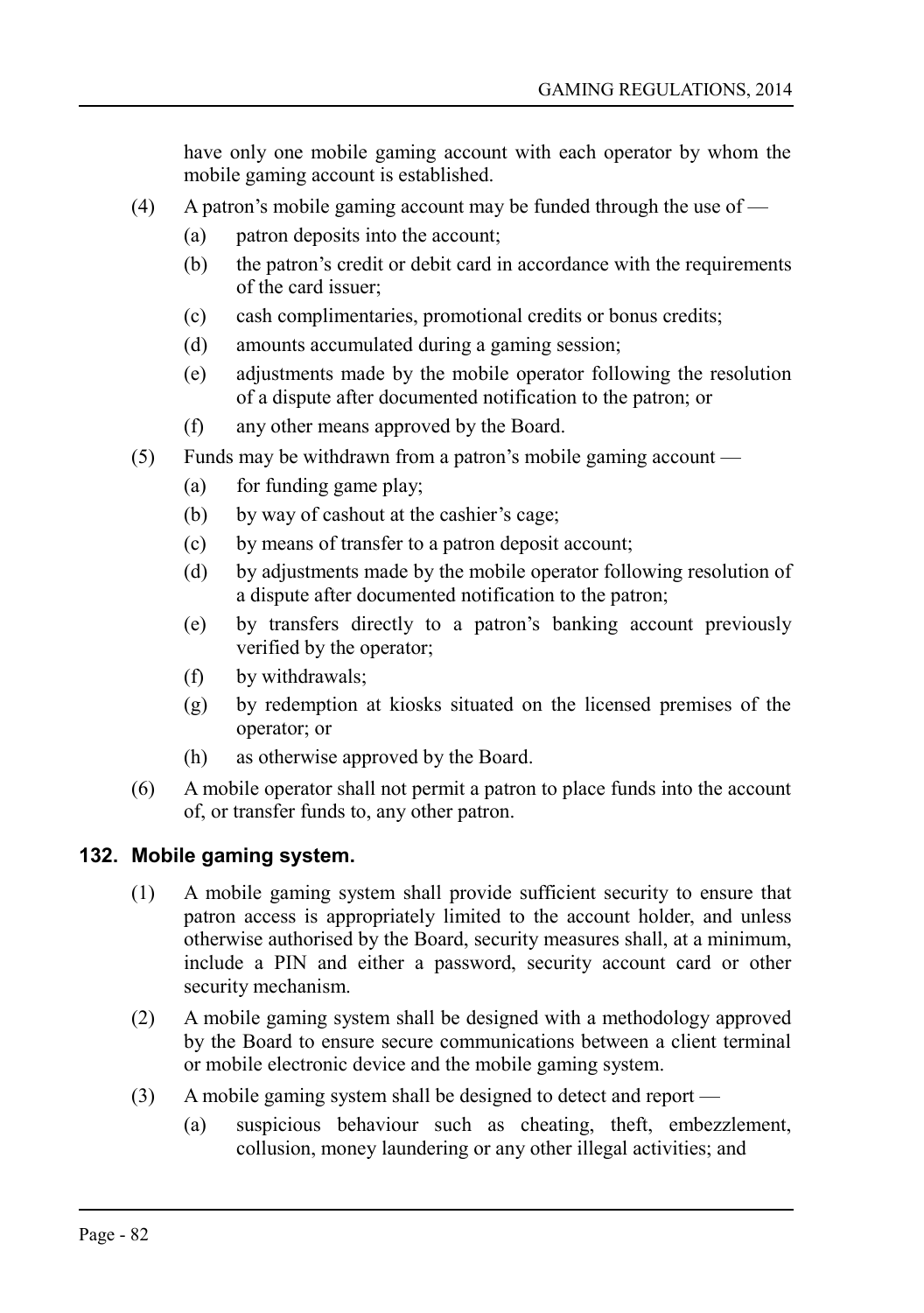- (b) actual or attempted participation in mobile gaming by excluded persons.
- (4) Patron account access information shall not be permanently stored on client terminals used with a mobile gaming system, but shall be masked after entry, encrypted immediately after entry is complete and may be temporarily stored or buffered during patron entry provided that the buffer is automatically cleared —
	- (a) after the patron confirms that the account access entry is complete; or
	- (b) if the patron fails to complete the account access entry within one minute.
- (5) A mobile gaming system shall associate a patron's account with a single client terminal or mobile electronic device during each patron session, and shall immediately disable a patron session whenever—
	- (a) required by the Board or mobile operator;
	- (b) the patron initiates session termination;
	- (c) the system detects user inactivity for a time period exceeding fifteen minutes;
	- (d) the system is unable to validate the identity of the user; or
	- (e) the system detects a critical error which impacts game play.
- (6) Unless otherwise approved by the Board, a mobile gaming system shall default to a daily limit of \$500, but may be equipped with a mechanism for a patron to decrease such limit or to increase such limit, provided that: —
	- (a) any decrease shall be effective no later than the patron's next login;
	- (b) any increase shall become effective in the system when the mobile operator has confirmed acceptance of the patron's request.
- (7) A mobile gaming system shall implement automated procedures to identify and prevent the placement of wagers by —
	- (a) patrons under the age of 18;
	- (b) excluded persons; and
	- (c) patrons who have reached their daily limit.
- (8) A mobile gaming system shall provide patrons with access to a player protection page from any screen where game play or wagering activity may occur, which shall contain, at a minimum information regarding —
	- (a) the phenomenon of compulsive gaming;
	- (b) daily limits;
	- (c) password security;
	- (d) filing a complaint with the licence holder;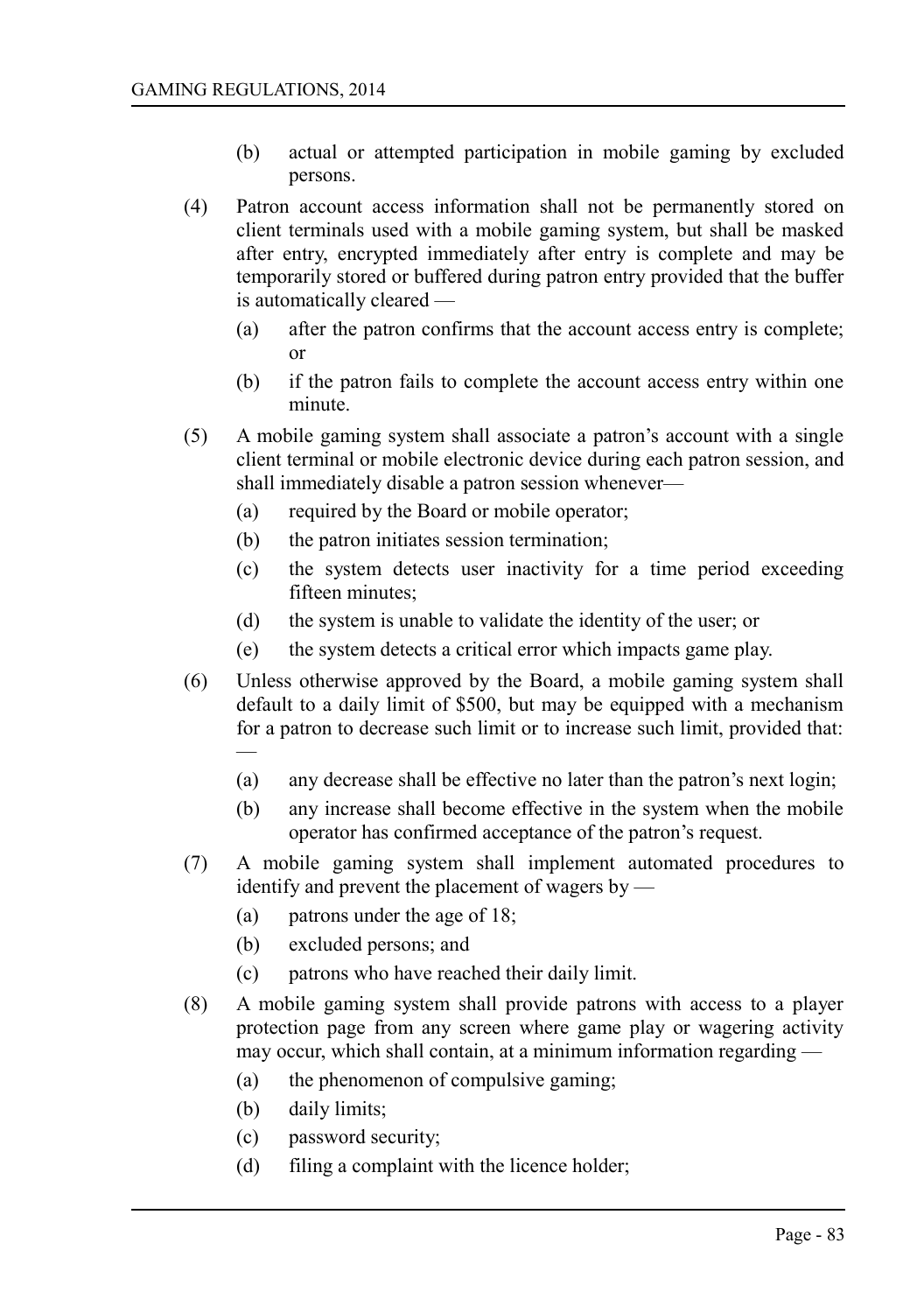- (e) obtaining a copy of the terms and conditions agreed to at registration;
- (f) rules regarding underage gaming, including sanctions; and
- (g) methods for obtaining patron account and game history.
- (9) A mobile gaming system shall provide a patron with the ability to view the outcome and subsequent account balance changes for the previous game, including a game completed subsequent to an outage, including network disconnection or client terminal malfunction.
- (10) The following information shall be readily available through a client terminal or mobile electronic device before a player's gaming session begins and at any time during a gaming session, where applicable —
	- (a) sufficient information to identify the specific game selected;
	- (b) game play and payout rules, which shall not rely on sound to convey their meaning;
	- (c) rules which describe procedures in case of patron disconnection from the network server during a game; and
	- (d) all charges imposed on patrons such as fees, rake and vigorish.
- (11) Unless otherwise approved by the Board, all bonus and promotional wagering offers marketed via a client terminal or mobile electronic device shall —
	- (a) be maintained in an electronic file that is readily available to the Board;
	- (b) be stated in clear and unambiguous terms and readily accessible by the patron; and
	- $(c)$  include, at a minimum
		- (i) the date and time on which any such offer was presented;
		- (ii) the date and time for which the offer is active and on which it expires; and
		- (iii) patron eligibility and redemption requirements.

### **133. Server based gaming system; server based games (table games, slot machines and peer-to-peer gaming).**

- (1) A server based gaming system shall
	- (a) comply with the prescribed standards;
	- (b) be designed so as to incorporate a method for the Board to approve all game software installations before the game software may be offered to patrons;
	- (c) be designed so as to incorporate a method approved by the Board for externally authenticating software responsible for —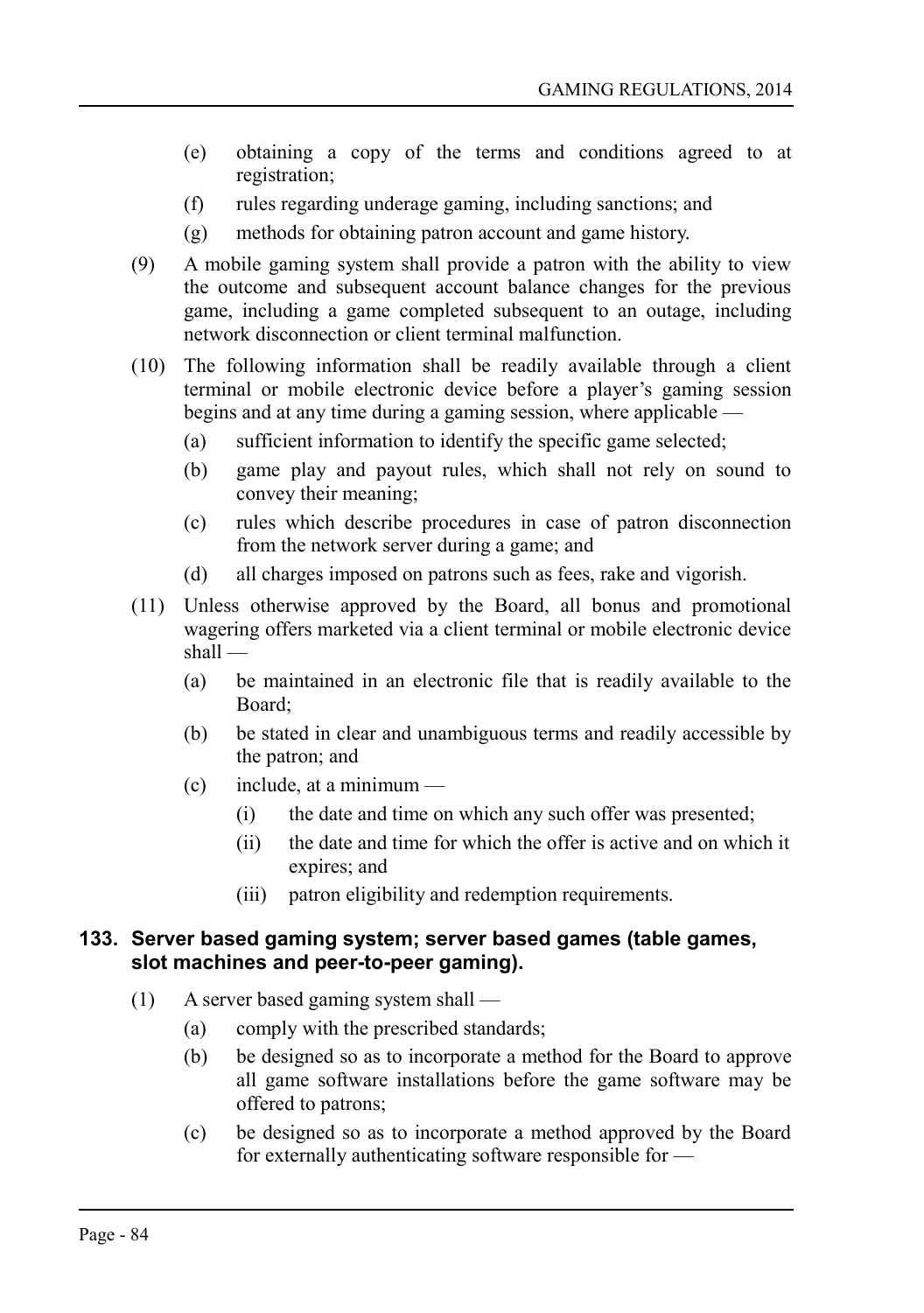- (i) operation of the game server;
- (ii) game content residing on the game server;
- (iii) controlling patron accounts; and
- (iv) revenue reporting;
- (d) ensure continued operation in the event of a temporary power failure via Uninterruptible Power Supply (UPS);
- (e) maintain the integrity of the hardware, software and data contained therein in the event of a shut down;
- (f) ensure the system recovers to the state it was in prior to any system outage; and
- (g) include physical and logical controls, as appropriate, to ensure that only approved hardware components are connected to the system.
- (2) Client terminals used with a server based gaming system may be installed in a fixed location approved by the Board and may be configured to offer multiple and simultaneous wagering opportunities to patrons; provided that the Board may require such location to be included in the calculation of casino floor space.
- (3) A server based gaming system shall be designed with a methodology approved by the Board to ensure secure communications between client terminals, or mobile electronic devices, as the case may be, and a server based gaming system.
- (4) Server based gaming systems shall notify patrons, via the client terminal or mobile electronic device, of software that is scheduled for removal. Unless otherwise authorised by the Board, the system shall —
	- (a) begin notification twenty-four hours in advance of the scheduled removal;
	- (b) clearly notify the patron prior to selecting the software for game play;
	- (c) provide continuous notification, such as a count-down, five minutes prior to deactivation; and
	- (d) preserve prior game and patron history after the removal.
- (5) Server based gaming systems shall be designed with a method approved by the Board to automatically identify potential collusion or cheating activity and shall provide a method for a patron to report such activity to the licence holder.
- (6) Server based gaming systems shall provide a patron with the ability to view the outcome and subsequent account balance changes for the previous game, including a game completed subsequent to an outage, including a network disconnection or client terminal malfunction.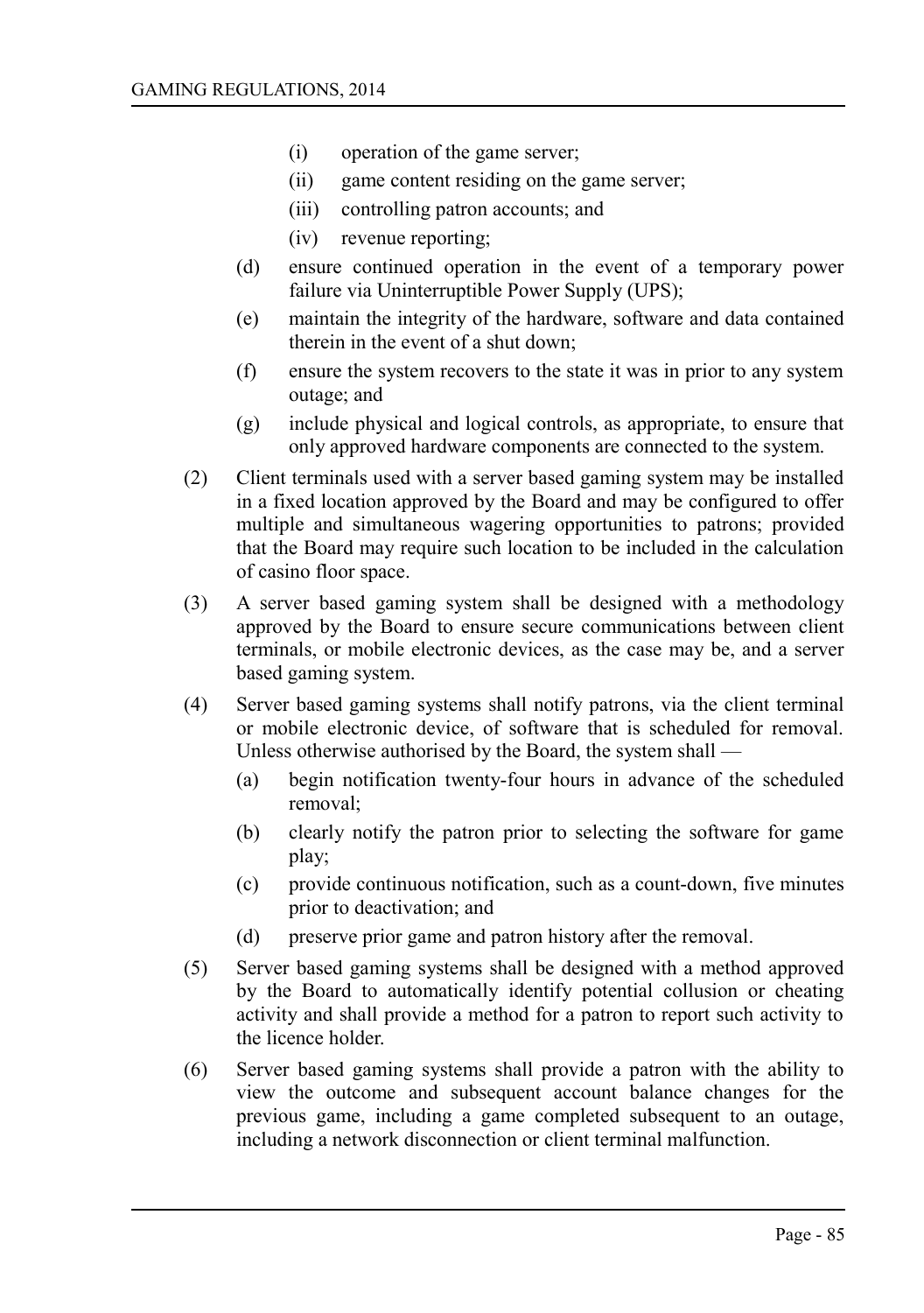- (7) The following information shall be readily available through a client terminal before a player's gaming session begins and at any time during the gaming session, where applicable —
	- (a) sufficient information to identify the specific game selected;
	- (b) game play and payout rules, which shall not rely on sound to convey their meaning;
	- (c) rules which describe procedures in case of patron disconnection from the network server during a game; and
	- (d) all charges imposed on patrons, such as fees, rake and vigorish.
- (8) Server based gaming systems with client terminals which utilize a bill changer or are connected to a gaming voucher system shall:—
	- (a) be permitted exclusively on approved casino floor space;
	- (b) comply with all applicable rules governing slot machines and electronic table games; and
	- (c) provide for revenue reporting separately as server based games.
- (9) Game play shall be initiated only after a patron has affirmatively placed a wager and activated play.
- (10) Unless otherwise authorised in this regulation, all server based table games shall —
	- (a) accurately represent the layout and equipment used to play its corresponding approved non-electronic table game including, when applicable, wagering areas, cards, dice or tiles;
	- (b) function in accordance with approved rules for its corresponding approved non-electronic table game;
	- (c) conspicuously indicate minimum and maximum wagers; and
	- (d) contain help screens that provide information and rules regarding approved variations such as the number of decks used, special odds and supplemental wagers.
- (11) Server based table games may be designed to permit a patron to occupy more than one betting position at an individual game, provided that that same option is available in its approved non-electronic version.
- (12) All server based slot machine games shall comply with the prescribed standards.
- (13) Server based games shall operate in accordance with rules submitted to and approved by the Board for dealing with suspended or cancelled games, in such a manner as to ensure that —
	- (a) where no patron input is required to complete the game, the game shall produce the final outcome as determined by the RNG and the patron's account shall be updated accordingly;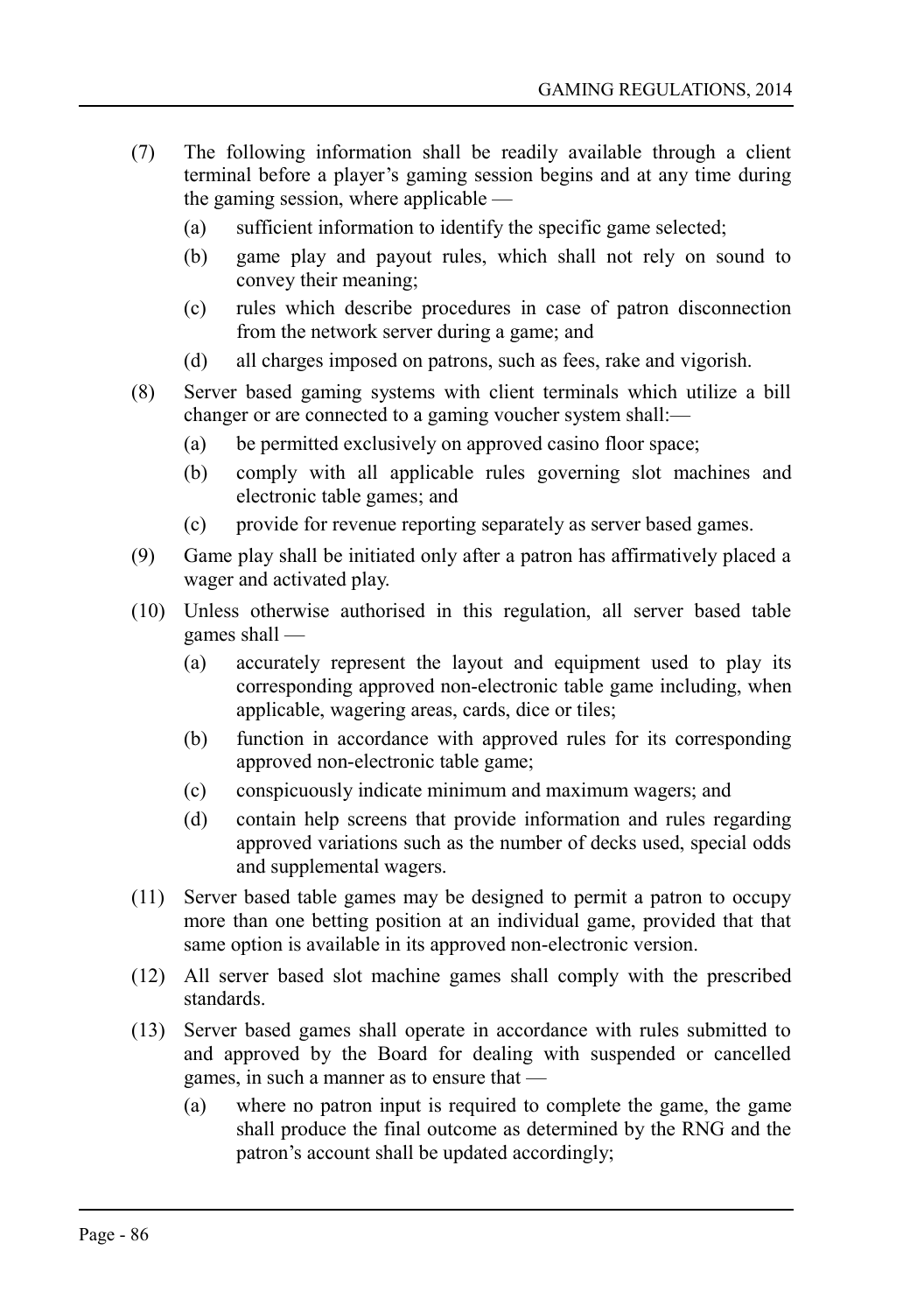- (b) for single patron games, where patron input is required to complete the game, the game shall —
	- (i) upon subsequent activation, return the patron to the game state immediately prior to the interruption and allow the patron to complete the game; or
	- (ii) after an approved period of time, cancel the game resulting in the forfeiture of the patron's wager; or
	- (ii) make a selection on behalf of the patron in order to complete the game; and
- (c) for games with multiple patrons, where the result is affected by the time to respond to a game event, such as poker or blackjack, the game shall, after an approved period of time —
	- (i) cancel the patron's option to play, resulting in the forfeiture of the patron's wager; or
	- (ii) make a selection on behalf of the patron in order to complete the game.
- (14) Server based table game software used to conduct peer to peer gaming, such as poker, may not utilise automated computerised players to compete with patrons.

### **134. Table game simulcasting.**

- (1) A mobile operator shall obtain Board approval to simulcast approved table games.
- (2) Table game simulcasting shall utilize a simulcast control server for the purpose of recording all gaming activity and game results, which shall —
	- (a) provide the patron with real time visual access to the live game being played;
	- (b) prevent anyone from accessing the wagering outcome prior to finalising a wager;
	- (c) record dealer verified game results before posting; and
	- (d) be equipped with a mechanism to void game results if necessary.
- (3) Information about mobile gaming conducted during table game simulcasting shall be provided to a patron in real time and shall include all game play information that would normally be available from the table game equivalent, including —
	- (a) table number and location;
	- (b) table minimum and maximum wagers;
	- (c) number of decks of cards used, if applicable;
	- (d) the amount wagered;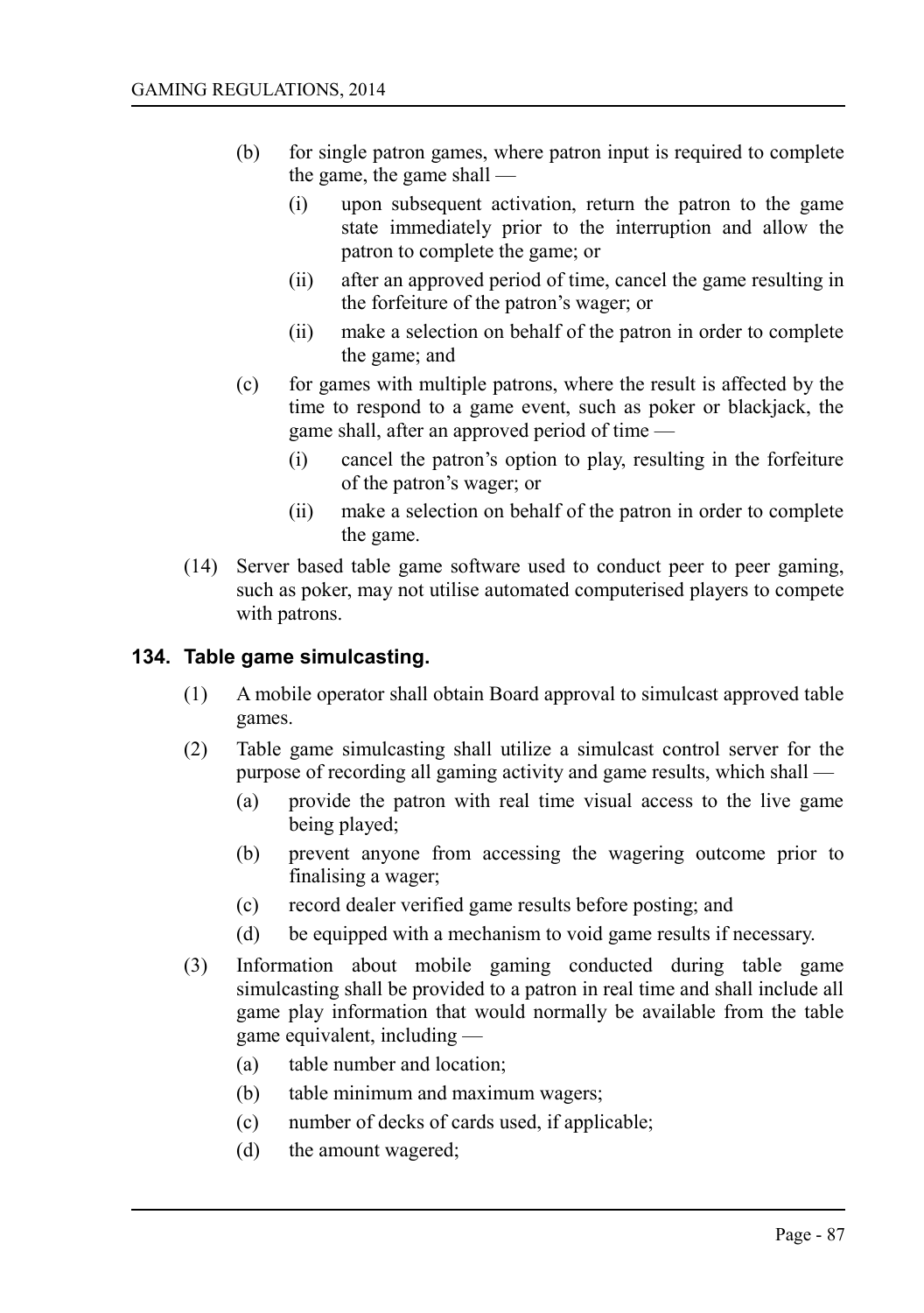- (e) the game outcome;
- (f) vigorish amount, if applicable;
- (g) payout odds, where applicable; and
- (h) the amount won or lost.
- (4) The following information shall be readily available through the client terminal or mobile electronic device before a player's gaming session begins and at any time during the gaming session, where applicable —
	- (a) sufficient information to identify the specific game selected;
	- (b) game play and payout rules, which shall not rely on sound to convey their meaning;
	- (c) rules which describe procedures in case of patron disconnection from the network server during a game, including internet connection outage or client terminal malfunction; and
	- (d) all charges imposed on the patron such as fees, and vigorish**.**

### **135. Communications standards for mobile gaming systems.**

- (1) All mobile gaming systems authorised by this Part shall be designed to ensure the integrity and confidentiality of all patron communications and ensure the proper identification of the sender and receiver of all communications; provided that if communications are performed across a public or third party network, the system shall utilise a secure communications protocol to ensure the integrity and confidentiality of the transmission.
- (2) Wireless communications between the authenticator device and the authentication server shall be encrypted using a robust method such as IPsec, WPA2 or other method as may be approved by the Board.
- (3) A mobile operator shall mask the Service Set Identification (SSID) of the gaming system network to ensure that it is unavailable to the general public.
- (4) All communications that contain patron account numbers, user identification or passwords and PINs shall utilise a secure method of transfer such as a 128 bit key encryption approved by the Board.
- (5) Only devices authorised by the Board shall be permitted to establish communications between a client terminal or mobile communication device and a mobile gaming system.

# **136. Mandatory gaming system logging.**

(1) Mobile gaming systems shall electronically log the date and time any mobile gaming account is created or terminated (Account Creation Log).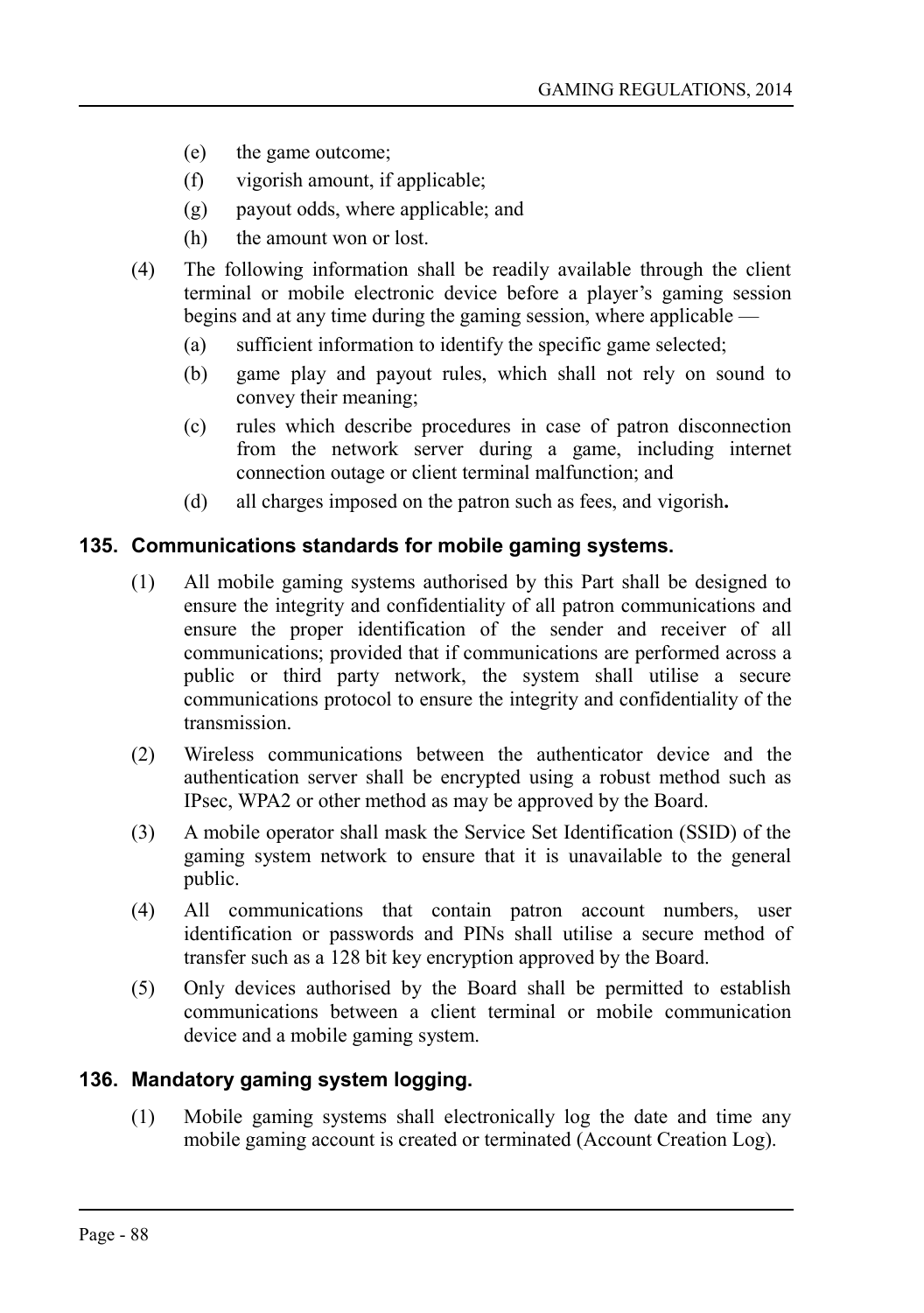- (2) A mobile gaming system shall maintain a patron game play history log (Game Play History Log) that provides all information necessary to recreate patron game play and account activity during each patron session.
- (3) Unless the game play history log is a secure transaction file, a mobile gaming system that utilises account based wagering shall record the information required in paragraph (4) to a secure transaction file, upon the occurrence of the following events —
	- (a) start and termination of a patron session;
	- (b) transfers to and from the patron's deposit account;
	- (c) withdrawal of promotional credits;
	- (d) award of a progressive jackpot;
	- (e) award of a promotional bonus; and
	- (f) initial wager and conclusion of a gaming session.
- (4) The secure transaction file referred to in paragraph (3) shall contain at a minimum —
	- (a) date and time of the transaction;
	- (b) the patron account number;
	- (c) the game played;
	- (d) a description of the event which triggered the recordal;
	- (e) the patron account balance; and
	- (f) the amount of the transaction.
- (5) When software is installed to or removed from a gaming system, such action shall be recorded in a secure electronic log, to be known as the "Software Installation and Removal Log", which shall include —
	- (a) the date and time of the action;
	- (b) identification of the software; and
	- (c) the identity of the person performing the action.
- (6) When a change in the availability of game software is made on a mobile gaming system, the change shall be recorded in a secure electronic log, to be known as the "Game Availability Log", which shall include —
	- (a) the date and time of the change;
	- (b) identification of the software; and
	- (c) the identity of the person performing the change.
- (7) Unless otherwise exempted by the Board, a gaming system shall record an electronic log of promotional offers (Promotions Log) extended through the system, which shall provide the information necessary to audit compliance with the terms and conditions of current and previous offers.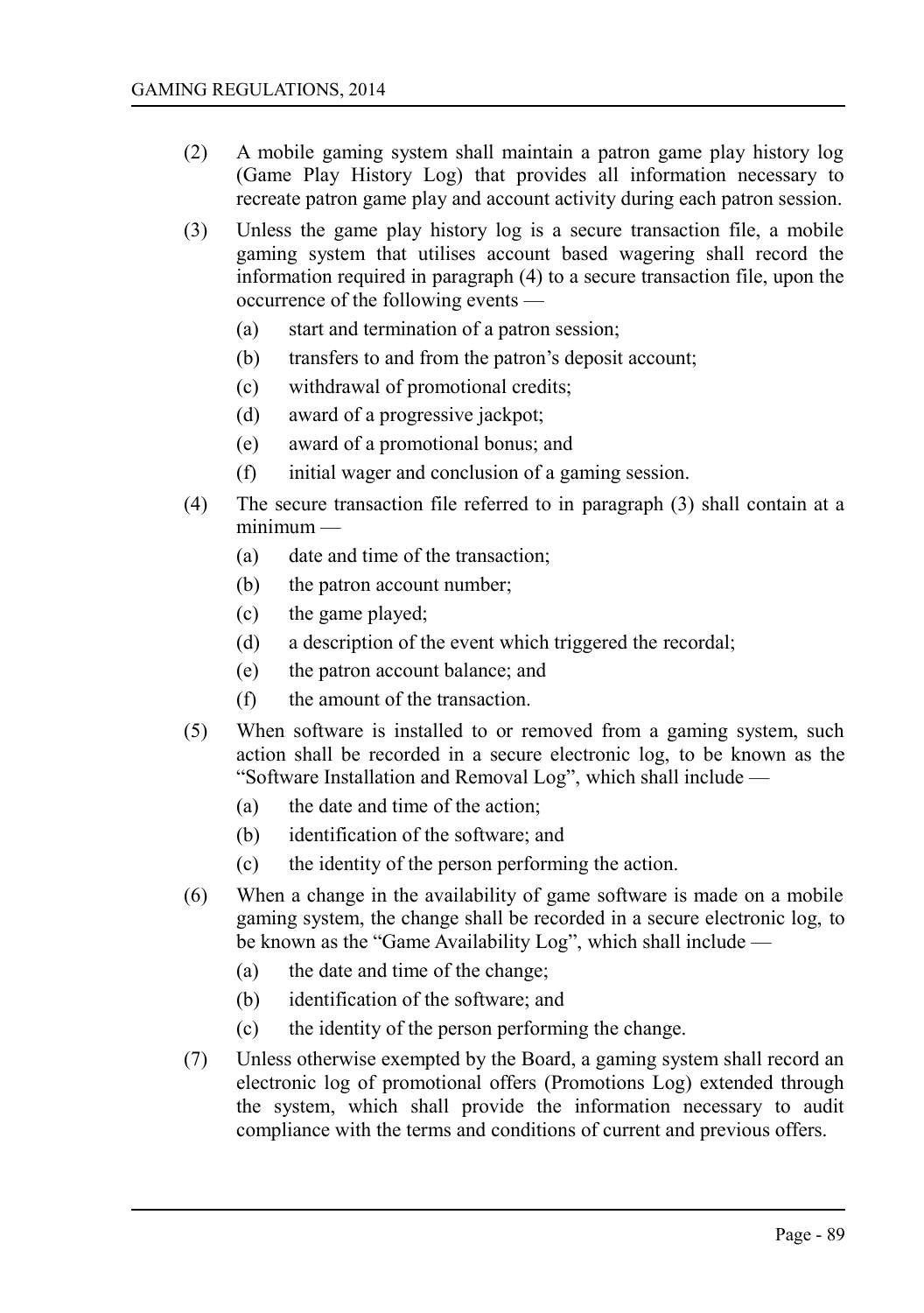#### **137. Required revenue reports; reconciliation.**

- (1) A mobile gaming system shall be capable of generating the following daily reports —
	- (a) Account Reconciliation Detail Report which shall provide the following information, by patron —
		- (i) opening and closing balance; and
		- (ii) details regarding deposits and withdrawals.
	- (b) Account Reconciliation Summary Report, used to summarize all patron mobile account activity;
	- (c) Wagering Detail Report, used to detail amounts wagered, amounts paid out and win/loss for each game;
	- (d) Wagering Summary Report, used to summarize the win/loss for all mobile gaming by game type and in total; and
	- (e) Variance Report, used to provide the variance between the Account Reconciliation Summary Report and the Wagering Summary Report.
- (2) A mobile operator shall utilise the Wagering Summary Report in order to report gaming revenue on a daily basis and shall review the variance report, investigate each variance and —
	- (a) prepare a summary schedule of each variance which details the date, source of the variance, variance amount and the reason for the variance; and
	- (b) report any manual adjustment to increase revenue by the amount of the variance unless the reason for such variance is sufficient to support a determination that revenue was properly reported.
- (3) Notwithstanding paragraph (2), a mobile operator may summarize the daily variance report review in a manner and on a monthly schedule required or approved by the Board.
- (4) No completed wagering transactions may be voided without Board approval.

# **PART XI – RESTRICTED INTERACTIVE GAMING**

# CHAPTER 31: REQUIREMENTS FOR RESTRICTED INTERACTIVE GAMING

# **138. Interpretation.**

For the purposes of this Part —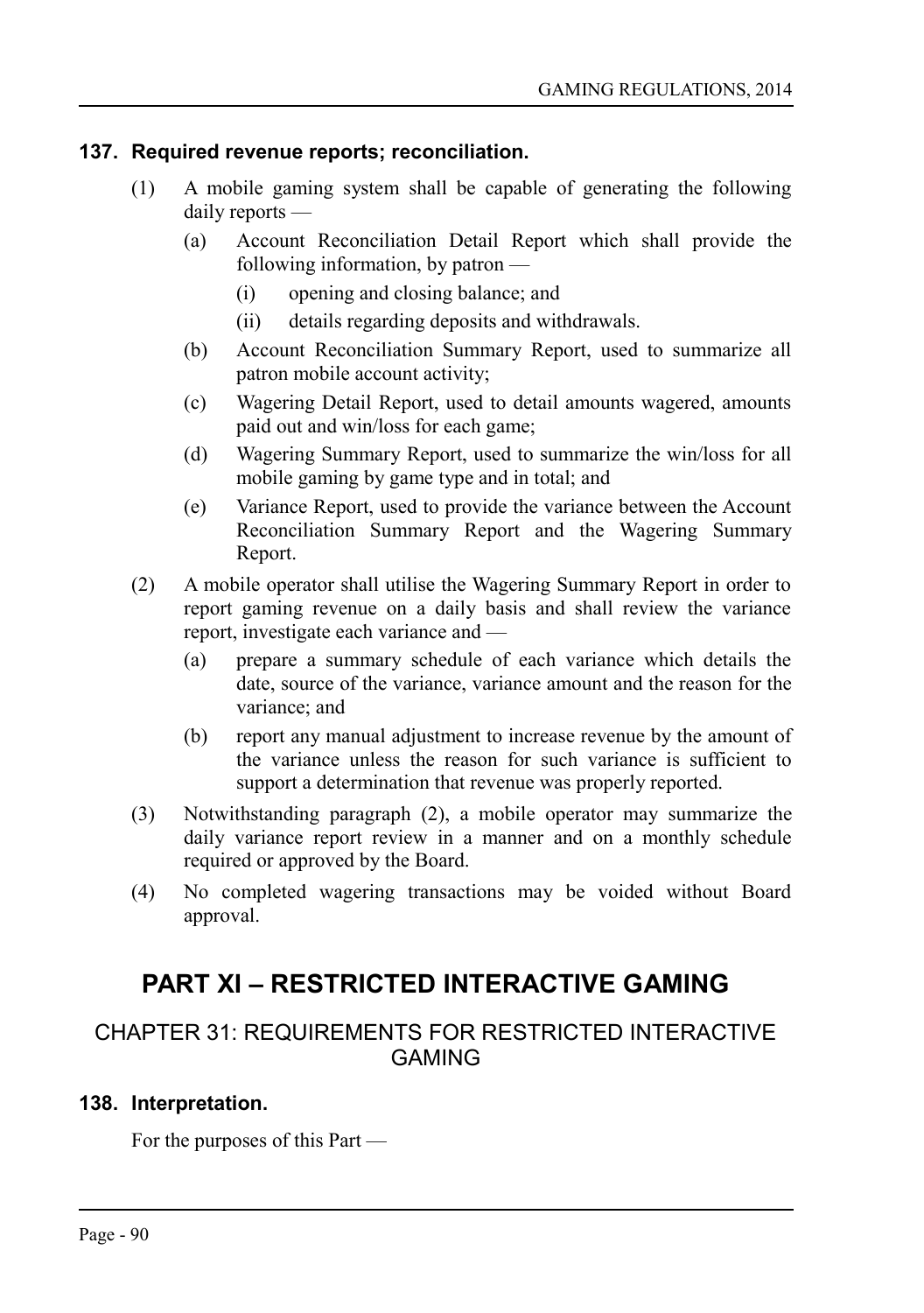- **"gaming equipment"** means any gaming device or equipment utilised by the holder of a restricted interactive gaming licence in the conduct of its licensed operations;
- **"interactive gaming system"** means the hardware, software, firmware, communications technology and other equipment which allows a player to remotely bet or wager through the Internet or a similarly distributed networking environment, and the corresponding equipment related to game outcome determination, the display of the game and game outcomes, and other similar information necessary to facilitate play of the game, but excludes computer equipment or communications technology used by a player to access the interactive gaming system;
- **"internal control system"** means the document embodying the internal control standards of the holder of a restricted interactive gaming licence;
- **"politically exposed person"** means
	- (a) a person who has, or has had at any time, a prominent public function or who has been elected or appointed to such a function in a country or territory other than The Bahamas, including, without limitation —
		- (i) heads of state or heads of government;
		- (ii) senior politicians and other important officials of political parties,
		- (iii) senior government officials;
		- (iv) senior members of the judiciary;
		- (v) senior military officers; and
		- (vi) senior executives of state owned body corporates;
	- (b) an immediate family member of such a person including, without limitation, a spouse, partner, child, sibling, parent-inlaw or grandchild of such a person and, for the purposes of this definition, "partner" means a person who is considered by the law of the country or territory in which the relevant public function is held as being equivalent to a spouse; or
	- (c) a close associate of such a person, including, without limitation —
		- (i) a person who is widely known to maintain a close business or professional relationship with such a person; or
		- (ii) a person who is in a position to conduct substantial financial transactions on behalf of such a person;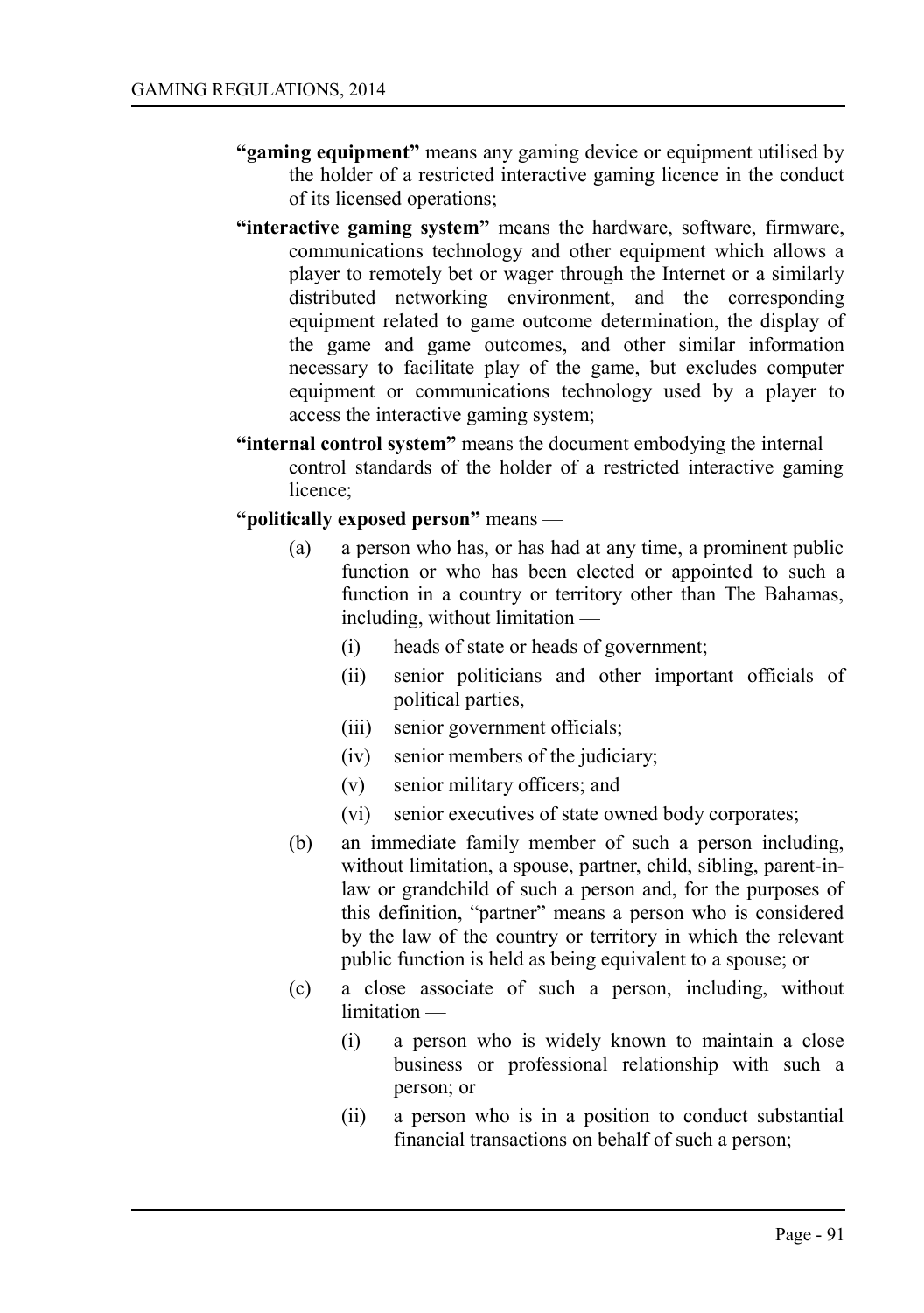- **"licence holder"** means the holder of a restrictive interactive gaming licence; and
- **"relevant legislation"** means the Financial Transactions Reporting Act, the Financial Transactions Reporting Regulations, the Financial Intelligence Unit Act, the Financial Intelligence (Transactions Reporting) Regulations, and the Proceeds of Crime Act and any other legislation in force in The Bahamas for the prevention and detection of money-laundering and counter-terrorist financing.

# **139. Internal control systems.**

- (1) The purpose of an internal control system is  $-$ 
	- (a) to provide a description by a licence holder of the controls and administrative and accounting procedures to which it will adhere when conducting the activities authorised by its licence; and
	- (b) to establish the standards and processes against which an ordinary investigation by the Board in the form of an inspection in accordance with regulation 171 will be undertaken.
- (2) At a minimum, an internal control system shall contain information about —
	- (a) accounting systems and procedures and chart of accounts;
	- (b) administrative systems and procedures;
	- (c) computer software;
	- (d) standard forms, terms and conditions;
	- (e) general procedures to be followed for the conduct of any form of restricted interactive gaming;
	- (f) procedures and standards for the maintenance, security, storage and transportation of gaming equipment;
	- (g) procedures for registering patrons, recording gambling transactions and paying winnings to patrons;
	- (h) positions to be designated as key positions; and
	- (i) its auditors.
- (3) Without prejudice to the generality of the aforegoing, an internal control system shall describe the programmes developed by the licence holder, having regard to its business risk assessment, to ensure that it has such policies, procedures and controls as are appropriate and effective for the purposes of forestalling, preventing and detecting money laundering and terrorist financing, including information about the licence holder's —
	- (a) applicable internal policies, procedures and controls, including its policy for reviewing at appropriate intervals its compliance with the requirements of these regulations;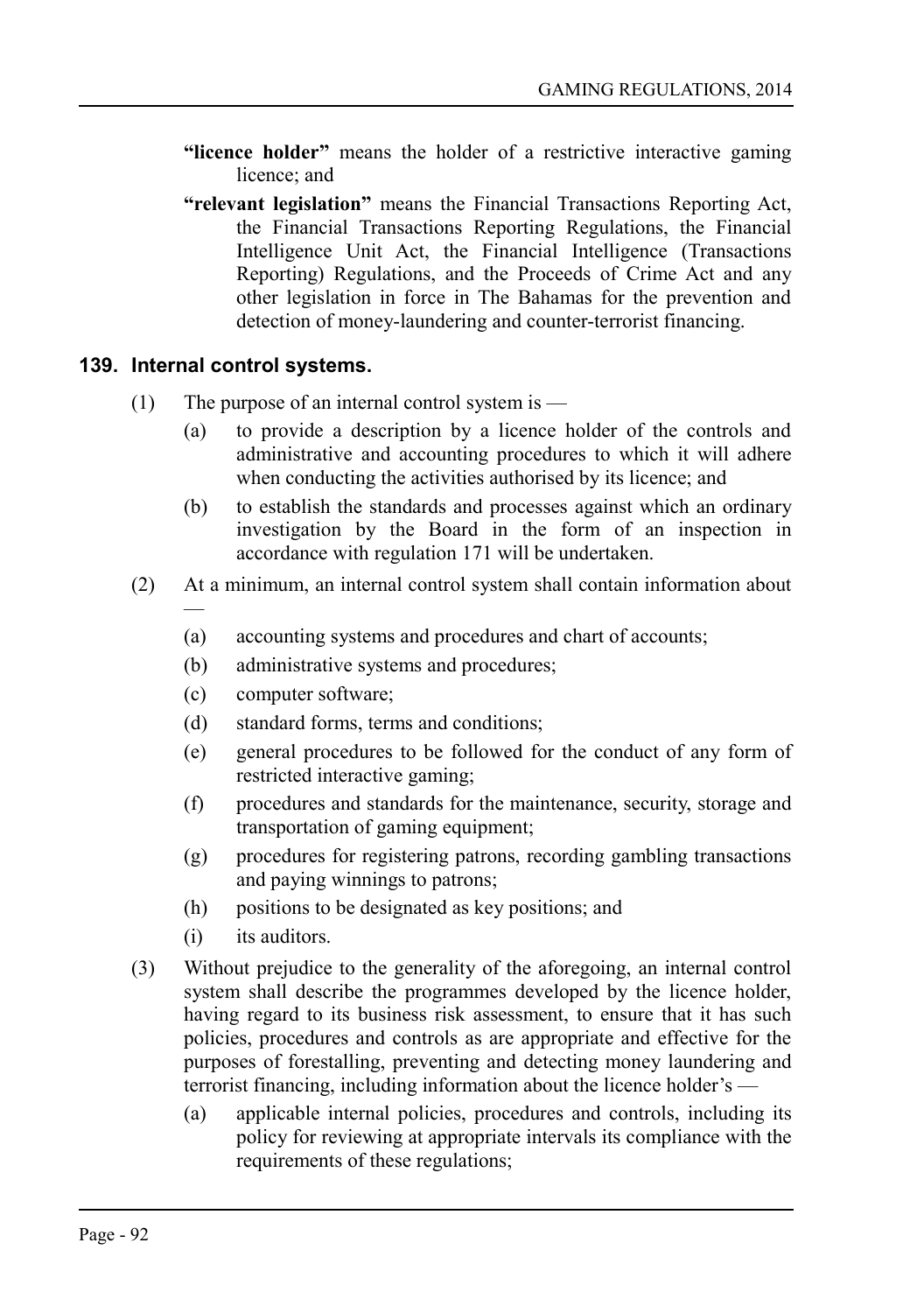- (b) arrangements to manage compliance;
- (c) screening practices when recruiting relevant employees;
- (d) ongoing employee training programme;
- (e) audit function to test its systems;
- (f) measures taken to keep abreast of and guard against the use of technological developments and new methodologies in money laundering and terrorist financing schemes;
- (g) patron identification and verification systems; and
- (h) ongoing due diligence of the patron relationship.
- (4) For the purposes of paragraph  $(3)(a)$ 
	- (a) in considering what is an appropriate interval, the licence holder shall have regard to the risk, taking into account —
		- (i) the size, nature and complexity of the restricted interactive gaming it conducts;
		- (ii) its registered patrons and services; and
		- (iii) the methods by which it provides those services.
	- (b) its policy, for reviewing the requirements of these Regulations, which shall include the requirement to maintain an adequately resourced independent audit function to test compliance with such requirements.
- (5) For the purposes of paragraph  $(3)(g)$ , the licence holder's patron identification and verification systems shall —
	- (a) incorporate robust client identification methods and measures in order to manage and mitigate the specific risks of non-face-to-face transactions inherent in the restricted interactive gaming industry; and
	- (b) refer only to identification verification software and additional or alternative identification methods that have been approved by the Board.

#### **140. Submission of internal control system.**

Prior to performing any of the activities authorised by its licence, the holder of a restricted interactive gaming licence shall submit to the Board its internal control system for approval by the Board, in such manner and format as the Board may require or approve.

#### **141. Criteria against which application evaluated.**

In considering whether to give approval for a licence holder's proposed internal control system, the Board shall have regard to whether it —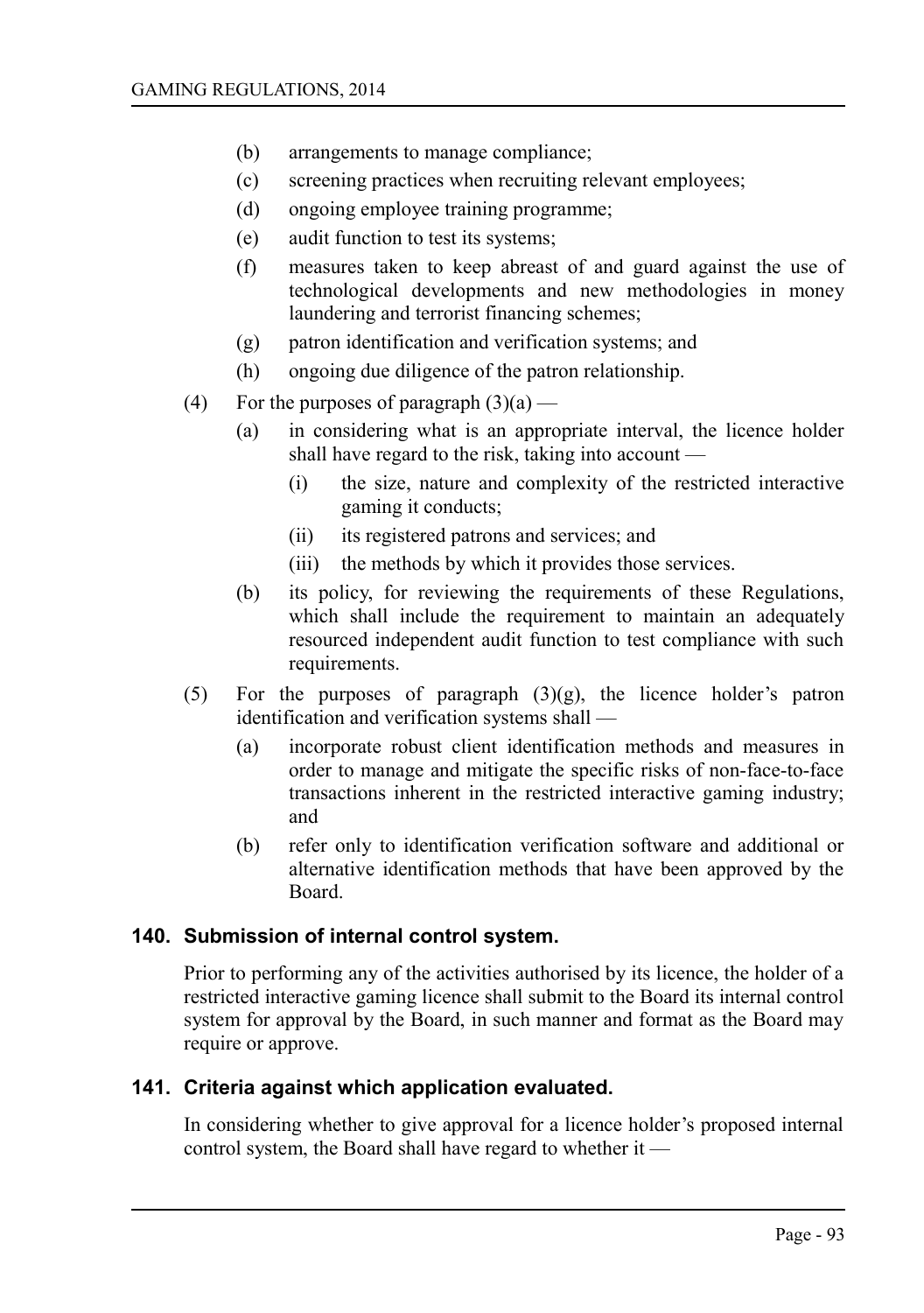- (a) satisfies the requirements of the Act and these Regulations;
- (b) is capable of providing satisfactory and effective control over the conduct of any form of restricted interactive gaming the licence holder proposes to operate; and
- (c) provides a safe and secure system for the conduct of restricted interactive gaming.

### **142. Approval of internal control system.**

- (1) On completion of a full evaluation of a licence holder's proposed internal control system, if the Board —
	- (a) is satisfied that the internal control system satisfies regulation 141, it shall furnish the licence holder with written notice that the system has been approved; or
	- (b) is not satisfied that the internal control system satisfies regulation 141, a report containing details of the application and the evaluation carried out shall be prepared by a duly authorised officer of the Board for submission to the Board for its consideration.
- (2) Where an application for approval of a licence holder's internal control system is referred to the Board in accordance with paragraph (1)(b), the Board shall consider —
	- (a) the report submitted to it; and
	- (b) such other material and information supplied to the Board by, or on behalf of, the licence holder as it considers appropriate.
- (3) Where the Board considers that it has insufficient information on which to decide whether to grant or refuse the application, its shall defer its decision and shall require the licence holder to provide such further information or to implement such further measures or amendments as the Board may consider necessary or appropriate.
- (4) If the Board is satisfied that the internal control system satisfies regulation 141, the Board shall give the licence holder written notice that the internal control system has been approved.

# **143. Regular review of approved internal control system.**

- (1) A licence holder shall keep its approved internal control system under regular review so as to ensure that it accurately reflects the manner in which it is conducting restricted interactive gaming or operating under its restricted interactive gaming licence and, when appropriate, it shall make an application in accordance with regulation 144.
- (2) Without prejudice to the generality of paragraph (1), a licence holder shall —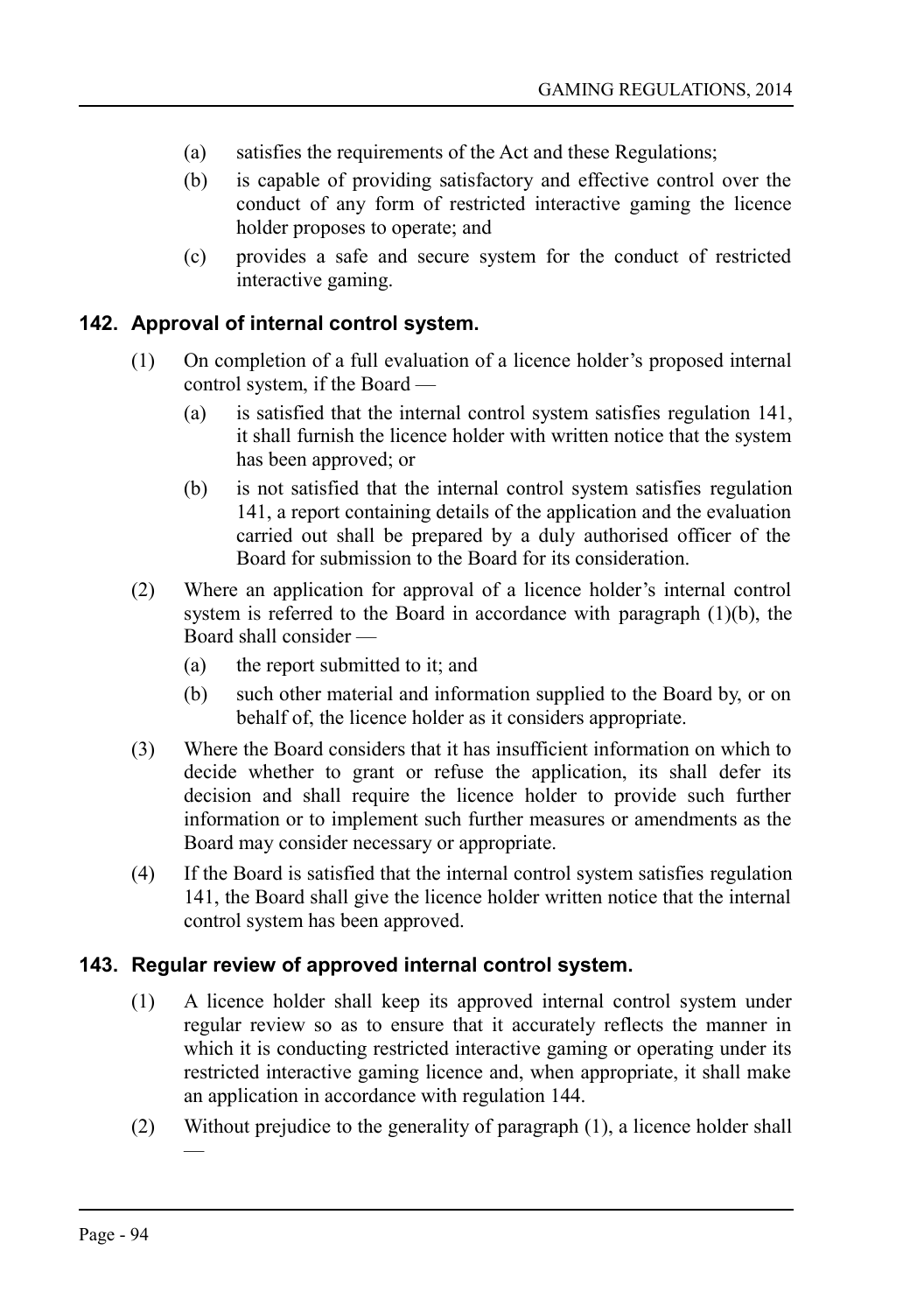- (a) regularly review its business risk assessment so as to keep it up to date and where, as a result of that review, any change to the business risk assessment is required, it shall seek approval to make any corresponding change to its approved internal control system; and
- (b) ensure that a review of its compliance with the requirements of these Regulations is discussed and minuted at a meeting of its board of directors held pursuant to the policy included in its approved internal control system by virtue of regulation 139(3)(a).

# **144. Submission of change application.**

An application for approval of a change to a licence holder's approved internal control system, shall be made by letter setting forth the proposed change, accompanied by an extract of the application document submitted when the licence holder obtained approval of its existing internal control system, highlighting the proposed change, signed by a duly authorised officer of the licence holder and delivered to the offices of the Board, or in such other manner and form as the Board may from time to time determine.

# **145. Approval of changes to internal control system.**

- (1) On completion of an evaluation of a proposed change to the approved internal control system submitted by a licence holder under regulation 144, if the Board—
	- (a) is satisfied that the proposed change satisfies regulation 141, it shall give the licence holder written notice that the change has been approved; or
	- (b) is not satisfied that the proposed change satisfies regulation 141, a report containing details of the application and the evaluation carried out shall be prepared by a duly authorised officer of the Board for submission to the Board for its consideration.
- (2) Where an application for approval of a change to the approved internal control system of a licence holder is referred to the Board in accordance with sub-paragraph  $(1)(b)$ , the Board shall consider —
	- (a) the report submitted to it; and
	- (b) such other material and information supplied to the Board by, or on behalf of, the licence holder as it considers appropriate.
- (3) Where the Board considers that it has insufficient information on which to decide whether to grant or refuse the application, it shall defer its decision on the application and shall require the licence holder to provide such further information or to implement such further measures or amendments as the Board may consider necessary or appropriate.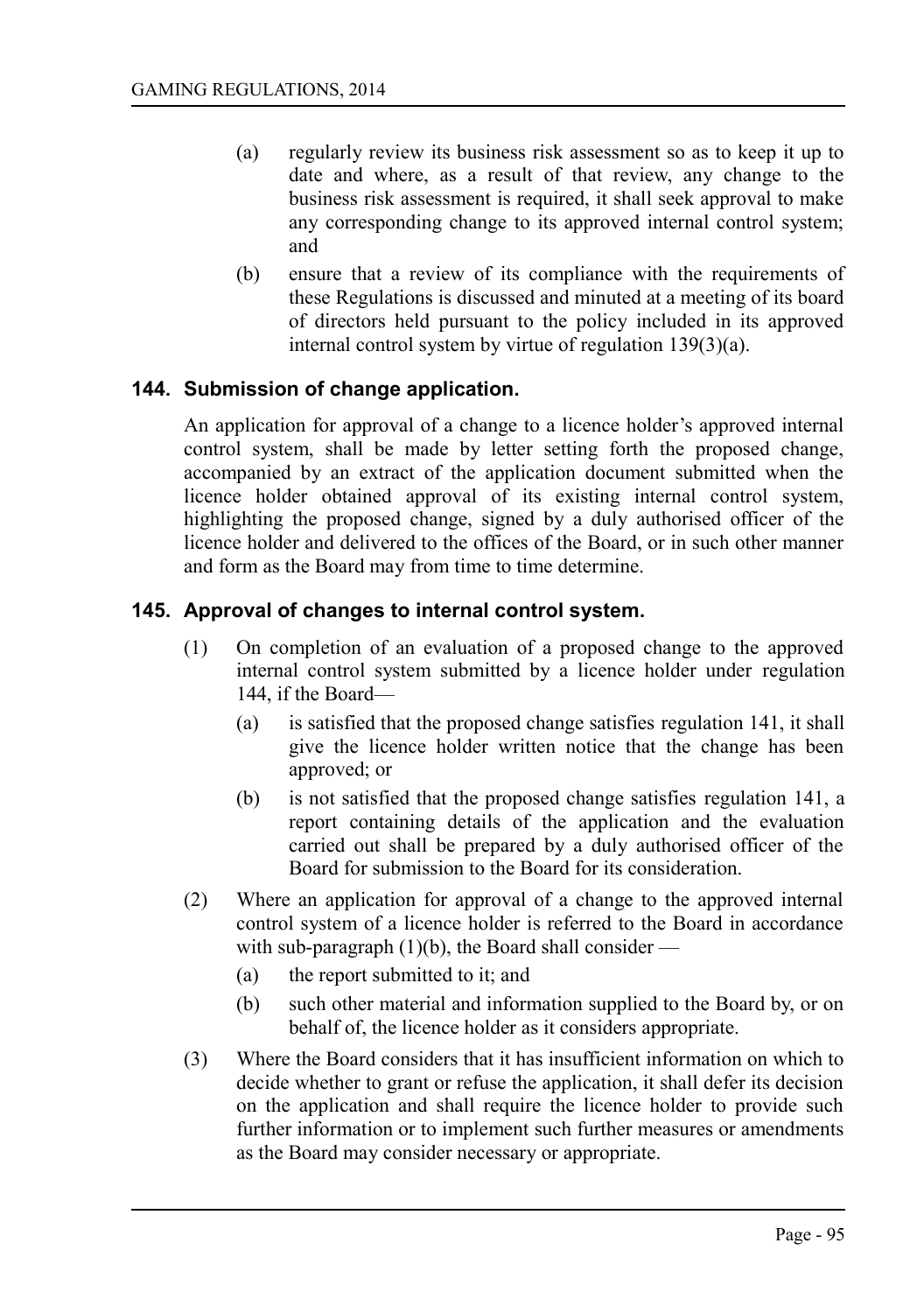(4) If the Board is satisfied that the proposed change to the approved internal control system satisfies regulation 141, the Board shall give the licence holder written notice that the internal control system as changed has been approved.

# CHAPTER 32: APPROVAL OF GAMING EQUIPMENT

### **146. Application for approval.**

- (1) An application for approval of its gaming equipment and interactive gaming system shall in the first instance be made by the holder of a restricted interactive gaming licence before it organises, promotes or effects any gaming transaction or commences to operate under its restricted interactive gaming licence.
- (2) A licence holder shall not operate an interactive gaming system unless–
	- (a) such system has been tested and certified as complying with the relevant technical standards applicable to such systems, as contemplated in these Regulations;
	- (b) such system has been approved by the Board; and
	- (c) the licence holder has provided the Board with a list of all persons who may access the main computer or data communications components of its interactive gaming system.
- (3) An application for a modification of the approval of its gaming equipment shall be made by a licence holder before it utilises its gaming equipment, as proposed to be modified, to organise, promote or effect any gambling transaction or operate under its restricted interactive gaming licence.
- (4) For the purposes of this Chapter, all references to "gaming equipment" shall be deemed to relate to any gaming device, as defined in the Act, used by the holder of a restricted interactive gaming licence in the conduct of the activities required under its restricted interactive gaming licence, including an interactive gaming system.

# **147. Criteria against which application evaluated.**

In considering whether to give approval for the gaming equipment a licence holder proposes to utilise to conduct its business, the Board shall have regard to whether the equipment complies with the applicable technical standards, where applicable, and is technically and operationally capable of being —

(a) utilised safely, securely and fairly, when taken both individually and collectively, in the conduct of any form of restricted interactive gaming proposed to be operated by the licence holder; and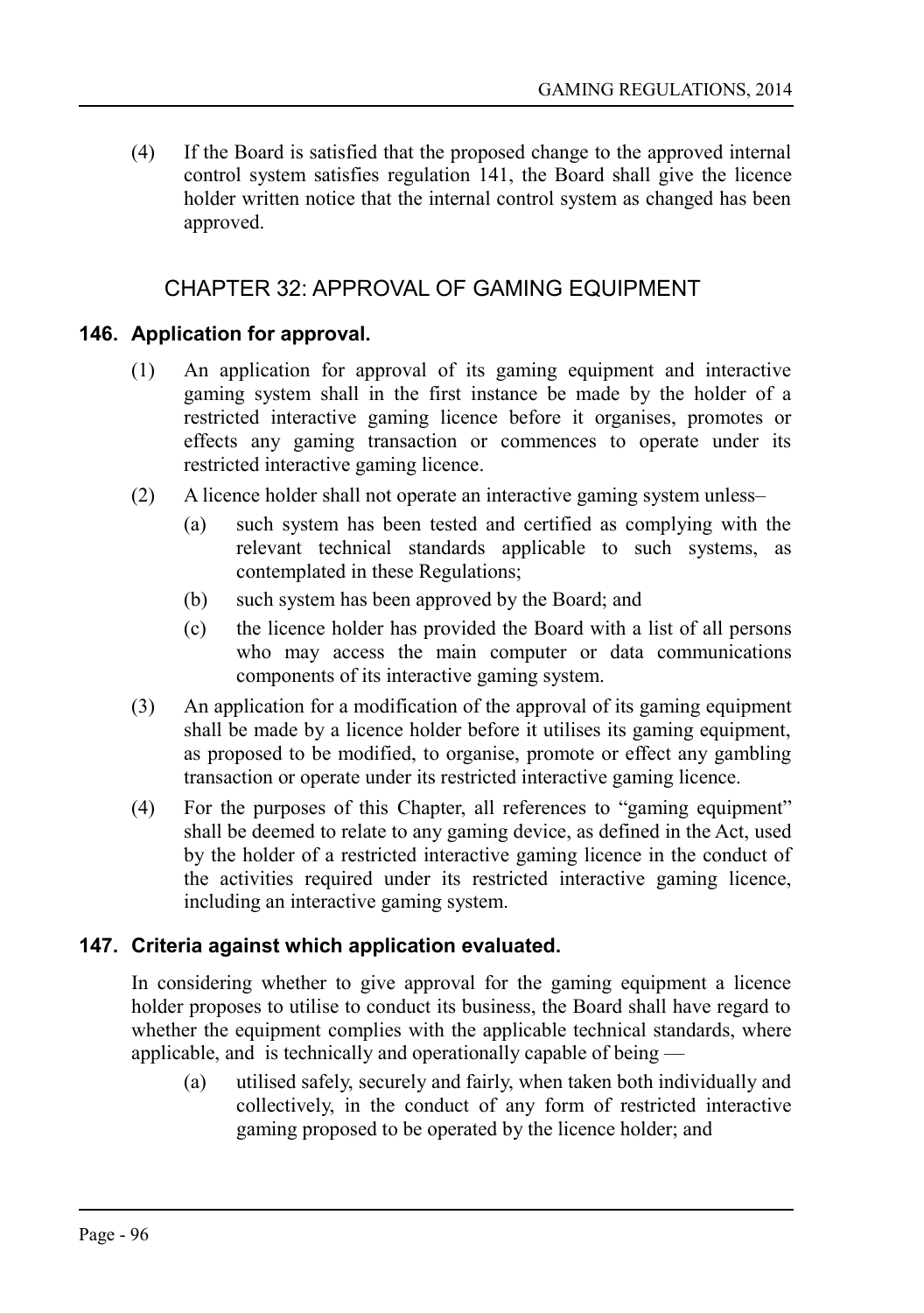(b) interrogated, and subjected to audit, by, or on behalf of, the Board, whether in accordance with monitoring conducted under Chapter 35 or otherwise.

# **148. Approval of gaming equipment.**

- (1) On completion of a full evaluation of the gaming equipment for which a licence holder has sought approval, if the Board —
	- (a) is satisfied that the gaming equipment complies with the requirements of regulation 147, the Board shall give the licence holder notice that the gaming equipment has been approved; or
	- (b) is not satisfied that the gaming equipment satisfies regulation 147, a report containing details of the application and the evaluation carried out shall be prepared by a duly authorised officer of the Board for submission to the Boarders for their consideration.
- (2) Where an application for approval gaming equipment is referred to the Board in accordance with paragraph  $(1)(b)$ , the Board shall consider —
	- (a) the report submitted to it; and
	- (b) such other material and information supplied to the Board by, or on behalf of, the licence holder as it considers appropriate.
- (3) Where the Board considers that it has insufficient information on which to decide whether to grant or refuse the application, it shall defer its decision on the application and shall require the licence holder to provide such further information or to implement such further measures or amendments as the Board may consider necessary or appropriate.
- (4) If the Board is satisfied that the gaming equipment satisfies regulation 147, the Board shall give the licence holder written notice that the gaming equipment has been approved.

# CHAPTER 33: PATRONS - REGISTRATION, FUNDS AND PROTECTION

#### **149. Requirement for patron to be registered.**

A licence holder shall not permit a person to effect a gambling transaction as part of its operations under its restricted interactive gaming licence unless the person is a patron who has registered in accordance with regulation 150.

# **150. Procedure for registration of patron.**

(1) A patron shall register directly with a licence holder by completing an application process set forth in the licence holder's approved internal control system.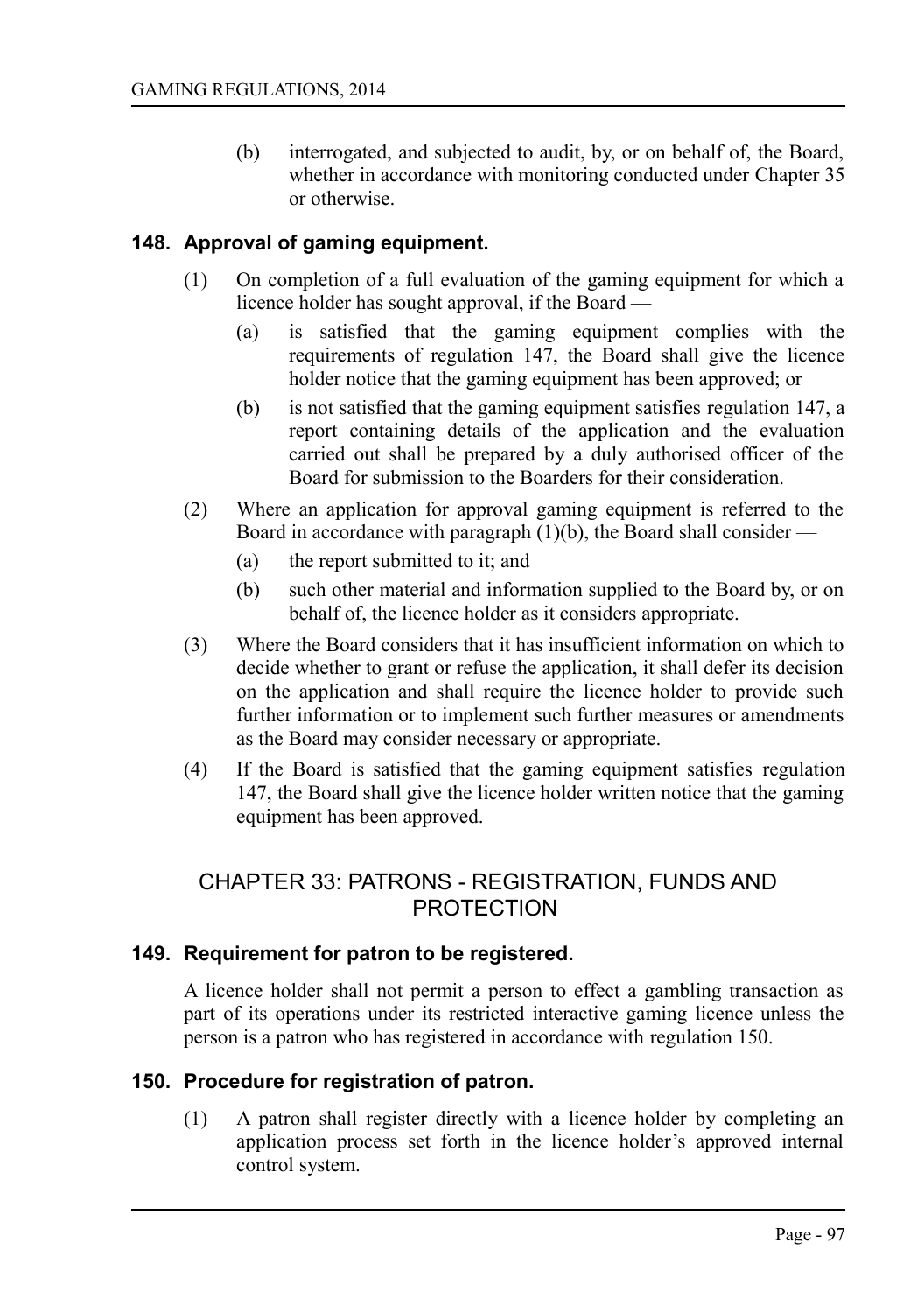- (2) Prior to registering a patron, or as soon as reasonably practicable thereafter, a licence holder shall undertake a risk assessment in respect of that person, in accordance with the terms of its approved internal control system, to determine if —
	- (a) the proposed relationship with the patron is a high risk relationship; or
	- (b) the patron or any beneficial owner or underlying principal is a politically exposed person.
- (3) A person shall not be eligible for registration as a patron in accordance with paragraph (1) unless he is able to produce to the person carrying out the registration process evidence of a type and in a manner set out in the licence holder's approved internal control system —
	- (a) of his identity and place of residence;
	- (b) that he is at least 18 years of age; and
	- (c) that he is a citizen of a permitted foreign jurisdiction or otherwise complies with the provisions of regulation 116(1), which shall apply, with the necessary changes.
- (4) The registration of a patron shall not be completed by the person carrying it out until —
	- (a) the identity of the person wishing to register as a patron has been authenticated;
	- (b) the person's place of residence has been verified;
	- (c) verification has been obtained that the patron is a citizen of a permitted foreign jurisdiction or otherwise complies with the provisions of regulation 116(1);
	- (d) the patron has confirmed that he is acting as principal and is not restricted in his legal capacity;
	- (e) the provisions of the relevant legislation have been complied with; and
	- (f) if the patron is not a natural person
		- (i) the legal status and legal form of the patron has been verified; and
		- (ii) the names of the natural persons who have ultimate ownership and/or control of the patron have been determined, in accordance with the terms of the licence holder's approved internal control system and the requirements of the Act and the relevant legislation.
- (5) Save in such circumstances as are set out in licence holder's approved internal control system, an employee of a licence holder, whether or not he is a key employee, shall not be registered as a patron.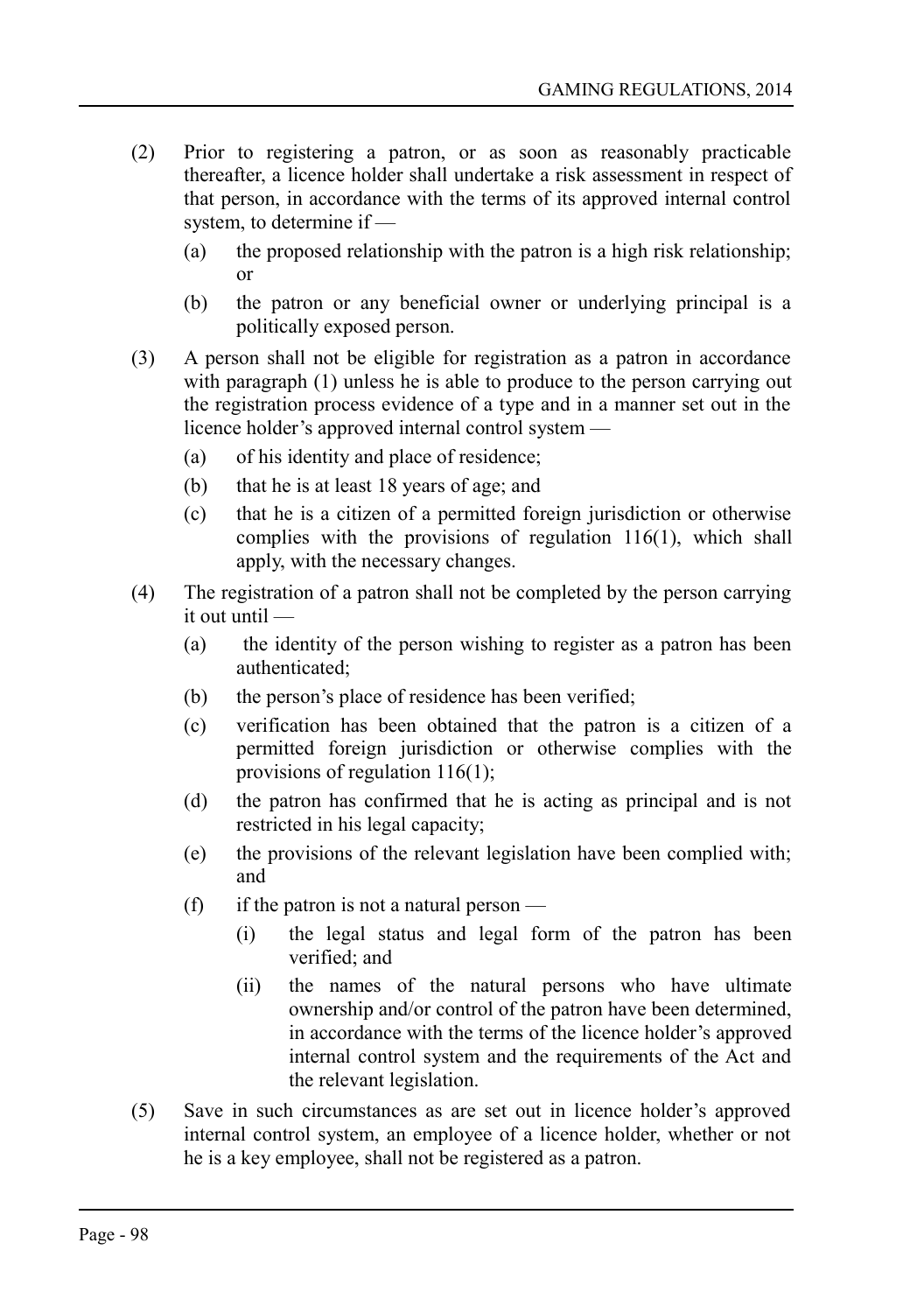#### **151. Patron accounts.**

- (1) A licence holder shall not set up anonymous patron accounts or accounts in fictitious names.
- (2) A licence holder shall maintain and manage patron accounts in a manner which facilitates compliance with the requirements of this Chapter.
- (3) Any contravention of paragraphs (1) or (2) shall constitute a money laundering offence.

### **152. Regular review of patron relationship.**

A licence holder referred to in this Part shall, in accordance with the terms of its approved internal control system, regularly review any risk assessment carried out under regulation 150(2) so as to keep it up to date and, where changes to that risk assessment are required, it shall make those changes.

#### **153. Deposit of patron funds.**

The funds with which a patron pays for gaming transactions with the holder of a licence referred to in this Part may be deposited directly with the licence holder in the manner set forth in the approved internal control system of such licence holder and after compliance with the relevant legislation.

#### **154. Recourse to funds held by the holder of a restricted interactive gaming licence.**

- (1) This regulation applies where a registered patron's funds have been deposited directly with the holder of a restricted interactive gaming licence.
- (2) A licence holder referred to in this regulation shall not have recourse to funds standing to the credit of a registered patron except —
	- (a) to debit the amount of a payment required for a gaming transaction that the patron indicates he wants to undertake through the licence holder;
	- (b) to debit some or all of an amount that has been added to the funds standing to the credit of the patron in accordance with the terms of the licence holder's approved internal control system; provided that these were accepted by the patron, prior to the addition of those funds;
	- (c) to remit funds in accordance with paragraph  $(3)$ ;
	- (d) to make adjustments following resolution of a dispute after documented notification to the patron;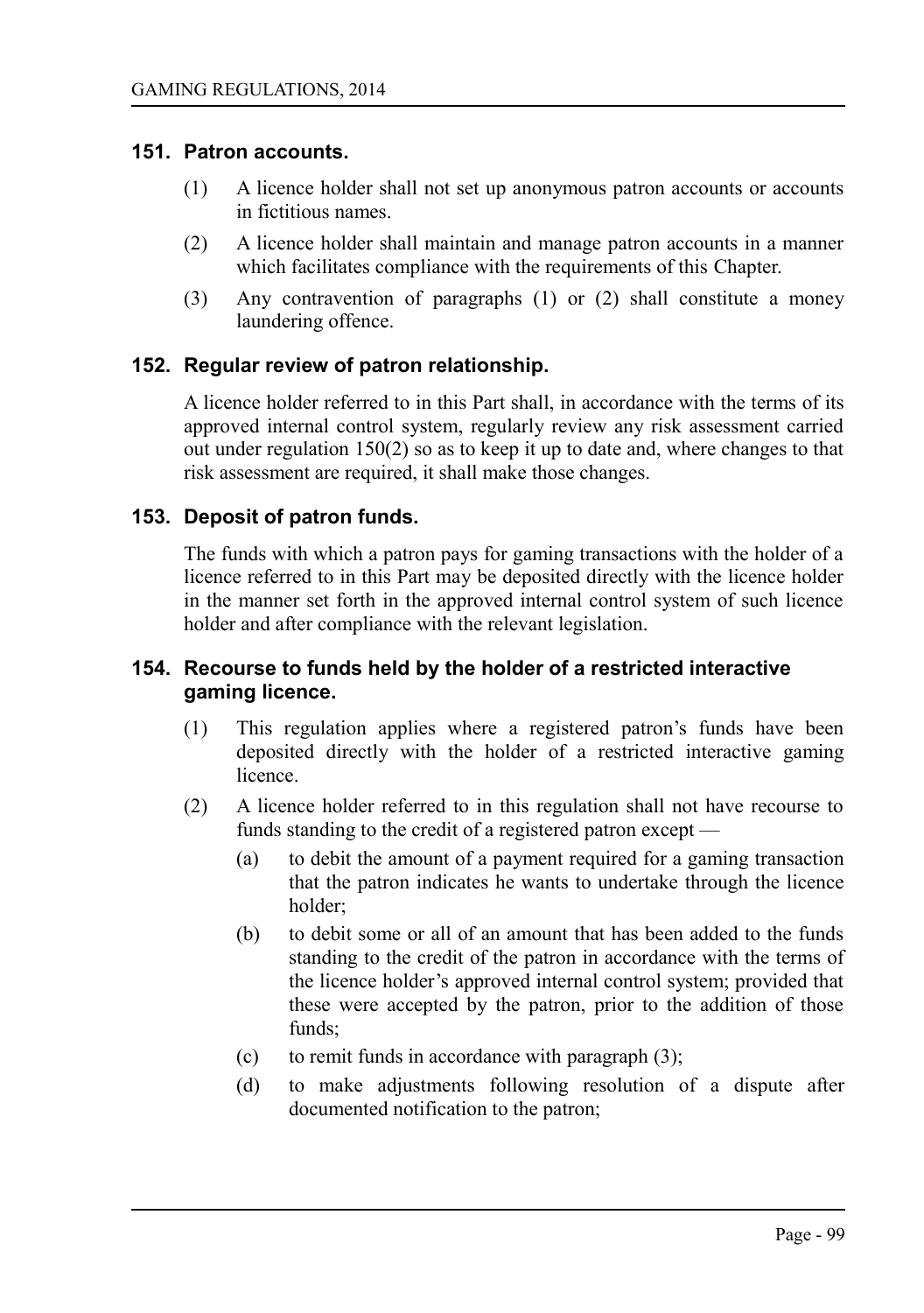- (e) to debit inactive funds in accordance with the terms and conditions of its approved internal control system and the rules accepted by the patron prior to the addition of those funds; or
- (f) to facilitate player to player transfers as directed by the patron, in accordance with the terms and conditions, as accepted by the patron, of its approved internal control system.
- (3) Subject to compliance with any lawful requirement to do otherwise, a licence holder referred to in this regulation shall, at the request of a registered patron, remit funds standing to the credit of that patron as directed by the patron —
	- (a) to an account with a financial institution in his name; or
	- (b) by providing a non-negotiable instrument marked "Account Payee" and made out in his name and forwarded to his address as recorded, pursuant to the terms and conditions governing the patron relationship and as set out in the approved internal control system of the licence holder.

# **155. Additions to patron's funds held by the holder of a restricted interactive gaming licence.**

- (1) This regulation applies where a registered patron's funds have been deposited directly with the holder of a restricted interactive gaming **licence**
- (2) If, as a result of effecting a gaming transaction through a licence holder referred to in this regulation, a registered patron accrues winnings, the licence holder shall increase the amount standing to the credit of the patron by the amount of those winnings in accordance with the terms and conditions governing the relationship between the licence holder and the patron as set forth in the approved internal control system of the licence holder.
- (3) If a registered patron accepts an offer from a licence holder referred to in this regulation of funds with which to effect a gaming transaction, made in accordance with terms contained in the approved internal control system of the licence holder, the licence holder shall increase the amount standing to the credit of the patron in accordance with those terms.

# **156. Notification of rules.**

Before a registered patron is permitted to effect a gaming transaction through a licence holder referred to in this Part, the licence holder shall make available to the patron in accordance with its approved internal control system, whether directly or by posting them on its website, the rules pertaining to the gaming transaction in question, and the patron will be required to indicate his knowledge and acceptance of such rules.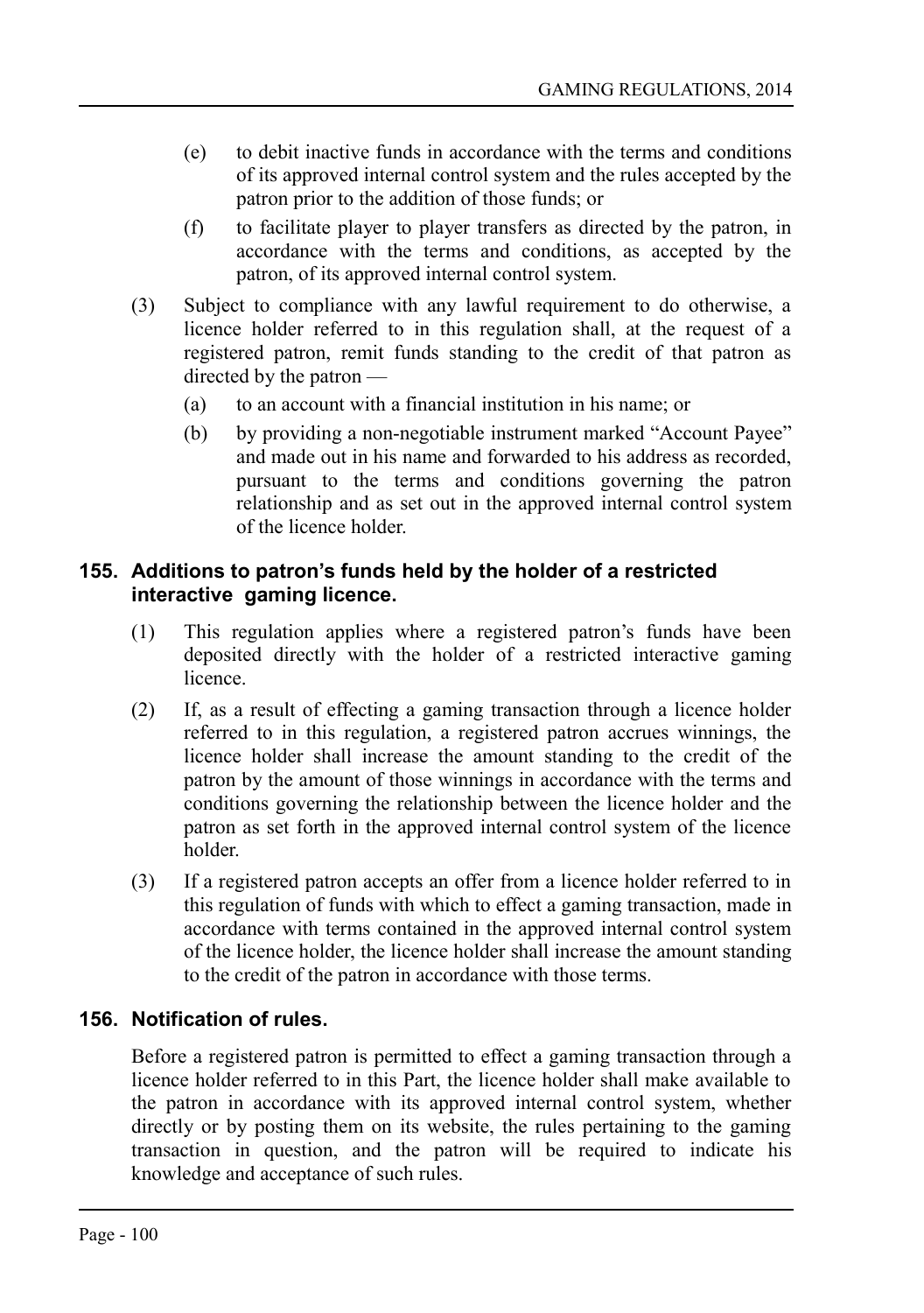#### **157. Identifying patrons at risk.**

- (1) A licence holder referred to in this Part shall establish and maintain procedures in accordance with its approved internal control system to identify patrons who are, or appear to be at risk of becoming, problem gamblers.
- (2) A licence holder referred to in this regulation shall take note of and act appropriately upon advances in information about problem gaming, technology to discover problem gaming, and techniques for combating problem gaming, and shall comply with every requirement of the Board designed to combat problem gaming.
- (3) A licence holder referred to in this regulation shall
	- (a) provide problem gamblers and potential problem gamblers with sufficient information and assistance to enable them to obtain proper counselling or access to an appropriate support organisation; and
	- (b) if required by the Board, take steps to limit or cease gaming activities with a specified patron.

#### **158. Limitation on patron's gaming activity.**

- (1) A registered patron may, by written notice to a licence holder referred to in this Part, set a limit on his gaming activity with that licensee in accordance with one or more of the means specified in paragraph (2).
- (2) A limit may be set under paragraph (1) in relation to the amount a patron —
	- (a) may deposit during a period of time specified in the notice;
	- (b) may lose by way of a maximum amount that may be lost by reference to —
		- (i) any number of gaming transactions; or
		- (ii) any period of time, as specified in the notice; or
	- (c) may wager.
- (3) A limit set under paragraph  $(2)(c)$  may be set
	- (a) in relation to a single gaming transaction or any number of gaming transactions;
	- (b) by way of a maximum limit that may be wagered over a number of gaming transactions specified in the notice or effected during a period of time specified in the notice; or
	- (c) at zero.
- (4) A licence holder referred to in this regulation who has received a notice under paragraph (1), shall not —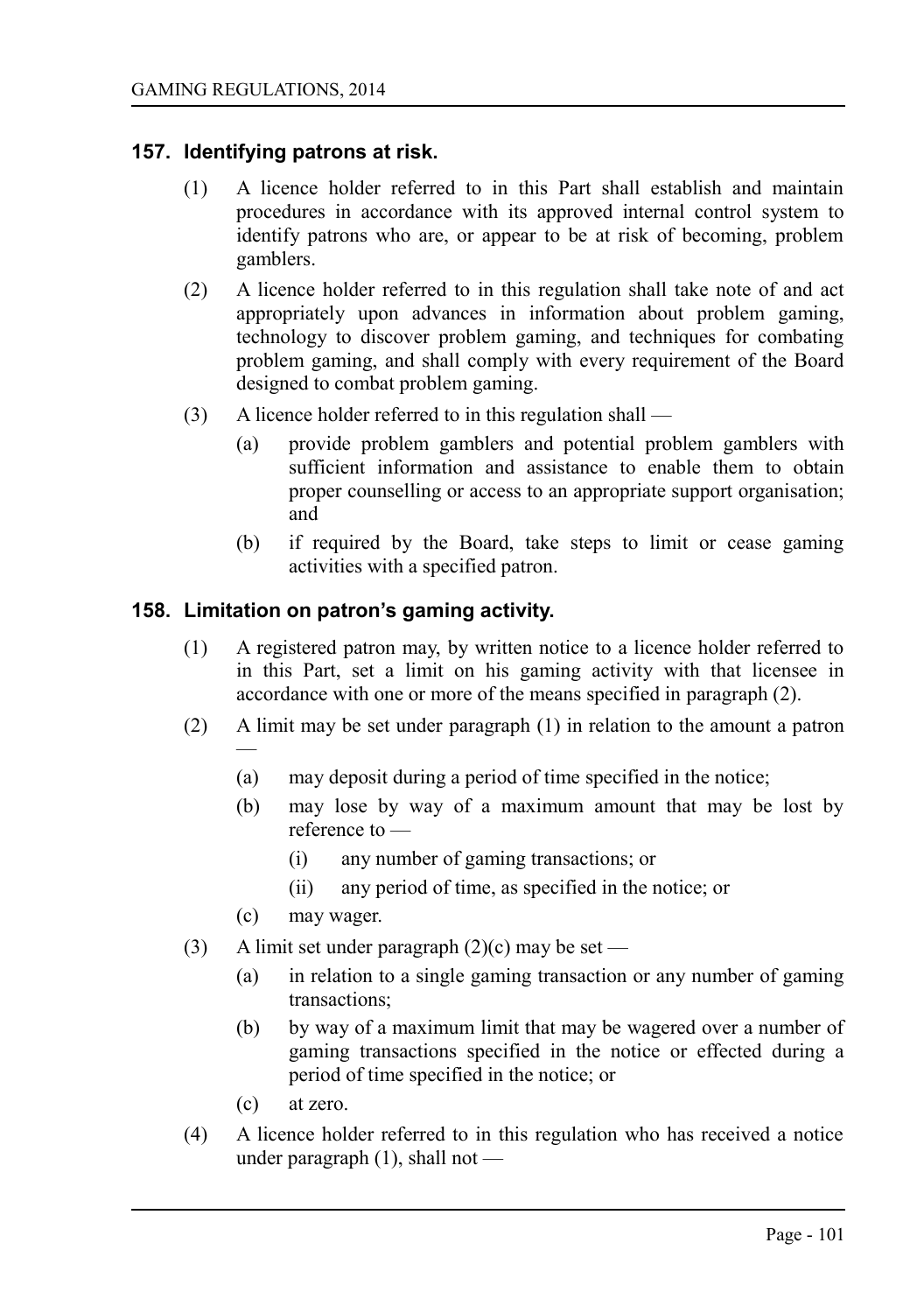- (a) accept a deposit; or
- (b) permit a patron to lose; or
- (c) debit a wager from the patron's funds held by it, in excess of a limit set out in the notice.
- (5) A licence holder referred to in this regulation who has received a notice under paragraph (1) from a patron setting his limit in accordance with paragraphs  $(2)(c)$  and  $(3)(c)$  at zero shall not directly market or otherwise publicise its gaming offerings to that patron whilst the patron's limit continues at zero.
- (6) A licence holder referred to in this regulation who has received a notice under paragraph (1) shall not, directly or indirectly, encourage the patron who has set that limit to raise or remove it.
- (7) A patron who has set a limit under this regulation may change or remove the limit by further written notice to the licence holder referred to in this regulation.
- (8) A notice in accordance with paragraph (7) amending or removing a limit shall not have effect unless —
	- (a) at least twenty-four hours have passed since the licence holder received the notice; and
	- (b) the patron has not notified the licence holder of his intention to withdraw the notice.
- (9) A notice reducing a limit takes effect upon receipt thereof by the licence holder.

#### **159. Patron complaints or disputes.**

- (1) A licence holder referred to in this Part shall, if required by the Board, include on an appropriate page within the part of its website explaining the availability of a mechanism for resolving a patron's complaint, a hyperlink to the page on the Board's website dealing with its handling of disputes.
- (2) Where a registered patron makes a complaint to the Board about the operations of a licence holder referred to in this regulation, the complaint shall be dealt with by the Board in accordance with this regulation.
- (3) In the first instance, a duly authorised officer of the Board shall, by establishing contact with the licence holder and the relevant patron, attempt to resolve by agreement between the patron and the licence holder or associate any dispute between them on which the complaint is based.
- (4) Where the procedure set out in paragraph (3) is unsuccessful, the Board shall cause a full investigation of the complaint to be carried out by a duly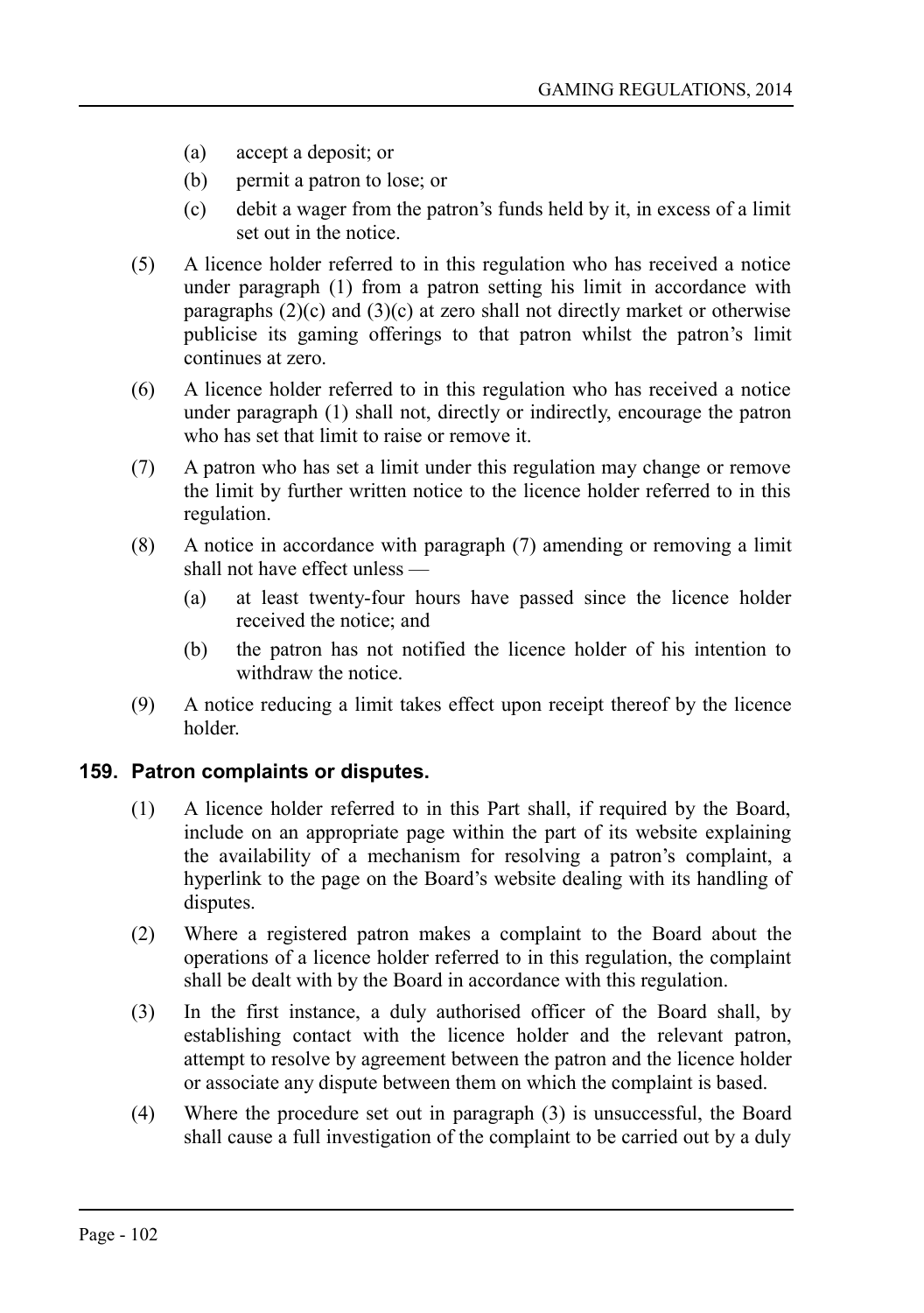authorised officer of the Board who, after consideration of a report about the complaint and the investigation thereof, shall —

- (a) make a preliminary determination of the matter in dispute between the patron and the licence holder; and
- (b) give written notice of that determination and the reasons for it to the patron and the licence holder, at the same time enquiring of them whether each accepts his determination.
- (5) Where both the patron and the licence holder accept the preliminary determination of the Board, this determination shall be treated as final.
- (6) Where one or both of the recipients of the Board's preliminary determination do not accept it, the complaint shall be referred to the Board for hearing in accordance with regulation 160.

# **160. Hearing of patron complaint.**

- (1) Where a complaint by a patron has been referred to the Board for determination in accordance with regulation 159(6) —
	- (a) a date, time and place for the hearing shall be notified by the Board by the provision of at least fourteen day's written notice to the patron and the licence holder;
	- (b) the patron may elect to confine himself to making any written representations he wishes or may attend the hearing in person or through any representative;
	- (c) the licence holder may elect to confine itself to making any written representations it wishes or may attend the hearing through any representative.
- (2) At a hearing under this regulation
	- (a) if the patron attends, he shall make his representations first;
	- (b) a duly authorised officer of the Board, in person or through any representative, shall present his report about the investigation of the complaint and shall be permitted to ask questions of any attendee;
	- (c) if the licence holder attends, he shall make his representations in response to the complaint after the conclusion of the officer's presentation, and
	- (d) questions may be asked at any time by members of the Board.
- (3) A hearing under this regulation shall be held in The Bahamas.

#### **161. Board determination of customer complaint or dispute.**

(1) At the conclusion of a hearing in accordance with regulation 160, after taking into account everything said and lodged by, or on behalf of, the parties, the Board shall determine —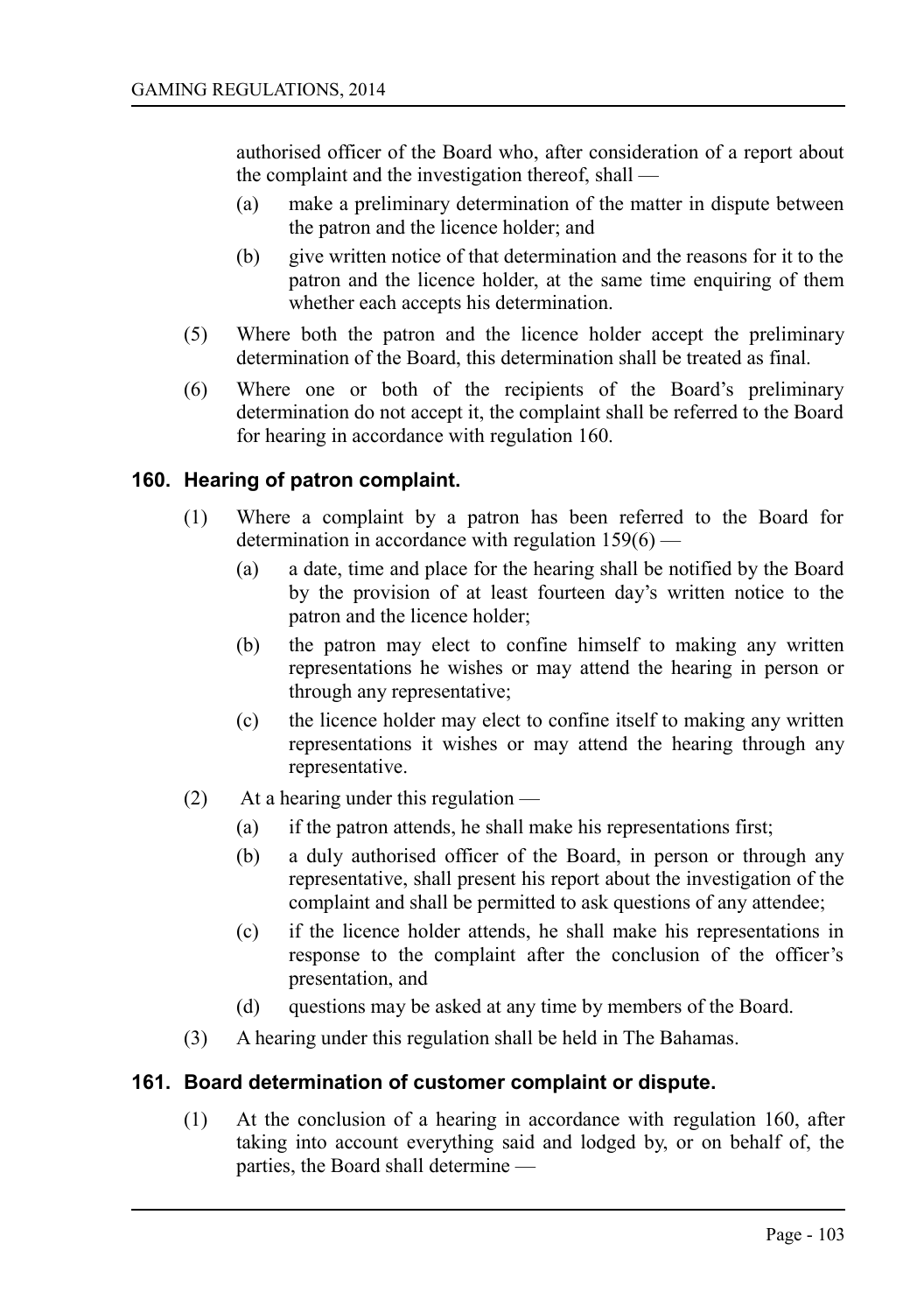- (a) whether the patron's complaint has been established in full or in part;
- (b) what steps, if any, to take in relation to the licence holder in accordance with the applicable provisions of these Regulations; and
- (c) whether to make any order about payment of the costs incurred by the Board or, as the case may be, the patron or the licence holder, in accordance with paragraphs (2) or (3).
- (2) In a case where the patron has appeared before the Board and it has determined that the complaint was frivolous, vexatious or manifestly illfounded, the Board may direct the patron to pay —
	- (a) a contribution towards the expenses incurred by the Board in determining the complaint; and
	- (b) if sought by the licence holder, a contribution to the costs incurred by it in appearing before the Board.
- (3) Where the Board determines that the patron's complaint has been established in full or in part, it may direct —
	- (a) as part of the resolution of the dispute, that the licence holder compensates the patron for all or some of the costs he has incurred in making and pursuing his complaint; and
	- (b) that the licence holder make a contribution towards the expenses incurred by the Board in determining the complaint.
- (4) The Board shall give the patron and the licence holder written notice of its decision under this regulation and of the reasons for it.

# CHAPTER 34: FINANCIAL ACCOUNTS AND REPORTS

# **162. Keeping of accounts.**

The holder of an interactive gaming licence shall —

- (a) keep accounting records that accurately record and explain the transactions and financial position for the operations conducted under its restricted interactive gaming licence; and
- (b) keep the accounting records in a way that allows
	- (i) true and fair financial statements and accounts to be prepared from time to time; and
	- (ii) the financial statements and accounts to be conveniently and properly audited.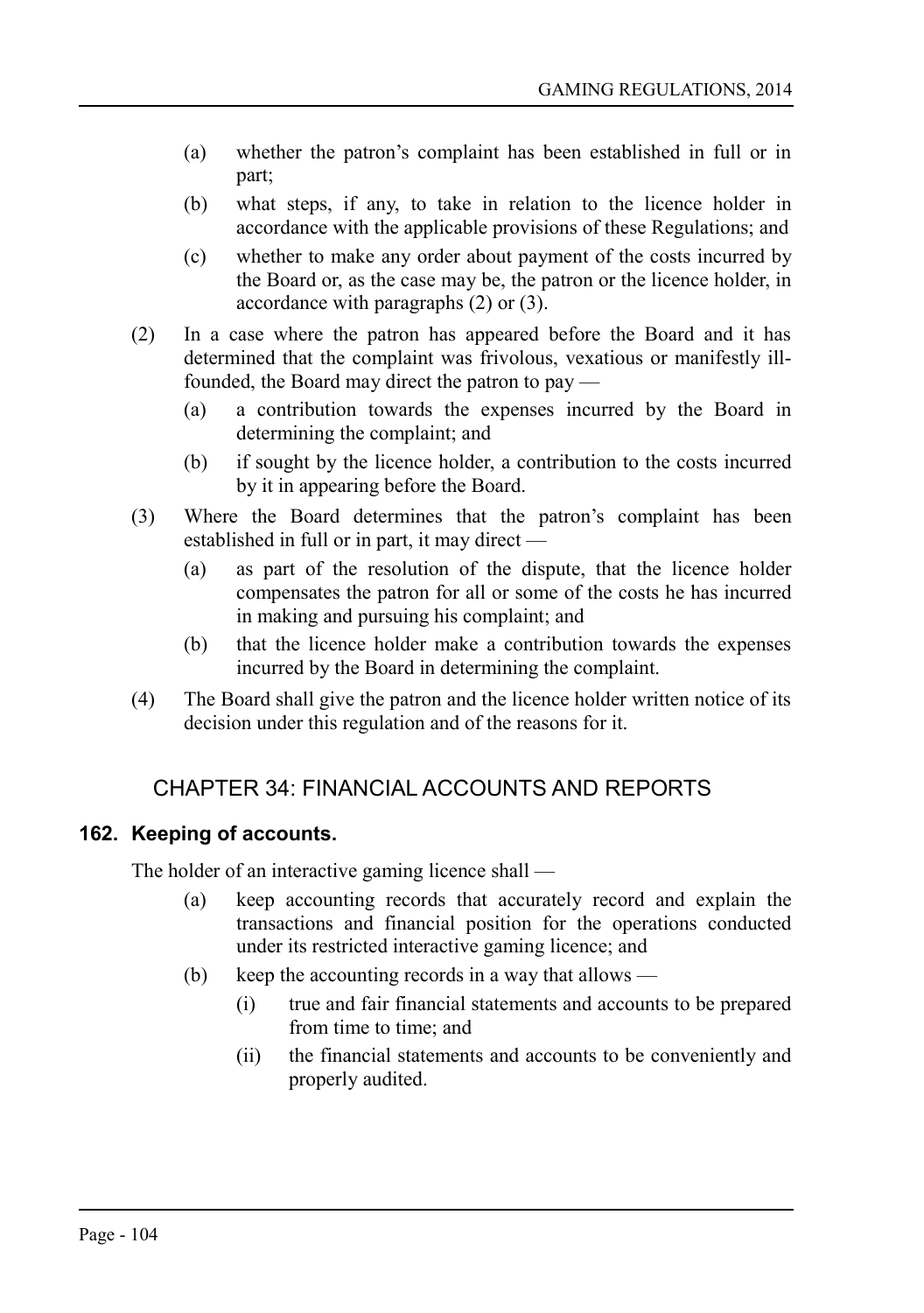#### **163. Periodic operational reports and management accounts.**

- (1) The holder of an interactive gaming licence shall by no later than the 20th day of the month submit to the Board a report in the format determined by the Board containing the details required by the Board in respect of such a report in respect of its operational performance under its restricted interactive gaming licence during the preceding calendar month.
- (2) A licence holder shall, by no later than thirty days after the end of each quarter of its financial year, submit to the Board a report in respect of its operations under its restricted interactive gaming licence during the preceding quarter in question.

#### **164. Financial ratios.**

- (1) The holder of an interactive gaming licence shall at all times satisfy such financial ratios as are established or approved by the Board in respect of its operations from time to time and notified to it in writing.
- (2) A licence holder shall by no later than the 20th day of the month submit to the Board a report in the format required by the Board detailing its financial position during the preceding calendar month by reference to the ratios required of it in accordance with paragraph (1).
- (3) A licence holder shall, with reference to the financial position disclosed in its report under paragraph (2), be required to satisfy the Board that it maintains such financial requirements and ratios established by the Board in respect of its operations from time to time and notified to it in writing.

#### **165. Submission of other reports.**

- (1) The holder of an interactive gaming licence shall furnish such other reports to the Board as required by this regulation about the operations conducted under its restricted interactive gaming licence.
- (2) A report under this regulation shall be given at the time stated in a written notice given to the licence holder by the Board.
- (3) The Board may, by written notice given to a licence holder, require it to provide the Board with further information specified in the notice within the time specified in the notice, being information that the Board reasonably requires in order to acquire a proper appreciation of the operations of the licence holder.

#### **166. Audit of operations.**

As soon as practicable after the end of the financial year, the holder of an interactive gaming licence shall cause the books, accounts and financial statements for the operations conducted under its restricted interactive gaming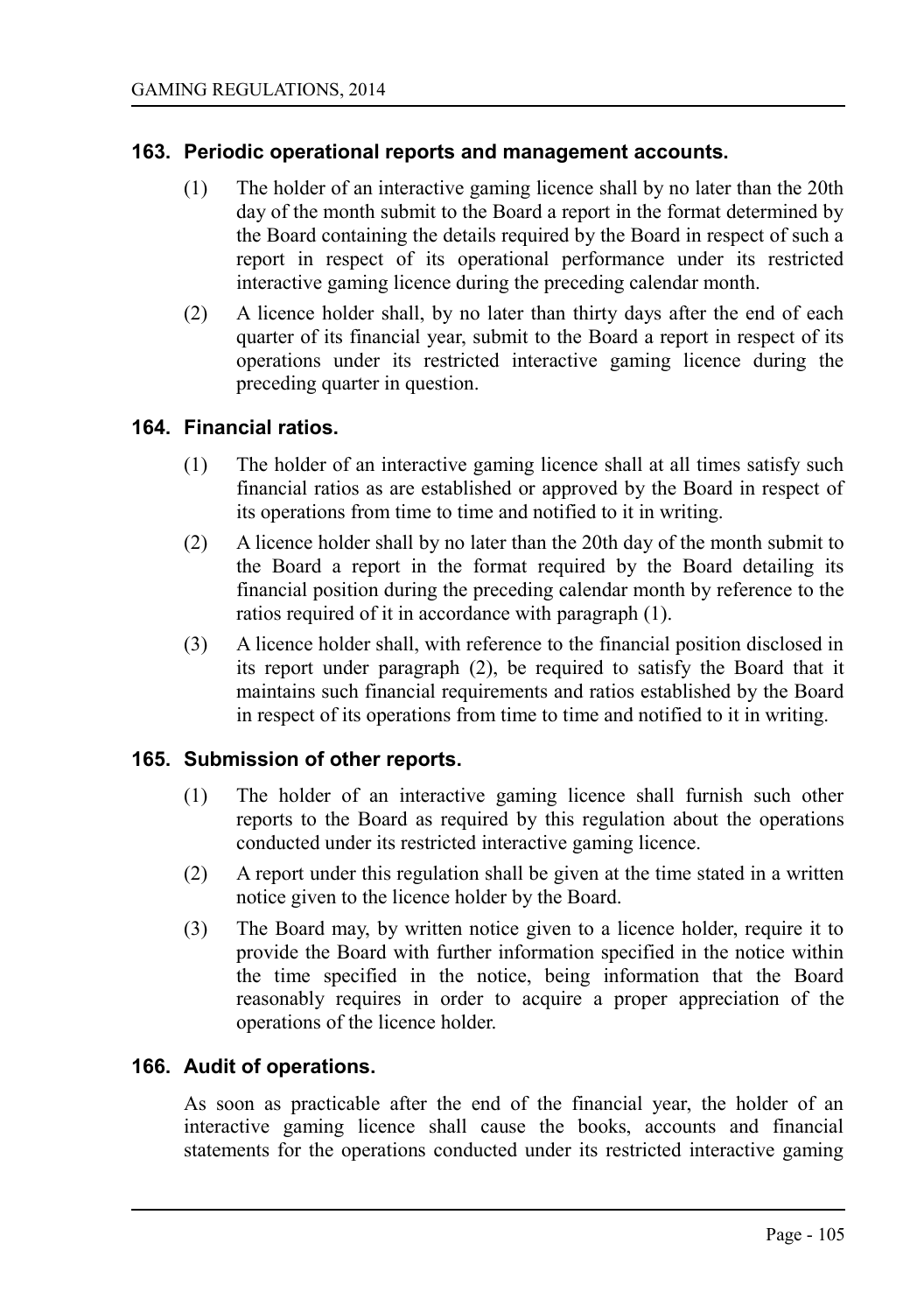licence for the financial year to be audited by the auditors for which approval has been given as part of its approved internal control system.

# **167. Audit report.**

- (1) The holder of an interactive gaming licence shall provide a copy of the audited financial statements and any auditors' report following an audit conducted under regulation 166 to the Board —
	- (a) within four months after the end of the financial year to which the audit relates; or
	- (b) within such longer period of time as the Board shall determine following an application made to it in accordance with paragraph (2).
- (2) If a licence holder believes that it will not be able to comply with paragraph (1), it may, by making application to the Board by letter signed by a duly authorised officer, seek an extension of the time within which a copy of its audited financial statements and any auditor's report must be supplied.
- (3) An application under paragraph  $(2)$ 
	- (a) shall be made no earlier than one month before the expiry of the time within which a copy of the audited financial statements and any auditor's report must be supplied; and
	- (b) shall set out the reasons why the copy of the audited financial statements and any auditor's report is currently incapable of being supplied.
- (4) The Board shall give the licence holder written notice of its decision under this regulation and of the reasons for it.

# **168. Further information following audit.**

Upon receiving a copy of a report provided in accordance with regulation 167, the Board may, by written notice to the holder of an interactive gaming licence, require the licence holder to provide the Board with such further information as is specified in the notice within the time specified in the notice about any matter relating to the licence holder's operations specified in the audit report.

# CHAPTER 35: MONITORING AND INVESTIGATIONS

# **169. Monitoring operations.**

(1) The Board may at any time carry out monitoring of any aspect of the operations of the holder of a licence referred to in this Part.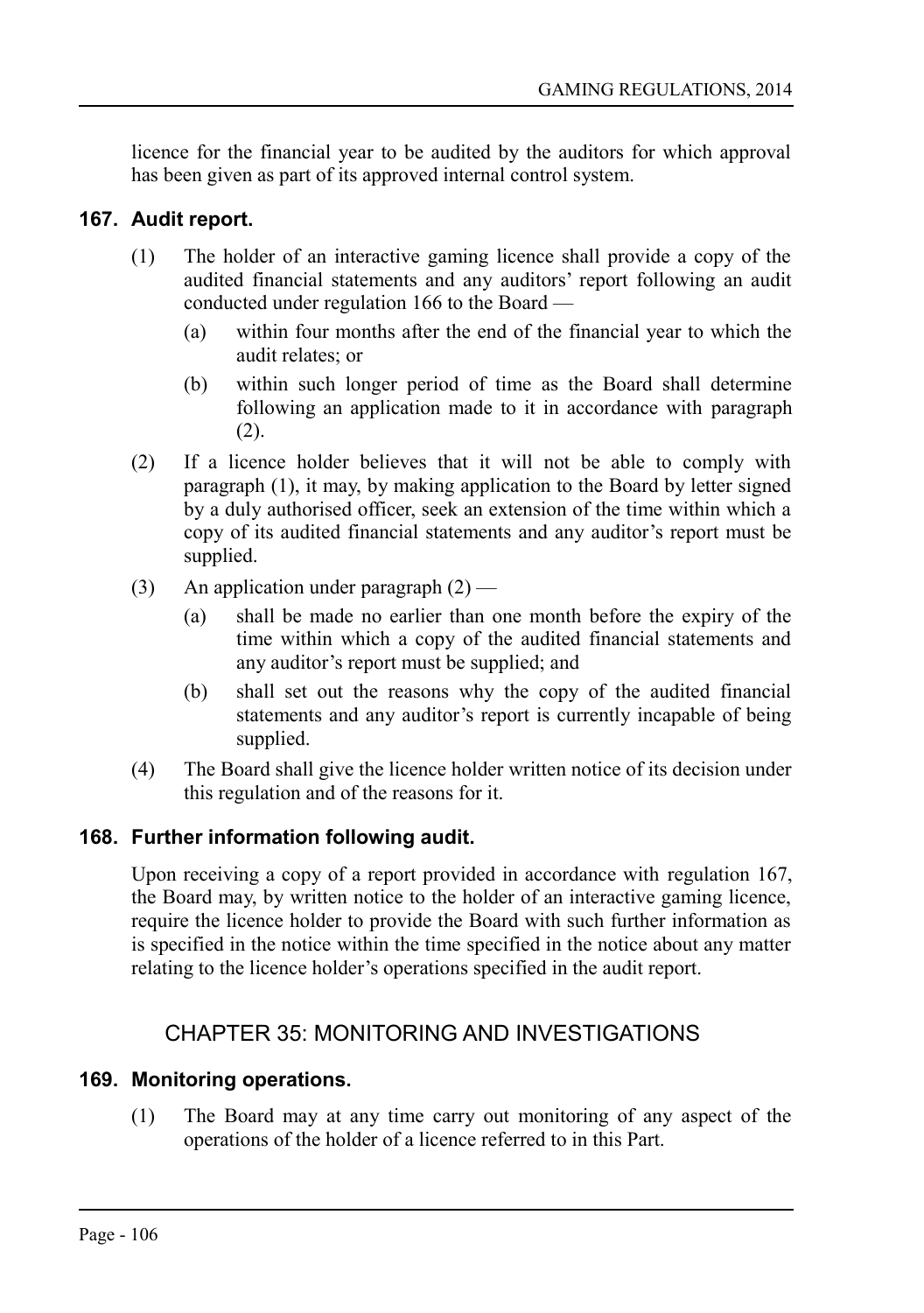- (2) Without prejudice to the generality of paragraph (1), for the purpose of monitoring its operations under a restricted interactive gaming licence, the licence holder shall —
	- (a) at the request of the Board, do anything reasonably necessary to allow an employee or agent of the Board to carry out such monitoring, including, without limitation, providing, or facilitating access to, any information or material held by the licence holder, and
	- (b) be deemed to have authorised an employee or agent of the Board to obtain directly from a licensed supplier information or material in respect of the licensee's operations which is held by that licence holder.

### **170. Presence at certain operations.**

In order to ensure the integrity of the conduct of gaming under an restricted interactive gaming licence, the Board may, by written notice given to the licence holder, direct such licence holder not to do a stated thing in relation to any aspect of the operations conducted, or to be conducted, under its restricted interactive gaming licence unless an employee or agent of the Board is present.

### **171. Inspecting operations.**

- (1) Without prejudice to the generality of regulation 169, the Board may conduct an ordinary investigation by way of an inspection of the operations of a licence holder at any time.
- (2) The Board shall by notice in writing to the licence holder inform the licence holder that an inspection will be conducted, when it will be conducted and the reasons for the inspection.

#### **172. Inspection report.**

On completion of an inspection in accordance with regulation 171, a report containing details of the inspection and the assessment made regarding the conduct of its operations by the licence holder, shall be prepared by a duly authorised officer of the Board for submission —

- (a) to the licence holder, indicating what steps, if any, the licence holder might wish to take to improve its performance; and
- (b) to the Board for its consideration.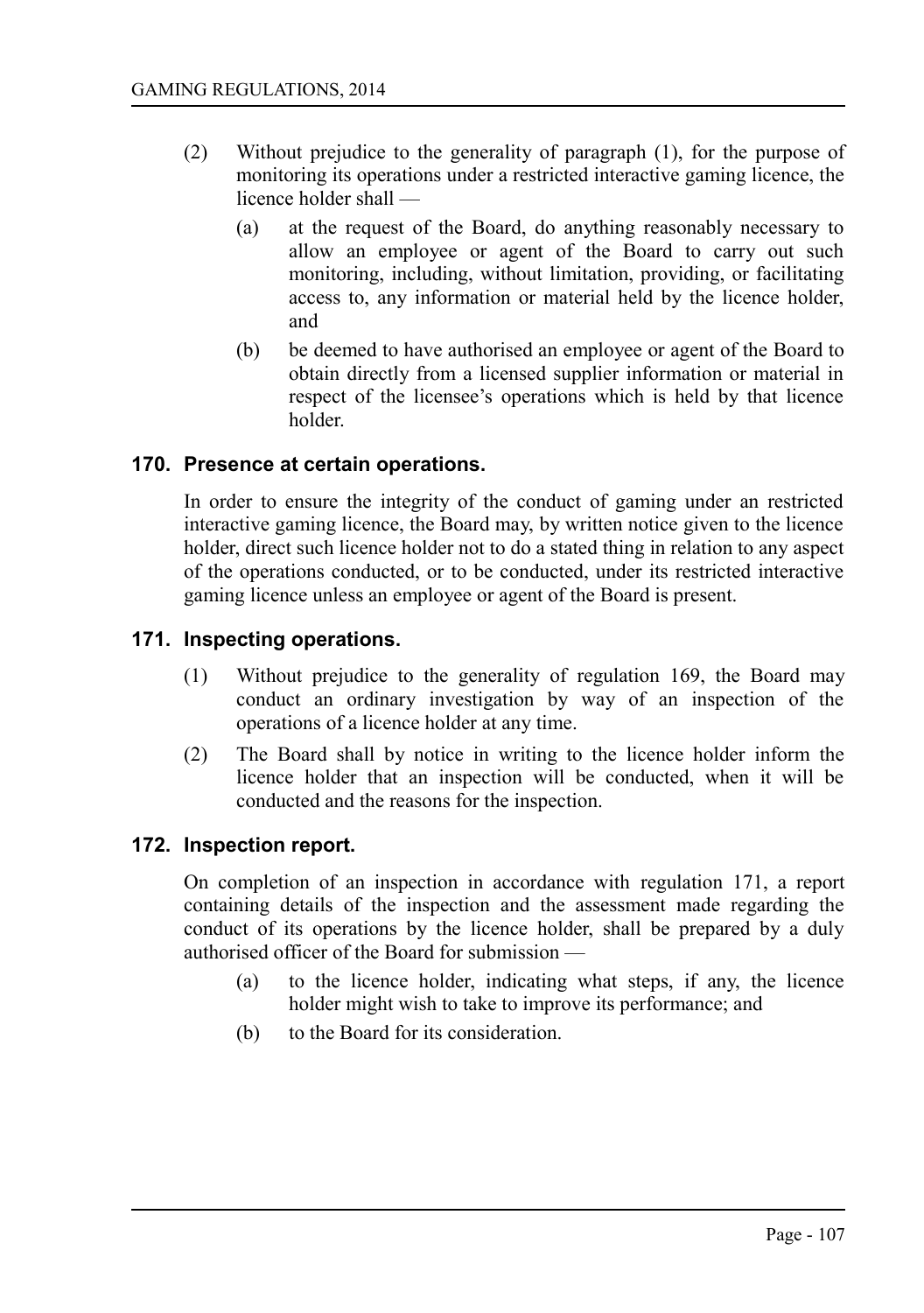# **PART XII - APPEALS TO THE MINISTER**

# CHAPTER 36: PROCEDURE UPON APPEAL

### **173. Notification and determination of appeals.**

- (1) Any person referred to in sections  $48(12)$ ,  $49(8)$ ,  $76(3)$  or  $83(7)$  of the Act must, within thirty days of the decision of the Board in relation to which an appeal to the Minister is sought, cause to be served on the Board and the Minister, a notice of appeal.
- (2) A notice of appeal referred to in paragraph (1) shall
	- (a) be signed by the appellant and reflect the date of signature thereof;
	- (b) be lodged with the Board and the Minister within three days of the date of signature thereof; and
	- $(c)$  set forth in full
		- (i) the date of the decision appealed against;
		- (ii) the nature of the decision appealed against; and
		- (iii) the grounds for the appeal.
- (3) The Board must, within one week of receipt of a notice of appeal referred to in this regulation, cause to be served on the appellant and the Minister, a notice in which it —
	- (a) may oppose the appeal;
	- (b) may decline to oppose the appeal and abide the decision of the Minister in relation to the appeal;
	- (c) shall set forth the facts of the matter, the applicable law, and the reasons for the decision appealed against; and
	- (d) shall furnish the responsible Member with such additional information as in its view can reasonably be expected to assist the Minister in deciding the appeal.
- (4) Within three weeks of receipt of the documentation referred to in paragraph (3), the Minister shall consider the appeal, and may —
	- (a) resolve to uphold the appeal, in whole or in part and to set aside, in whole or in part, the decision of the Board, subject to such conditions as the Minister may impose;
	- (b) resolve to dismiss the appeal, and to uphold the decision of the Board;
	- (c) request further information from either the Board or the appellant or both, within such period as the Minister shall specify, and suspend the final consideration of the appeal pending the provision of that information.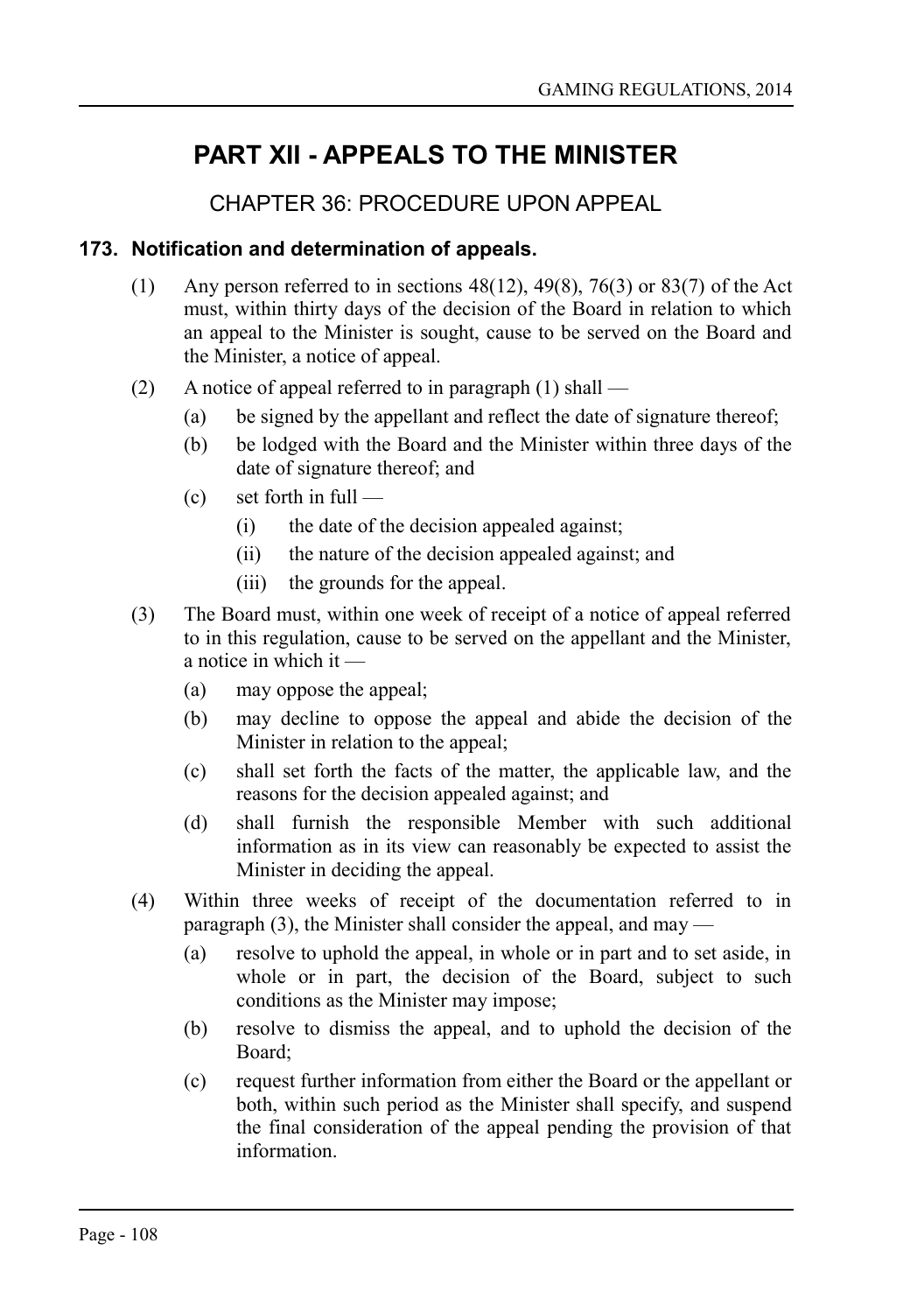- (5) If, after final consideration of an appeal, the Minister resolves to uphold the appeal in whole or in part, but subject to conditions, the Minister shall notify the Board in writing of —
	- (a) the decision taken regarding the appeal; and
	- (b) any conditions to which such decision is proposed to be made subject, and the Board shall forthwith notify the appellant accordingly.
- (6) An applicant in receipt of a notification referred to in paragraph (5) shall, within two weeks of the date of receipt thereof, be entitled to make representations to the Minister regarding any conditions referred to in paragraph  $(5)(b)$ .
- (7) The Minister shall, after considering any representations made under paragraph (6), advise the Board in writing as to the conditions to which the decision on the appeal shall be subject.
- (8) Upon conclusion of the procedures referred to in paragraphs (6) and (7), where applicable, or if the appellant fails to make the representations referred to in paragraph (6), the Board shall communicate the decision on the appeal, and the conditions to which such decision is subject, to the applicant.
- (9) If, after final consideration of an application, the Minister resolves to dismiss the appeal, the Minister shall notify the Board and the applicant in writing of —
	- (a) the refusal of the application; and
	- (b) the reasons for such refusal.
- (10) The Minister may decide the appeal on the papers or may, but shall not be obliged to, call for such evidence as he may consider necessary for the purposes of deciding the appeal.

# **PART XIII - RESPONSIBLE GAMING**

## CHAPTER 37: MEASURES TO PROMOTE RESPONSIBLE GAMING

#### **174. Responsible gaming measures.**

- (1) The holder of a licence referred to in section  $23(1)(a)$ , (b), (c), (d) and (f) of the Act shall promote responsible gaming by —
	- (a) formulating a written plan detailing the strategies to be employed by it to promote responsible gaming;
	- (b) reviewing and measuring its compliance with the plan referred to in paragraph (a) on a quarterly basis, and submitting written reports to the Board in respect of each such review;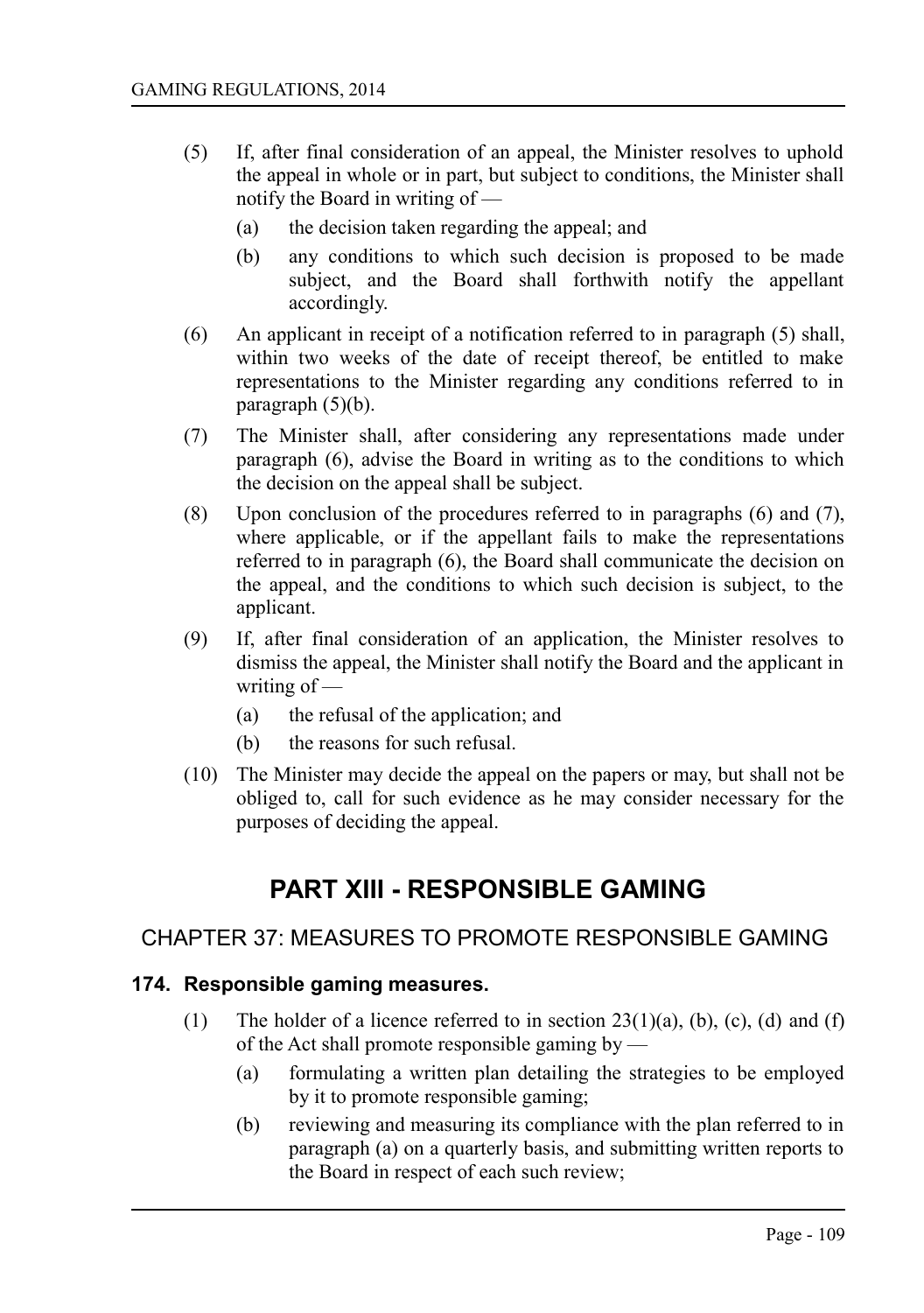- (c) providing its employees with training in relation to the phenomenon of problem gaming and strategies to address same;
- (d) ensuring the ongoing availability of application forms for exclusion from gaming on its licensed premises, as contemplated in section 74 of the Act;
- (e) developing strategies to ensure public education in the context of responsible gaming; and
- (f) adopting a Code of Conduct in relation to responsible gaming incorporating provision for the various measures listed in this paragraph.
- (2) The holder of a licence referred to in this regulation must ensure that a notice informing the public of the phenomenon of compulsive or problem gaming, in such format as the Board may approve, is prominently displayed at every entrance within the premises which permits access to any designated area where betting or gaming takes place.
- (3) The holder of a licence referred to in this regulation shall ensure that there is on the licensed premises concerned, an adequate supply of pamphlets for public reference and use, concerning the phenomenon of compulsive or problem gaming, which shall contain, at a minimum —
	- (a) a description of the phenomenon of compulsive or problem gaming; and
	- (b) an outline of the commonest symptoms of compulsive or problem gaming.

# **PART XIV - NOTICES, ORDERS AND RESOLUTIONS**

## CHAPTER 38: SERVING OF NOTICES, ORDERS OR RESOLUTIONS

## **175. Serving of notices, orders or resolutions.**

- (1) Any notice, order or resolution to be served on a person within or outside of The Bahamas by the Board under the Act or these Regulations shall be in writing and shall be served —
	- (a) by personal delivery;
	- (b) by leaving a copy at the person's last known address or his place of residence, employment or business;
	- (c) in the case of a company, by delivering a copy to its registered office or its principal place of business;
	- (d) by registered mail;
	- (e) by facsimile transmission; or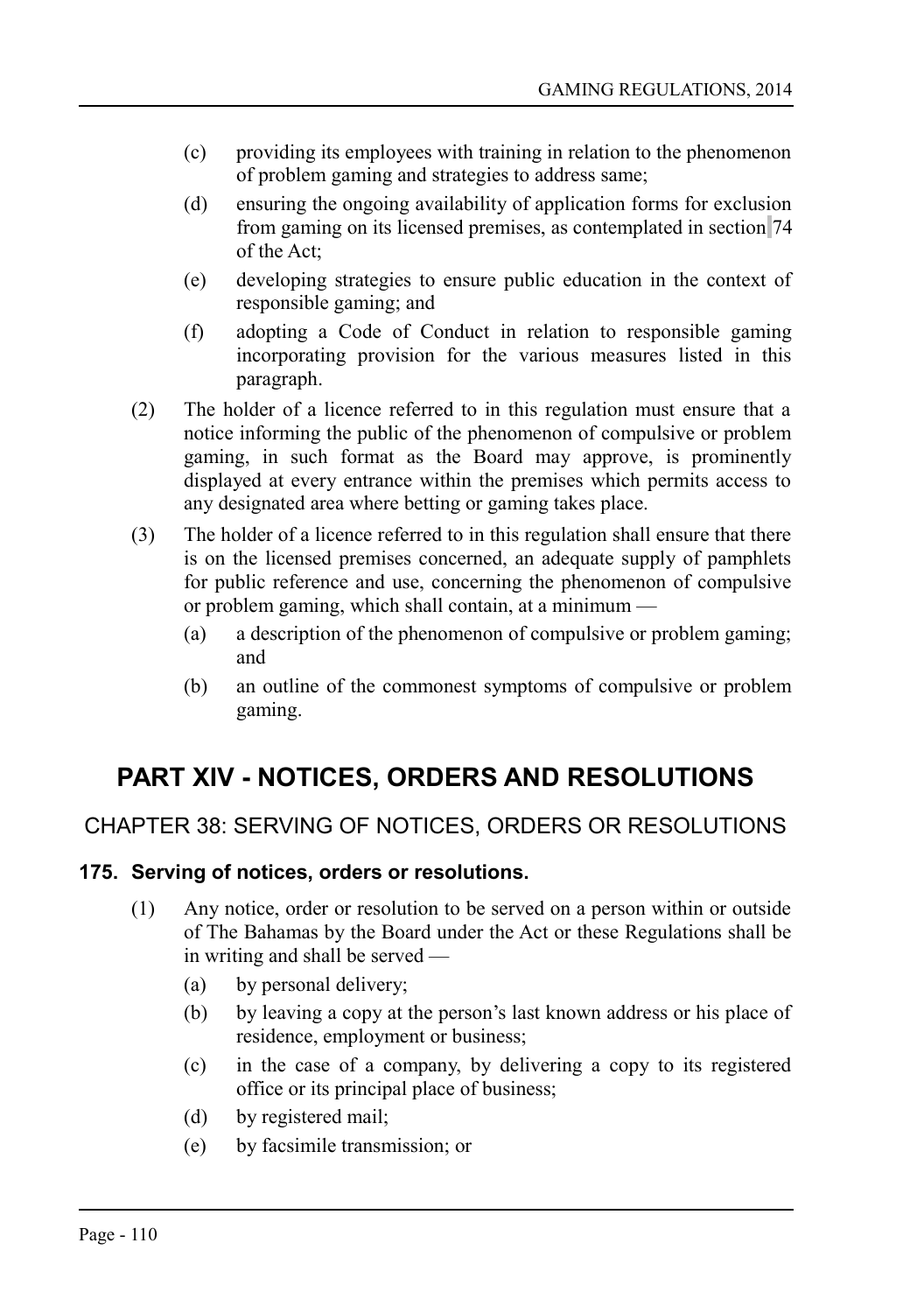- (f) by electronic mail.
- (2) Any notice, order or resolution served under paragraph  $(1)(d)$ , (e) or  $(f)$ shall be deemed to have been received, in the case of registered mail, to an address within The Bahamas, seven days after it has been posted or to an address outside The Bahamas, within fifteen days after it has been posted, or, in the case of facsimile or electronic mail transmission, at 10:00 on the first business day following the date of transmission.

# **PART XV – FEES**

- (1) All fees contemplated in this Part exclude the costs of investigation by the Board of the application to which such fees pertain.
- (2) For the purposes of this Part
	- **"small casino"** means a casino with a gaming area of less than five thousand square feet;
	- **"medium casino"** means a casino with a gaming area of five thousand or more square feet, but less than ten thousand square feet; and
	- **"large casino"** means a casino with a gaming area of or in excess of ten thousand square feet.

## **176. New licence application fee.**

The new licence application fees payable under section 38(1) of the Act are as follows —

| <b>KIND OF LICENCE</b>                | NEW LICENCE APPLICATION FEE<br>$(\$)$ |
|---------------------------------------|---------------------------------------|
| Gaming licence                        | 5,000.00                              |
| Proxy gaming licence                  | 2,000.00                              |
| Mobile gaming licence                 | 2,000.00                              |
| Restricted interactive gaming licence | 3,500.00                              |
| Junket operator licence               | 1,000.00                              |
| Supplier licence                      | 1,000.00                              |
| Key employee licence                  | 250.00                                |
| Gaming employee licence               | 150.00                                |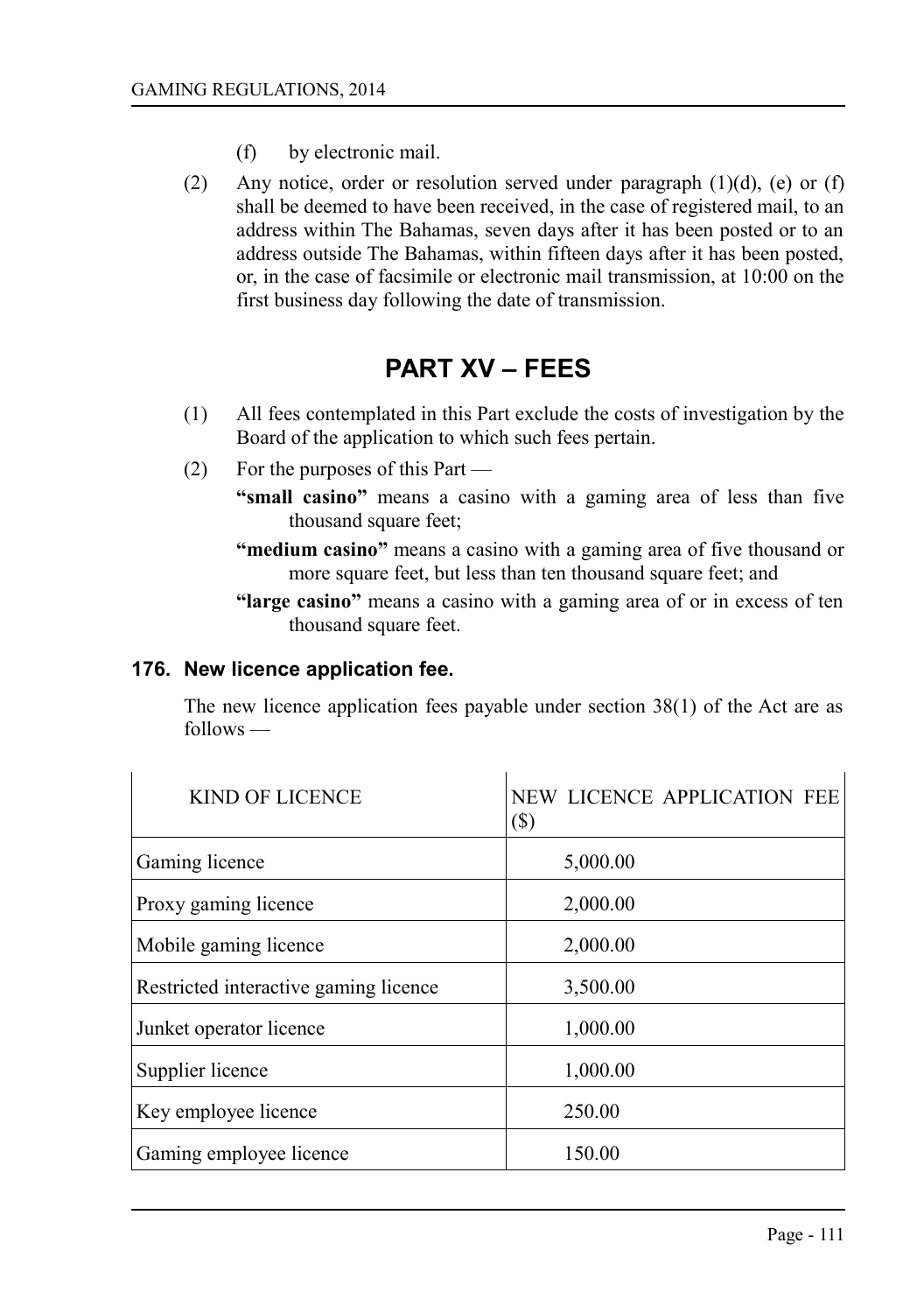| 00.00 |
|-------|
|       |

## **177. Annual licence and monitoring fees.**

The annual licence and monitoring fee payable under section 38(2) of the Act are as follows —

| <b>KIND OF LICENCE</b>                  | <b>LICENCE</b><br><b>AND</b><br><b>ANNUAL</b><br><b>MONITORING FEE (\$)</b> |  |
|-----------------------------------------|-----------------------------------------------------------------------------|--|
| Gaming licence*                         |                                                                             |  |
| Small casino                            | 100,000.00                                                                  |  |
| Medium casino                           | 250,000.00                                                                  |  |
| Large casino                            | 500,000.00                                                                  |  |
| Proxy gaming licence**                  |                                                                             |  |
| Large casino                            | 80,000.00                                                                   |  |
| Medium or small casino                  | 30,000.00                                                                   |  |
| Mobile gaming licence**                 |                                                                             |  |
| Large casino                            | 80,000.00                                                                   |  |
| Medium or small casino                  | 30,000.00                                                                   |  |
| Restricted interactive gaming licence** |                                                                             |  |
| Large casino                            | 150,000.00                                                                  |  |
| Medium or small casino                  | 40,000.00                                                                   |  |
| Junket operator licence                 | 600.00                                                                      |  |
| <b>Supplier licence</b>                 |                                                                             |  |
| Company                                 | 5,000.00                                                                    |  |
| Key employee licence                    | 120.00                                                                      |  |
| Gaming employee licence                 | 80.00                                                                       |  |

\*These annual licence and monitoring fees are payable in respect of —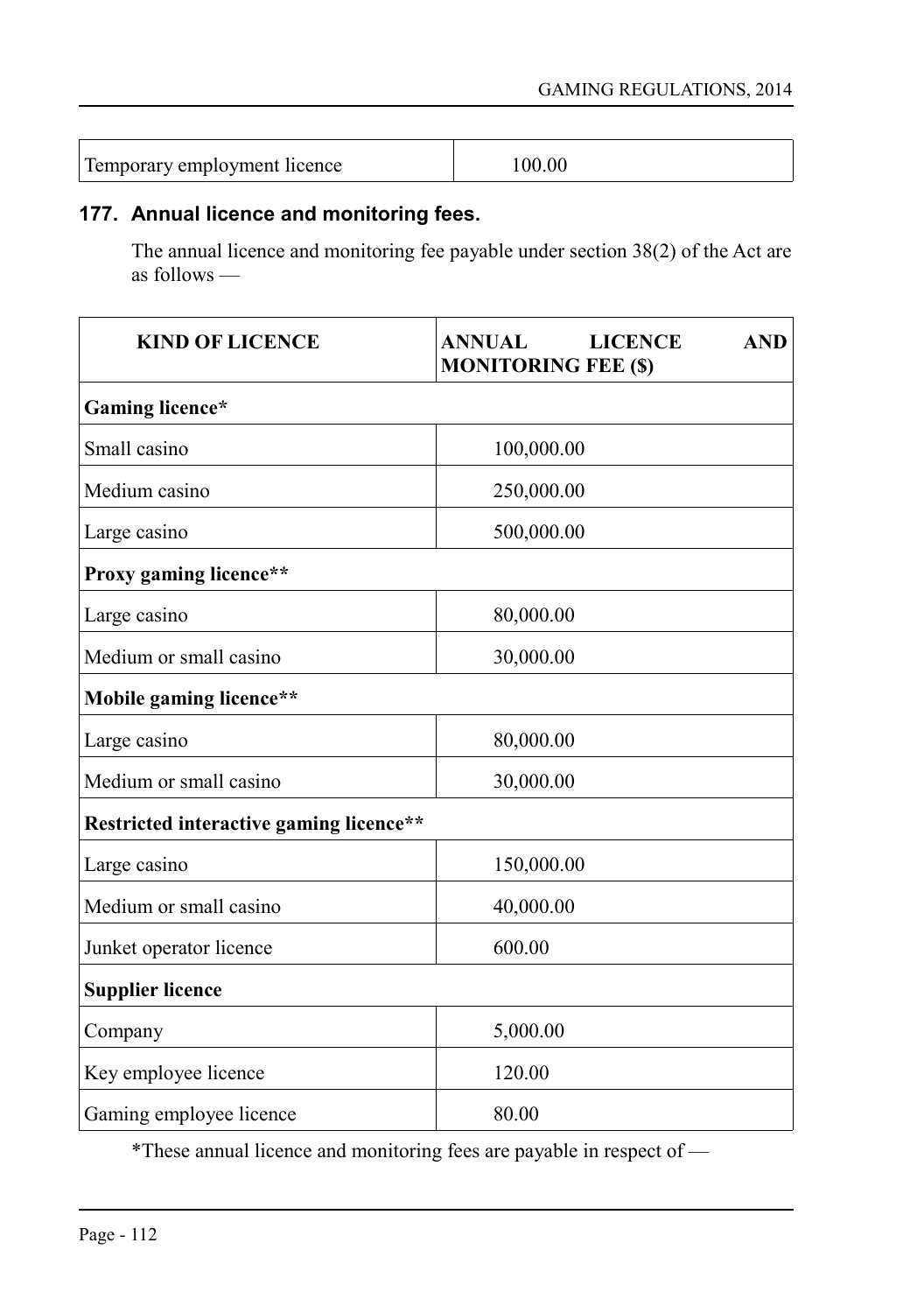(a) any gaming licence granted after the effective date; or

(b) the holder of any gaming licence in force as at the effective date, upon the expiration of any Heads of Agreement referred to in section 85(8) of the Act.

\*\*These fees are not covered by the Heads of Agreement referred to in section 85(8) of the Act, and shall be payable by the licence holders to which they pertain as of the effective date.

#### **178. Application for the transfer or removal of a licence.**

The application fees under section  $36(2)(a)$  of the Act are as follows —

| <b>KIND OF LICENCE</b>                               | <b>APPLICATION FEE (\$)</b> |
|------------------------------------------------------|-----------------------------|
| Gaming licence                                       | 100.00                      |
| Proxy gaming licence                                 | 100.00                      |
| Mobile gaming licence                                | 100.00                      |
| Restricted interactive gaming licence                | 100.00                      |
| Key employee licence (to other licensed<br>premises) | 20.00                       |
| Gaming employee licence                              | 20.00                       |

#### **179. Application for a certificate of suitability as a junket representative.**

The application fees payable under section 43(3) of the Act are as follows—

| CERTIFICATE OF SUITABILITY<br><b>REQUIRED IN RESPECT OF:</b> | <b>APPLICATION FEE (\$)</b> |
|--------------------------------------------------------------|-----------------------------|
| Junket representative                                        | 250.00                      |

#### **180. Renewal of certificate of suitability as a junket representative.**

The renewal fees payable under section  $43(6)(b)$  of the Act are as follows—

| CERTIFICATE OF SUITABILITY<br><b>REQUIRED IN RESPECT OF:</b> | <b>RENEWAL FEE (\$)</b> |
|--------------------------------------------------------------|-------------------------|
| Junket representative                                        | 150.00                  |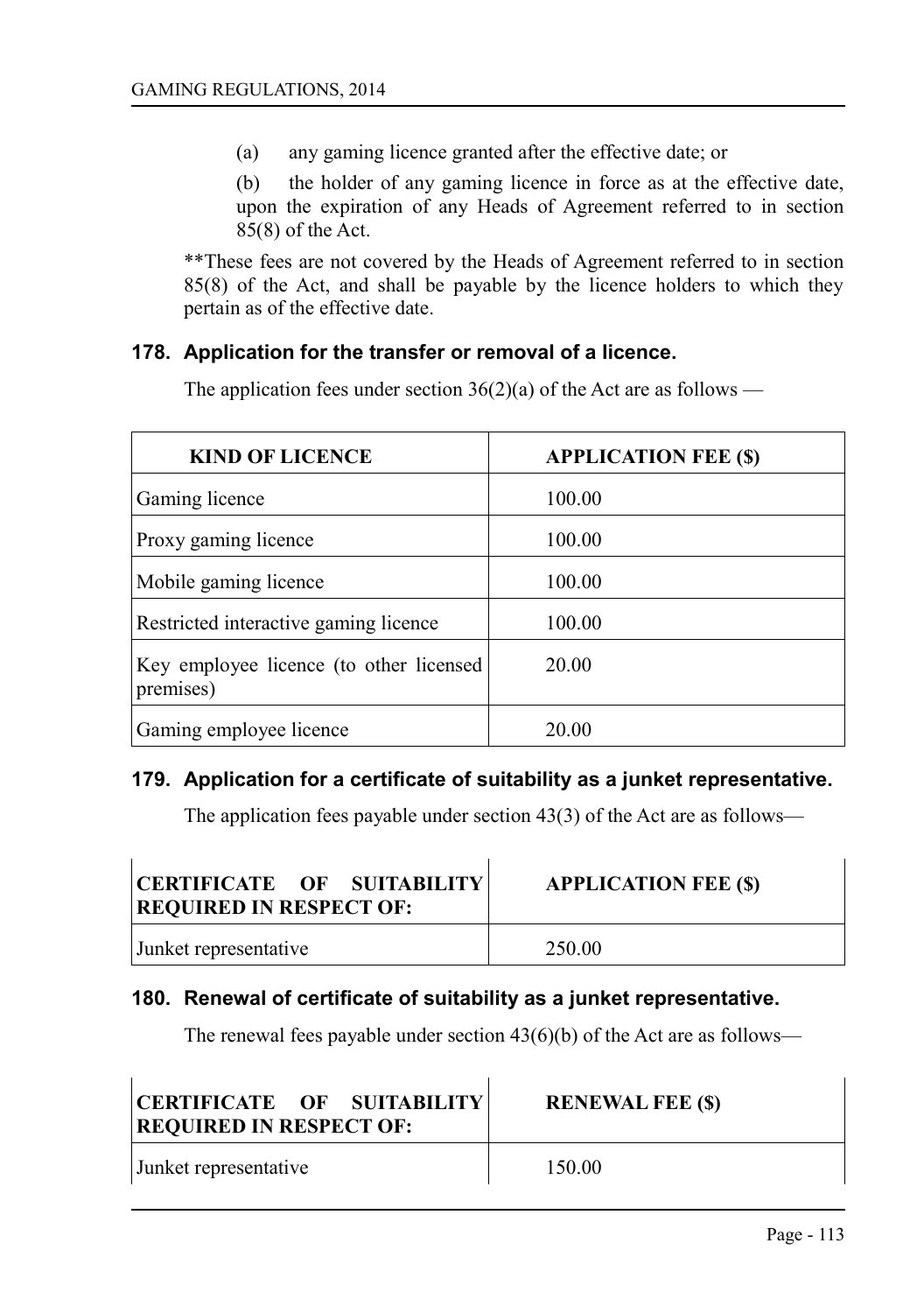## **181. Application for a certificate of suitability to hold a financial interest in a licence holder or to have significant control over an independent testing laboratory.**

The application fees payable under sections 48(1) and 48(7) of the Act are as follows—

| <b>KIND OF LICENCE/REGISTRATION TO</b><br>WHICH CERTIFICATE PERTAINS | <b>APPLICATION FEE (\$)</b> |
|----------------------------------------------------------------------|-----------------------------|
| Gaming licence                                                       | 2,000.00                    |
| Proxy gaming licence                                                 | 2,000.00                    |
| Mobile gaming licence                                                | 2,000.00                    |
| Restricted interactive gaming licence                                | 2,000.00                    |
| Supplier licence                                                     | 100.00                      |
| Independent testing laboratory                                       | 2,000.00                    |

#### **182. Renewal of a certificate of suitability to hold a financial interest in a licence holder.**

The renewal fees payable under section  $48(6)(b)$  of the Act are as follows—

| <b>KIND OF LICENCE/REGISTRATION</b><br><b>CERTIFICATE</b><br>WHICH<br>TO<br><b>PERTAINS</b> | <b>RENEWAL FEE (\$)</b> |
|---------------------------------------------------------------------------------------------|-------------------------|
| Gaming licence                                                                              | 1,000.00                |
| Proxy gaming licence                                                                        | 1,000.00                |
| Mobile gaming licence                                                                       | 1,000.00                |
| Restricted interactive gaming licence                                                       | 1,000.00                |
| Junket operator licence                                                                     | 1,000.00                |

## **183. Application for a certificate of suitability as a third party contractor or gaming service provider.**

The application fees payable under sections 54(6) (read with section 55) and  $55(2)(b)$  of the Act are as follows—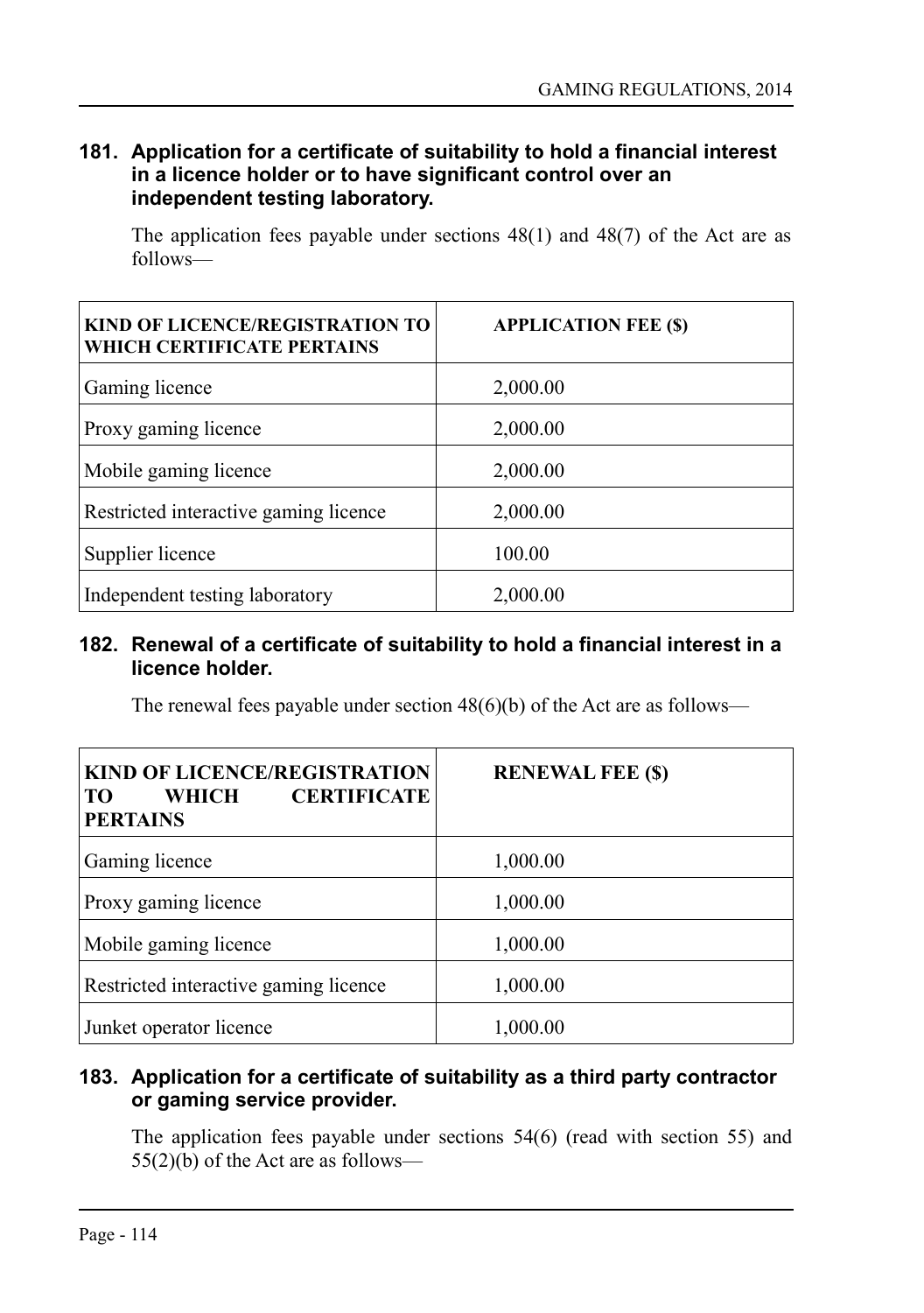| LICENCE TO WHICH<br><b>KIND</b><br>OF<br><b>CERTIFICATE PERTAINS</b> | <b>APPLICATION FEE (\$)</b> |  |
|----------------------------------------------------------------------|-----------------------------|--|
| <b>Gaming licence</b>                                                |                             |  |
| Third Party Contractor                                               | 300.00                      |  |
| Gaming Service Provider:                                             |                             |  |
| Small casino                                                         | 40,000.00                   |  |
| Medium casino                                                        | 40,000.00                   |  |
| Large casino                                                         | 200,000.00                  |  |
| <b>Proxy gaming licence</b>                                          |                             |  |
| Third Party Contractor                                               | 300.00                      |  |
| Gaming Service Provider:                                             |                             |  |
| Small or Medium casino                                               | 20,000.00                   |  |
| Large casino                                                         | 60,000.00                   |  |
| <b>Mobile gaming licence</b>                                         |                             |  |
| Third Party Contractor                                               | 300.00                      |  |
| Gaming Service Provider:                                             |                             |  |
| Small or Medium casino                                               | 20,000.00                   |  |
| Large casino                                                         | 60,000.00                   |  |
| Restricted interactive gaming licence                                |                             |  |
| Third Party Contractor                                               | 300.00                      |  |
| Gaming Service Provider:                                             |                             |  |
| Small or Medium casino                                               | 40,000.00                   |  |
| Large casino                                                         | 100,000.00                  |  |

## **184. Renewal of a certificate of suitability as a third party contractor or gaming service provider.**

The renewal fees payable under section 54, read with section 55(4)(b) of the Act are as follows—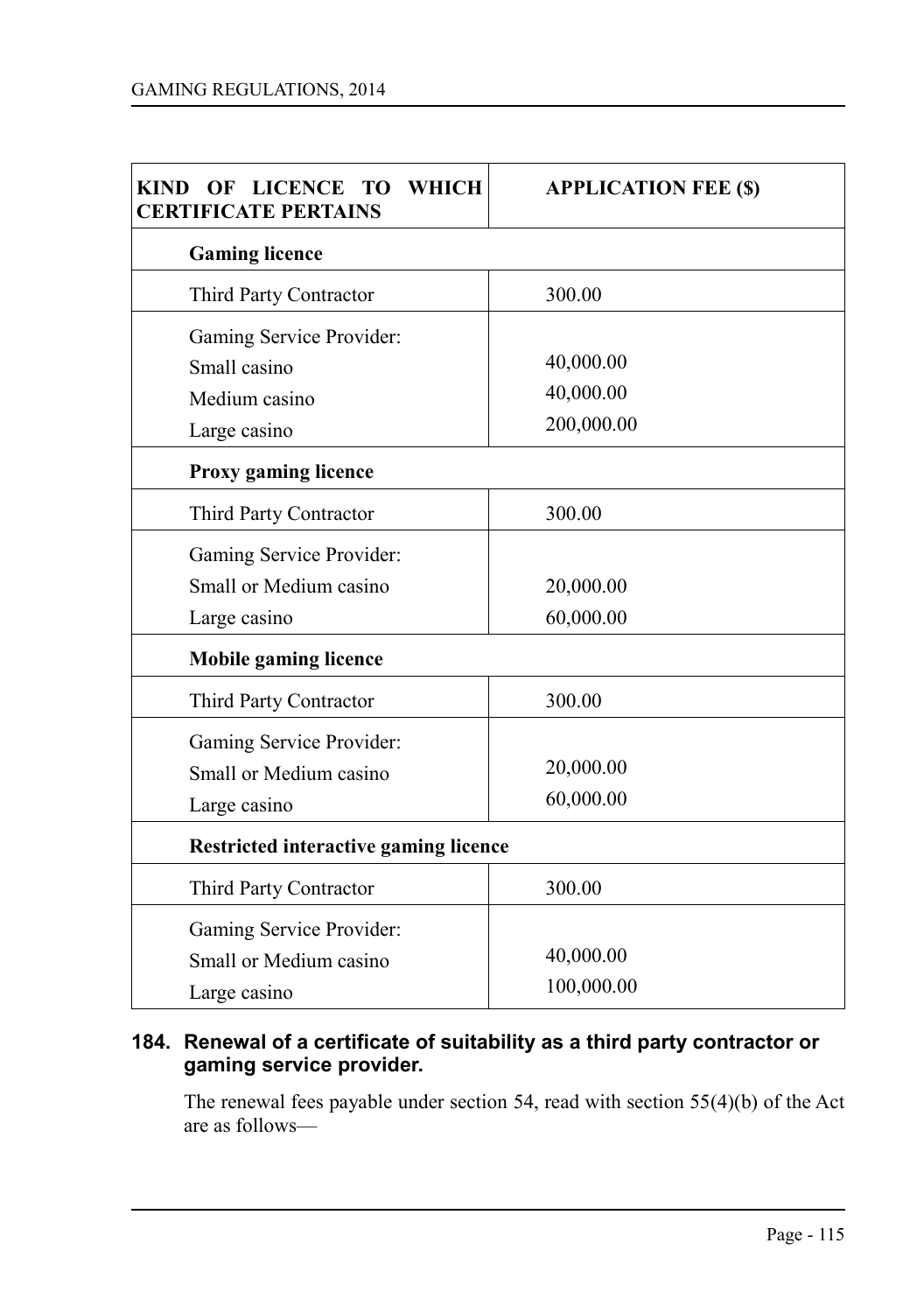| OF LICENCE TO WHICH<br>KIND<br><b>CERTIFICATE PERTAINS</b> | <b>RENEWAL FEE (\$)</b> |  |
|------------------------------------------------------------|-------------------------|--|
| <b>Gaming licence</b>                                      |                         |  |
| Third Party Contractor                                     | 150.00                  |  |
| Gaming Service Provider:                                   |                         |  |
| Small casino                                               | 20,000.00               |  |
| Medium casino                                              | 20,000.00               |  |
| Large casino                                               | 60,000.00               |  |
| Proxy gaming licence                                       |                         |  |
| Third Party Contractor                                     | 150.00                  |  |
| Gaming Service Provider:                                   |                         |  |
| Small casino                                               | 20,000.00               |  |
| Medium casino                                              | 20,000.00               |  |
| Large casino                                               | 60,000.00               |  |
| <b>Mobile gaming licence</b>                               |                         |  |
| Third Party Contractor                                     | 150.00                  |  |
| Gaming Service Provider:                                   |                         |  |
| Small casino                                               | 20,000.00               |  |
| Medium casino                                              | 20,000.00               |  |
| Large casino                                               | 60,000.00               |  |
| <b>Restricted interactive gaming licence</b>               |                         |  |
| Third Party Contractor                                     | 150.00                  |  |
| Gaming Service Provider:                                   |                         |  |
| Small casino                                               | 25,000.00               |  |
| Medium casino                                              | 25,000.00               |  |
| Large casino                                               | 75,000.00               |  |

## **185. Registration of independent testing laboratories.**

The fees referred to in regulation 46 are as follows—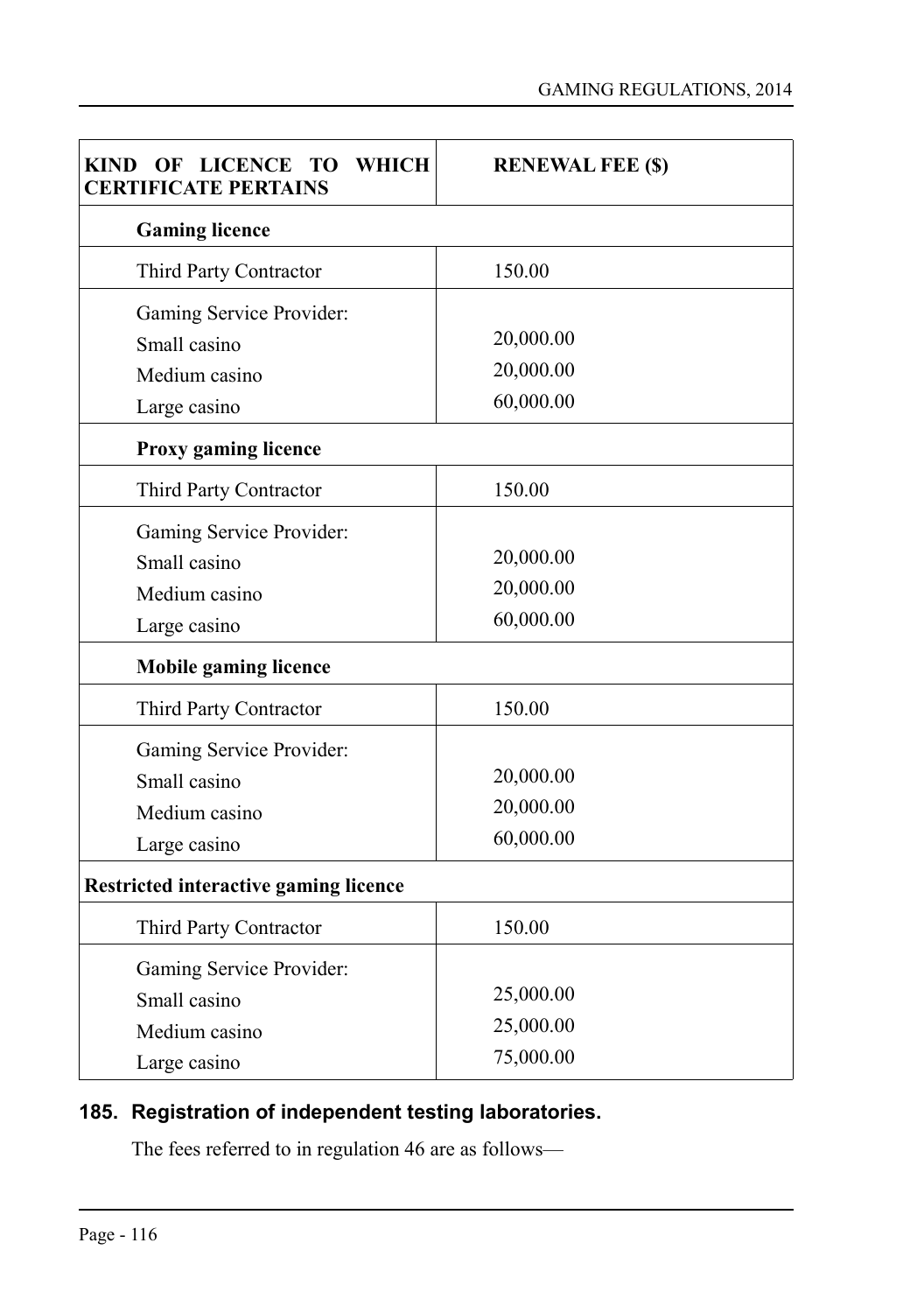| <b>TYPE OF APPLICATION</b>                                                                                         | <b>FEE PAYABLE (\$)</b> |
|--------------------------------------------------------------------------------------------------------------------|-------------------------|
| New application for registration                                                                                   | 4,000.00                |
| Annual registration fee                                                                                            | 2,000.00                |
| (Payable on date of first issue of<br>registration certificate and upon each<br>subsequent annual renewal thereof) |                         |

# **PART XVI - TAX, PENALTIES AND RELATED MATTERS**

#### **186. Interpretation.**

For the purposes of this Part, unless the context indicates otherwise—

**"adjusted gross revenue"** means—

- (a) except in regard to any game referred to in paragraphs (b), (c), and (d), the total amount of all bets accepted in The Bahamas and received by or accruing to a licence holder, which shall include all bets accepted by the holder of a proxy gaming licence, mobile gaming licence and a restricted interactive gaming licence, including the face value of any credit instrument accepted, and any payment received by or accruing to a licence holder as winnings in consequence of a take-back bet placed by such licence holder, less winnings paid out by a licence holder; provided that a bet shall be deemed to have been accepted by a licence holder at the licensed premises of such licence holder, if acceptance of the bet by the licence holder concludes the transaction;
- (b) in relation to any gambling game in which the licence holder is not a party to a bet, all amounts received by or accruing to the licence holder as compensation for conducting such a gambling game in The Bahamas;
- (c) in relation to any table games, other than those referred to in paragraph (b) above, conducted by a licence holder in The Bahamas, the table closing value, plus the table credit value, plus the value of any management decision made in favour of a patron, less the table opening value, less the table fill value, less the value of any jackpt payments not made from the table float; and
- (d) in relation to slot machines operated by a licence holder in The Bahamas, the total value of credits transferred to a slot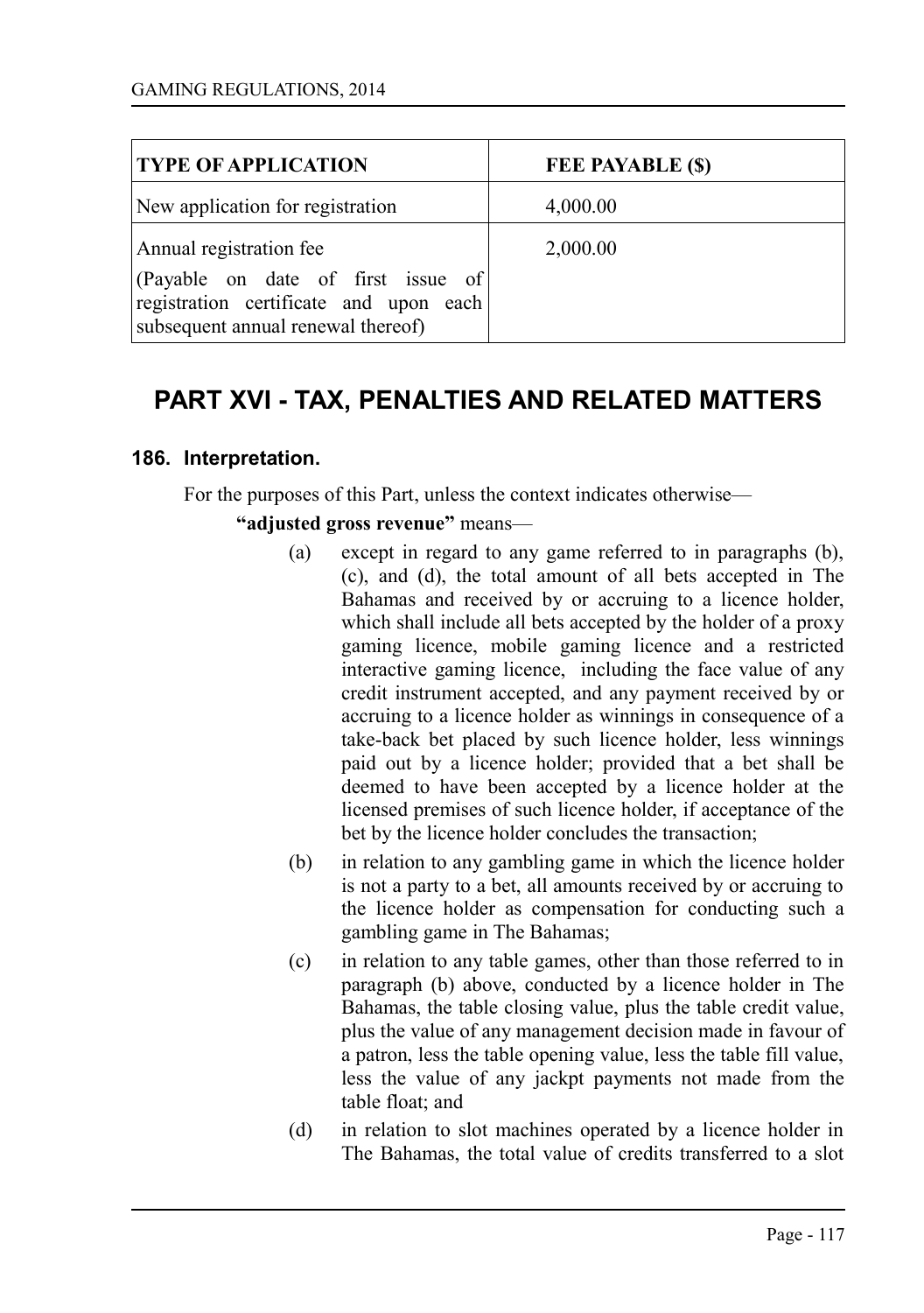machine from a patron card, plus the total ticket-in value, plus drop, plus the value of unclaimed credits, plus the value of testing money returned, plus the value of any management decision made in favour of a patron, less the total value of credits transferred from a slot machine to a patron card, less the total ticket-out value, less fills to the slot machine, less jackpot winnings, less the value of unclaimed credits, less the value of testing money used;

#### **"admissible deductions"** means—

- (a) the amount of any take-back bet proven to have been placed by a licence holder; provided that the said amount shall not exceed the licence holder's commitment in respect of the bet or bets covered by such take-back bet; and
- (b) the amount of any debts due to the licence holder which have during the tax period become bad in consequence of the nonpayment of such debts for a period of not less than 150 days or any form of insolvency, on condition that such amount is included in the current tax period or was included in previous tax periods in the licence holder's adjusted gross revenue;
- (c) any of the following provided by a licence holder by way of a promotion or an incentive to patrons to engage in further gaming:
	- (i) non-cashable vouchers, provided that proof of wagering thereof is produced;
	- (ii) such promotional merchandise or objects as the Board, with the concurrence of the Minister, may declare to be deductible for the purposes of gaming tax, having regard to the value thereof;
	- (iii) promotional credits, coupons or tickets provided that proof of wagering thereof is produced;
	- (iv) promotional chips and tokens, provided that such chips and tokens are distinguishable from other chips and tokens used in the casino environment, and that proof of wagering thereof is produced; and
	- (v) the opportunity to play a bonus or secondary feature, gambling game, or other gaming activity that does not require an additional wager to participate, provided that the amount of the amount initially wagered may not be deducted from the drop;
- (d) the amount of any negative taxable revenue accruing to a licence holder during any preceding tax period which is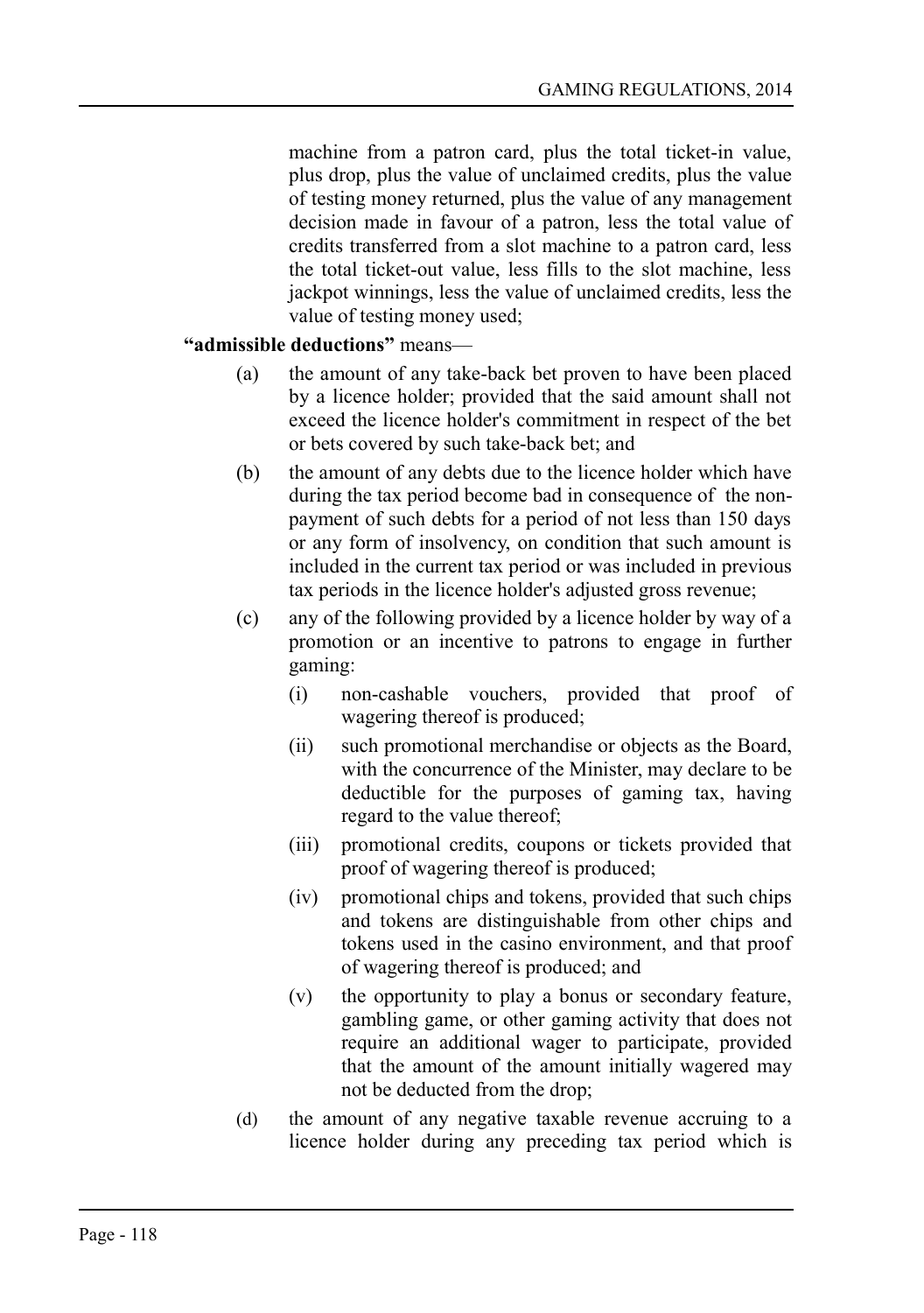permitted to be deducted in subsequent tax periods under Regulation 193;

#### **"drop"** means—

- (a) in relation to table games, other than those referred to in paragraph (b) of the definition of "adjusted gross revenue", the total amount of money, chips, tokens and other instruments of value contained in the drop boxes; and
- (b) in relation to slot machines, the total amount or value of money, credit instruments and, if applicable, tokens, removed from the drop box and canister, or for cash-less slot machines, the amount deducted from players' slot accounts as a result of slot machine play;

#### **"drop box"** means—

- (a) in relation to table games, a locked container permanently marked with the game, shift and number corresponding to a permanent number of the table, into which all currency exchanged for chips or tokens or credit instruments at the table and all other documents pertaining to transactions at the table must be placed; and
- (b) in relation to slot machines, a container in a locked portion of the machine or its cabinet used to collect the money, credit instruments and, if applicable, tokens, which are retained by the machine and are not used to make automatic pay-outs from the machine, which container is permanently marked with the number of the machine;

#### **"fills"** means—

- (a) in relation to table games, the issue of additional chips to the table; and
- (b) in relation to slot machines, the replenishment of coins or tokens in the hopper;
- **"hopper"** means a receptacle within a slot machine which receives until full, coins or tokens inserted into the machine and from which winnings are paid out if there are sufficient coins to do so;
- **"licence holder"** means any person who holds a gaming licence, a proxy gaming licence, a mobile gaming licence or a restricted interactive gaming licence, or who is required to be licensed as such under this Act;
- **"management decision"** means a decision made or approved by any manager of the holder of a gaming licence to pay out a patron in respect of a game, otherwise than in accordance with the requirements of law, the rules of the relevant game, or the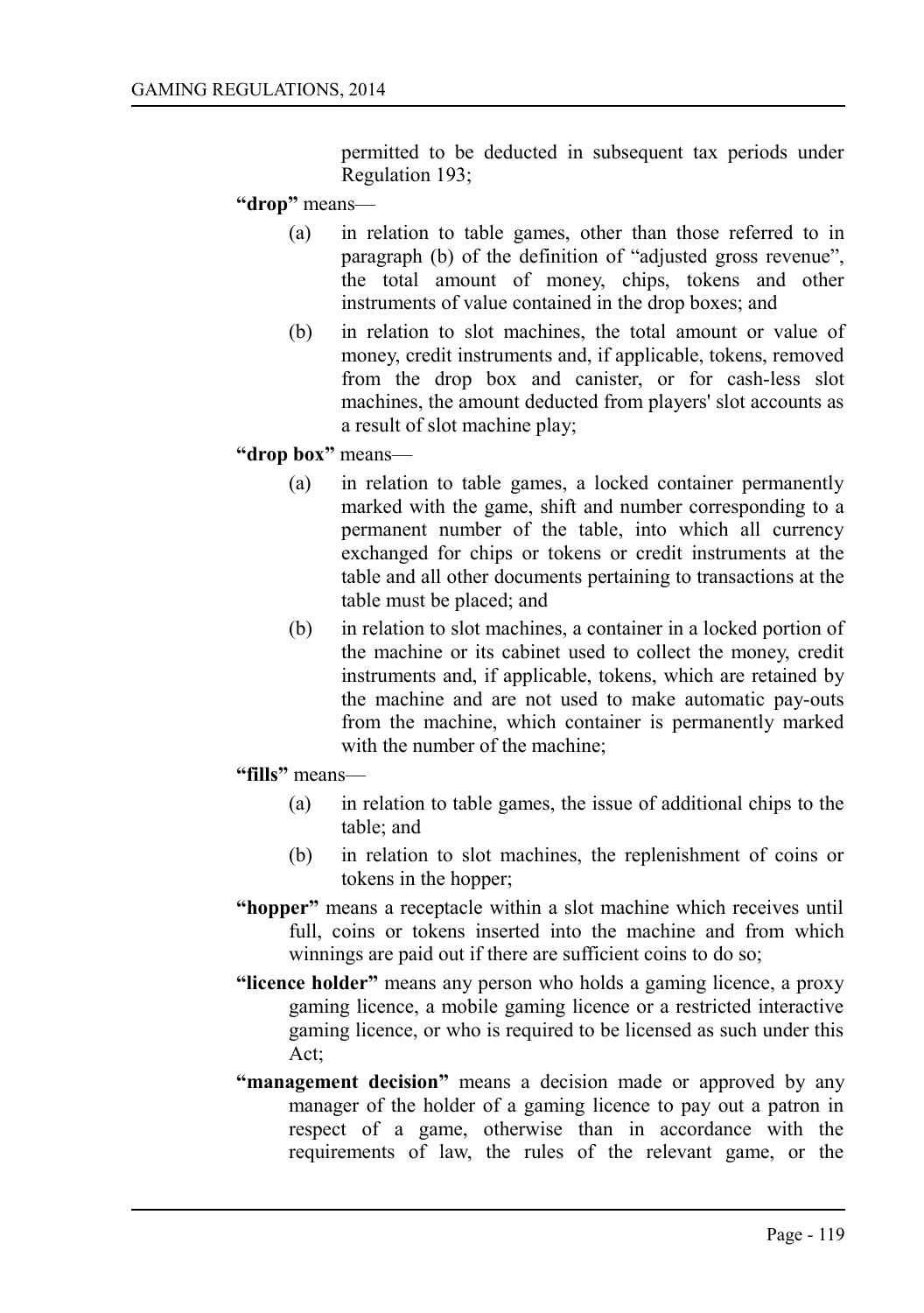requirements of the approved internal control standards of the relevant licence holder, in circumstances where —

- (i) the patron's entitlement to payment is unclear or cannot be decisively established; or
- (ii) the patron cannot be proven to have tendered a legal or winning bet; or
- (iii) due to an error of any nature, the exact outcome of the game cannot be determined;

**"month"** means any calendar month;

- **"negative taxable revenue"** means taxable revenue of less than zero dollars in any tax period;
- **"table game"** means any gambling game played at or on a table in a casino with playing cards, dice or any device other than a slot machine;
- **"tax"** means the gambling tax imposed under section 64 of the Act;
- **"taxable revenue"** means adjusted gross revenue less admissible deductions as determined under this Act;
- **"tax period"**, in relation to a licence holder, means the tax period as determined in accordance with the provisions of regulation 190; and
- **"winnings"** means the total amount of—
	- (a) any cash;
	- (b) the monetary value stated on every token, chip, voucher or stamp redeemable for money or value; and
	- (c) the cost to the licence holder of any asset, paid or granted by the licence holder to or for the benefit of any person as winnings in consequence of any stake accepted by the licence holder; provided that where any winnings are paid out in the form of an annuity, only the amount of such annuity payment made by the licence holder or the cost of a purchased annuity, where such an annuity is purchased by the licence holder, may be excluded in the determination of adjusted gross revenue.

## **187. Basic tax.**

(1) In each and every year there shall be charged on and paid by the holder of a gaming licence in respect of a casino operated by it and open for business at any time during that year, the annual tax (hereinafter referred to as the "basic tax") specified below—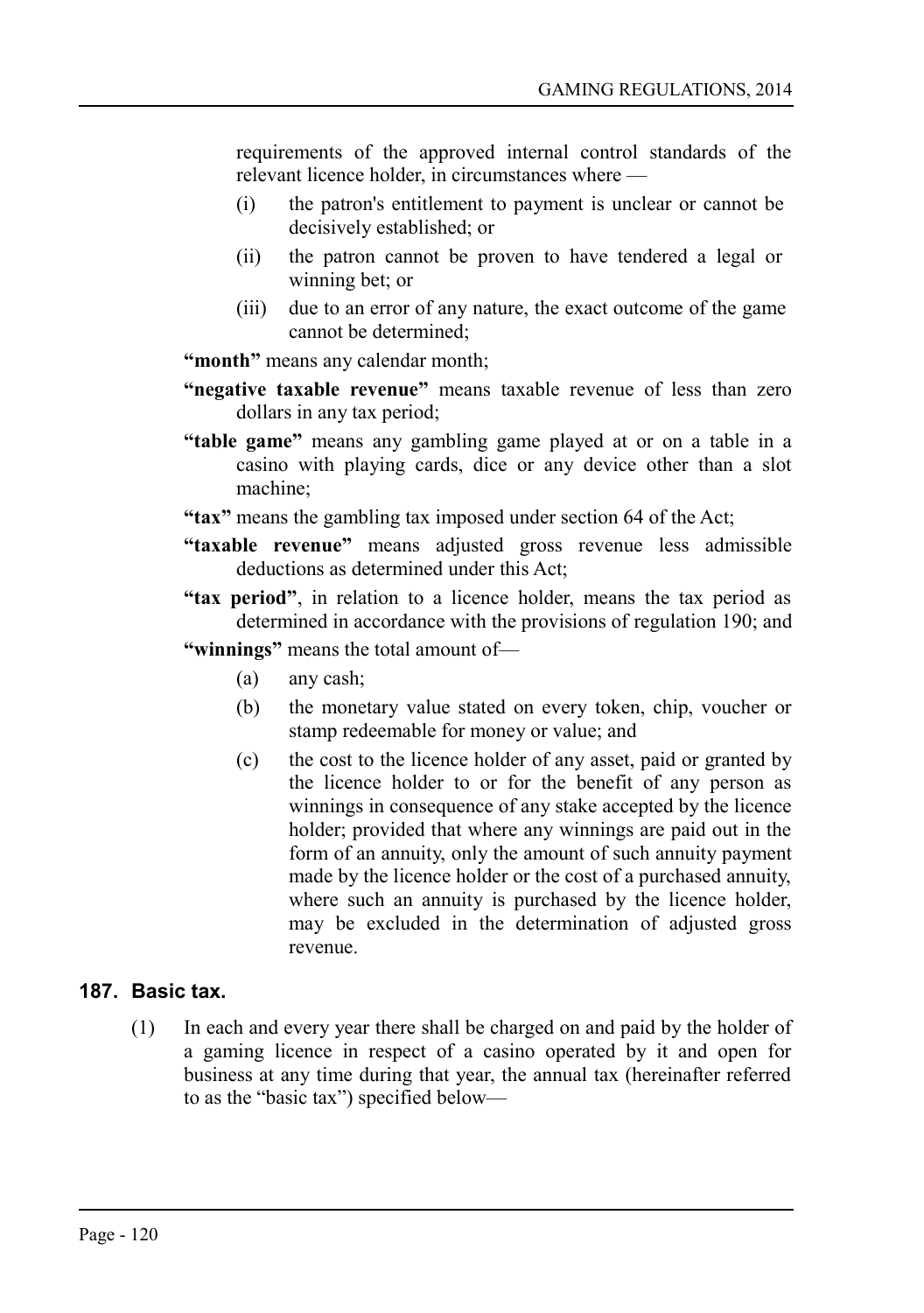|     | <b>SIZE OF CASINO FLOOR</b>                                                                                                                         | <b>BASIC TAX (\$)</b> |
|-----|-----------------------------------------------------------------------------------------------------------------------------------------------------|-----------------------|
| (a) | Basic tax payable in respect of a casino with a<br>floor space of less than five thousand square feet<br>("a small casino")                         | 50,000.00             |
| (b) | Basic tax payable in respect of a casino with a<br>floor space of not less than five thousand square<br>feet but less than ten thousand square feet | 100,000.00            |
| (c) | Basic tax payable in respect of any other casino                                                                                                    | 200,000.00            |

(2) The basic tax payable by the holder of a gaming licence under the provisions of this regulation in any year, shall be paid in six equal monthly instalments, the first of which shall be due and payable on the thirty-first day of January of that year and the remainder each on the last day of each next succeeding month: Provided that where any casino is first opened for business during any year after the thirty-first day of January in that year, the basic tax payable in respect of that casino for that year shall be due and payable in such manner, whether or not by monthly instalments, as the Minister may in writing direct.

## **188. Gaming tax payable by holder of gaming licence.**

The gaming tax payable under section 64 of the Act by the holder of a gaming licence shall be calculated as set out in the table hereunder in respect of the taxable revenue in any tax period, an amount of tax calculated in accordance with the table below —

| In respect of a small casino, where the taxable revenue in the tax period —                          |                                                                                                                                  |  |  |
|------------------------------------------------------------------------------------------------------|----------------------------------------------------------------------------------------------------------------------------------|--|--|
| Does not exceed \$10 million                                                                         | 10% of each \$1 of the taxable revenue                                                                                           |  |  |
| Exceeds \$10 million                                                                                 | \$1 million plus $15\%$ of each \$1 of the<br>taxable revenue in excess of \$10 million                                          |  |  |
| In respect of a casino other than a small casino, where the taxable revenue in the tax<br>$period$ — |                                                                                                                                  |  |  |
| Does not exceed \$10 million                                                                         | 25% of each \$1 of the taxable revenue                                                                                           |  |  |
| \$16 million                                                                                         | Exceeds \$10 million, but does not exceed \$2.5 million plus 20% of each \$1 of the<br>taxable revenue in excess of \$10 million |  |  |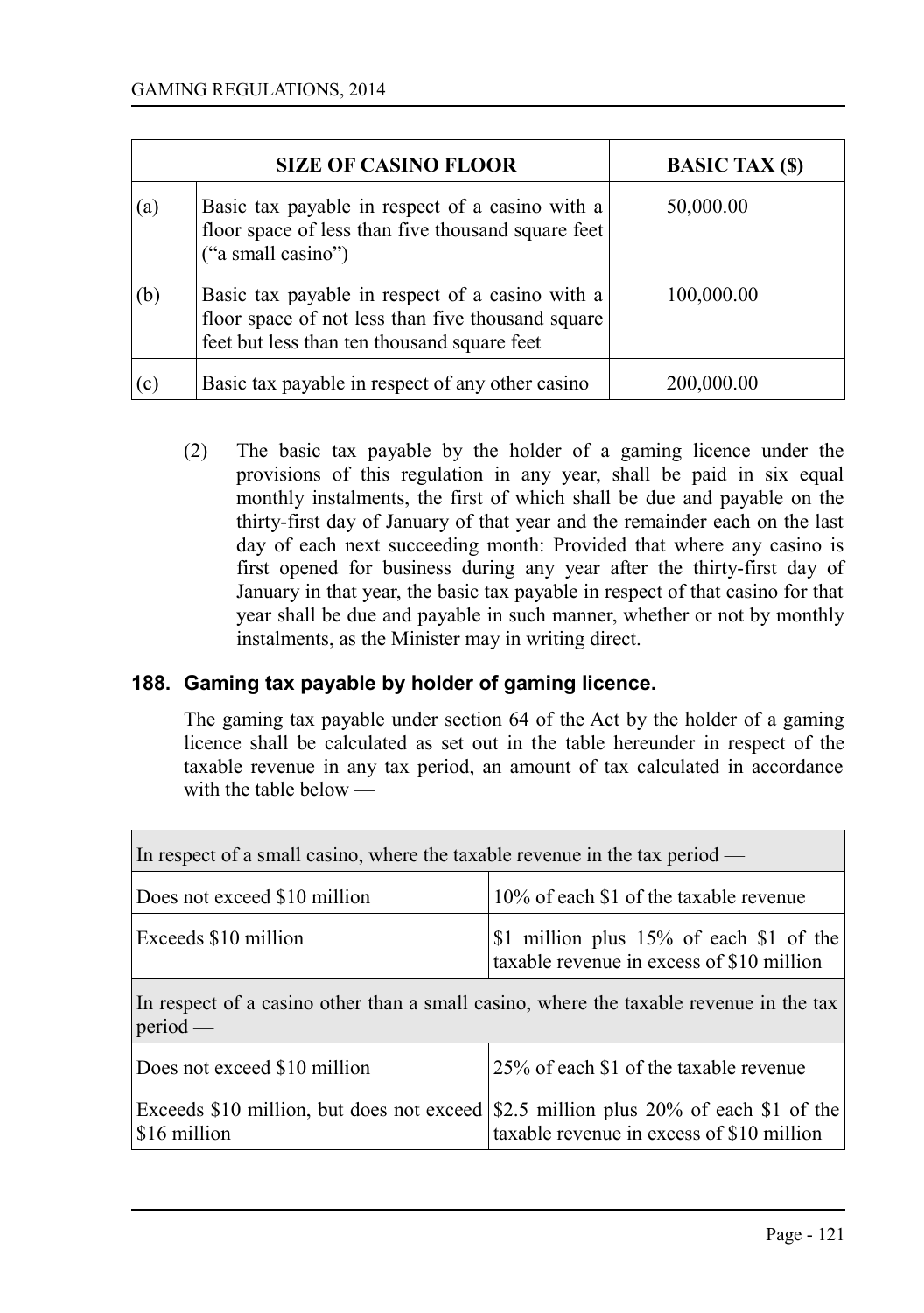| \$20 million         | Exceeds \$16 million, but does not exceed \$3.7 million plus 10% of each \$1 of the<br>taxable revenue in excess of \$16 million |
|----------------------|----------------------------------------------------------------------------------------------------------------------------------|
| Exceeds \$20 million | $ \$4.1$ million, plus 5% of each \$1 of the<br>taxable revenue in excess of \$20 million                                        |

## **189. Gaming tax payable by holder of proxy gaming licence, mobile gaming licence and restricted interactive gaming licence.**

All taxable revenue generated by the holder of a gaming licence, in respect of the conduct of the activities authorised by any proxy gaming licence, mobile gaming licence or restricted interactive gaming licence, or any combination of such licences, held by it, shall be —

- (a) accounted for and calculated separately from any other taxable revenue referred to in regulation 188; and
- (b) subject to a fixed rate of tax of five per centum of adjusted gross revenue.

## **190. Tax period.**

The tax period in respect of the licence holders referred to in this Part shall be a period of one month ending on the last day of each of the twelve months of the calendar year; provided that any such tax period may, subject to the prior written approval of the Minister, end within ten days before or after such last day; provided further that, where applicable, the first tax period of any licence holder shall commence on the date on which such licence holder becomes licensed under the Act or on the date on which he would have become licensed had he qualified for licensing.

## **191. Alternative means of determining liability for tax.**

- (1) If a licence holder fails to keep the records used or required to be used to calculate taxable revenue, the Secretary may determine taxable revenue in respect of the period during which such records were not kept by having regard to—
	- (a) audits conducted by staff of the Board;
	- (b) statistical analysis; or
	- (c) any other information in the possession of the Board pertaining to gambling transactions conducted by the licence holder.
- (2) If the liability for tax of a licence holder cannot be established as a result of incomplete or inaccurate data being received from or transmitted by an electronic monitoring system, the Secretary may determine the taxable revenue of the licence holder in the manner referred to in paragraph (1) or by using such other reasonable method as he may determine.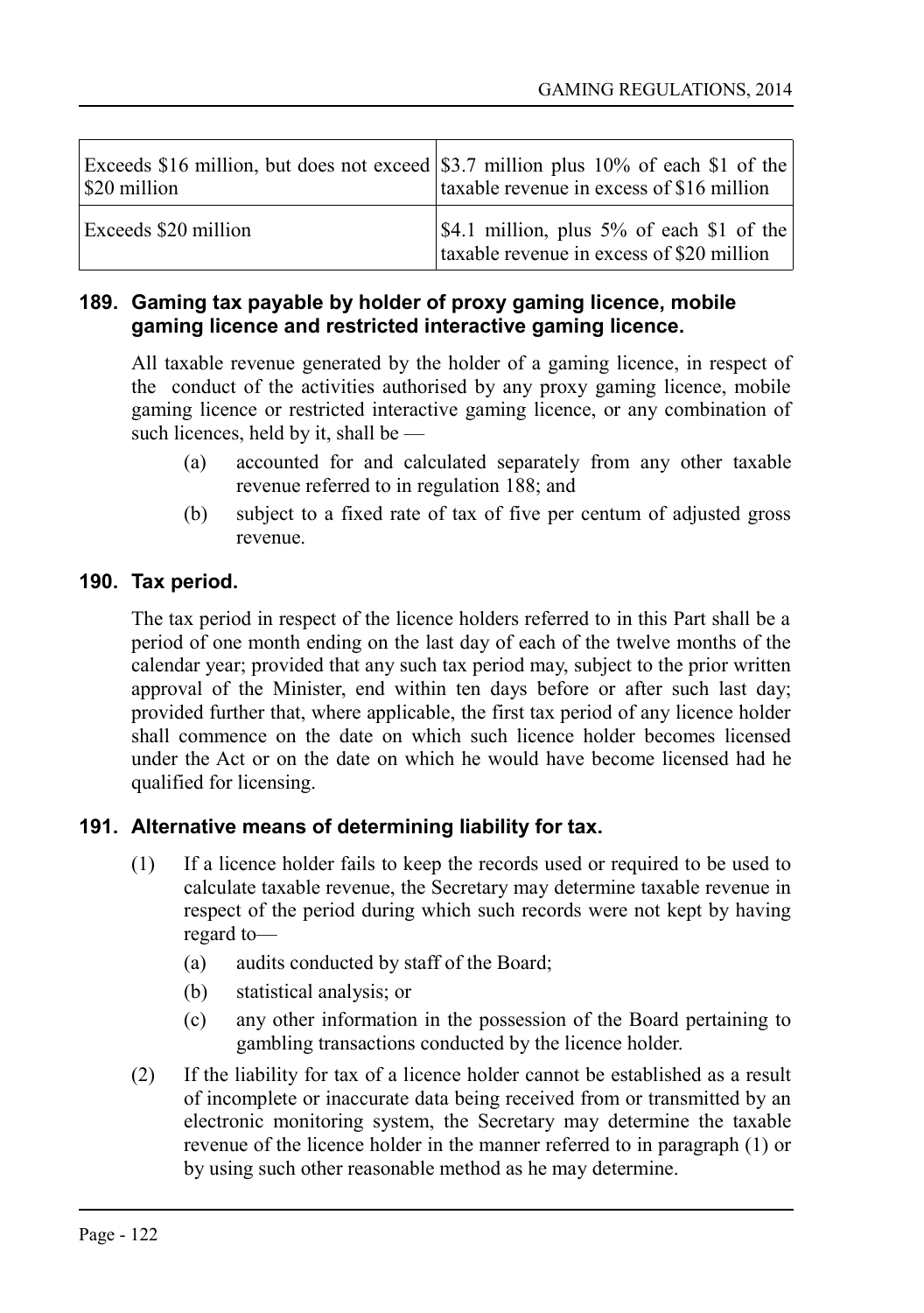(3) Where the Secretary has determined a licence holder's liability for tax pursuant to this paragraph, the licence holder shall make payment of the amount of tax so determined within the prescribed period, notwithstanding that an objection or appeal may have been lodged in respect of such determination.

### **192. Payment of taxes by the holders of gaming, proxy gaming, mobile gaming and restricted interactive gaming licences.**

- (1) The holders of gaming, proxy gaming, mobile gaming and restricted interactive gaming licences shall, within thirty days after the end of each tax period referred to in regulation 190 —
	- (a) submit to the Board a tax return in such format and containing such information as the Board, after consultation with the Minister, may from time to time determine; and
	- (b) pay into the bank account of the Board the amount of tax due to the Consolidated Fund calculated in the tax return referred to in paragraph (a).
- (2) Where a return referred to in paragraph (1) is inaccurate in any respect, the Secretary may remit such return to the licence holder and call upon the licence holder to resubmit an amended return.
- (3) The licence holder shall, within five days of receipt of an inaccurate return referred to in sub-regulation (2), submit an amended return to the Board, which shall replace the return submitted under paragraph  $(1)$ .
- (4) Where applicable, upon submission of an amended return referred to in paragraph (3), the licence holder shall deposit into the bank account of the Board, any monies due to the Consolidated Fund in excess of the amounts paid over under paragraph (1)(b).
- (5) The Board shall within seven days of receipt of the tax referred to in paragraph  $(1)(b)$ , or paragraph  $(4)$ , as the case may be, pay such tax into the Consolidated Fund.

## **193. Deduction of negative taxable revenue.**

The Minister may, on application by the holder of a gaming licence which has generated negative taxable revenue in any tax period, in respect of land-based casino operations only, approve the subsequent deduction of the whole, or part of such negative taxable revenue in any subsequent tax period, subject to such conditions as the Minister may stipulate, having regard to –

- (a) the location of the casino;
- (b) the extent of the negative taxable revenue;
- (c) the financial performance of the casino during the financial year in which the negative taxable revenue is generated.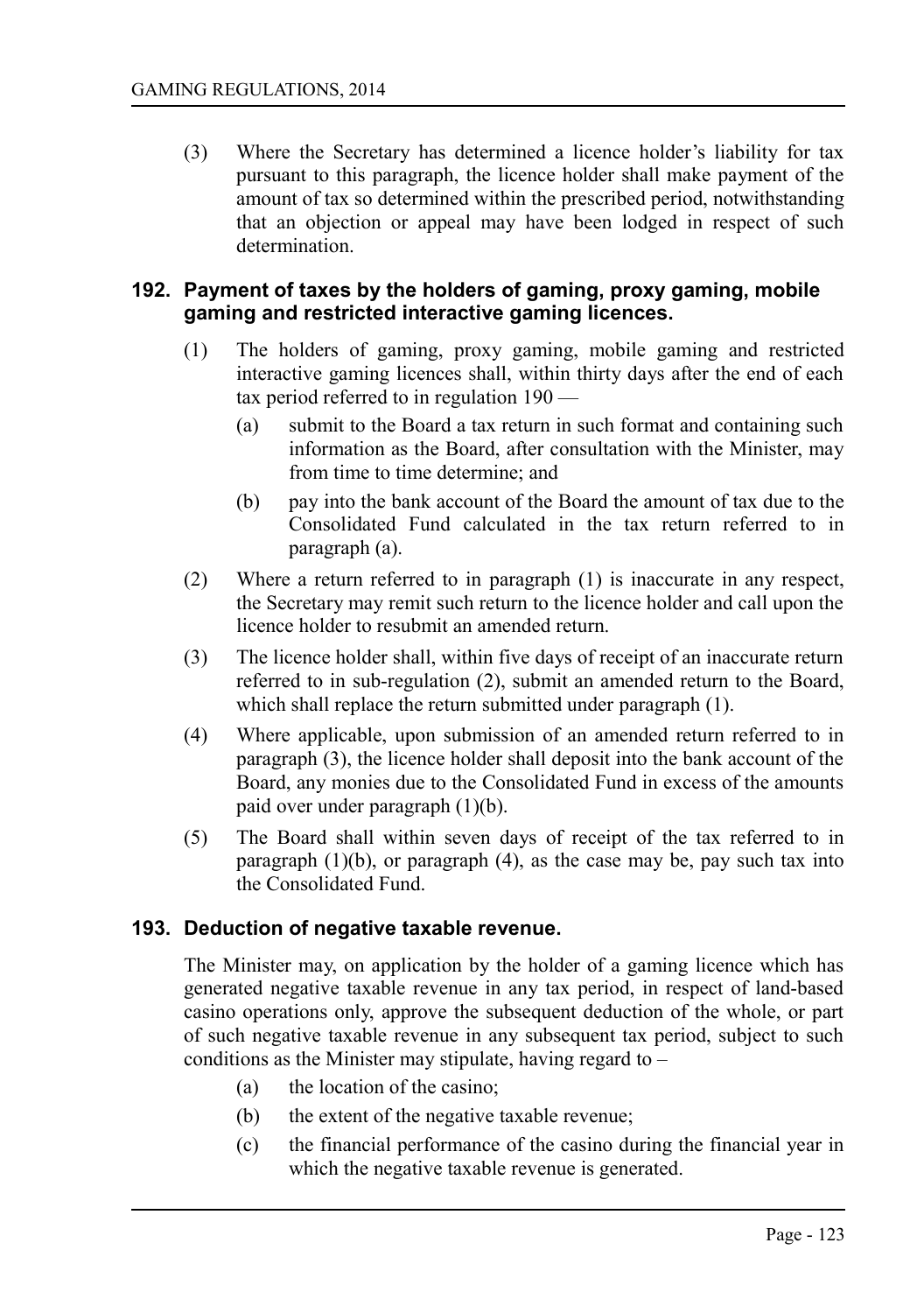### **194. Penalty and interest for failure to pay tax when due.**

If the gaming tax payable by a licence holder is not paid in accordance with the provisions of regulation 192, the licence holder shall pay a penalty on the amount of any outstanding tax at a rate of ten per centum of the tax for each week or part of a week during which the tax remains unpaid: provided that such penalty shall not exceed twice the amount of the tax in respect of which such penalty is payable: and provided further that where the Secretary, with the concurrence of the Minister, is satisfied that the failure on the part of any licensee to make payment of the tax within the prescribed period was not due to an intent to avoid or postpone liability for payment of the amount due, the Secretary may remit in whole or in part any penalty payable in terms of this regulation.

### **195. Payment of tax or licence fee pending appeal.**

- (1) The obligation to pay and the right to receive and recover any tax or licence fee chargeable under this Act shall not, unless the Secretary, with the concurrence of the Minister so directs, be suspended by any appeal or pending the decision of a court of law.
- (2) If any assessment is altered on appeal or in conformity with any decision referred to in paragraph (1) or a decision by the Secretary to concede the appeal to the Board, a due adjustment shall be made, amounts paid in excess being refunded, calculated from the date proved to the satisfaction of the Secretary to be the date on which such excess was received, and amounts short-paid being recoverable with any penalty calculated as provided for in this Part.

#### **196. Offences and penalties for evasion of tax or fees.**

- (1) Subject to section 75(4) of the Act, any person who with intent
	- (a) to evade payment of any tax or licence fee levied under this Act;
	- (b) to obtain a refund of any tax or licence fee to which such person is not entitled;
	- (c) to assist any other person to evade the payment of any tax or licence fee payable by such other person; or
	- (d) to obtain a refund of any tax under this Act to which such other person is not entitled —
		- (i) makes or causes or permits to be made any false statement or entry in any return rendered under the regulations or signs any statement or return so rendered without reasonable grounds for believing such statement or return to be true;